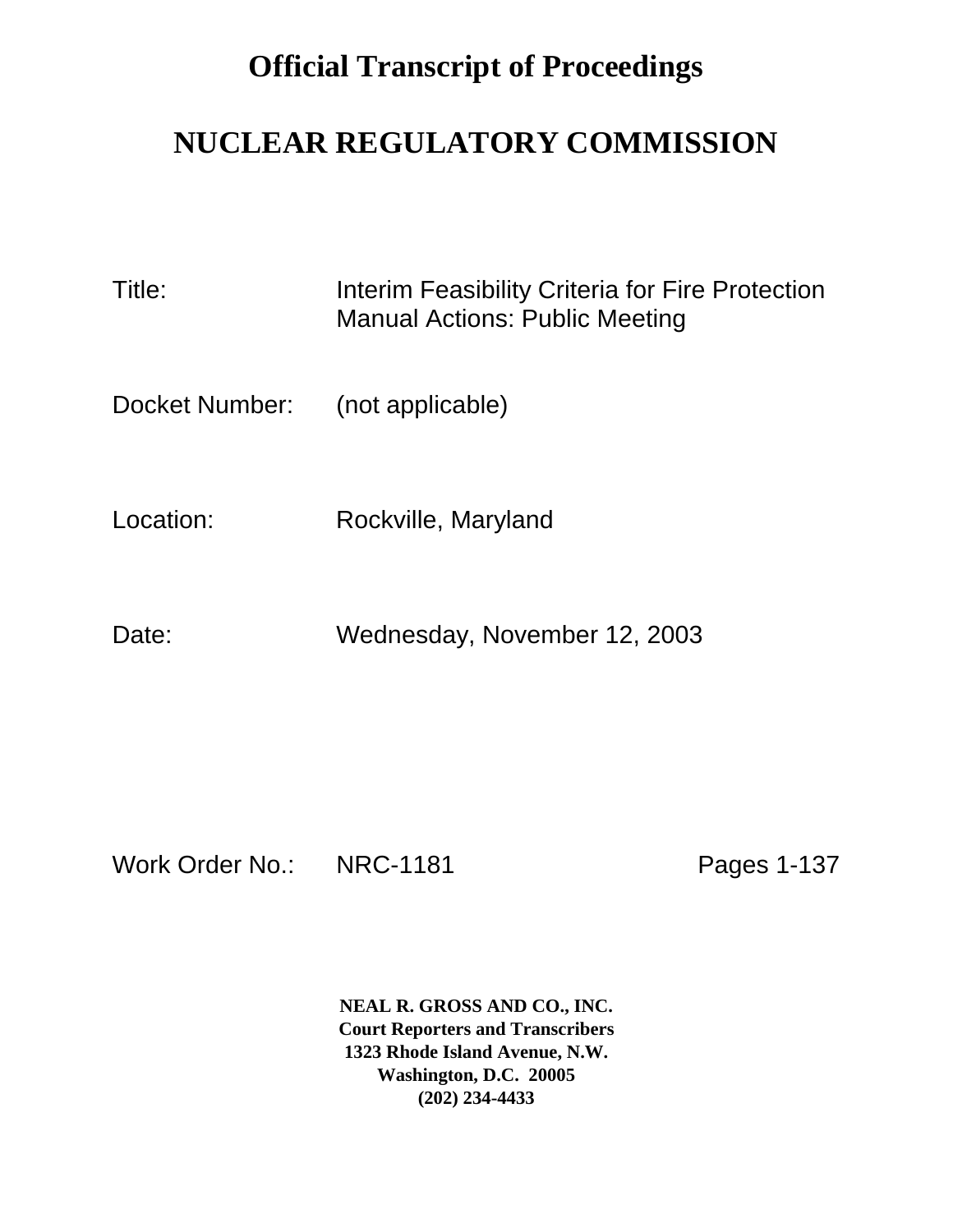|             | $\mathbf 1$                                           |
|-------------|-------------------------------------------------------|
| $\mathbf 1$ | UNITED STATES OF AMERICA                              |
| 2           | U.S. NUCLEAR REGULATORY COMMISSION                    |
| 3           | $+ + + + +$                                           |
| 4           | PUBLIC MEETING ON INTERIM FEASIBILITY CRITERIA FOR    |
| 5           | FIRE PROTECTION MANUAL ACTIONS                        |
| 6           | $+ + + + + +$                                         |
| 7           | WEDNESDAY,                                            |
| 8           | NOVEMBER 12, 2003                                     |
| 9           | $+ + + + + +$                                         |
| 10          | ROCKVILLE, MARYLAND                                   |
| 11          | $+ + + + + +$                                         |
| 12          | The meeting was held at $8:00$ a.m. in the            |
| 13          | O10B4 of the Nuclear Regulatory Commission, One White |
| 14          | Flint North, 11545 Rockville Pike, Eva Brown, NRC     |
| 15          | Project Manager, presiding.                           |
| 16          | Present:                                              |
| 17          | EVA BROWN, NRC                                        |
| 18          | RICHARD DUDLEY, NRC                                   |
| 19          | RAYMOND GALLUCCI, NRC                                 |
| 20          | SUNIL WEERAKKODY, NRC                                 |
| 21          |                                                       |
| 22          |                                                       |
| 23          |                                                       |
| 24          |                                                       |
| 25          |                                                       |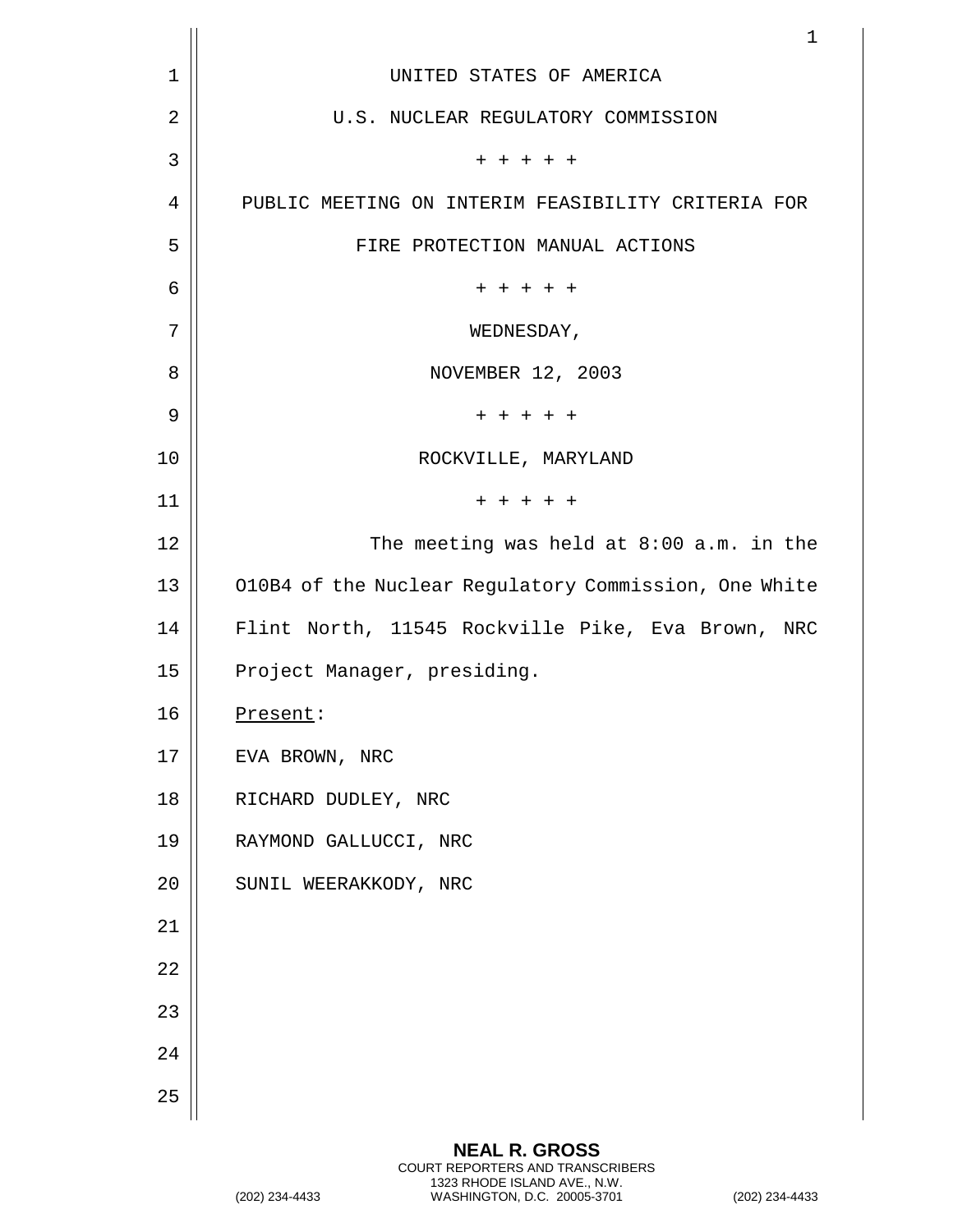|    | 2                                                     |
|----|-------------------------------------------------------|
| 1  | Also Present:                                         |
| 2  | JAMES BONGARRA, NRC                                   |
| 3  | JUNE CAI, NRC                                         |
| 4  | NANCY CHAPMAN, SERCH/Bechtel                          |
| 5  | FLEUR De PERALTA, TRI-EN Corp.                        |
| 6  | FRED EMERSON, NEI, via teleconference                 |
| 7  | JEFF ERTMAN, Progress Energy                          |
| 8  | PAUL GUNTER, NIRS                                     |
| 9  | CATHY HANEY, NRC                                      |
| 10 | JOHN HANNON, NRC                                      |
| 11 | MICHAEL JOHNSON, NRC                                  |
| 12 | PETER KOLTAY, NRC                                     |
| 13 | ERASMA LOIS, NRC                                      |
| 14 | ALEX MARION, NEI                                      |
| 15 | DAVE NELSON, NRC                                      |
| 16 | KATHLEEN O'DONOHUE, NRC Region II, via teleconference |
| 17 | RENEE PEDERSEN, NRC                                   |
| 18 | CHRIS PRAGMAN, Exelon                                 |
| 19 | PHIL QUALIS, NRC                                      |
| 20 | DEANN RALEIGH, LIS Scientech                          |
| 21 | DAVID TRIMBLE, NRC                                    |
| 22 | JENNY WEIL, McGraw-Hill                               |
| 23 |                                                       |
| 24 |                                                       |
| 25 |                                                       |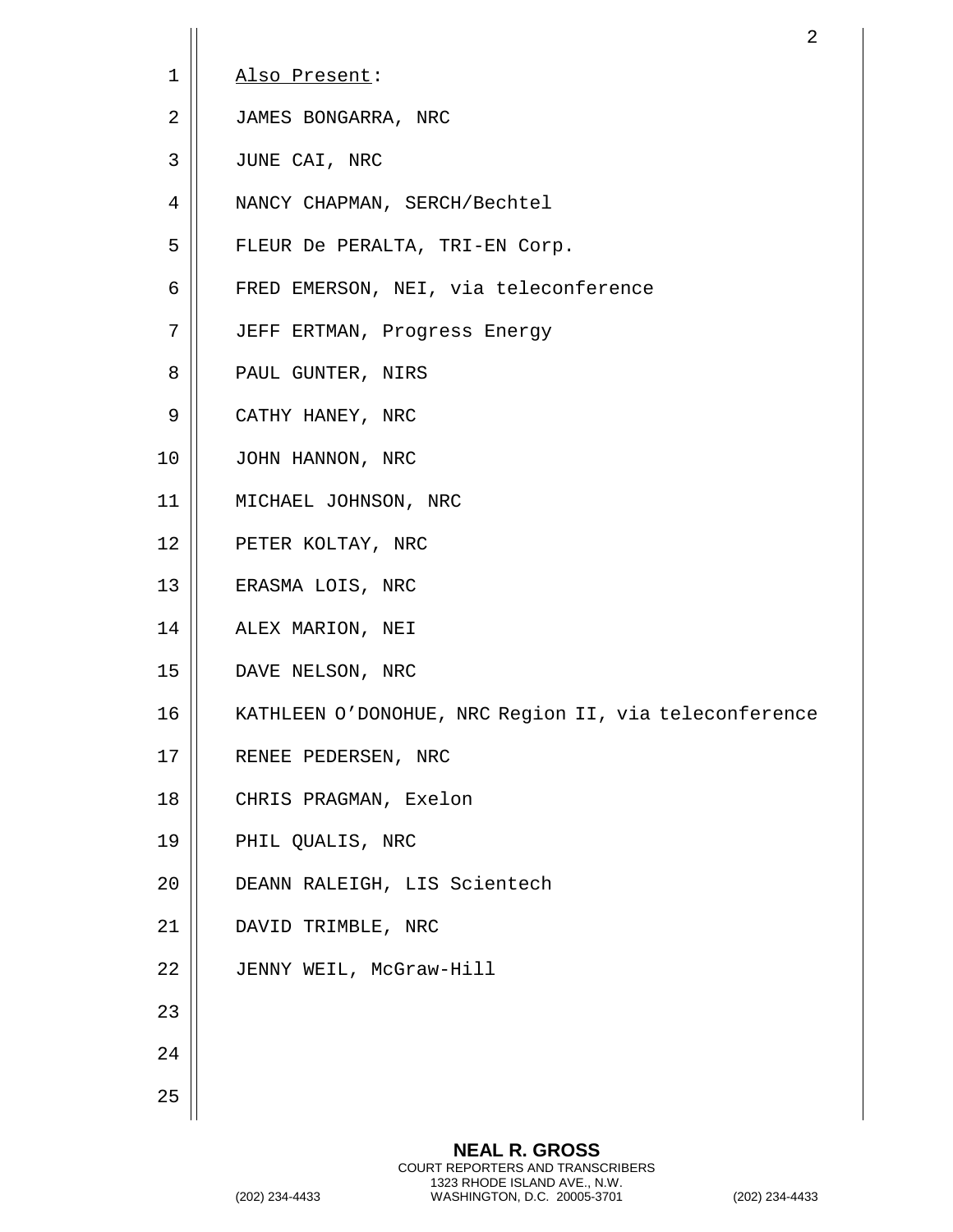|      | 3                                                                                            |
|------|----------------------------------------------------------------------------------------------|
| 1    | $I-N-D-E-X$                                                                                  |
| 2    | Welcome<br>4                                                                                 |
| 3    | Background on Use of Operator Manual Actions to . 4                                          |
| 4    | Achieve Safe Shutdown under Appendix R,                                                      |
| 5    | Paragraph 111.G.2                                                                            |
| 6    | Schedule for Internet Enforcement Guidance and<br>- 5                                        |
| 7    | Overall Rulemaking Activity                                                                  |
| 8    | Discussion of Current Criteria for Determining<br>30                                         |
| 9    | Feasibility                                                                                  |
| 10   | Opportunity for Public Questions/Comments                                                    |
| 11   | Discussion of Proposed NRC Interim<br>102<br>$\cdot$ $\cdot$ $\cdot$ $\cdot$ $\cdot$ $\cdot$ |
| 12   | Enforcement Policy                                                                           |
| 13   | Discussion of Comments on Fire Protection 102                                                |
| 14   | Operator Manual Actions                                                                      |
| 15   | Opportunity for Public Questions/Comments                                                    |
| 16   | 131<br>Summary<br>.                                                                          |
| $17$ | Adjourn<br>137                                                                               |
| 18   |                                                                                              |
| 19   |                                                                                              |
| 20   |                                                                                              |
| 21   |                                                                                              |
| 22   |                                                                                              |
| 23   |                                                                                              |
| 24   |                                                                                              |
| 25   |                                                                                              |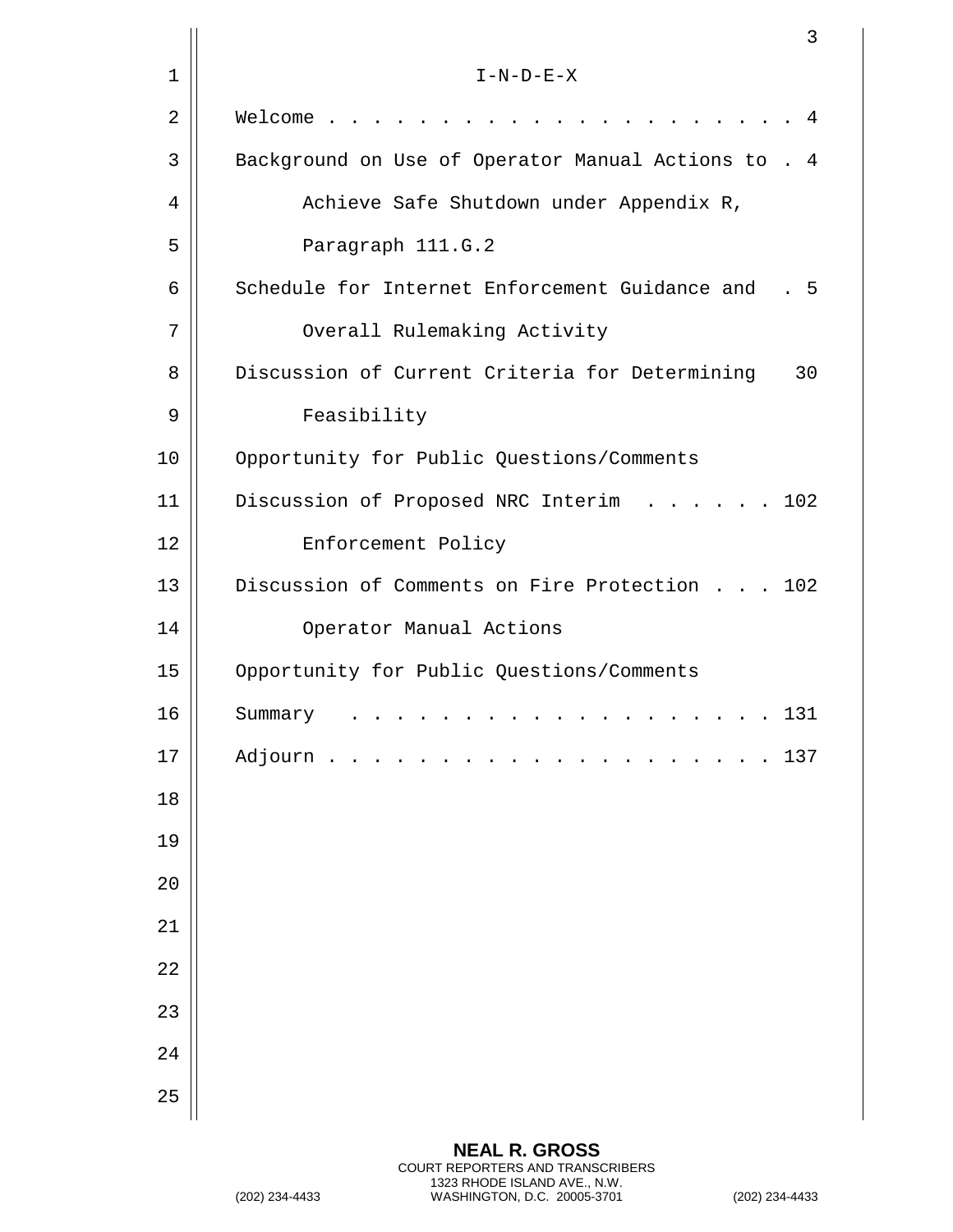|    | 4                                                      |
|----|--------------------------------------------------------|
| 1  | $P-R-O-C-E-E-D-I-N-G-S$                                |
| 2  | $8:19$ a.m.                                            |
| 3  | MS. BROWN: Good morning. This is a                     |
| 4  | category 3 meeting. During the meeting, the public is  |
| 5  | invited to participate by providing comments and       |
| 6  | asking questions throughout the meeting.               |
| 7  | This meeting is being transcribed, so I                |
| 8  | would ask that each speaker please identify yourself   |
| 9  | before beginning. We also have Fred Emerson of NEI,    |
| 10 | various members of the regional staff on<br>the        |
| 11 | teleconference line and it's more important that you   |
| 12 | guys do that than others.                              |
| 13 | I just want to give a little background                |
| 14 | and the staff will go through it a little more. This   |
| 15 | effort is a proposed rulemaking on interim feasibility |
| 16 | criteria was evaluated by the staff in a SECY 03-0100  |
| 17 | that was dated June 17th and this is in which the      |
| 18 | staff recommended that a rulemaking be undertaken by   |
| 19 | the Commission to develop and codify acceptance        |
| 20 | criteria on the use of operator manual actions as a    |
| 21 | means of protecting the safe<br>shutdown               |
| 22 | transfunctionality during a fire in an area where      |
| 23 | redundant shutdown trains are located.                 |
| 24 | Since we believe that using licensee                   |
| 25 | operator actions to achieve safe shutdown is safe and  |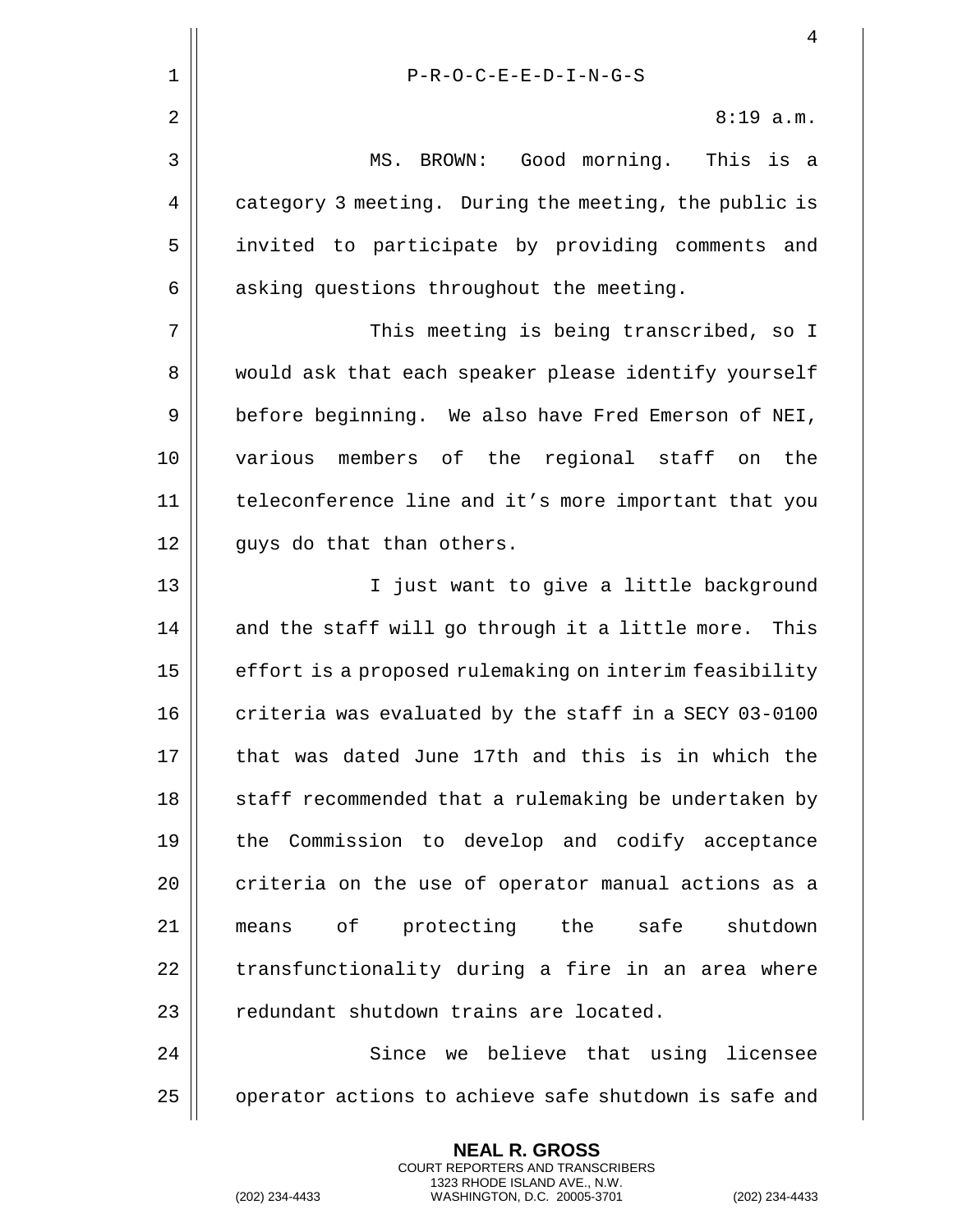|    | 5                                                      |
|----|--------------------------------------------------------|
| 1  | acceptable under appropriate conditions, we propose to |
| 2  | develop an interim enforcement policy using this final |
| 3  | feasibility criteria. The interim enforcement policy   |
| 4  | that we're talking about would exercise discretion and |
| 5  | refrain from taking enforcement action for those       |
| 6  | licensees that rely on operator manual actions,        |
| 7  | provided that licensees have demonstrated and          |
| 8  | documented the feasibility of their operator manual    |
| 9  | actions in accordance with interim feasibility         |
| 10 | criteria developed by the staff.                       |
| 11 | We'll be discussing this interim policy                |
| 12 | towards the afternoon.                                 |
| 13 | At this point, I would like to just go                 |
| 14 | around the room and let everyone introduce themselves. |
| 15 | (Introductions.)                                       |
| 16 | MS. BROWN:<br>At this point, I'll turn it              |
| 17 | over to Sunil.                                         |
| 18 | I'd like to welcome<br>MR.<br>WEERAKKODY:              |
| 19 | everybody. My name is Sunil Weerakkody. I'm the        |
| 20 | Chief of Fire Protection and Special Projects in the   |
| 21 | Office of Nuclear Reactor Regulation.                  |
| 22 | I'm going to spend some time going over                |
| 23 | the background so that when Ray Gallucci of my staff   |
| 24 | starts describing the interim criteria for determining |
| 25 | feasibility, you will have the full context of where   |

(202) 234-4433 WASHINGTON, D.C. 20005-3701 (202) 234-4433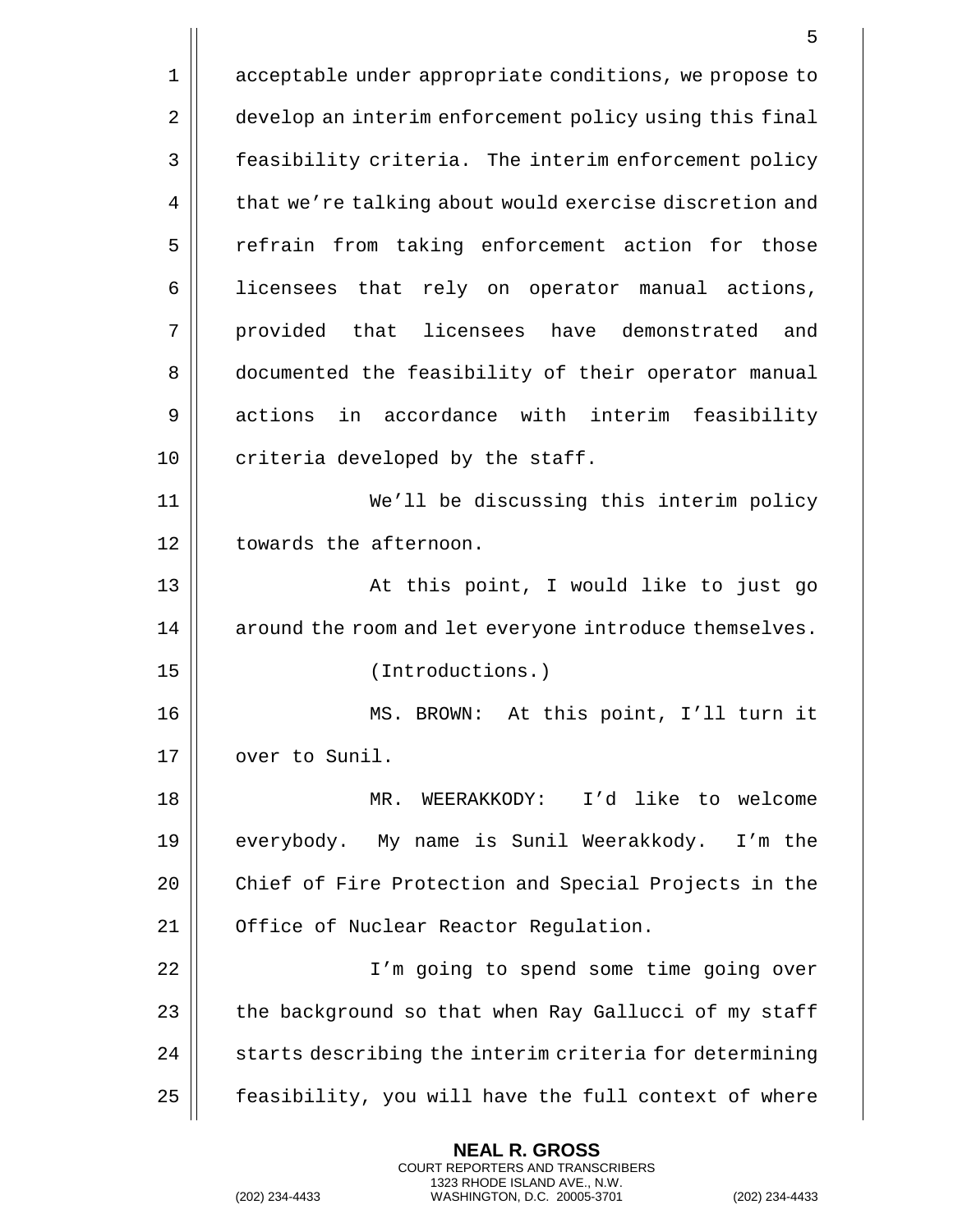|    | 6                                                     |
|----|-------------------------------------------------------|
| 1  | we are today and where we are heading.                |
| 2  | I'm assuming everyone has a copy of my                |
| 3  | handout.                                              |
| 4  | Let me go to page 2. The main purpose of              |
| 5  | this public meeting is to present to you to interim   |
| 6  | feasibility criteria and the basis and receive your   |
| 7  | feedback. I am really pleased to see representatives  |
| 8  | from the industry, NEI and Paul, you said you were    |
| 9  | representing?                                         |
| 10 | MR. GUNTER: Public Interest.                          |
| 11 | MR. WEERAKKODY: We need that as we move               |
| 12 | forward when we finalize this feasibility criteria.   |
| 13 | Let me go to page three now, and I'm                  |
| 14 | simply -- most of the time will read from these       |
| 15 | things. This is pretty much the historical background |
| 16 | as to how we got to the point where we are.           |
| 17 | 10<br>CFR 50.48 imposed fire protection               |
| 18 | requirements from Appendix R, Paragraph III.G.2., to  |
| 19 | pre-1/1/1979 licensed plants. There are three         |
| 20 | acceptable methods to protect at least one shutdown   |
| 21 | train during a fire when redundant trains are located |
| 22 | in the same fire area. They are having a three hour   |
| 23 | passive fire barrier; a 20-foot separation and no     |
| 24 | intervening combustibles, with dire detection and     |
| 25 | automatic suppression; and the third, 1-hour passive  |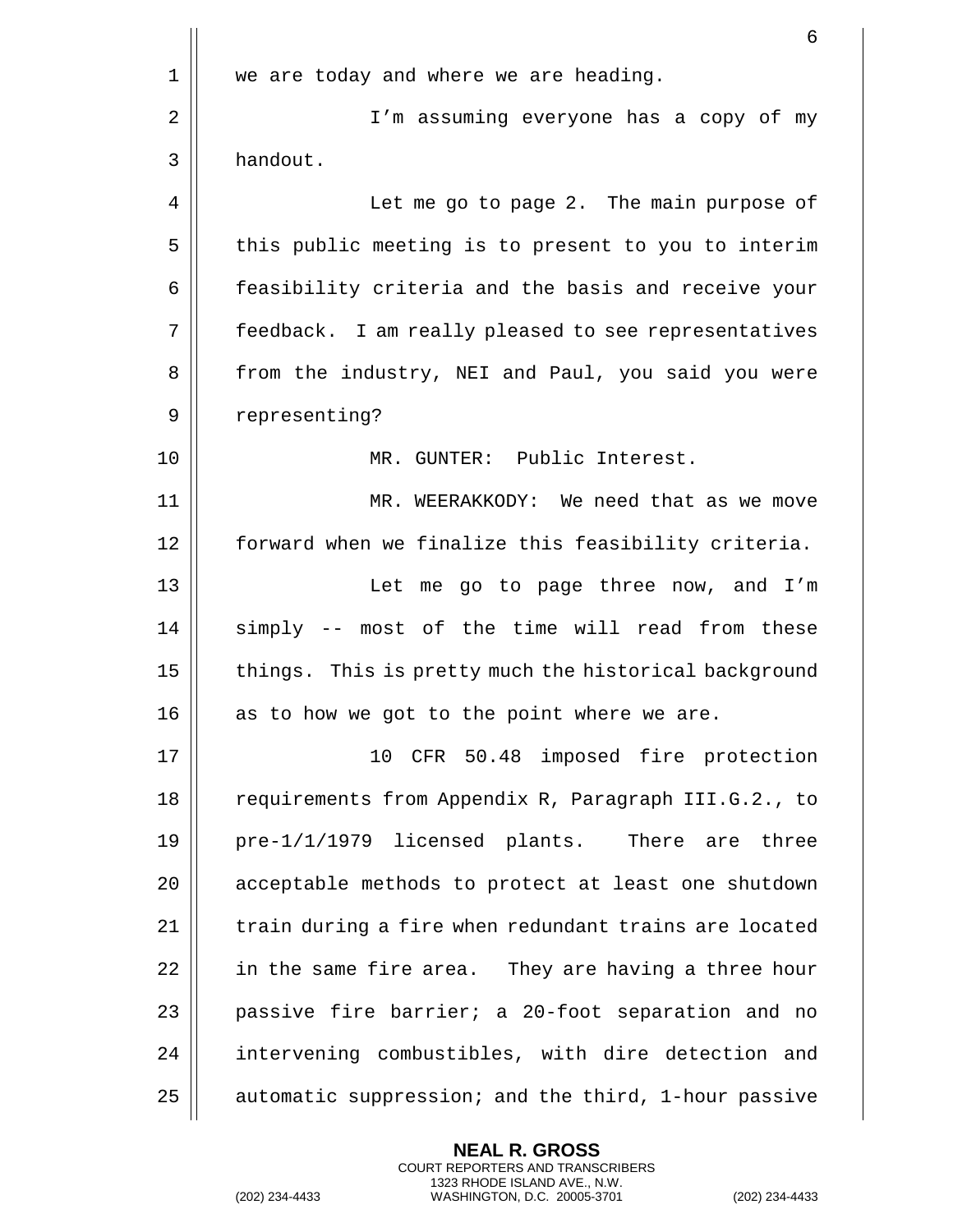|             | 7                                                      |
|-------------|--------------------------------------------------------|
| $\mathbf 1$ | fire barrier with fire detection and automatic         |
| 2           | suppression.                                           |
| 3           | I'm going to read the next slide. In a                 |
| 4           | post-1/1/1979, post-January 1, 1979 license plants,    |
| 5           | Appendix R, the same prohibitions I described earlier  |
| 6           | were incorporated into a Branch Technical Position,    |
| 7           | BTP or CMEB-9.5-1 and NUREG-0800 which is the Standard |
| 8           | Review Plan.                                           |
| 9           | The plant-specific fire protection                     |
| 10          | programs and commitments were reviewed against one of  |
| 11          | these, becoming part of the $post-1/1/1979$ plant      |
| 12          | licensing bases, thereby incorporating portions of     |
| 13          | Appendix R, Paragraph III.G.2.                         |
| 14          | I'm going to my next slide, slide number               |
| 15          | Since mid-1990s, the NRC inspections of licensee<br>4. |
| 16          | fire protection programs have indicated many instances |
| 17          | of reliance on "operator manual actions" rather than   |
| 18          | the accepted protective provisions of III.G.2.<br>And  |
| 19          | staff position was unless approved as<br>the<br>an     |
| 20          | "exemption, (Pre-1/1/1970 plant) or "deviation" (post- |
| 21          | 1/1/1979 plant) such actions do not comply with        |
| 22          | III.G.2.                                               |
| 23          | The next slide. Another concern we had                 |
| 24          | was some of these "operator manual actions" may not    |
| 25          | have been feasible, thereby creating doubt that safe   |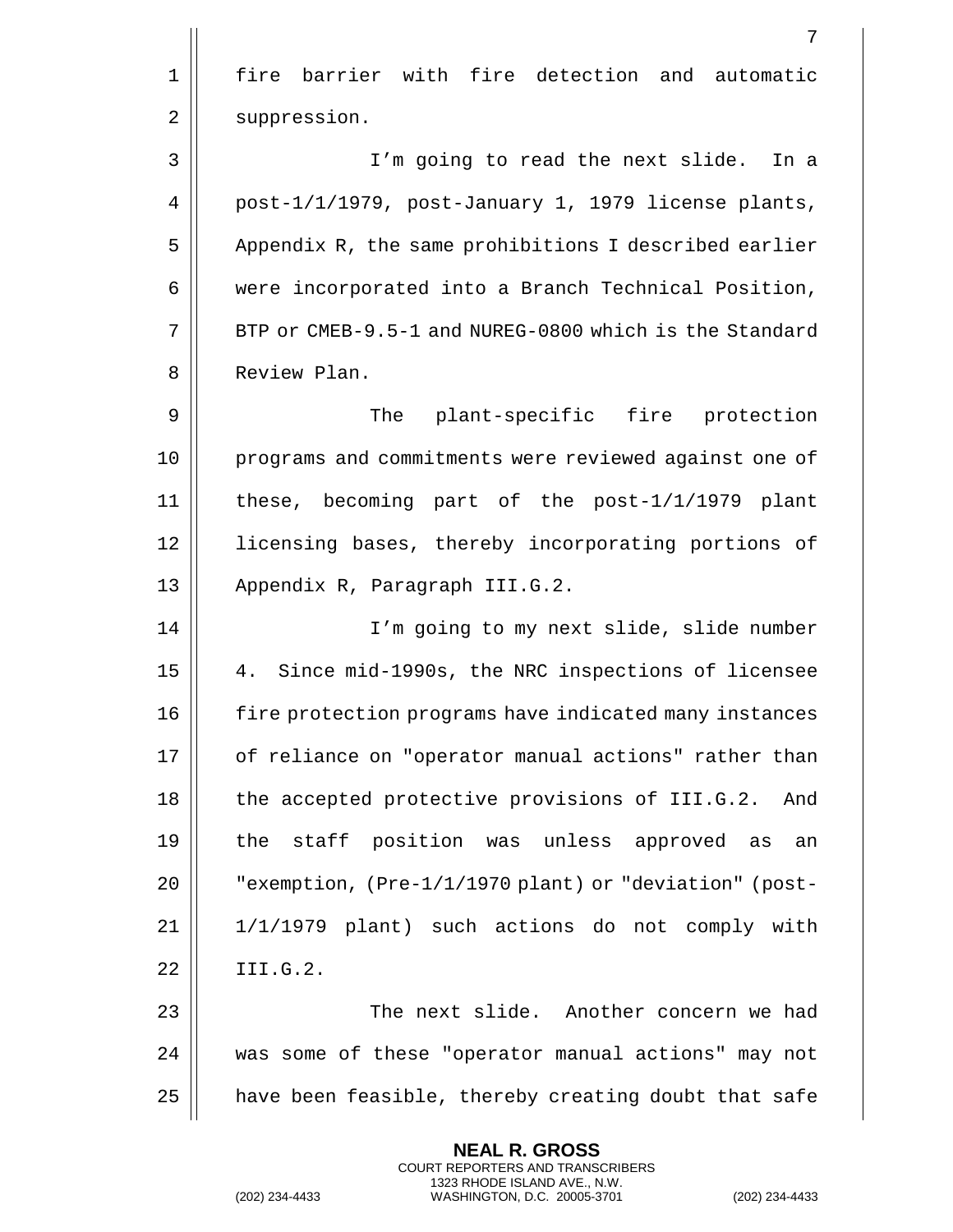1 || shutdown could be assured.

2 | NRC and nuclear industry agreed to suspend 3 debate over past history and focus on regulatory 4 | actions that would permit these actions provided their 5 | feasibility could be assured. We are operating 6 | independently, going forward that what would keep the 7 || risk managed and under control is making sure that 8 when the licensee created a particular manual action  $9 \parallel$  to assure a safe shutdown, that they are feasible. 10 That could be when we go forward, that would be the  $11$  | routine for a while then after we make the rule. 12 We go to Slide No. 7. In March 2003, this 13 || is about 7 or 8 months back, NRC issued the fire

14 | protection inspection procedure, Attachment 71111.05, 15 || an the enclosure, which is Enclosure 2. And that 16 provided Inspection Criteria for fire protection 17 || manual actions. I can't remember the exact number, 18 || but they are about 10 criteria that the inspectors 19 would use to make sure that when they encounter manual  $20$  || actions that those actions are, in fact, feasible.

21 For an interim period, while rulemaking is 22 | in progress -- acceptance criteria can be developed 23 which would facilitate evaluations of certain manual 24 | actions.

> **NEAL R. GROSS** COURT REPORTERS AND TRANSCRIBERS

25 | Go to Slide 8 now. Look at the March 8,

1323 RHODE ISLAND AVE., N.W. (202) 234-4433 WASHINGTON, D.C. 20005-3701 (202) 234-4433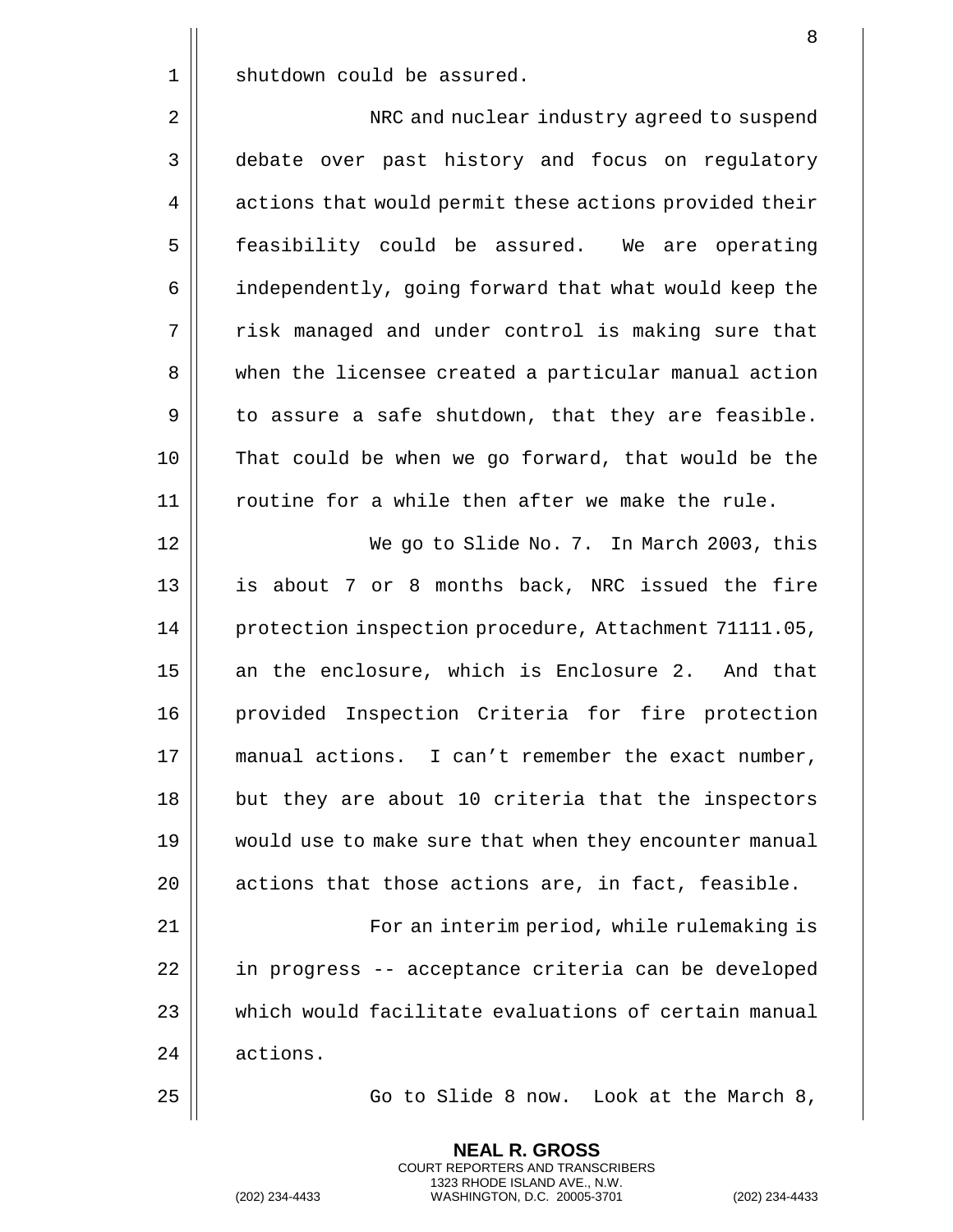1 | 2003, inspection criteria that are provided in our 2 | inspection manual to ensure feasibility. They are 3 | based on inspection experience and addressed the 4 | following high level components in feasibility: 5 diagnostic instrumentation; making sure proper 6 environmental conditions existed to take manual 7 || actions; making sure that staffing and training was 8 | available and provided for the manual actions; making  $9 \parallel$  sure that the communications and accessibility is 10 || realistic and maintained; making sure that there are 11 procedures and that those actions are, in fact, have 12 || undergone verification and validation. 13 In June 2003, this was about four months 14 back, NRC issued SECY 03-0100, which is the 15 "Rulemaking Plan on Post-Fire Operator Manual 16 Actions." 17 || I quote from there, "there is insufficient 18 || evidence that the generic use of these actions poses  $19$  | a safety issue -- that requires prompt action --20 | [E]nforcement may not be the best remedy." 21 || And let me go to the next slide now, 22 || number 10. The SECY continues, "To resolve the  $23$   $\parallel$  regulatory compliance issue, the staff has concluded  $24$  | that generic guidance and acceptance criteria for 25 | feasible operator manual actions should be developed.

> **NEAL R. GROSS** COURT REPORTERS AND TRANSCRIBERS 1323 RHODE ISLAND AVE., N.W.

(202) 234-4433 WASHINGTON, D.C. 20005-3701 (202) 234-4433

9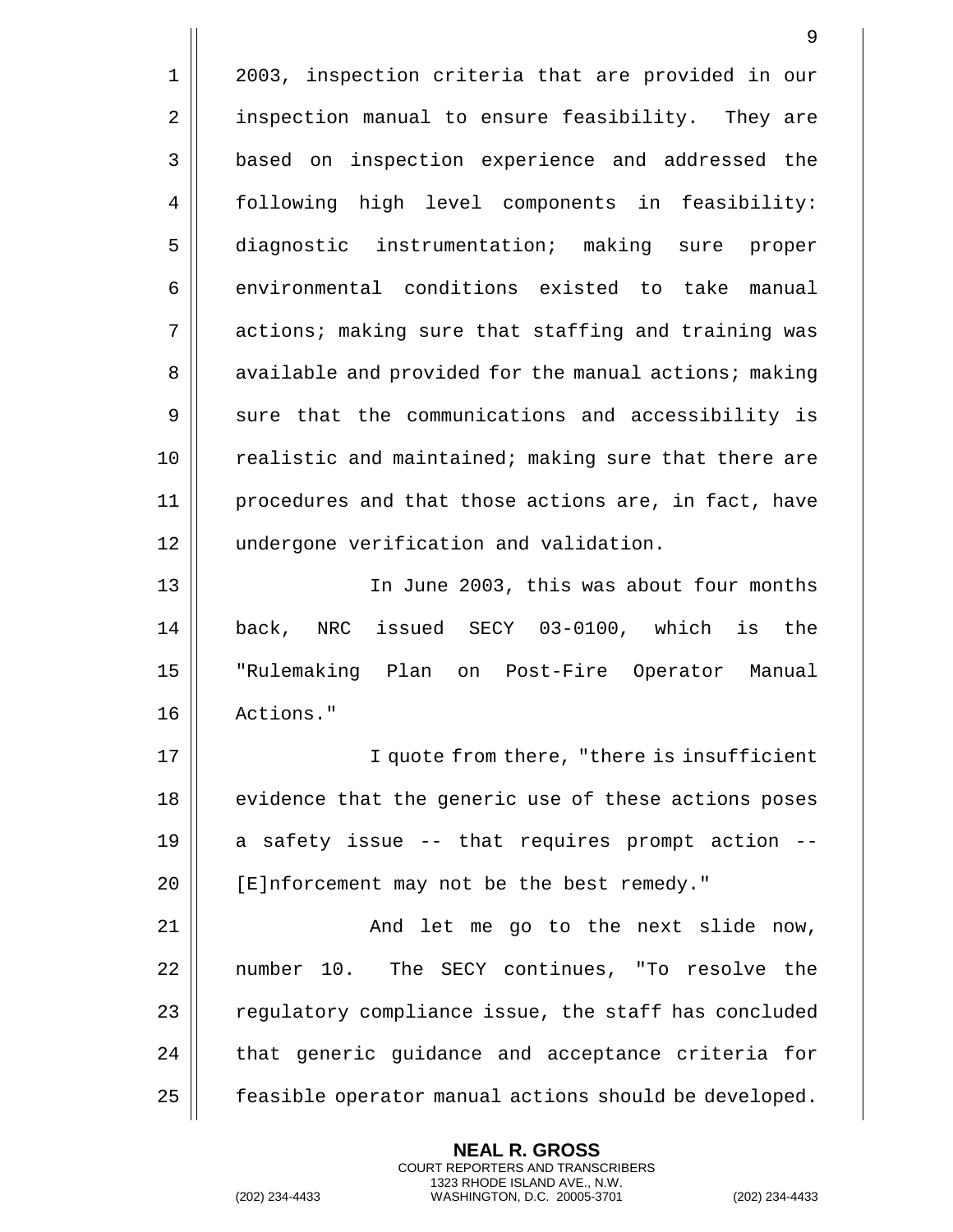|             | 10                                                     |
|-------------|--------------------------------------------------------|
| $\mathbf 1$ | Documenting compliance would demonstrate that safety   |
| 2           | been maintained and that the operator manual<br>has    |
| 3           | actions do not adversely affect the ability to achieve |
| 4           | and maintain safe shutdown in the event of a fire."    |
| 5           | This was the document we sent to the                   |
| 6           | Commission for their work.                             |
| 7           | Let me go to slide 11. And again, I'm                  |
| 8           | quoting from the SECY, "Even with Commission consent   |
| 9           | to proceed with rulemaking, licensees using unapproved |
| 10          | operator manual actions would be in non-compliance     |
| 11          | Upon receiving Commission approval of the rulemaking   |
| 12          | plan, the staff will develop an interim enforcement    |
| 13          | policy to allow discretion, provided these licensees   |
| 14          | have documented the feasibility in accordance with the |
| 15          | staff's proposed preliminary generic acceptance        |
| 16          | criteria."                                             |
| 17          | MR. DUDLEY: Those on the bridge, can you               |
| 18          | hear?                                                  |
| 19          | MR. EMERSON: It's cutting out a little                 |
| 20          | bit.                                                   |
| 21          | MR. DUDLEY: We see lights flashing from                |
| 22          | green to red and we didn't think that was good. So --  |
| 23          | We'll do the best we can. We'll know that if<br>okay.  |
| 24          | it flashes red, that maybe we're not getting through.  |
| 25          | WEERAKKODY:<br>In September of this<br>MR.             |

**NEAL R. GROSS**

1323 RHODE ISLAND AVE., N.W.

COURT REPORTERS AND TRANSCRIBERS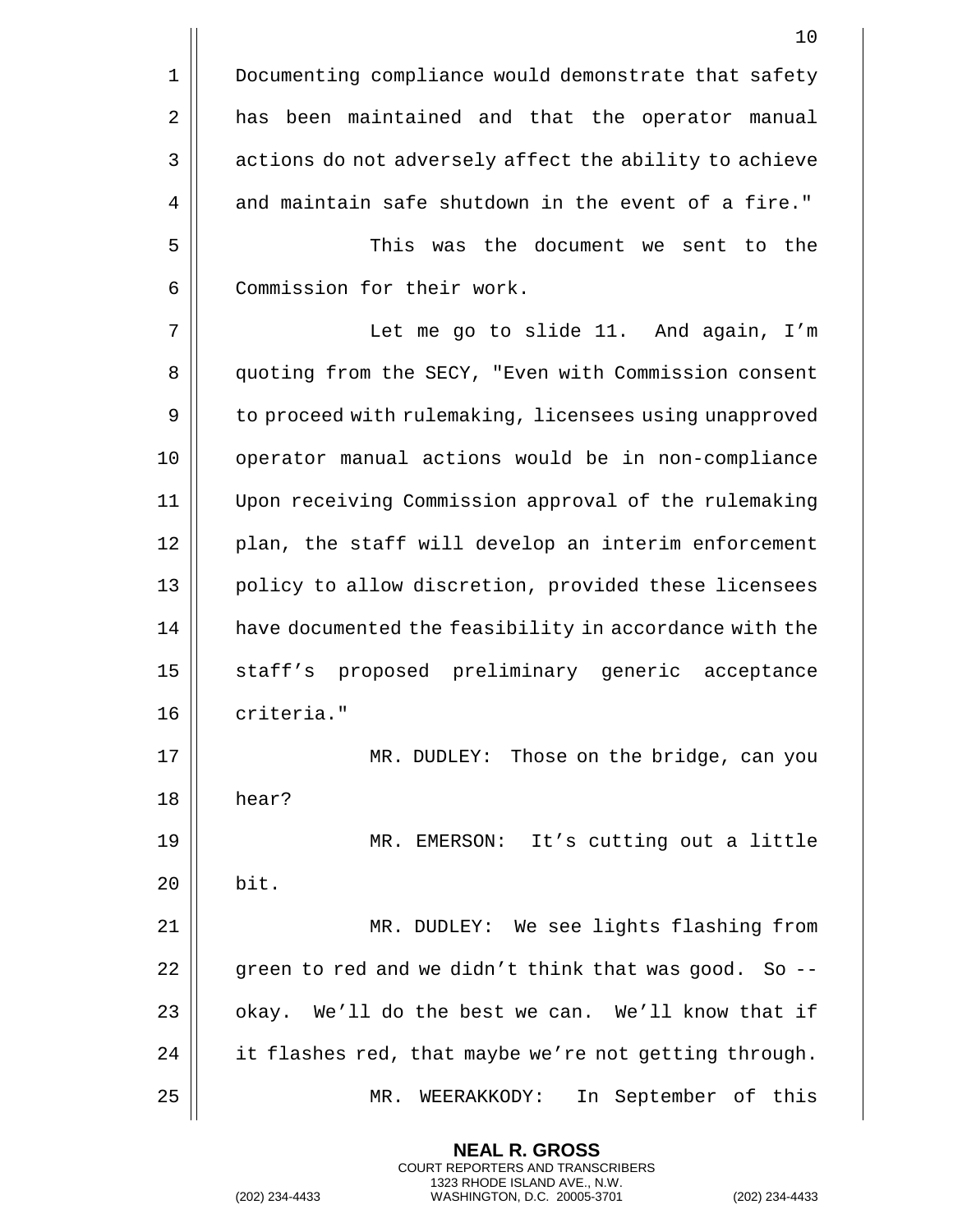1 | year, the Commission issued a Staff's Requirements 2 | Memorandum on SECY that I was talking about, approving 3 | The staff's recommendation to proceed with rulemaking 4 || to revise the FP program requirements contained in 5 || Appendix R of 10 CFR Part 50 an the associated  $6 \parallel$  quidance."

7 Now according to the SECY, "The Commission 8 || has approved the staff's plan to develop an interim 9 | enforcement policy to deal with these compliance 10 || issues. The staff should leverage its past experience 11 to develop the general acceptance criteria and 12 || expedite this rulemaking effort.

13 || The NRC staff position was to use the 14 || existing March 2003 inspection criteria as the 15 || starting basis for developing interim feasibility 16 | criteria.

17 I'm going to the next slide, number 14. 18 The interim enforcement policy in no way obviates the 19 need for licensees to continue documenting the 20 || technical feasibility of their operator manual 21 | actions.

22 || Again, the staff position, the technical 23 | feasibility of operator manual actions remains 24 | paramount. And we will develop additional criteria as 25 | appropriate and need to assure technical feasibility.

> **NEAL R. GROSS** COURT REPORTERS AND TRANSCRIBERS 1323 RHODE ISLAND AVE., N.W.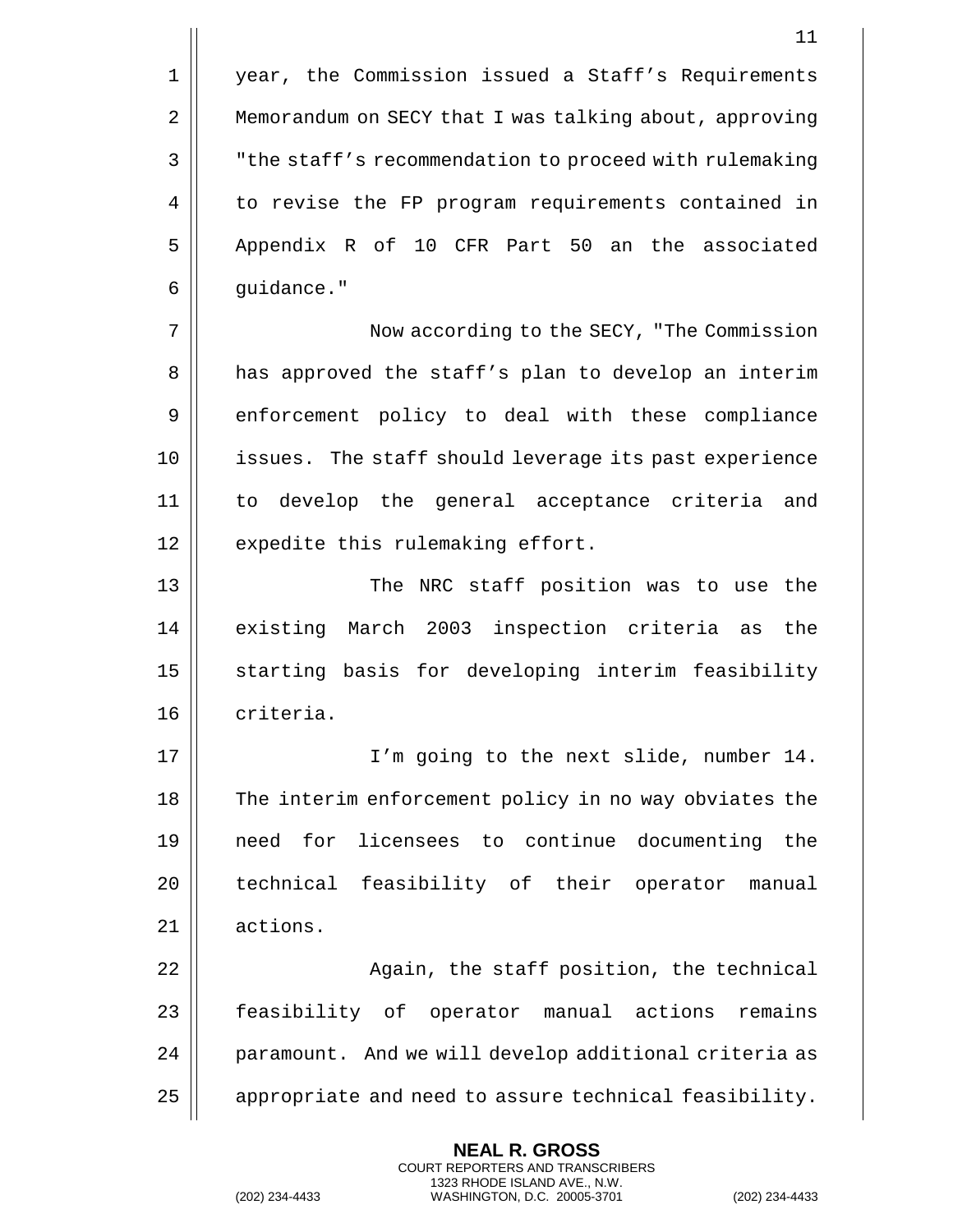1 | And before I conclude, just to make sure 2 | in summary, how we started, the schedule, we started 3 || with the criteria, two or three months ago. I know in 4 September, we had a session at a public meeting. We 5 || went through this criteria and got some feedback and 6 | then on October 17, we had another public meeting and 7 | again, we went through this criteria and then this is 8 | the third meeting we are holding. And as I said, what 9 | we present today has the benefit of a number, a larger 10 number of comments that we received from internal 11 stakeholders. We are working. We got input from 12 human factors. We have the ACRS views. We worked 13 || informally with the staff in Office of 14 || Enforcement. We worked with the staff in the 15 Inspection Branch. We had some regional input. 16 || So what you are seeing today is what we 17  $\parallel$  think is the best available interim criteria. But at 18 || the same time, I want to emphasize that the reason we 19 || are here today, asking for your input, is because we 20 want to get your input and the purpose of the meeting 21 || today is not to judge your inputs, but to take the 22 || input back, give the input proper consideration and 23 | finalize the criteria and make them good enough or I 24 | would say make them as final as we can and input them 25 || in our enforcement special task force.

> **NEAL R. GROSS** COURT REPORTERS AND TRANSCRIBERS 1323 RHODE ISLAND AVE., N.W.

(202) 234-4433 WASHINGTON, D.C. 20005-3701 (202) 234-4433

12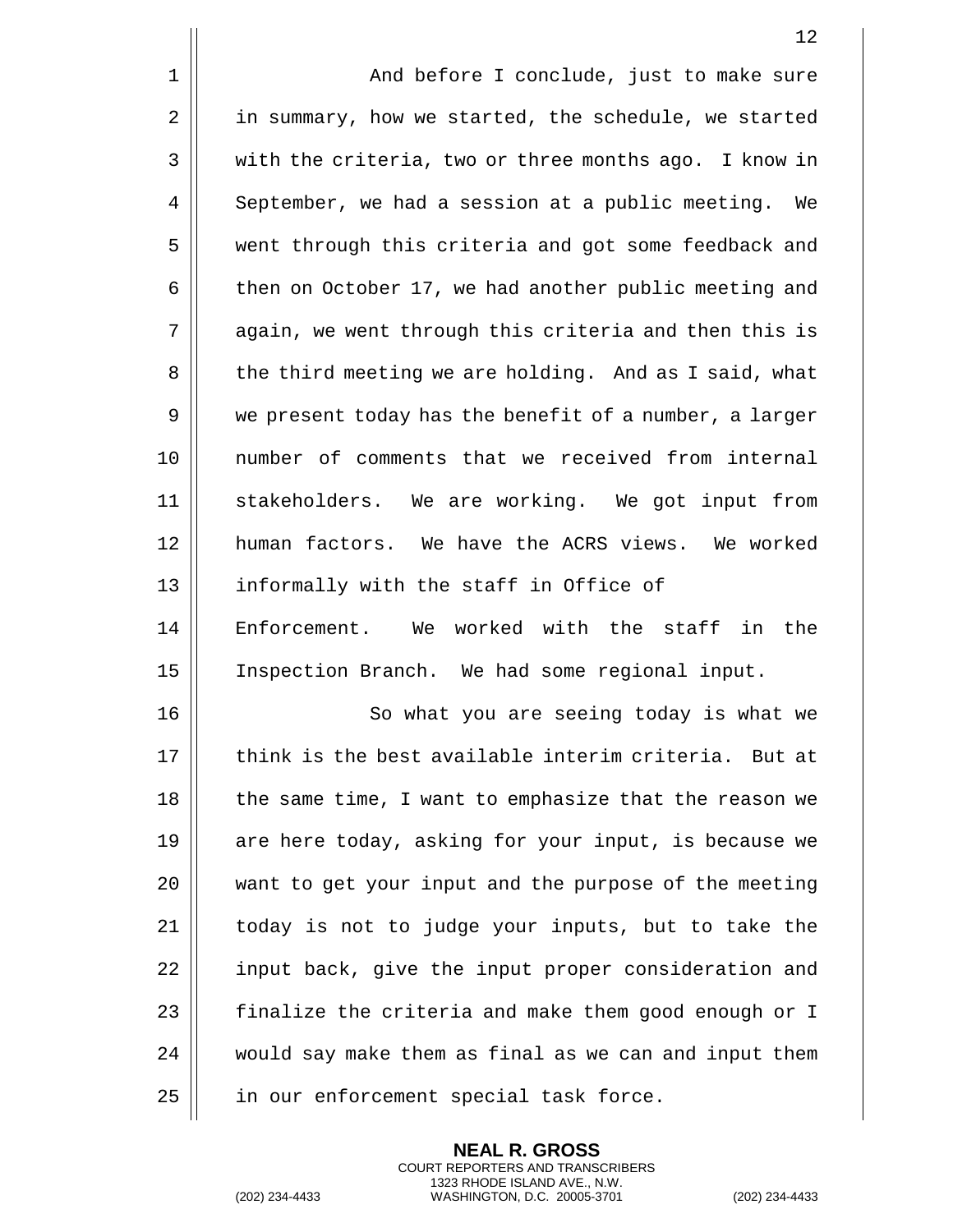|    | 13                                                     |
|----|--------------------------------------------------------|
| 1  | Thank you very much.                                   |
| 2  | MR. DUDLEY: Are there any questions at                 |
| 3  | this point? Yes?                                       |
| 4  | MR. GUNTER: I'll defer to Alex, first.                 |
| 5  | I have a question.                                     |
| 6  | MR. MARION: This is Alex Marion.<br>Our                |
| 7  | objective here this morning is to understand the       |
| 8  | current status of the feasibility criteria for NRC's   |
| 9  | acceptance of manual action. And depending upon that   |
| 10 | understanding, we may request an opportunity to submit |
| 11 | comments in the more formal manner.                    |
| 12 | MR. DUDLEY: I think there's<br>an                      |
| 13 | opportunity for written comment also. And I'll talk    |
| 14 | about that later.                                      |
| 15 | MR. MARION: Okay, thank you.                           |
| 16 | MR. GUNTER: Can I come to the table?                   |
| 17 | MR. DUDLEY: Please do. We might need --                |
| 18 | can you hear on the bridge?                            |
| 19 | MS. BROWN: Paul, can you speak for us?                 |
| 20 | MR. GUNTER: Certainly, my name is Paul                 |
| 21 | Gunter. I'm with Nuclear Information and Resource      |
| 22 | Service.                                               |
| 23 | MS. BROWN: You guys can hear?                          |
| 24 | MR. EMERSON:<br>Yes.                                   |
| 25 | MS. BROWN: All right.                                  |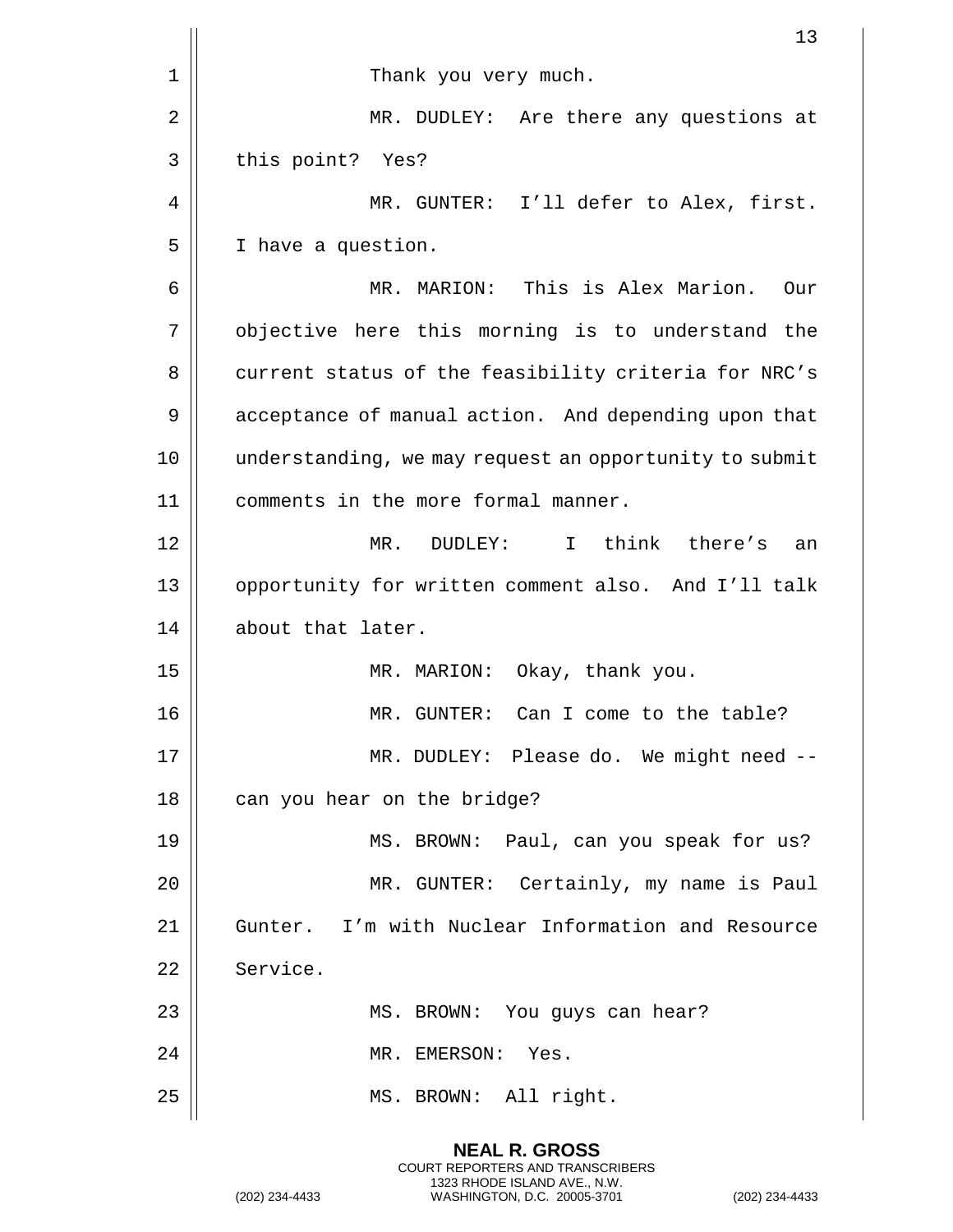|             | 14                                                     |
|-------------|--------------------------------------------------------|
| $\mathbf 1$ | MR. GUNTER: I think before they leave the              |
| 2           | background issue, I think that it's important, at      |
| 3           | least from the public perspective that we include some |
| 4           | essential information that's not included in the       |
| 5           | background information.                                |
| 6           | that includes that the Nuclear<br>And                  |
| 7           | Regulatory Commission made commitments to Congress in  |
| 8           | 1993 to Congressman Dingel's committee with regard to  |
| 9           | the failure of the NRC and industry to comply with     |
| 10          | III.G.1 and III.G.2 of Appendix R.                     |
| 11          | And at that time Commissioner Sellin                   |
| 12          | provided assurances to Congressman Dingel, that the    |
| 13          | Agency would spare no expense to bring the industry    |
| 14          | into compliance with III.G.2.                          |
| 15          | Slide 6, I think, raises<br>some<br>very               |
| 16          | significant concerns in that the Nuclear Regulatory    |
| 17          | Commission and the nuclear industry have agreed to     |
| 18          | suspend the debate over the past history.              |
| 19          | MR. DUDLEY: Continue.                                  |
| 20          | MR. GUNTER: Okay, this history that we as              |
| 21          | a public interest and public safety organization feel  |
| 22          | needs to be included is the failure to bring this      |
| 23          | industry into compliance with the -- particularly with |
| 24          | the issue of full line fire barriers which has not     |
| 25          | been included.                                         |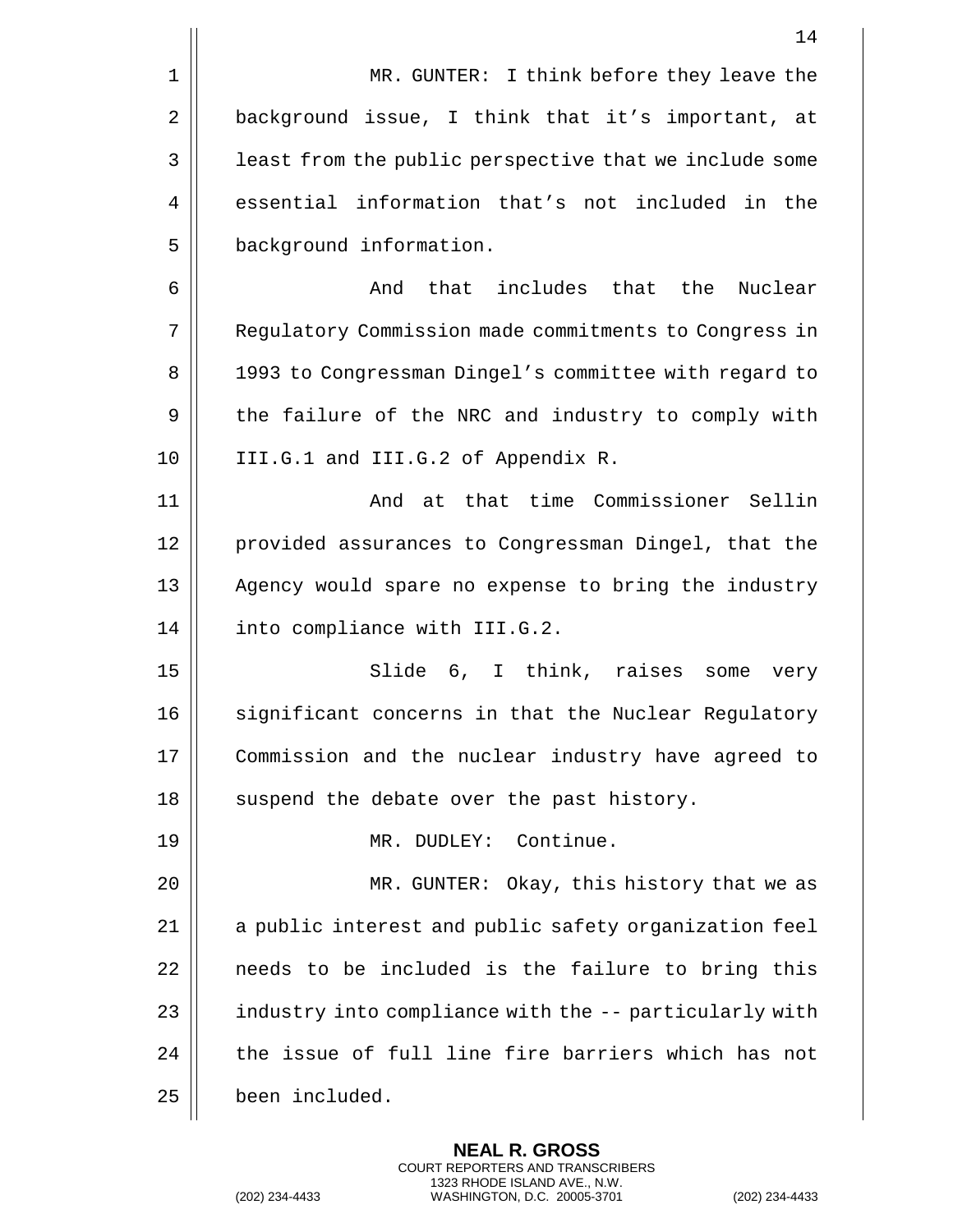1 as I've read over the documents, the 2 | preponderance of the noncompliance comes from the  $3 \parallel$  failure of the full line fire barriers. This is an 4 | issue that goes back to declaration of inoperability 5 in 1992.

6 The Agency and industry spent eight years 7 working through compliance and testing issues 8 | culminating in a series of confirmatory action orders  $9 \parallel$  that the Agency and the industry agreed to.

10 || We are now concerned that that history, 11 || the attempt here to erase that history, and to abandon 12 | the obligations to Congress and the obligations that 13 || the industry made to the Agency to come into 14 | compliance with the III.G.2 separation of 3-hour fire 15 || barrier and 1-hour fire barrier with suppression and 16 detection.

17 This represents, in our view, nothing 18 short of retreat from regulatory action and 19  $\parallel$  enforcement action and it is done not as a benefit of 20 || public health and safety, but rather to accommodate a 21 | non-compliance and non-cooperative industry -- and I  $22$   $\parallel$  emphasizes that the public is taking serious note of 23  $\parallel$  the fact that the industry has been recalcitrant to 24 | come into compliance for fire barrier issues since  $25 \parallel 1992.$ 

> **NEAL R. GROSS** COURT REPORTERS AND TRANSCRIBERS 1323 RHODE ISLAND AVE., N.W.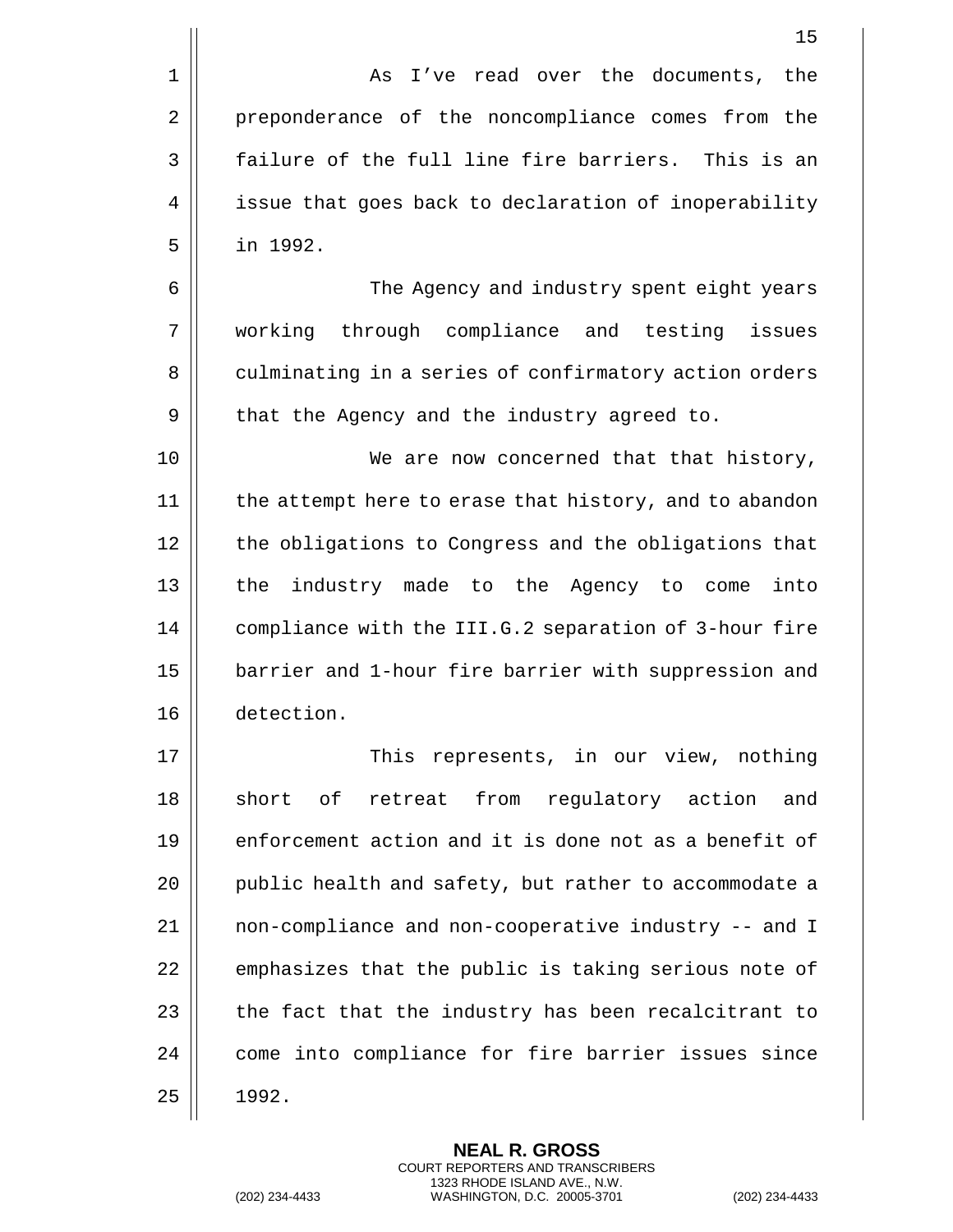|    | 16                                                     |
|----|--------------------------------------------------------|
| 1  | It's extremely disturbing that after over              |
| 2  | 10 years that the Agency has not only come to this     |
| 3  | point of failure to enforce compliance, but is now in  |
| 4  | he process of providing for that retreat to be         |
| 5  | codified. And without the benefit of a full and        |
| 6  | consensus process for this criteria, I would note that |
| 7  | while the Agency is proposing to abandon<br>its        |
| 8  | prescriptive regulation, it does not have the benefit  |
| 9  | of NFPA 805 which does not have a criteria for         |
| 10 | operator manual actions.                               |
| 11 | So we have the situation that these                    |
| 12 | actions are being taken without the benefit of         |
| 13 | prescriptive action and without the<br>benefit<br>of   |
| 14 | performance-based criteria that was reached, at least  |
| 15 | attempted to be reached through a consensus process.   |
| 16 | So I think that this is a very disturbing              |
| 17 | rush to judgment that provides for an opportunity for  |
| 18 | feasibility of operator manual actions and I note that |
| 19 | there is a dramatic jump between feasibility and       |
| 20 | assurance and the public is taking note of that.       |
| 21 | I think I'm just going to end right there.             |
| 22 | But I think that gives you a snapshot of where the     |
| 23 | interest community stands right now with<br>public     |
| 24 | regard to this action and I look forward to additional |
| 25 | comments.                                              |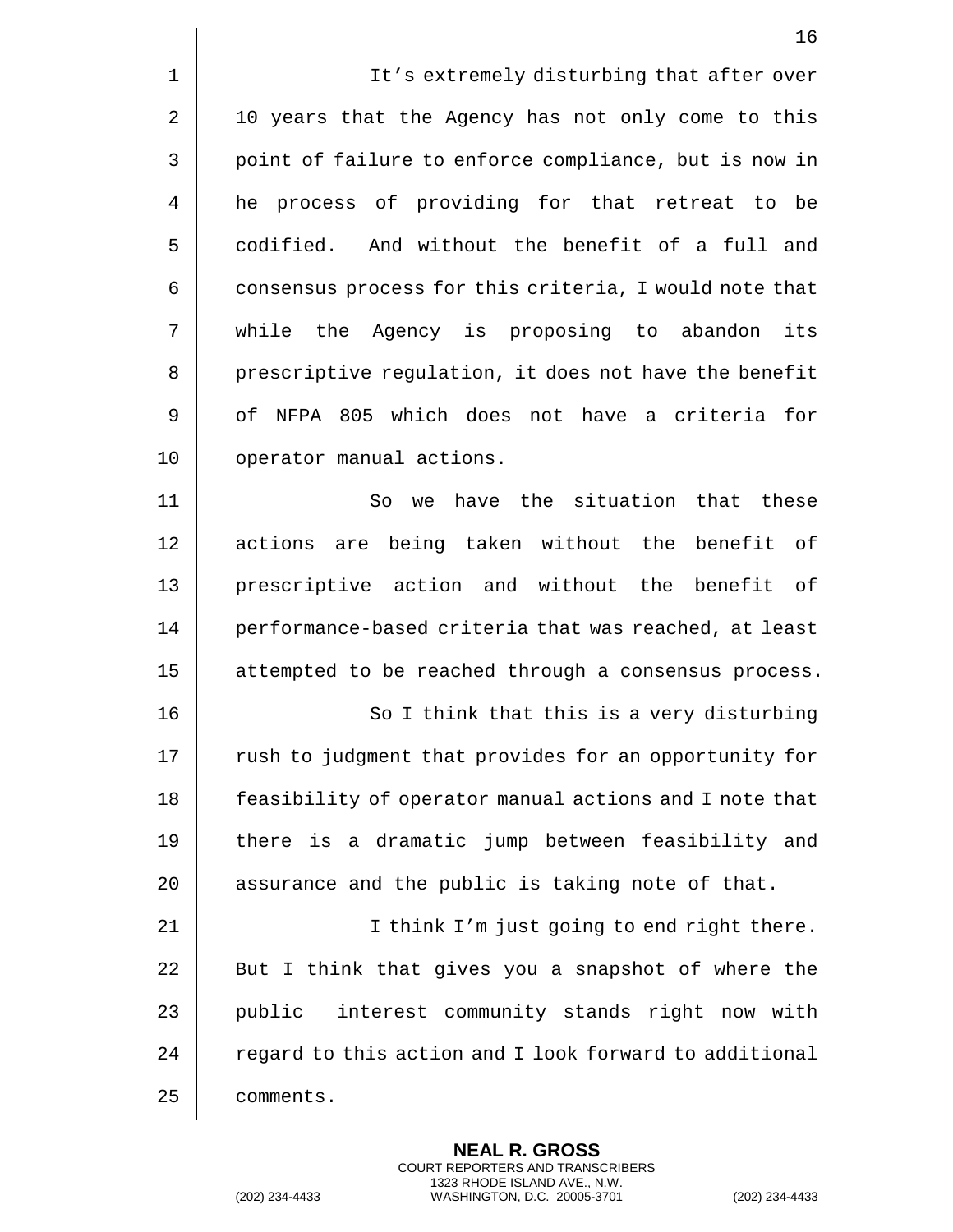17 1 || MR. WEERAKKODY: Let me just thank you. 2 I I appreciate the history and some of your 3 | perspectives. 4 | Let me start with your last comment and if  $5 \parallel$  -- I want to make sure we have a common understanding  $6 \parallel$  that you have an opportunity in the future to give 7 || your view. In other words, some of the statements you 8 || made, you meant you did not have an opportunity to 9 || provide views on the criteria? Because the whole 10 purpose of this meeting is to give you that 11 opportunity and that's really important to us. 12 MR. GUNTER: I think that we recognize the 13 || opportunity. We were invited to this meeting. We 14 weren't invited to the previous two meetings, I'll  $15$  || note that. 16 || The opportunity to respond doesn't 17 || necessarily provide the public with the assurance that  $18$  || safety is the mandate here. 19 Our opportunity to respond doesn't 20 || necessarily provide that the assurance that public  $21$  || safety and health is the paramount issue here versus 22 | regulatory and industry budget concerns. 23 MR. WEERAKKODY: I will respond to the 24 | first point which is the opportunity to comment. We  $25$   $\parallel$  really appreciate what you say. If you have any

> **NEAL R. GROSS** COURT REPORTERS AND TRANSCRIBERS 1323 RHODE ISLAND AVE., N.W.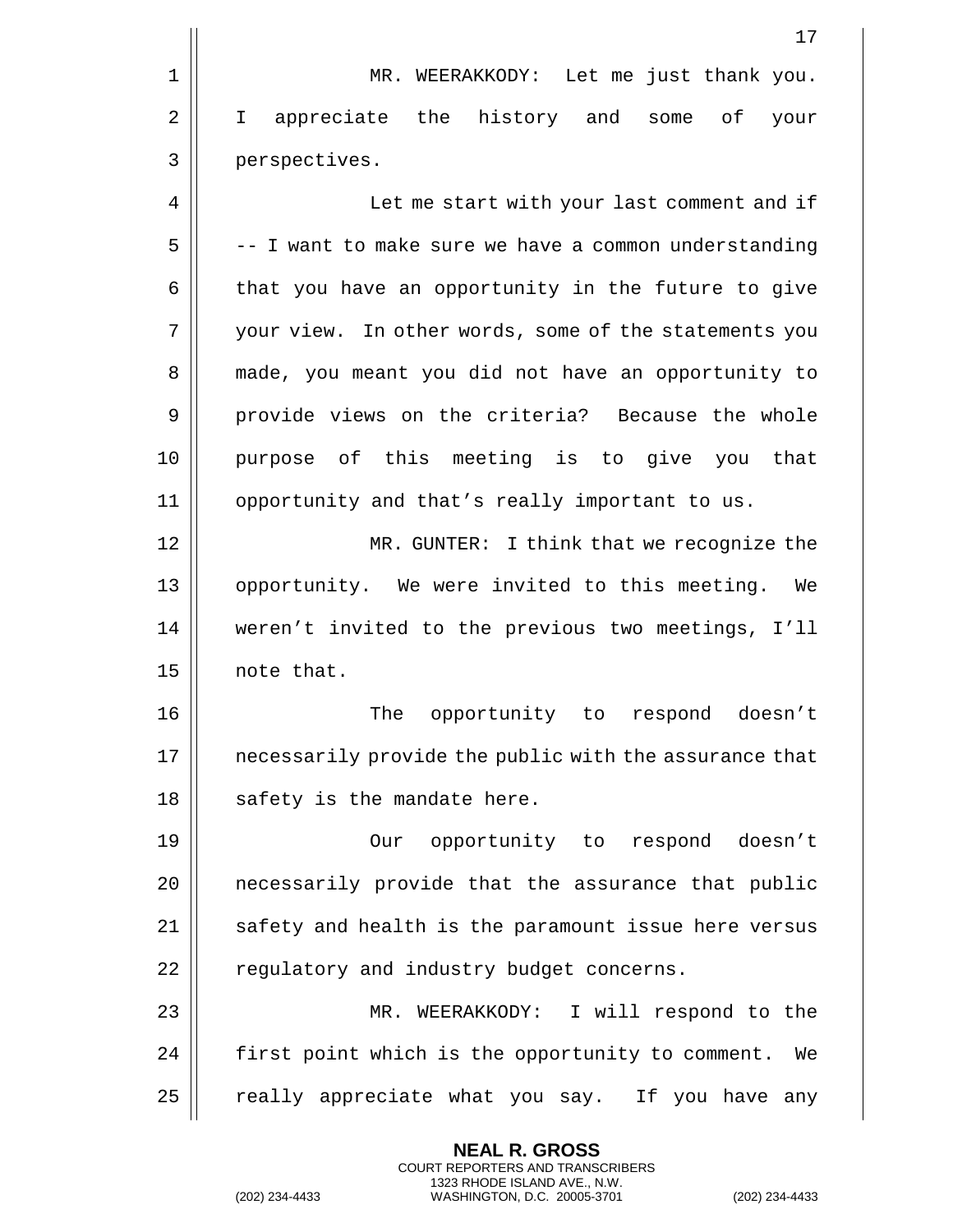|    | 18                                                             |
|----|----------------------------------------------------------------|
| 1  | additional comments and specific comments of the               |
| 2  | present that Ray will provide, we will welcome that.           |
| 3  | Thank you.<br>MR. GUNTER:                                      |
| 4  | MR. WEERAKKODY: And I'm a little bit                           |
| 5  | handicapped when you go back to 1993, but when I look          |
| 6  | forward, I ask myself what are the key elements in the         |
| 7  | approach as we move forward that keeps the public              |
| 8  | safe.                                                          |
| 9  | One of the things that we should note is                       |
| 10 | that with input, the feasibility criteria with the             |
| 11 | inspectors in 2003, there's a lot more detail than the         |
| 12 | criteria that existed before that. I think they took           |
| 13 | a step up. Just like to you, public safety is also             |
| 14 | our number one.                                                |
| 15 | Now I'm not sure how to respond to your                        |
| 16 | questions with respect to the full compliance.<br>$\mathbf{I}$ |
| 17 | think the fact that we are making a rule. I have to            |
| 18 | agree with you, 1 some of the statements you made in           |
| 19 | of not having full compliance in the<br>terms                  |
| 20 | prospective. But I think the most important aspect of          |
| 21 | what you said that this goes back to me, is are we             |
| 22 | doing enough, is this Agency doing enough to keep the          |
| 23 | public safety while we are in the rulemaking process?          |
| 24 | And I think the most critical item is to have good             |
| 25 | feasibility criteria in the field and continued                |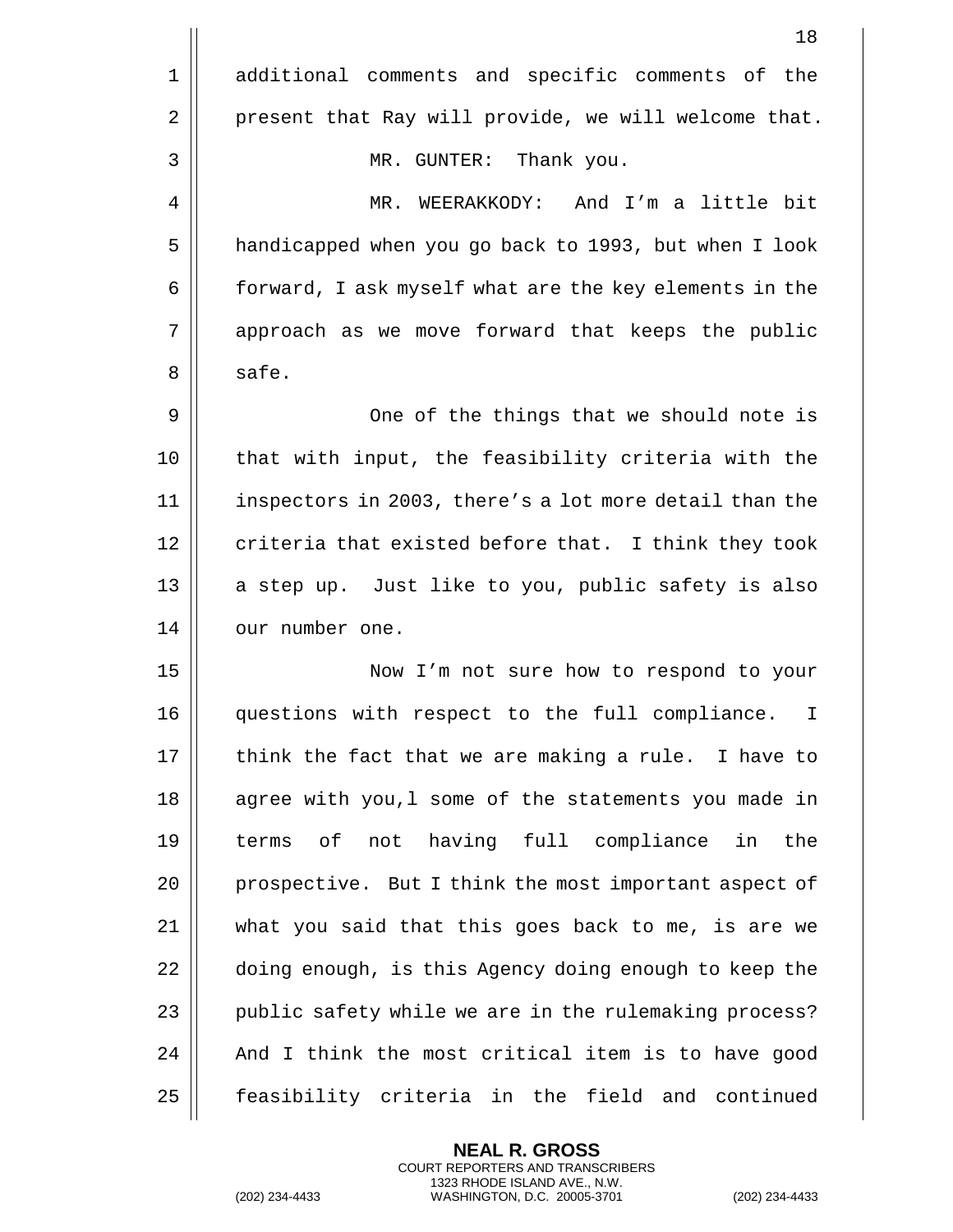19 1 | inspections while we make the rule. 2 | Now I cannot sit here and assure you that 3 || every manual action at every plant out there is safe 4 and feasible. But I can assure you that there is a 5 network out there, when I say network we have 6 | inspectors, residents, inspection criteria that shows  $7 \parallel$  that if there is a noncompliance that is affecting 8 || public safety in an unacceptable we, we engage. 9 I can give you an example. We have 10 || enforcement issues going at ANO. And we are getting 11 feedback on inspectors there. So why do we work the 12 || issue. We know there is risk there and we are 13 || managing the risk. 14 || I don't want you to leave this meeting 15  $\parallel$  thinking that whatever the history perspective is, we  $16$  | are not doing the right thing going forward. 17 MR. GUNTER: I would like to follow up 18 || with one question and with regard to the verbiage. 19 Why did NRC choose the word feasibility versus 20 || reasonable assurance? That is, in fact, an issue of 21 confidence. 22 Feasibility does not hold the same  $23$   $\parallel$  standard as reasonable assurance. And we are 24 | wondering why you chose those terms? 25 MR. WEERAKKODY: I would rather take that

> **NEAL R. GROSS** COURT REPORTERS AND TRANSCRIBERS 1323 RHODE ISLAND AVE., N.W.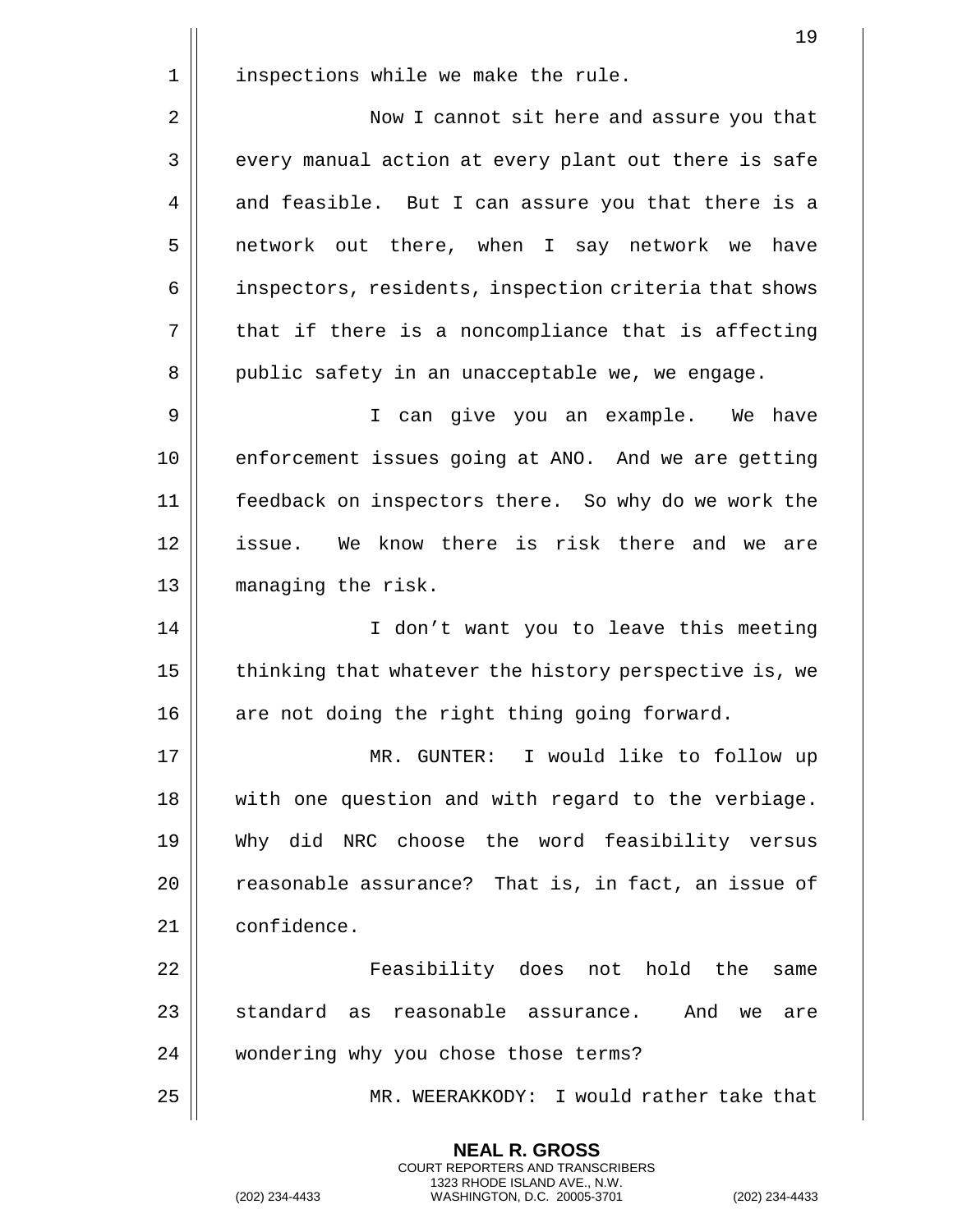|             | 20                                                     |
|-------------|--------------------------------------------------------|
| $\mathbf 1$ | back as a question to consider. I will tell you why.   |
| 2           | We have, depending on the forums we go to, whether     |
| 3           | it's ACRS or different forums, we are different        |
| 4           | choices so this is different choices. It has been      |
| 5           | suggested why not assurance criteria?<br>Why not       |
| 6           | acceptance criteria?                                   |
| 7           | So let us take that back as a comment.                 |
| 8           | MR. GUNTER: It's feasible that I could go              |
| 9           | out of this meeting and go out and become a nuclear    |
| 10          | engineer. I don't think that that's likely, but it     |
| 11          | offers up the same concerns of your choice of words.   |
| 12          | MR. WEERAKKODY: AS I said, we will take                |
| 13          | it back and your point is use of the word reasonable   |
| 14          | assurance gives you --                                 |
| 15          | MR. DUDLEY: This is Richard Dudley and I               |
| 16          | believe that maybe we did pick the wrong word in those |
| 17          | criteria. And I think -- I know in my mind when we're  |
| 18          | working toward these criteria, I think we need to have |
| 19          | reasonable assurance and not just that they're         |
| 20          | feasible, but that they can and will be undertaken by  |
| 21          | the licensees in the midst of a fire which is a fairly |
| 22          | stressful time.                                        |
| 23          | I just want to make one<br>BROWN:<br>MS.               |
| 24          | comment. I don't think that the choice of words will   |
| 25          | deter the appearance and the commitment to safety on   |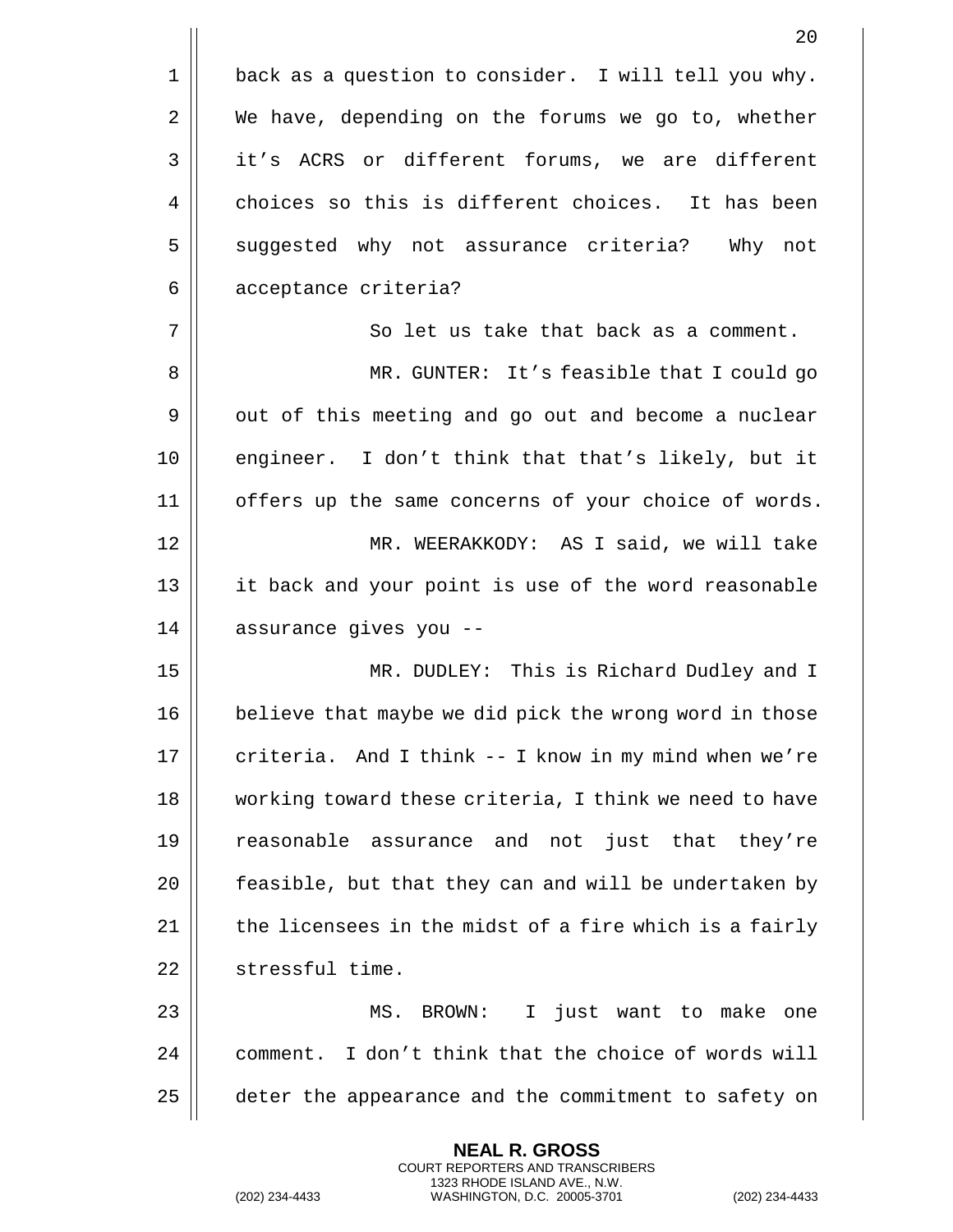$1 \parallel$  the part of the inspection staff or the Agency. It's 2 | just a criteria that we're going to be using to make  $3 \parallel$  a determination and we'll take a look at what an 4 | appropriate word that still ensures that safety is 5 | maintained. 6 MR. GUNTER: Again, I'll just emphasize 7 || that the choice of words provides for not only a 8 Som Standard of confidence, but a legal standard. 9 Clearly, what we see here is a tug of war between the 10 || Agency and the industry that is both noncompliant and 11 noncooperative in an issue that has now been a running 12 || qun battle for over a decade. 13 || This action before us right now, with this

14 || rulemaking, is nothing short of wholesale retreat by 15 || the Agency from that confrontation over safety 16 standards.

17 MR. QUALIS: For the record, I'll make a 18 || quick comment of where feasible comes from.

19 The current existing criteria, inspection 20 | procedure, okay. That inspection procedure is used to 21 || assess essentially risk. It's a screening criteria. 22 || The use of manual action in movable barrier is  $23$  | currently not in compliance with the regulation. 24 All we have listed is essentially a

 $25$  screening criteria as a way for the inspectors to

**NEAL R. GROSS** COURT REPORTERS AND TRANSCRIBERS 1323 RHODE ISLAND AVE., N.W.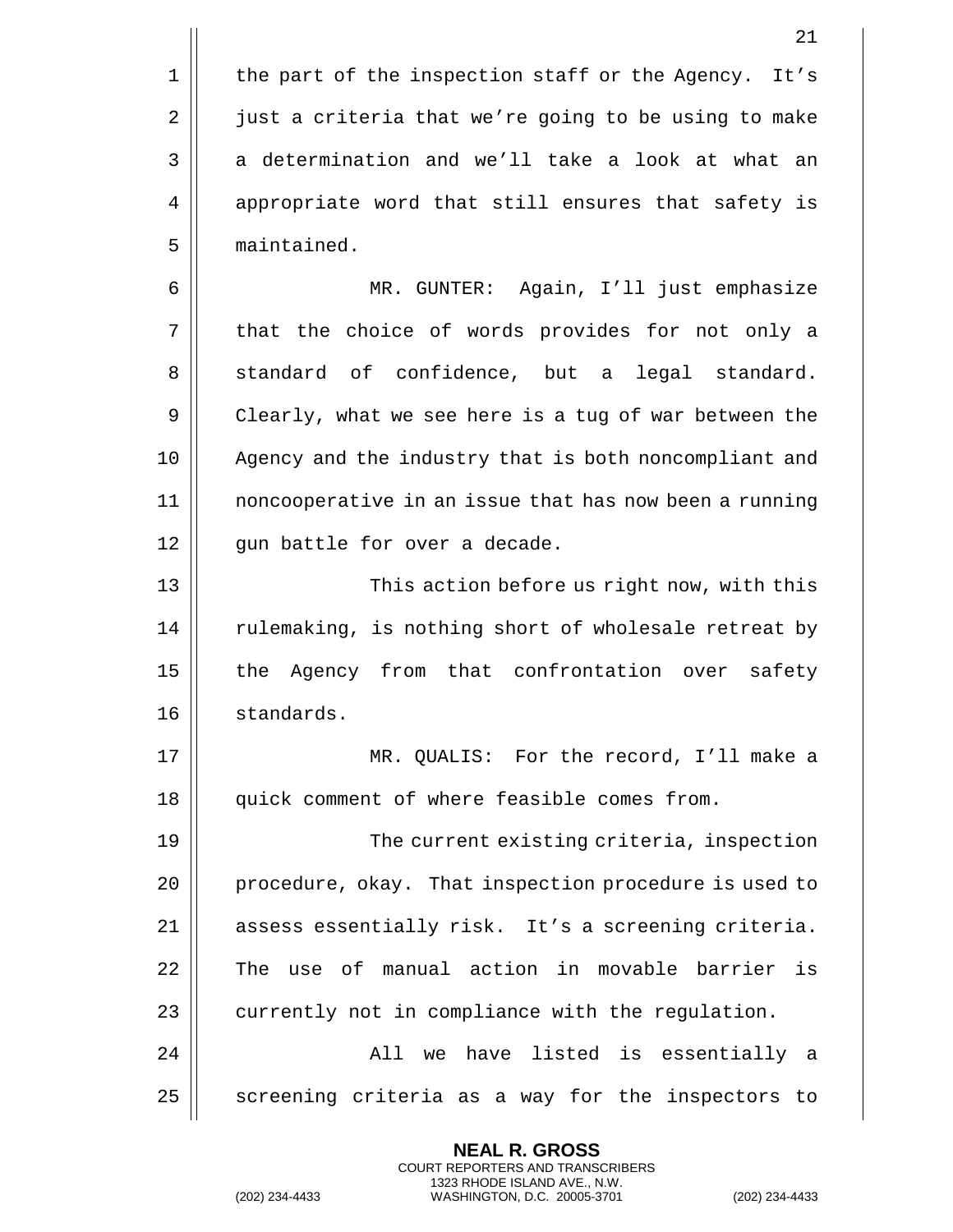|             | 22                                                     |
|-------------|--------------------------------------------------------|
| $\mathbf 1$ | determine if a finding is green or if it should have   |
| 2           | further SPE evaluation. And the use of feasible was    |
| 3           | used as that screening criteria. If it's green-green,  |
| 4           | then the manual action was feasible or capable of      |
| 5           | being performed. It doesn't mean it was acceptable.    |
| 6           | MR. GUNTER: I appreciate your indulgence               |
| 7           | and $I'm$ going to $-$ -                               |
| 8           | MR. MARION: I would like to make<br>a                  |
| 9           | comment. go ahead, Paul.                               |
| 10          | MR. GUNTER: As a screening criteria, I                 |
| 11          | think that's really fast and loose. If you're using    |
| 12          | the word -- again, feasibility is a very far reaching  |
| 13          | term and I believe the -- with the NUREG<br>1150       |
| 14          | recognizing fire as 50 percent change, contributing to |
| 15          | 50 percent of the risk for core damage frequency, I    |
| 16          | Think it's $-$ the term is far too broad to be used as |
| 17          | a screening criteria.                                  |
| 18          | MARION: This is Alex Marion and I<br>MR.               |
| 19          | would like to make a comment.                          |
| 20          | I don't propose to debate Mr. Gunter's                 |
| 21          | points, but I do want to make a statement from the     |
| 22          | standpoint of the industry actions going back to the   |
| 23          | history record that Paul represented in his comments.  |
| 24          | The industry has spent millions of dollars             |
| 25          | to address the performance capability of the Thermal-  |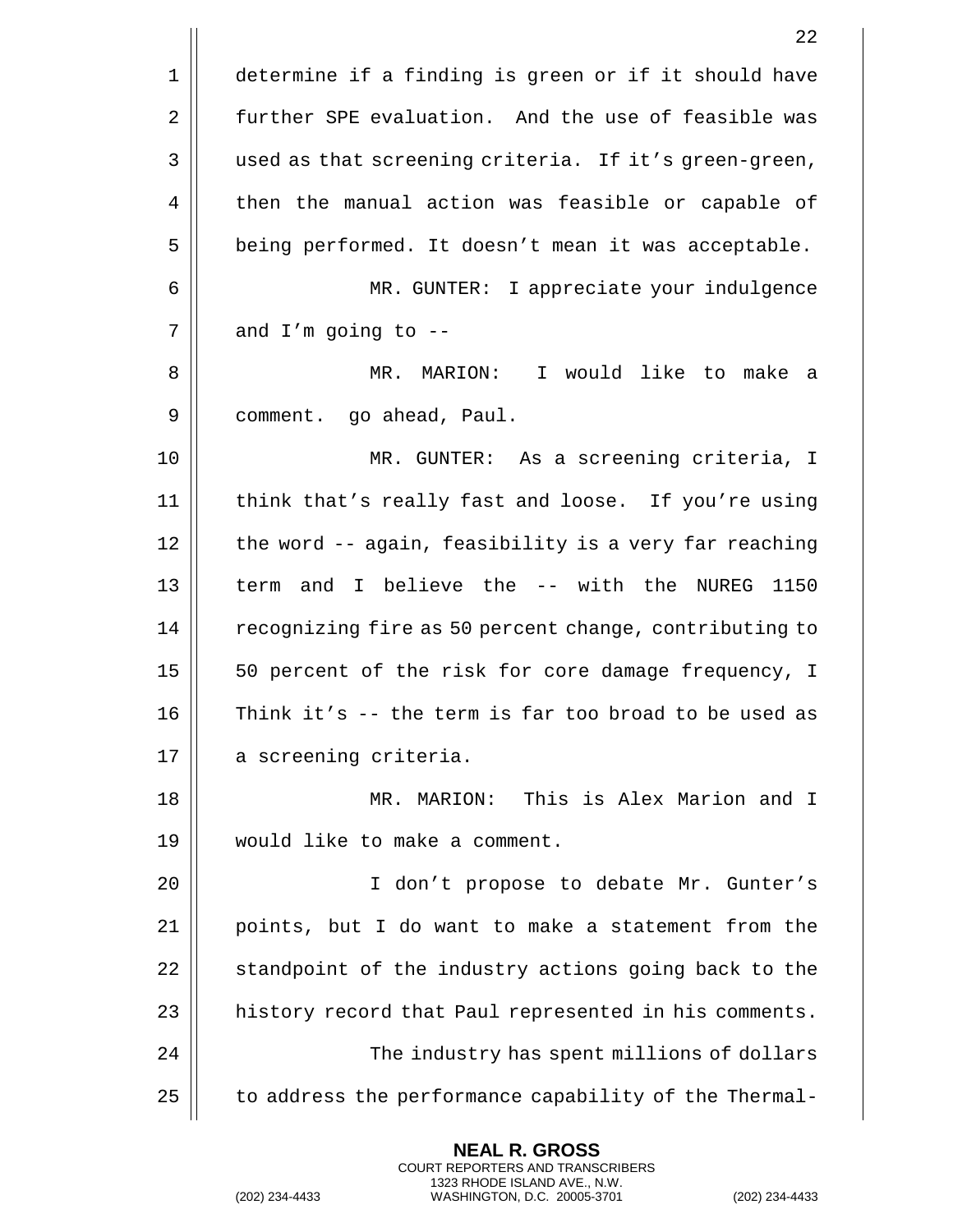|    | 23                                                     |
|----|--------------------------------------------------------|
| 1  | Lag materials as an effective fire barrier<br>for      |
| 2  | compliance with the NRC regulations.                   |
| 3  | And one of the things that we found is                 |
| 4  | that performance of these materials needs to be better |
| 5  | understood as<br>opposed to a declaration in the       |
| 6  | regulation that says it will perform for X number of   |
| 7  | hours. And that becomes important when you evaluate    |
| 8  | what the actual fire conditions are that the barrier   |
| 9  | is expected to protect against.                        |
| 10 | And all of that work that was done over                |
| 11 | the past 10 years, as you correctly indicate, has      |
| 12 | gotten us to this point relative to the use of manual  |
| 13 | actions.                                               |
| 14 | And the industry was not noncompliant, nor             |
| 15 | was it noncooperative, nor was it focusing strictly on |
| 16 | economics. It was focusing on safely and it was        |
| 17 | focusing on compliance with the<br>regulatory          |
| 18 | requirements. They were perceived to be structured in  |
| 19 | such a way that using risk insights and performance    |
| 20 | based concepts, cannot be effectively applied within   |
| 21 | that regulatory construct and over the years, we've    |
| 22 | gotten to this point. We have a rulemaking activity    |
| 23 | that the NRC is proceeding to apply performance-based  |
| 24 | concepts with the endorsement of NFP 805.              |
| 25 | And we also have this manual action issue              |

**NEAL R. GROSS**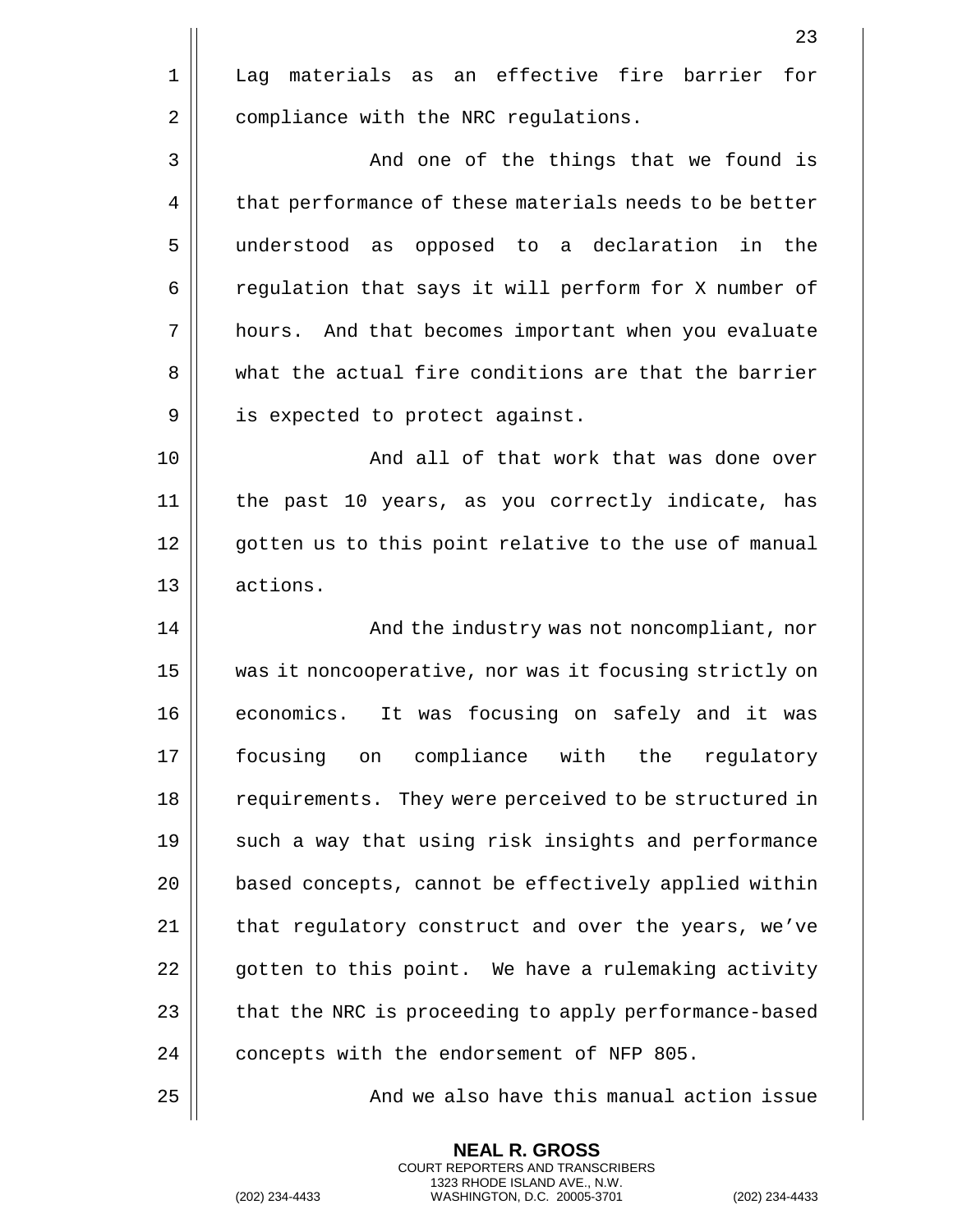|      | 24                                                     |
|------|--------------------------------------------------------|
| 1    | which we hope to get clarified as a result of further  |
| 2    | public comments. And I would suggest we move on to     |
| 3    | discuss the NRC's proposals because we're not going to |
| 4    | be able to settle these points at this meeting today.  |
| 5    | MS. BROWN: Fred, did you still want to                 |
| 6    | make a comment?                                        |
| 7    | MR. DUDLEY: I think Alex has made it and               |
| 8    | I was just going to take exception to the view that    |
| 9    | the industry thought the NRC was noncompliant and      |
| 10   | noncooperative, but Alex already said that.            |
| 11   | I'm Richard Dudley.<br>DUDLEY:<br>MR.<br>I'm           |
| 12   | going to move on. The next topic in the agenda is the  |
| 13   | schedule.                                              |
| 14   | I'll be speaking from the package of                   |
| 15   | handouts.                                              |
| 16   | Again, I'm the project manager associated              |
| $17$ | with the rulemaking aspect of this issue. I want to    |
| 18   | talk about the schedule for the proposed manual        |
| 19   | actions rule.                                          |
| 20   | As Sunil has mentioned, the rulemaking                 |
| 21   | plan was approved by the Commission on September 12,   |
| 22   | 2003.                                                  |
| 23   | The Commission directed us to go forward with the      |
| 24   | rulemaking activity, but in the interim, while that    |
| 25   | rulemaking was being performed to allow interim        |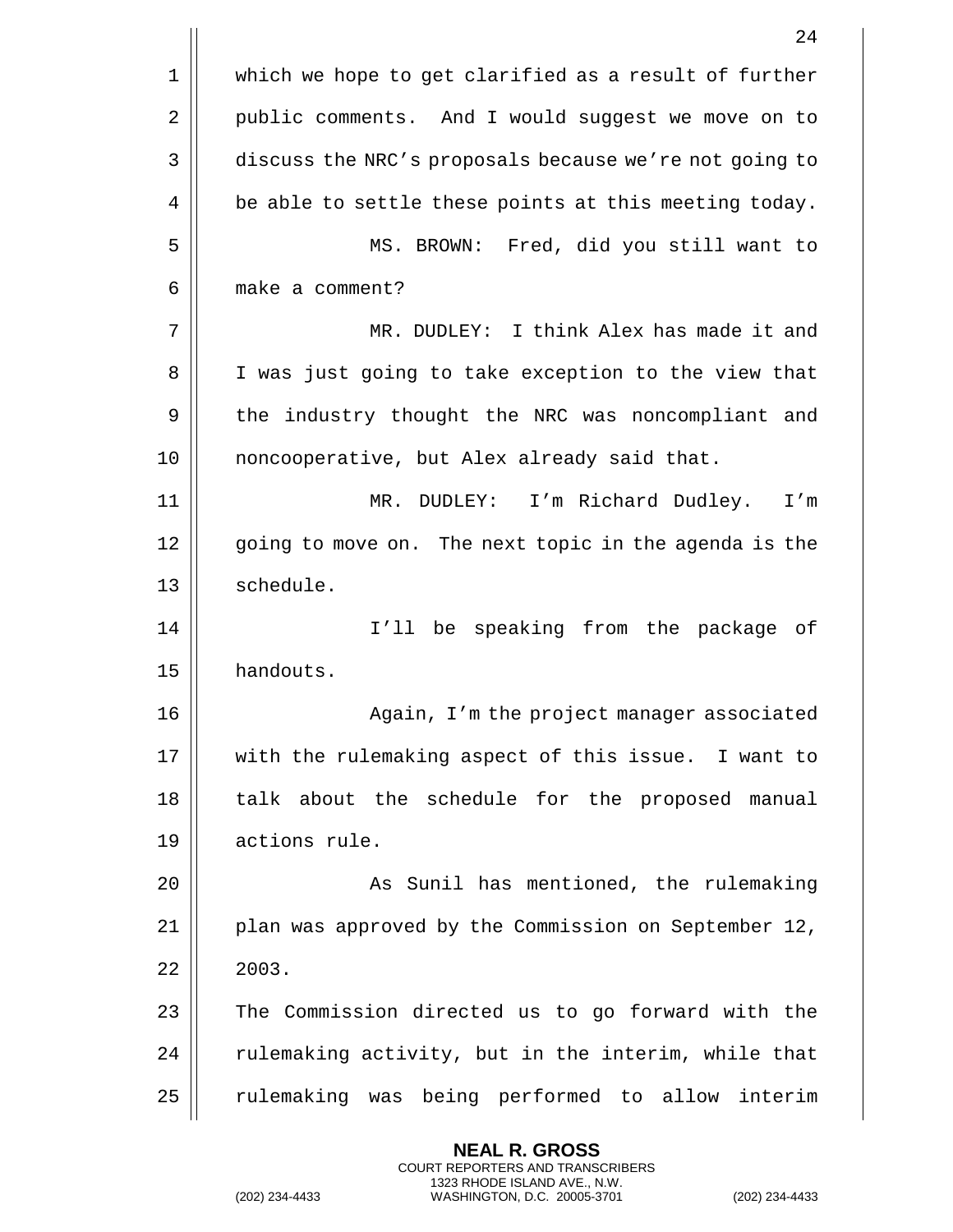1 discretion, interim enforcement discretion for 2 | licensees, that we're taking manual actions under only 3 || appropriate conditions.

4 The rulemaking will be conducted in 5 | parallel with the development of the implementation of 6 | the enforcement policy and the criteria we use for 7 feasibility for the enforcement criteria will perhaps 8 || be refined with the use of further insights of 9 || research and other information so that when we go 10 forward with a proposed rule and then ultimately a 11 final rule, the acceptance criteria we have for manual 12 || actions may very well be different from the criteria 13 we're discussing today that will be used for the 14 interim enforcement criteria.

15 || The proposed rule, we expect to provide to 16 the Commission for their consideration in October of 17 || 2004, and assuming that the Commission approves it in 18 about a month or so, the proposed rule will be 19 | published for public comment and again, Paul, you've 20 || been involved with this, i the public comment, around 21 December 2004. We should have about a 75-day public 22 | comment period.

23 || On the next slide I'm going to talk about  $24$   $\parallel$  the schedule for the interim enforcement policy. 25 | Again, a little recap as Sunil has already discussed

> **NEAL R. GROSS** COURT REPORTERS AND TRANSCRIBERS 1323 RHODE ISLAND AVE., N.W.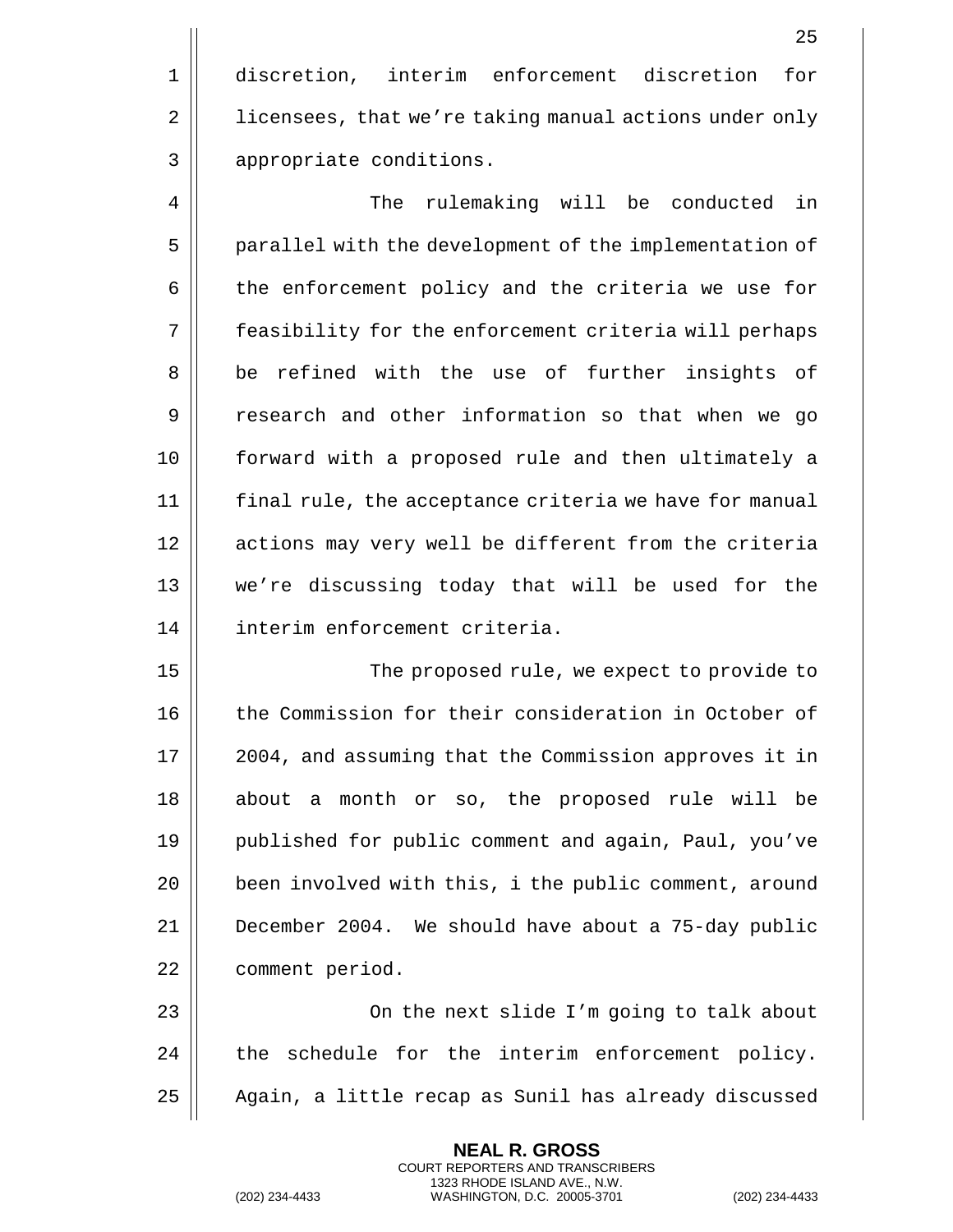| thıs |
|------|
|      |

2 | We first released these interim acceptance 3 | criteria for manual actions on October 17th in a 4 | meeting that was public. We hadn't extended as broad 5 | of invitations as we did today. They were also put in 6 | ADAMS and made public on that date. Today, we're 7 | having the Category 3 public meeting to solicit verbal 8 || comments and written comments.

9 || Since we know that some of you may have 10 not seen these criteria before today, we're going to 11 accept written comments up until November 28th. So if 12 || you're not ready to comment today, we understand that 13 || and you can submit written comments for a period of 14 || about a little over two weeks.

15 You can mail your comments to the address 16 || shown on here, the Chief of Rules and Directives 17 || Branch, the Division of Administrative Services. Or 18 you can e-mail your comments to us at nrcrecp@nrc.gov 19 || is another way to transmit comments to us.

 When we receive, with the comment period will again end on November 28th. We'll receive those | comments. We'll evaluate them. We'll go over them. We'll factor them into our acceptance criteria as we 24 || feel is appropriate and our current schedule is to 25 || issue the interim enforcement discretion policy and

> **NEAL R. GROSS** COURT REPORTERS AND TRANSCRIBERS 1323 RHODE ISLAND AVE., N.W.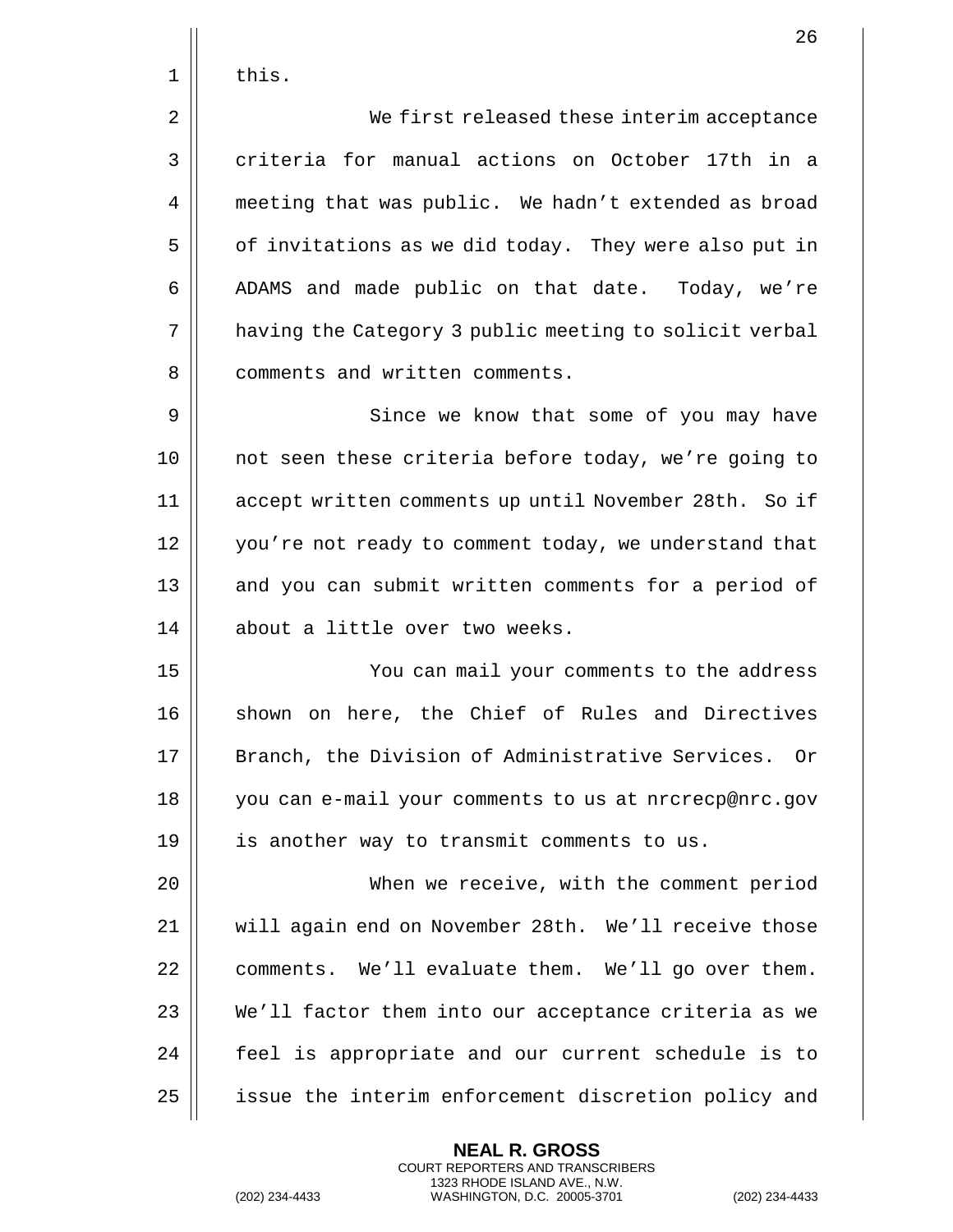|    | 27                                                     |
|----|--------------------------------------------------------|
| 1  | have it be published and come into effect some time in |
| 2  | the summer of 2004.                                    |
| 3  | That completes my talk on schedule. Are                |
| 4  | there any questions or comments on that?               |
| 5  | This is Fred Emerson.<br>MR. EMERSON:<br>I             |
| 6  | have a comment that since November 28th is the day     |
| 7  | after Thanksgiving, that gives us very little time to  |
| 8  | prepare and develop comments. There's only about 10    |
| 9  | working days there. I would ask for 30-day comment     |
| 10 | period.                                                |
| 11 | MR. DUDLEY: I think this information has               |
| 12 | been published for longer than just 10 working days.   |
| 13 | MR. GUNTER: When was the original Federal              |
| 14 | Register notice?                                       |
| 15 | The Federal Register notice<br>MR. DUDLEY:             |
| 16 | is going to go out like tomorrow. It has not been      |
| 17 | published.                                             |
| 18 | MR. MARION: I think this is important                  |
| 19 | enough where 30 days at a minimum is probably          |
| 20 | appropriate.                                           |
| 21 | MR. GUNTER: We would agree. Actually, I                |
| 22 | think more than 30 days is appropriate.                |
| 23 | MR. MARION: Let the record show that Paul              |
| 24 | Gunter agreed with the industry.                       |
| 25 | (Laughter.)                                            |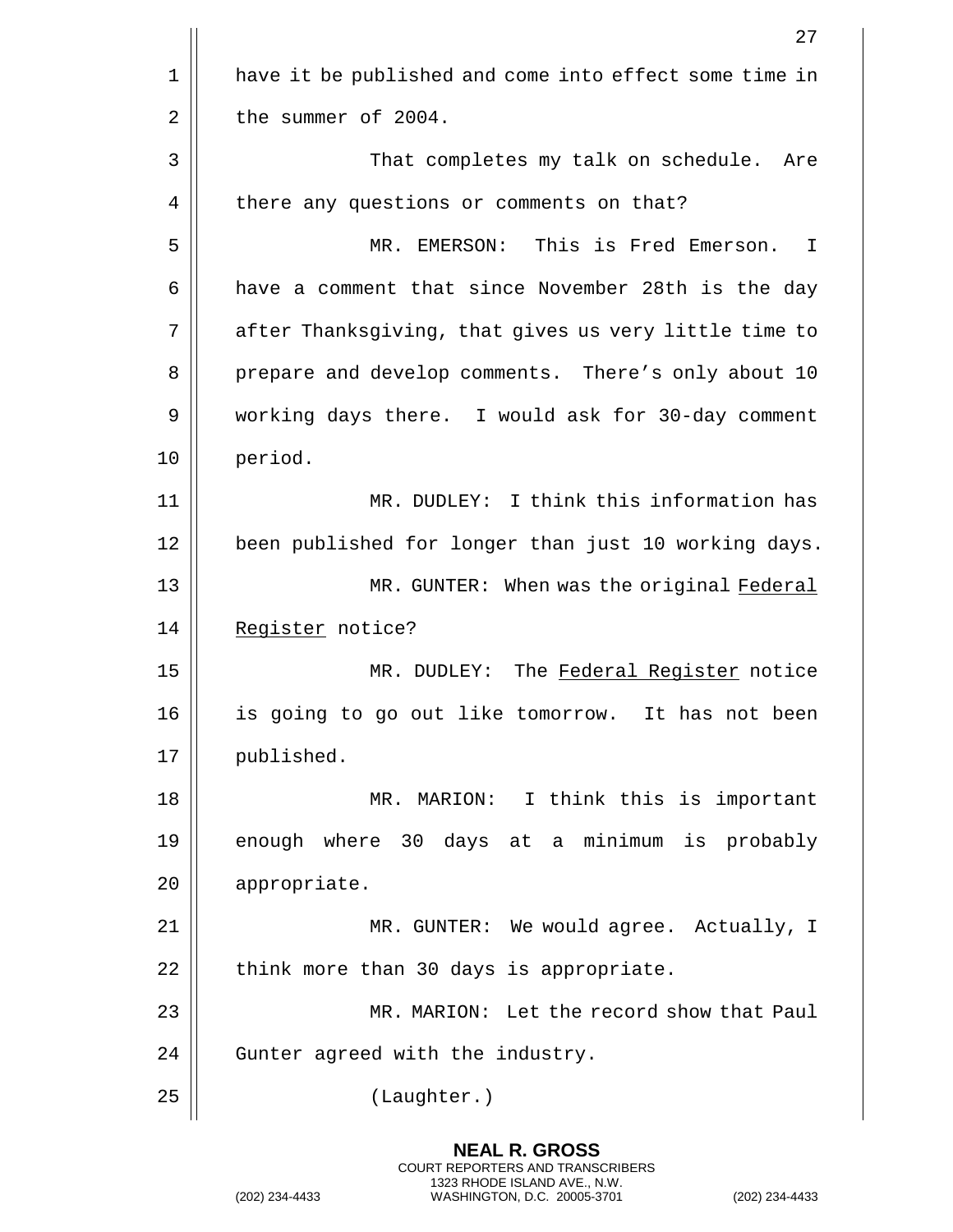|    | 28                                                     |
|----|--------------------------------------------------------|
| 1  | MS. BROWN: We're writing that down.                    |
| 2  | GUNTER: I think this is almost<br>MR.                  |
| 3  | unprecedented in terms of the rush that's being put on |
| 4  | the closing of the comment period and I think that     |
| 5  | it's astounding that an issue that's as long-standing  |
| 6  | and as controversial is being rushed out the door so   |
| 7  | quickly and we strenuously request that the public     |
| 8  | comment period be extended to a minimum of 30 days, if |
| 9  | not 60 days.                                           |
| 10 | MS. BROWN: Let me ask a question. This                 |
| 11 | is not going to be the only opportunity they're going  |
| 12 | to have to comment on this criteria. Is it?            |
| 13 | MR. DUDLEY: This is a comment period for               |
| 14 | the interim enforcement discretion criteria only. We   |
| 15 | will have a separate public comment period for the     |
| 16 | proposed rule --                                       |
| 17 | MR. GUNTER: I understand.                              |
| 18 | MR. DUDLEY: As we go forward. This is                  |
| 19 | sort of an extra opportunity that in the past some     |
| 20 | times we didn't offer the public, so we thought it was |
| 21 | a beneficial thing.                                    |
| 22 | But I'll take obviously --                             |
| 23 | MR. GUNTER: Let me just stress thought                 |
| 24 | that what this interim criteria constitutes is an      |
| 25 | abandonment of III.G.1 and III.G.2. That should not    |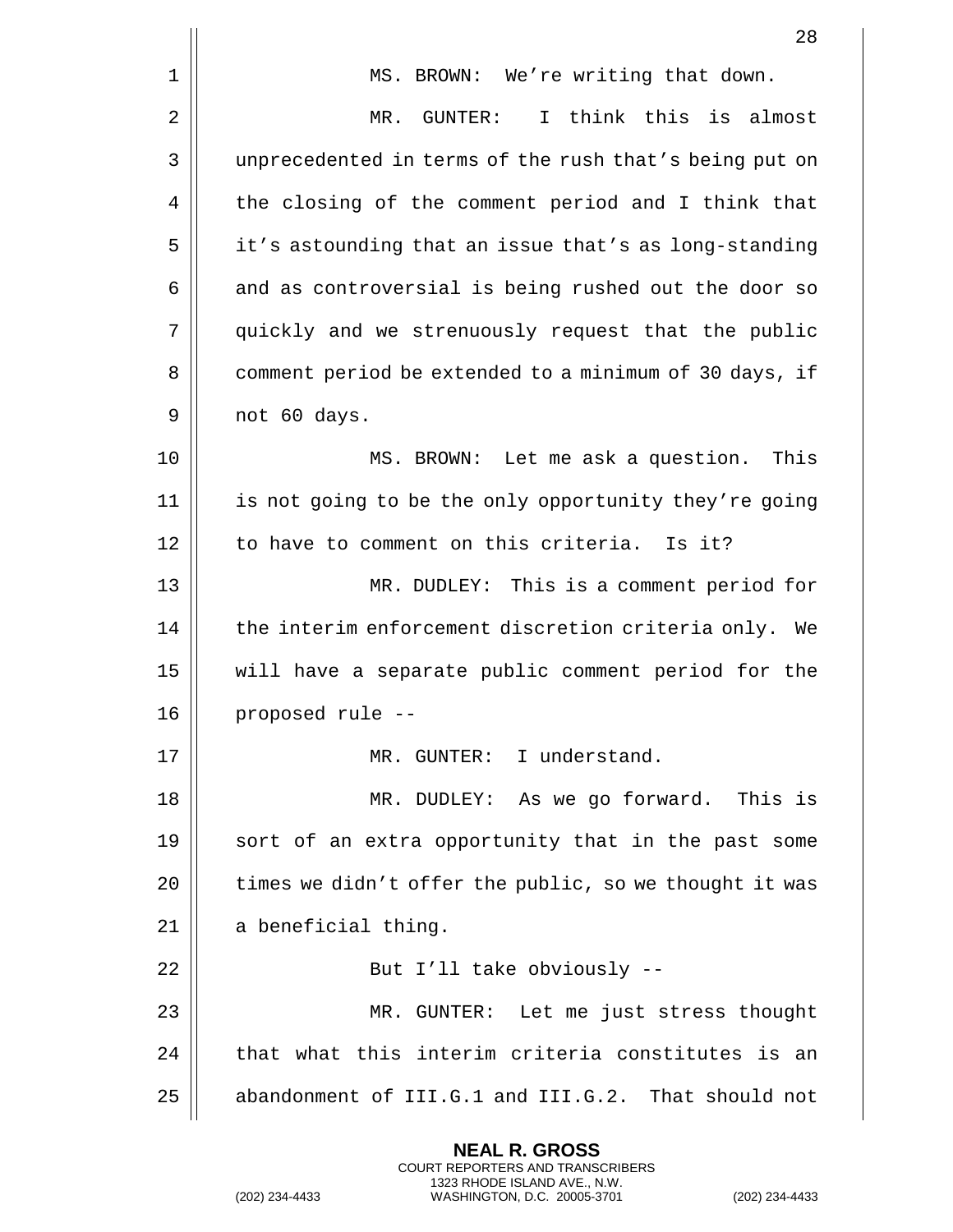|             | 29                                                     |
|-------------|--------------------------------------------------------|
| $\mathbf 1$ | be taken lightly, given the historical context of fire |
| 2           | protection regulation.                                 |
| 3           | MR. DUDLEY: I'll take this request back                |
| 4           | to my management and we'll see. It will probably       |
| 5           | necessitate a schedule change on our part and we'll    |
| 6           | have to request that. But thank you for your           |
| 7           | comments.                                              |
| 8           | Are there any more comments<br>the<br>on               |
| 9           | schedule?                                              |
| 10          | (No response.)                                         |
| 11          | Okay, next is --                                       |
| 12          | MS. BROWN: We're way ahead of schedule.                |
| 13          | MR. DUDLEY: Okay, so next is a break.                  |
| 14          | MS. BROWN: Why don't' we go ahead and                  |
| 15          | take that?                                             |
| 16          | We'll take 15 minute break.<br>MR.<br>DUDLEY:          |
| 1           | (Whereupon, the foregoing matter went off              |
| 2           | the record at 9:02 a.m. and went back on               |
| 3           | the record at $9:18$ a.m.)                             |
| 4           | I think Dick has a couple<br>MS. BROWN:                |
| 5           | comments before we go into the next thing on the       |
| 6           | agenda.                                                |
| 7           | MR. DUDLEY: Okay. So during the break,                 |
| 8           | at the request of NEI and public advocacy groups, we   |
| 9           | received permission from our management to extend the  |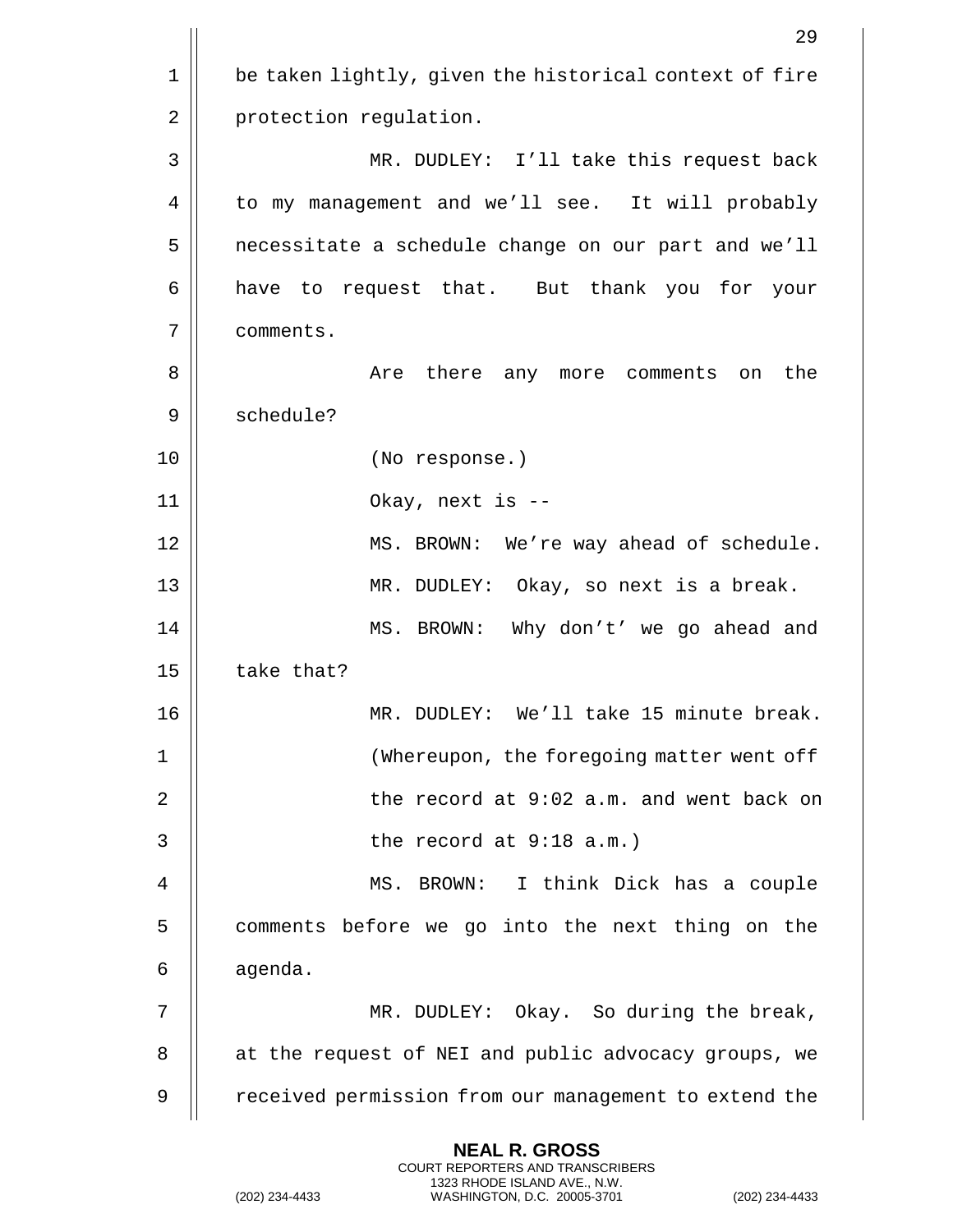|             | 30                                                     |
|-------------|--------------------------------------------------------|
| $\mathbf 1$ | comment period to a full 30-day comment period. I      |
| 2           | guess that will be 30 days from today. We'll look at   |
| 3           | the calendar and see what it is. So we will make that  |
| 4           | extension and that will cause some adjustment increase |
| 5           | in the schedule of the enforcement discretion and      |
| 6           | we'll adjust that, and we'll go forward and get        |
| 7           | Commission approval on that.                           |
| 8           | So what's the next topic. Ray?                         |
| 9           | MS. BROWN: Right.                                      |
| 10          | MR. DUDLEY: Next, Ray Gallucci will talk               |
| 11          | to you on the current criteria for determining         |
| 12          | acceptability of manual actions.                       |
| 13          | MS. BROWN: And this is the handouts that               |
| 14          | start, "Objective."                                    |
| 15          | MR. GALLUCCI: Okay. This is<br>Ray                     |
| 16          | Gallucci. The first slide is, "Objective," "Present    |
| 17          | Interim Feasibility Criteria and their Basis,"         |
| 18          | "Receive Public Feedback." Second slide, "The Interim  |
| 19          | Feasibility Criteria for Operator Manual Actions."     |
| 20          | I'm in the Fire Protections and Special Project        |
| 21          | Section of NRR.                                        |
| 22          | In terms of the third slide, a couple of               |
| 23          | definitions to get us started. We are defining         |
| 24          | operator manual actions as those actions taken by      |
| 25          | operators to perform manipulation of components and    |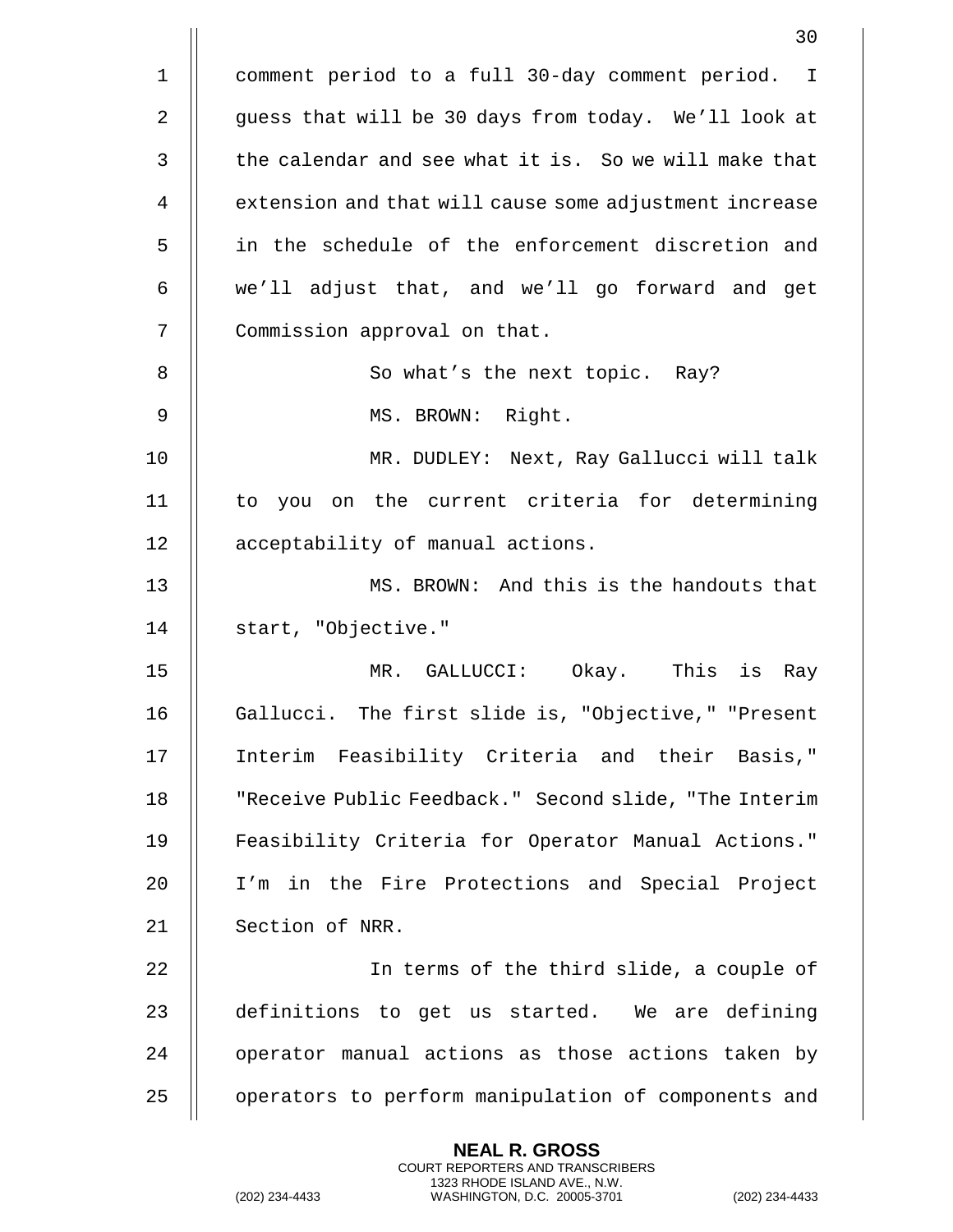1 equipment from outside the main control room to 2 || achieve and maintain post-fire safe shutdown. These 3 || actions are performed locally by the operators, 4 | typically at the equipment. So to stress there, these  $5$   $\parallel$  are the actions that are taken outside of the main  $6$  || control room. When we speak locally we speak at the 7 || position of the equipment, et cetera.

8 || Slide 4, operator actions, those actions 9 || taken by operators from inside the main control room 10 || to achieve and maintain post-fire safe shutdown. 11 || These actions are typically performed by the operator 12 | controlling equipment located remote from the main 13 | control room, but he's doing the controlling from the 14 main control room themselves. So there's a 15 distinction between operator manual actions and 16 | operator actions from now on in the slides and in the 17 Il criteria.

18 The feasibility criteria apply only to 19 || operator manual actions. That is the ones taken 20 | outside the main control room, not operator actions 21 || inside the main control room. So just, again, make 22  $\parallel$  sure we have the definition straight for the rest of  $23$  || the presentation.

24 The basis for the criteria, as mentioned 25  $\parallel$  earlier, these were first used in the NRC inspection

> **NEAL R. GROSS** COURT REPORTERS AND TRANSCRIBERS 1323 RHODE ISLAND AVE., N.W.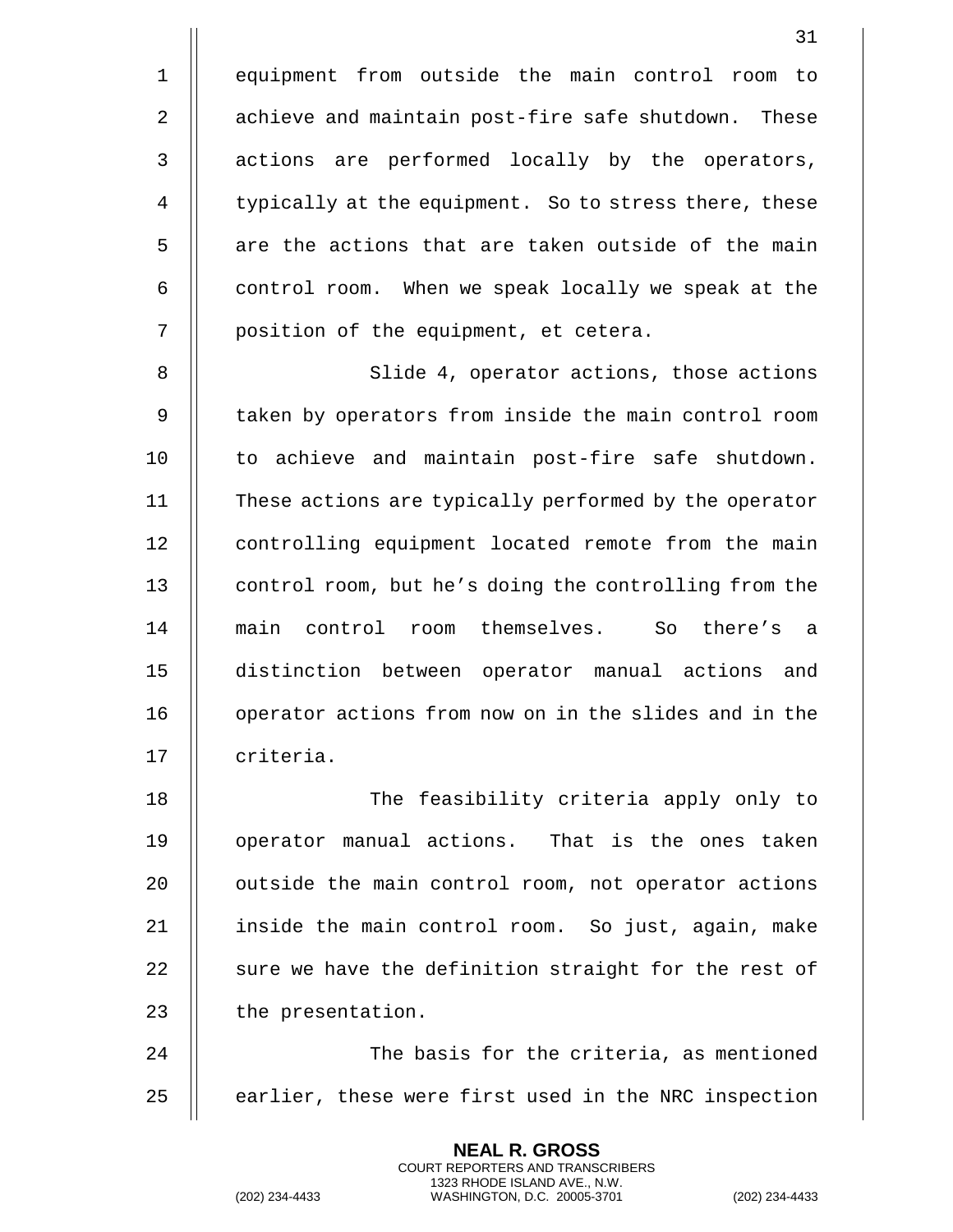|              | 32                                                     |
|--------------|--------------------------------------------------------|
| $\mathbf 1$  | manual chapters 609, significance determination        |
| 2            | process. If you read through there, you'll find        |
| $\mathbf{3}$ | several of the criteria, such as staffing and          |
| 4            | training, described in there. It is consistent with    |
| 5            | remote location manual actions evaluation table in the |
| 6            | revised fire protection SDP that has been proposed as  |
| 7            | well. So if you've seen the draft and the, I believe   |
| 8            | it's Table 5214, you'll see that these criteria are    |
| 9            | the same terminology that are being used there as      |
| 10           | well.                                                  |
| 11           | The<br>criteria from the March 2003                    |
| 12           | inspection procedure, Attachment 71111.05, Enclosure   |
| 13           | 2, inspection criteria for fire protection manual      |
| 14           | actions, there were approximately ten criteria there   |
| 15           | that have been retained. A couple have been combined,  |
| 16           | a couple have been renamed, but the essence of those   |
| 17           | have been retained. There's also a couple of new ones  |
| 18           | that will go through in the process.                   |
| 19           | We've received input from the Office of                |
| 20           | Research sponsored study that was done by Sandia,      |
| 21           | called, "Risk Insights Related to Post-Fire Operator   |
| 22           | Manual Actions." A couple of criteria from that have   |
| 23           | been incorporated, and, again, I'll describe those.    |
| 24           | MR. MARION: Ray?                                       |
| 25           | MR. GALLUCCI: Has that been finalized or               |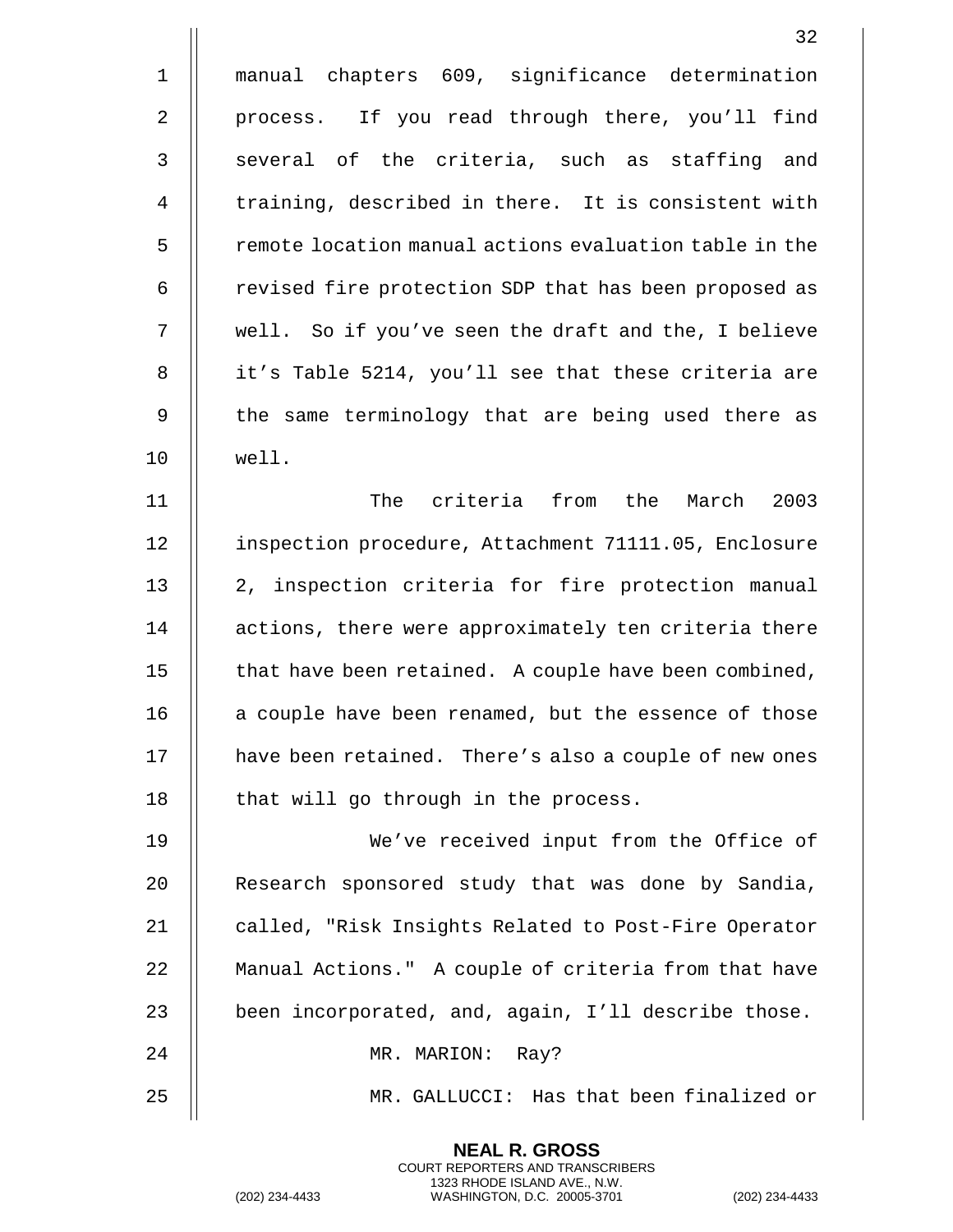|             | 33                                                    |
|-------------|-------------------------------------------------------|
| $\mathbf 1$ | is there something going to be finalized relative to  |
| 2           | that research report?                                 |
| 3           | MR. GALLUCCI: The Sandia research?                    |
| 4           | MR. MARION: Yes, the Sandia research.                 |
| 5           | MR. GALLUCCI: It's taken<br>from, I                   |
| 6           | understand, the NRC EPRI Fire PRA Requantification    |
| 7           | Project. It's a spinoff from that, so I believe those |
| 8           | -- depending upon how that progresses and when that's |
| 9           | finalized, that would probably determine --           |
| 10          | MR. WEERAKKODY: I think you're looking                |
| 11          | for the real --                                       |
| 12          | MR. MARION: Has the letter been made                  |
| 13          | publicly available as a draft or is there some final  |
| 14          | product that's going to be publicly available?        |
| 15          | MR. WEERAKKODY: We will check on that.                |
| 16          | MR. GALLUCCI: We'll check with research               |
| 17          | on that.                                              |
| 18          | MR. MARION: Okay.                                     |
| 19          | MR. PRAGMAN: I have the same question.                |
| 20          | Whoever requests that make sure we have your name and |
| 21          | address.                                              |
| 22          | MR. GUNTER: Ditto.                                    |
| 23          | MR. PRAGMAN: Please make sure that we                 |
| 24          | have a way to communicate with you and get it to you. |
| 25          | MR.<br>MARION:<br>Ιf<br>have<br>it<br>you             |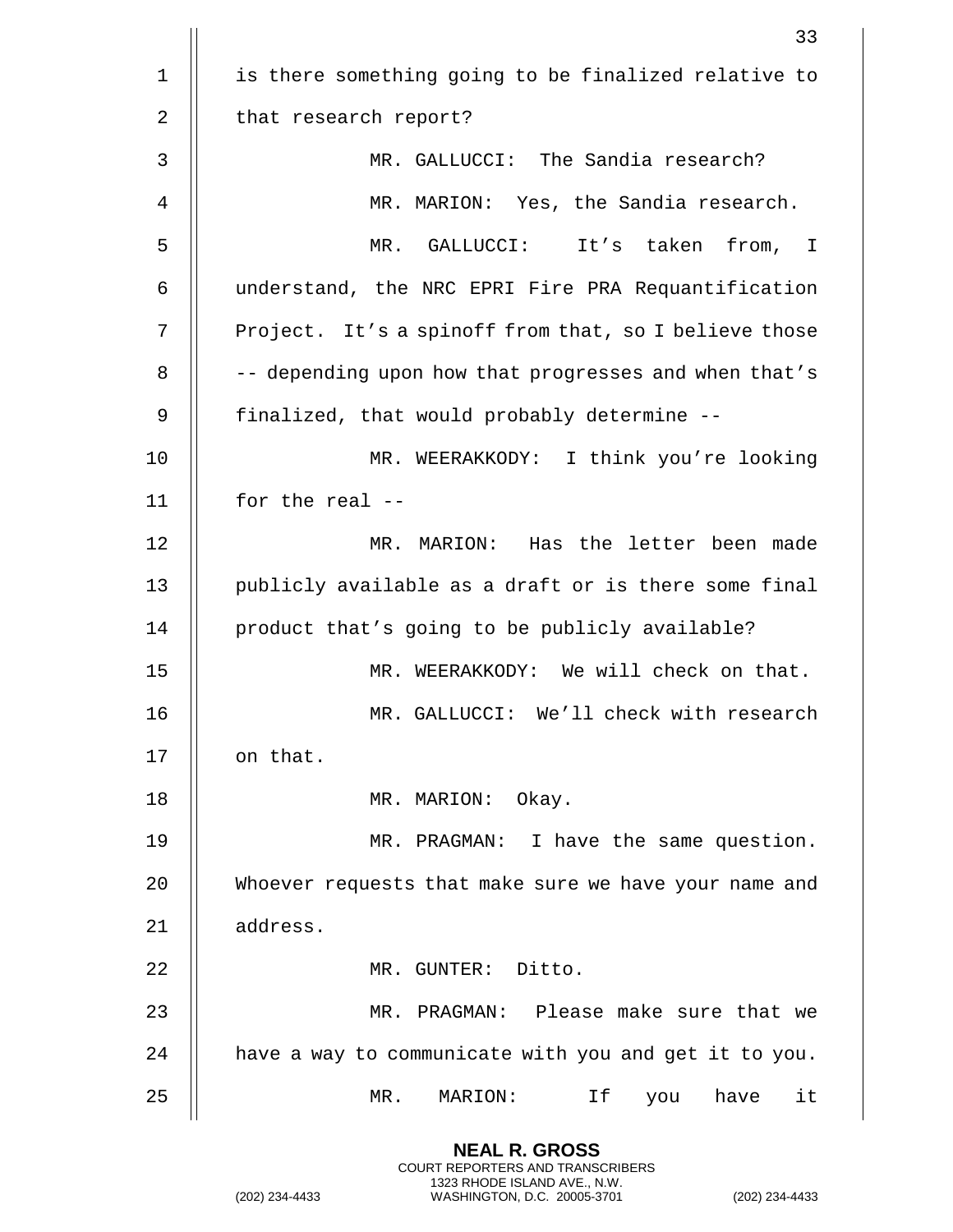|                | 34                                                    |
|----------------|-------------------------------------------------------|
| $\mathbf 1$    | electronically, you can email it to Alex Marion,      |
| $\overline{2}$ | am@nei.org, or Fred Emerson, fae@nei.org.             |
| 3              | MR. QUALIS: For that matter, if it's                  |
| 4              | available --                                          |
| 5              | MR. DUDLEY: You have access to ADAMS and              |
| 6              | all.                                                  |
| 7              | MR. GUNTER: Yes, sir. And we also have                |
| 8              | left our email address on the sign-in sheet.          |
| 9              | MR. DUDLEY: Thank you.                                |
| 10             | MR. GALLUCCI: Okay. Continuing with the               |
| 11             | sixth slide, we received feedback from the September  |
| 12             | 2003 meeting with the ACRS Subcommittee on Fire       |
| 13             | Protection. We've incorporated some of their          |
| 14             | comments; we're considering others. The feasibility   |
| 15             | criteria also correspond to the performance shaping   |
| 16             | that are used in HRA techniques, human<br>factors     |
| 17             | reliability analysis techniques, specifically this RH |
| 18             | model. And a lot of the other models again they may   |
| 19             | use different names but the concepts are there. So    |
| 20             | just these two slides summarize where are these       |
| 21             | criteria coming from.                                 |
| 22             | The remainder of the slides will actually             |
| 23             | through the criteria as they are currently<br>go      |
| 24             | proposed, and I'll read through each slide. It will   |
| 25             | take a few minutes if there's a comments on it and    |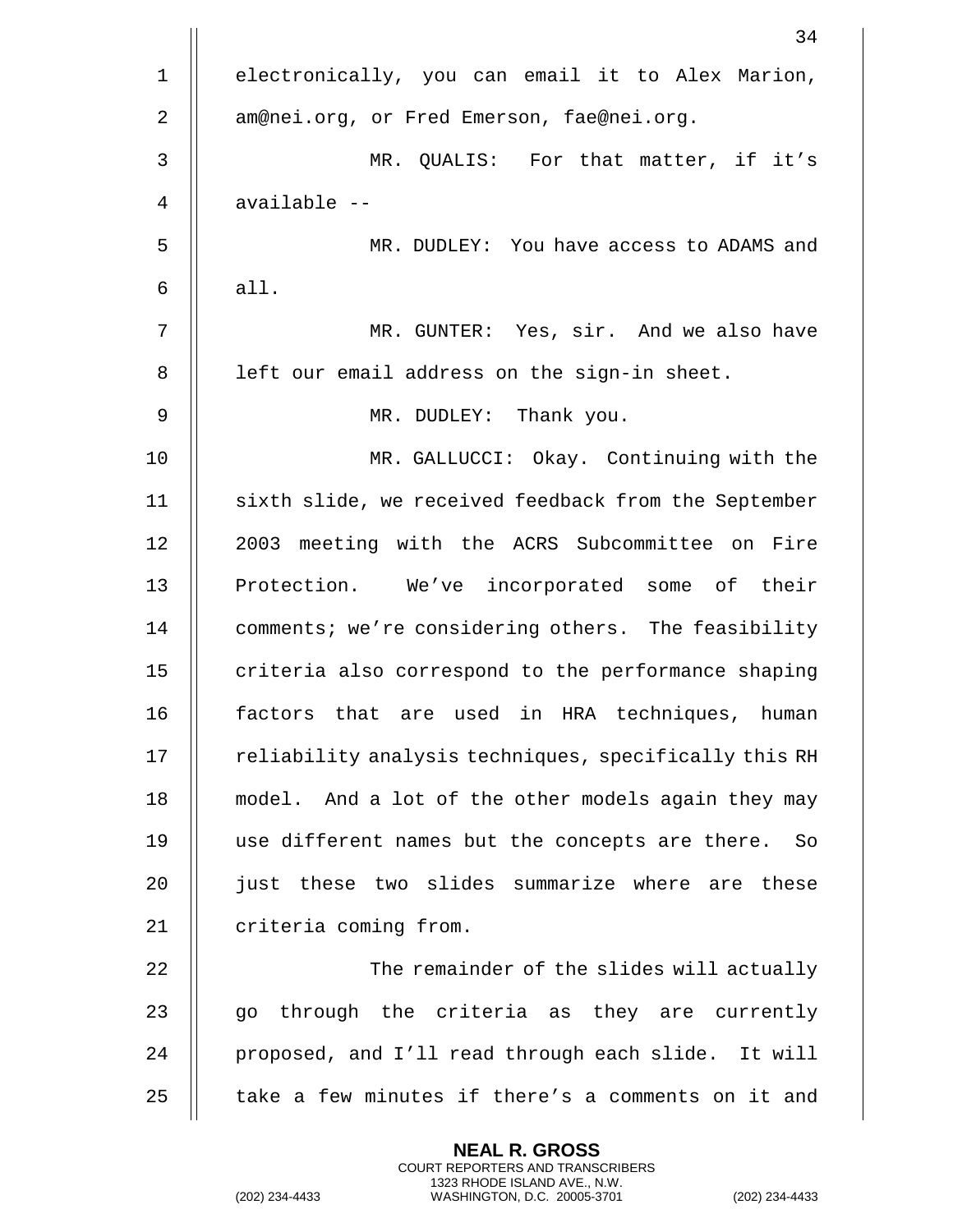|                | 35                                                    |
|----------------|-------------------------------------------------------|
| $\mathbf 1$    | then continue onward. The first criteria -- and the   |
| 2              | order -- there's no implication by the order that one |
| 3              | is any more important than the other. This just       |
| $\overline{4}$ | happens to be the order that they're listed in.       |
| 5              | The first criterion is called, "Available             |
| 6              | Indications." It was formerly known as, "Diagnostic   |
| 7              | Instrumentation," in the March criteria. It is        |
| 8              | defined as diagnostic indication if credited to       |
| 9              | support operator manual actions shall be capable of,  |
| 10             | one, confirming that the action is necessary; two,    |
| 11             | being unaffected by the postulated fire; three,       |
| 12             | providing a means for the operator to detect whether  |
| 13             | spurious operation of safety-related equipment has    |
| 14             | occurred; and, four, verifying that the operator      |
| 15             | manual action accomplished the intended objective.    |
| 16             | And like I said, we'll pause for a minute             |
| 17             | or two if anyone has any comments on that.            |
| 18             | MR. MARION: I've got a question. This is              |
| 19             | Alex Marion. On the third sub-bullet, provide a means |
| 20             | for the operator to detect whether spurious operation |
| 21             | of safety-related equipment has occurred, are you     |
| 22             | really dealing with the scope of safety-related       |
| 23             | equipment or is it the scope of equipment that may    |
| 24             | include safety and non-safety but equipment that's    |
| 25             | necessary to bring the plant to a safe shutdown       |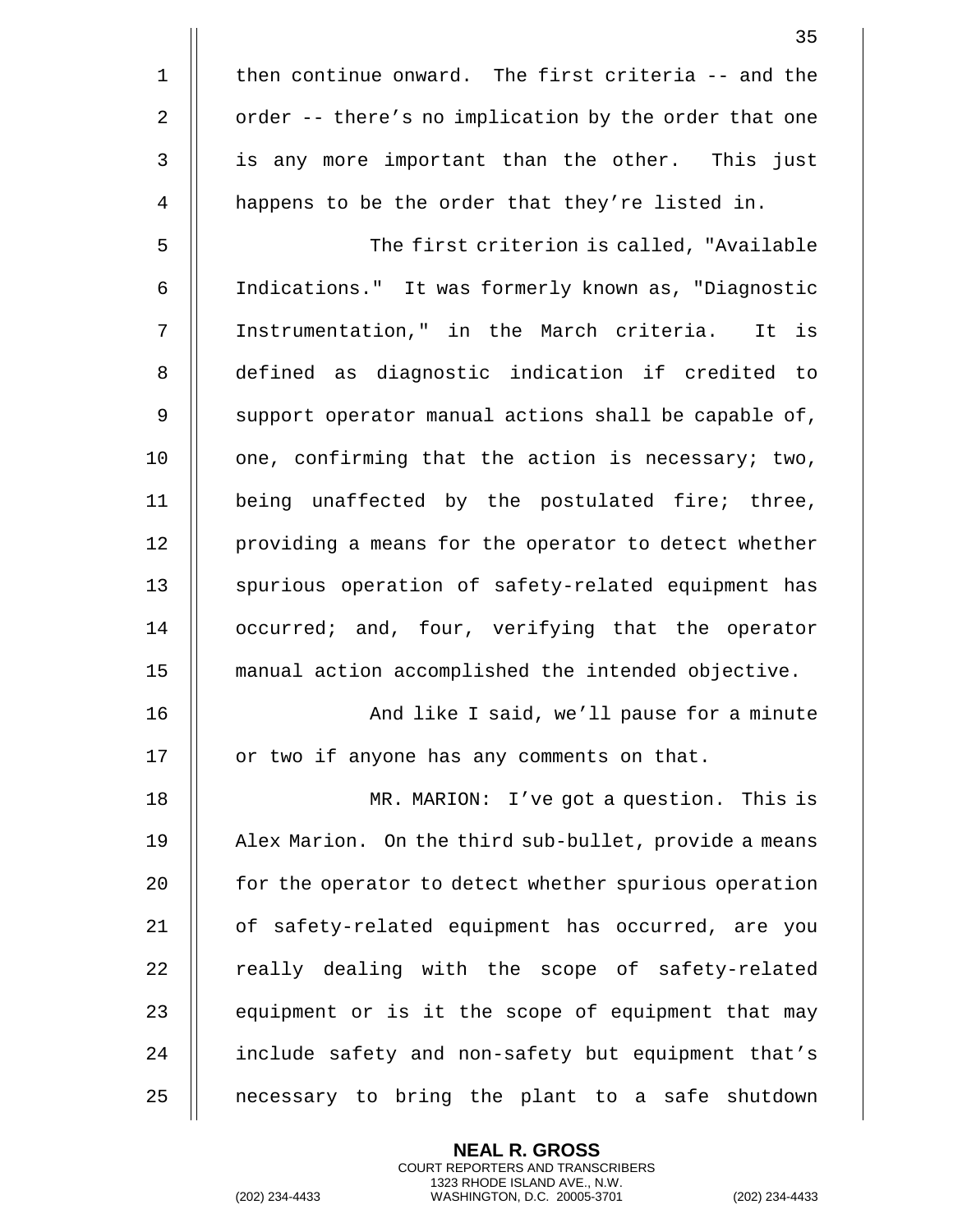|              | 36                                                     |
|--------------|--------------------------------------------------------|
| $\mathbf 1$  | condition?                                             |
| 2            | MR. QUALIS: I just made a note on that                 |
| $\mathsf{3}$ | myself. We're going to have to change that to fire-    |
| 4            | safe shutdown. It will read, "equipment required for   |
| 5            | a fire-safe shutdown."                                 |
| 6            | MR. MARION:<br>Okay.                                   |
| 7            | MR. QUALIS: Components required or                     |
| 8            | affecting or something like that.                      |
| 9            | MR. PRAGMAN: Ray, I have another question              |
| 10           | about that. I'm Chris Pragman from Exelon. There may   |
| 11           | be cases where indication is needed, not because of    |
| 12           | spurious actuation but because of some other           |
| 13           | malfunction that needs to be detected. So the choice   |
| 14           | of words, putting spurious actuation in here may also  |
| 15           | have unintended consequences.                          |
| 16           | MR. GALLUCCI: Okay. I'll make a note of                |
| 17           | that. So those comments relate to the third bullet.    |
| 18           | Anyone else? Yes?                                      |
| 19           | MS. de PERALTA: Yes. Fleur de Peralta.                 |
| 20           | Available indications, are you implying that these are |
| 21           | in the control room or with indications outside the    |
| 22           | control room?                                          |
| 23           | MR. QUALIS: Well, Fleur, it may not have               |
| 24           | to be in the control room if you have operators        |
| 25           | monitor outside the control room. But the point is     |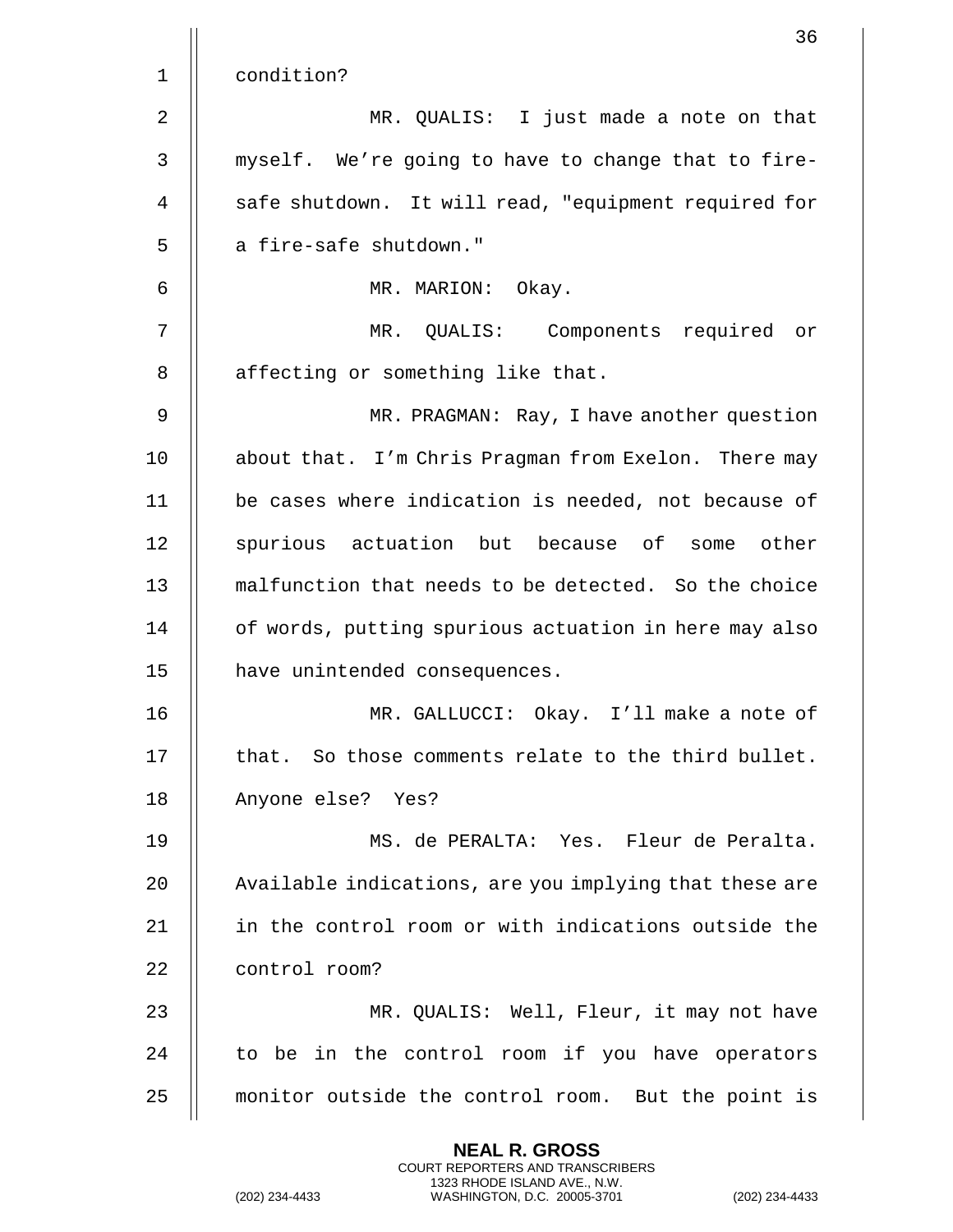1 | let's say you're operating a plant and as you look at  $2 \parallel$  our old guidance, the previous guidance we have 3 information known as 84 something or another 4 instrumentation, diagnostic instrumentation -- 82 or 5 || 83, back in the early years. And we required you have 6 indication of pressurizer levels but not much else. 7 | That's all you protected. If you see pressurizer, and 8 || you're relying on manual actions, if you see 9 || pressurizer level decreasing, what is causing that? 10 || The operator has to be able to figure out what is 11 || causing that. Is it PORV open, is it flood aversion, 12 || is it flow interruption? You have to be able to 13 || analyze and lead the operator to the correct manual 14 || action to fix that problem or compensate for that 15 | problem. 16 MS. de PERALTA: So if I wanted to 17 determine where a pump started or a valve opened and 18 **closed and I've got another set of indications outside** 19  $\parallel$  the flow; is that right? You've got operators that 20 || are outside the flow intake. 21 MR. QUALIS: Yes, but you can say you have 22  $\parallel$  an operator in the Ox building and the indication's 23  $\parallel$  down at the local pump, but that doesn't that mean  $24$  | he's there; it depends on the circumstance.

25 MS. de PERALTA: So this implies

**NEAL R. GROSS** COURT REPORTERS AND TRANSCRIBERS 1323 RHODE ISLAND AVE., N.W.

(202) 234-4433 WASHINGTON, D.C. 20005-3701 (202) 234-4433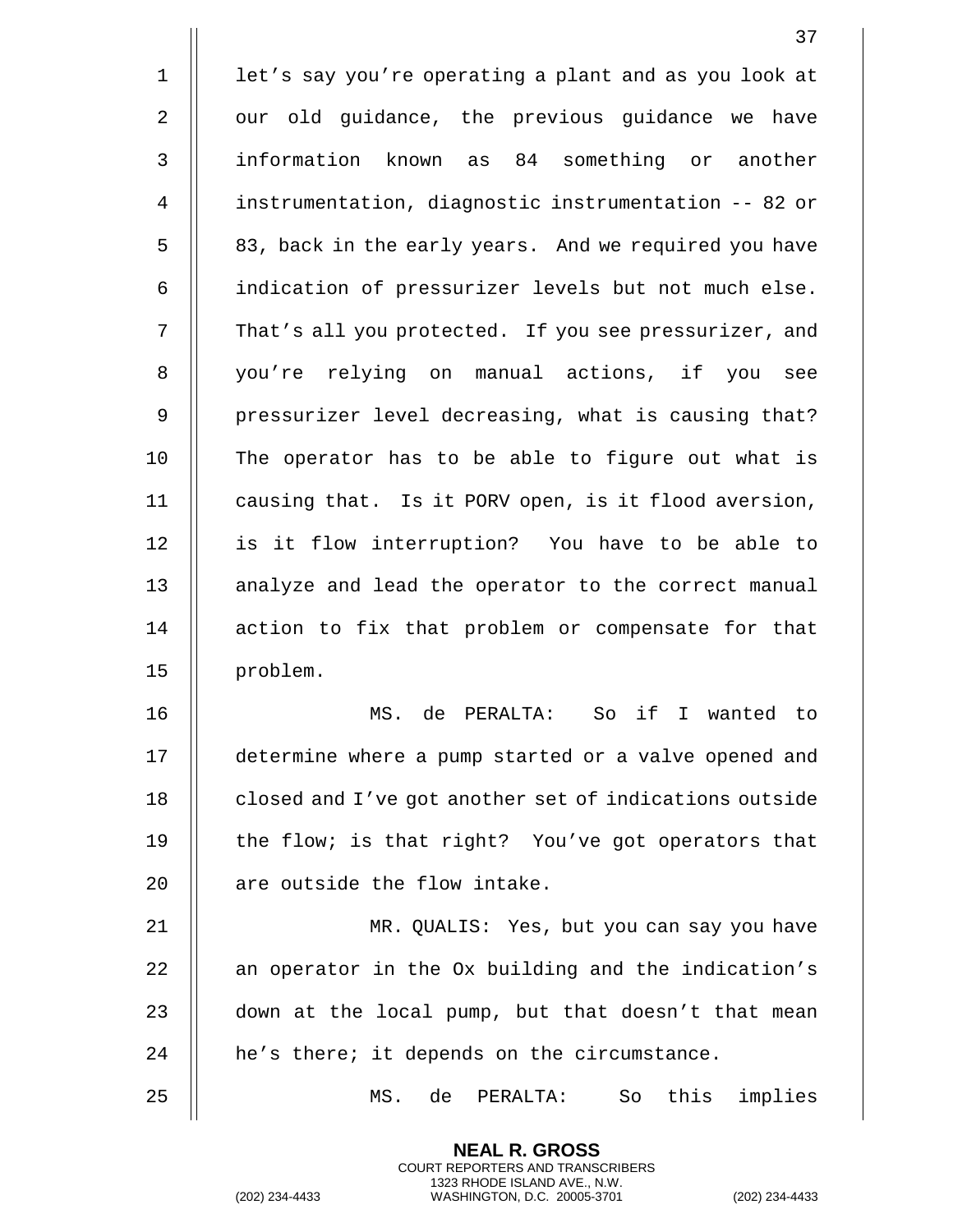|                | 38                                                     |
|----------------|--------------------------------------------------------|
| $\mathbf{1}$   | indication of --                                       |
| $\overline{2}$ | MR. QUALIS: If it's continuously met.                  |
| $\mathbf{3}$   | There may be situations where you're relying on a      |
| 4              | pump. Your indication is a valve going close to the    |
| 5              | suction of discharge of that pump. If that valves      |
| 6              | goes completely closed, you may have destroyed that    |
| 7              | pump. If the operator doesn't know that immediately,   |
| $\, 8$         | I'm not going to say that the operator can't be in the |
| 9              | Ox building monitoring the Ox building indications.    |
| 10             | I'm saying that it might be circumstances.             |
| 11             | MS. de PERALTA: But your procedure is say              |
| 12             | you go and monitor. If they know that something may    |
| 13             | happen in the area and they say monitor where your     |
| 14             | pump may start or your valve may open or close and go  |
| 15             | this local indication, I mean if that's --             |
| 16             | MR. QUALIS: Well, if you have an operator              |
| 17             | taking local control of the auxiliary heat water pump, |
| 18             | he may be monitoring something there, steam pressure   |
| 19             | or feed water flow or something at the auxiliary feed  |
| 20             | water pump. That's part of operating the auxiliary     |
| 21             | feed water pump. That indication will probably need    |
| 22             | to be available.                                       |
| 23             | MS. de PERALTA: Right. So there's the                  |
| 24             | necessary control                                      |
| 25             | MR. QUALIS: It would probably be better                |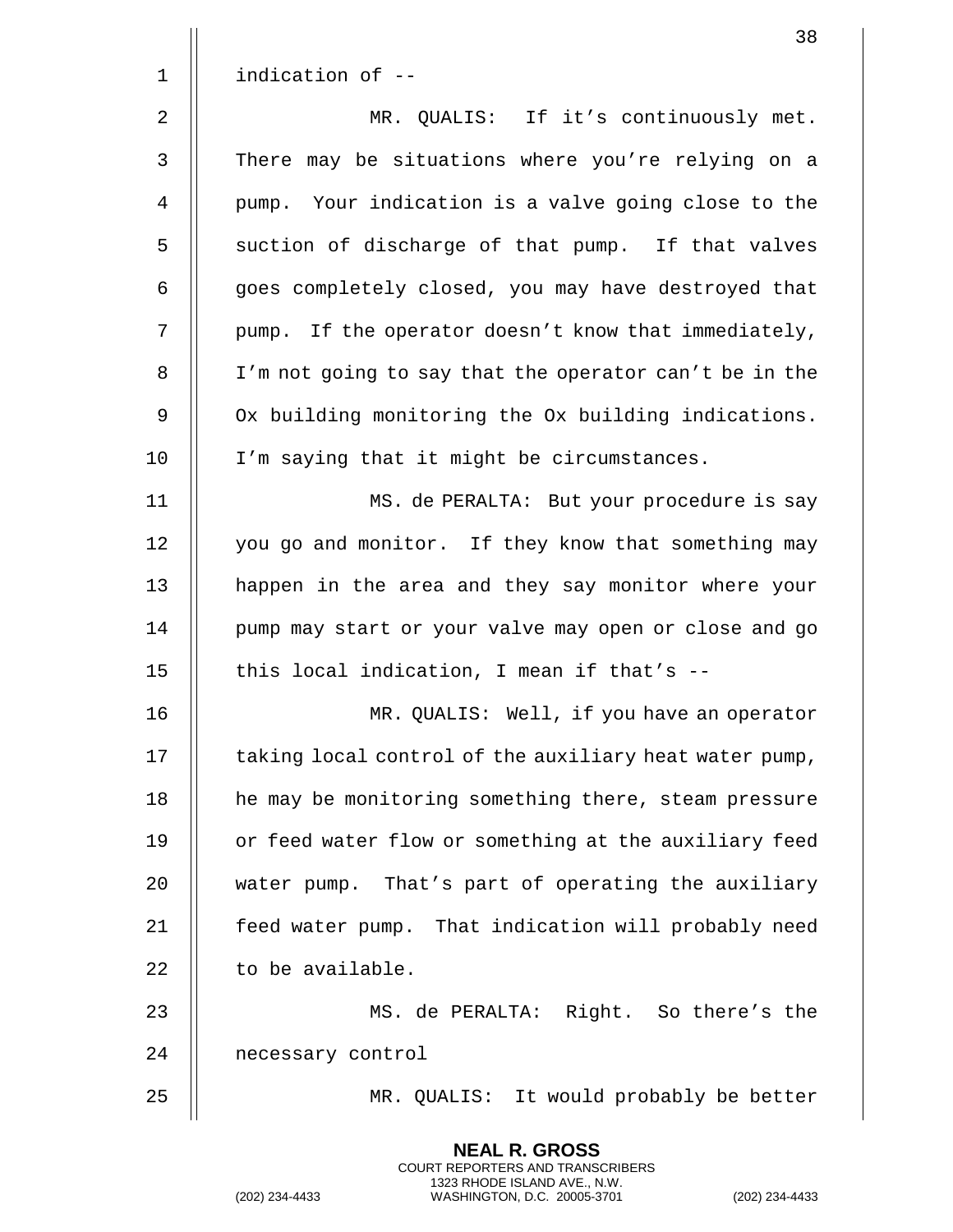|             | 39                                                        |
|-------------|-----------------------------------------------------------|
| $\mathbf 1$ | if it's available locally than had to talk over           |
| 2           | performance with the control room.                        |
| 3           | MR. BONGARRA: Just to clarify, so                         |
| 4           | diagnostic indication then is not then specific to the    |
| 5           | main control room. We're looking at diagnostic            |
| 6           | indications as indications -- instrumentation at local    |
| 7           | control stations as well.                                 |
| 8           | MR. QUALIS: Well, we're expecting that                    |
| 9           | instrumentation is going to be adequate to identify       |
| 10          | the manual action, perform the manual action and          |
| 11          | verify that the manual action is completed, not just      |
| 12          | -- how can I say it -- not everything may have            |
| 13          | indications that the control room is necessary to do      |
| 14          | that.                                                     |
| 15          | MR. GUNTER: Can I raise a concern?<br>In                  |
| 16          | going to the reliance on 3G3 it seems like you're         |
| 17          | losing your time factor. The whole idea was to            |
| 18          | provide a one-hour or three-hour timeframe                |
| 19          | preliminarily diagnostics. So this criteria seems to      |
| 20          | us not to have a time factor. I mean we're talking        |
| 21          | about a cable trace, for example, that may contain        |
| 22          | instrumentation cable that could be damaged by fire,      |
| 23          | in the early stages of a fire. So where in here does      |
| 24          | the criteria provide some assurance that you're going     |
| 25          | able<br>maintain early detection<br>be<br>to<br>and<br>to |

**NEAL R. GROSS** COURT REPORTERS AND TRANSCRIBERS

1323 RHODE ISLAND AVE., N.W. (202) 234-4433 WASHINGTON, D.C. 20005-3701 (202) 234-4433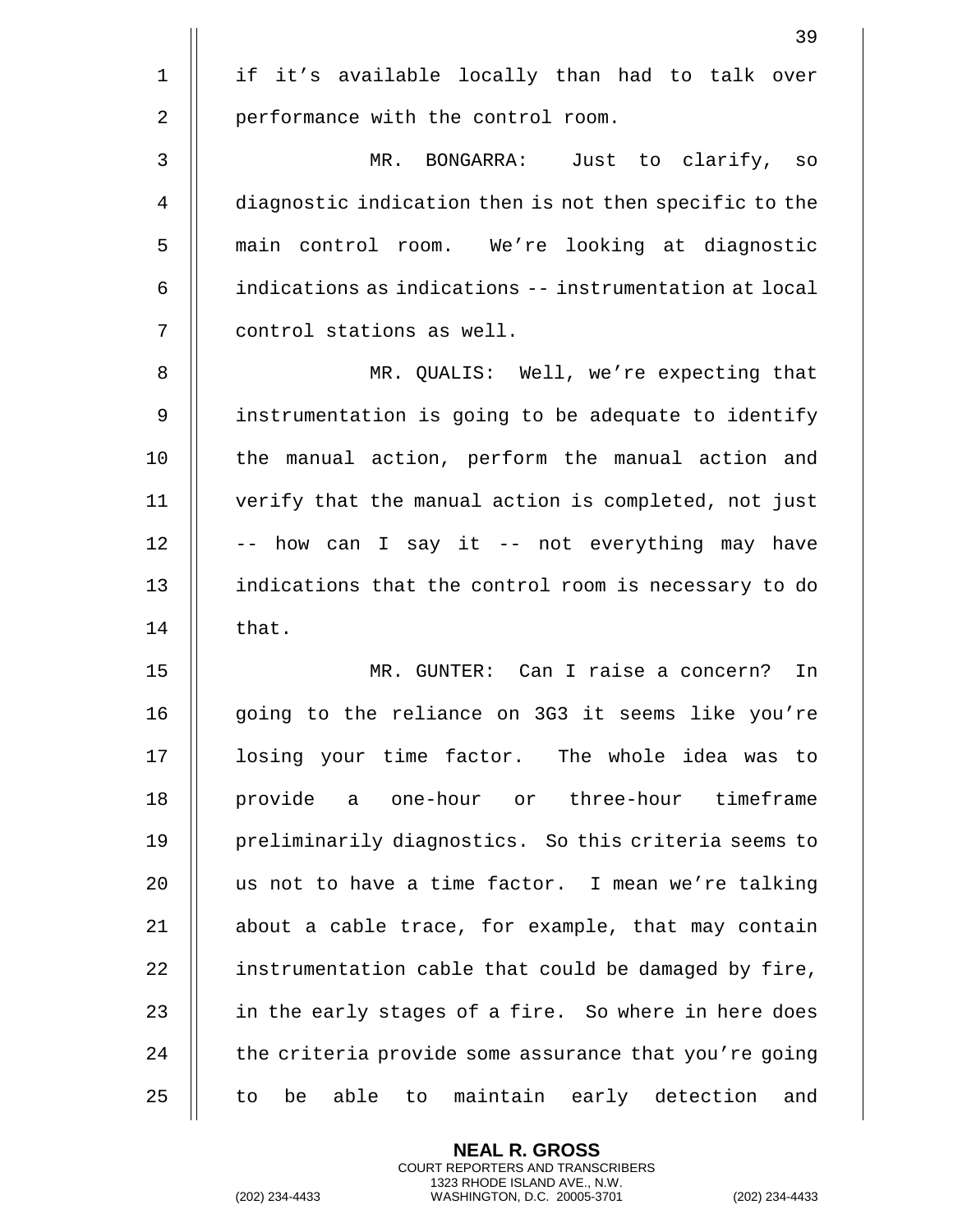|    | 40                                                     |
|----|--------------------------------------------------------|
| 1  | diagnostics?                                           |
| 2  | QUALIS: That should be another<br>MR.                  |
| 3  | criteria.                                              |
| 4  | MR. GALLUCCI: Complexity in number, we'll              |
| 5  | get to that.                                           |
| 6  | MR. QUALIS: There's another criteria that              |
| 7  | discusses time.                                        |
| 8  | MR. GALLUCCI: Yes. That's one thing is                 |
| 9  | a lot of the -- there is some overlap among the        |
| 10 | criteria, so until we get through the whole list, you  |
| 11 | may -- something you think may be missing you may find |
| 12 | that it's addressed in other later criteria.<br>Any    |
| 13 | other comments on availability indications? If not,    |
| 14 | we'll move on to the second one, which is going to     |
| 15 | stand -- it's a long one -- it's going to stand the    |
| 16 | next three slides. Let me read through all three       |
| 17 | slides before we comment on it.                        |
| 18 | Okay. On Slide 8, Environmental                        |
| 19 | Considerations. Environmental conditions encountered   |
| 20 | while accessing and performing operator manual actions |
| 21 | shall be demonstrated to be consistent with the        |
| 22 | following human factor considerations for visibility   |
| 23 | and habitability. First, fire effects shall be         |
| 24 | evaluated to ensure that smoke and toxic gases from    |
| 25 | the fire do not adversely affect the capability to     |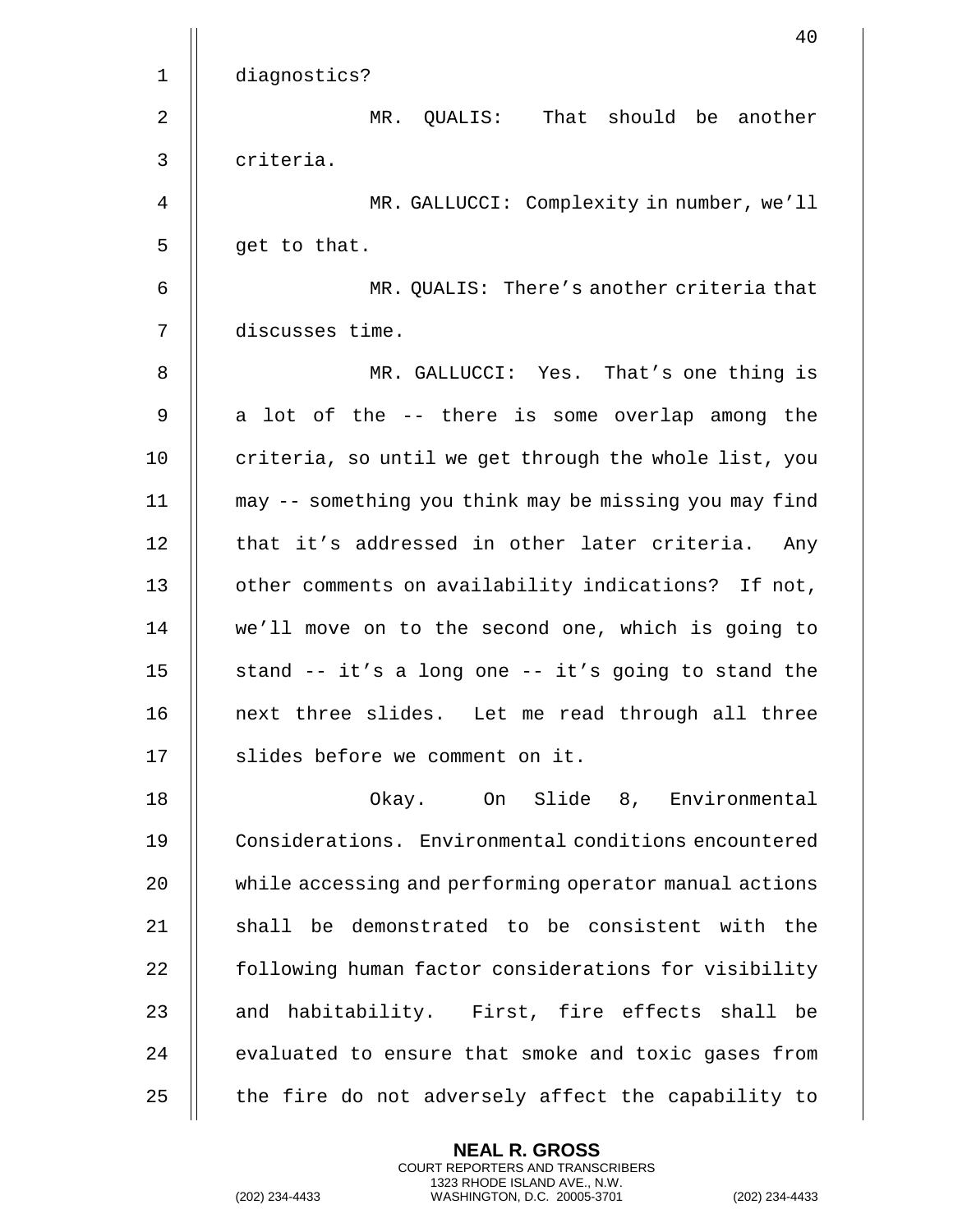41 1 || access the required equipment or to perform the 2 | operator manual action. 3 Next slide. Second, temperature and 4 humidity conditions shall be evaluated to ensure that 5 | the temperature and humidity do not adversely affect  $6$   $\parallel$  the capability to perform the operator manual action. 7 | See, for example, NUREG CR 5680, Volume 2, entitled, 8 || "The Impact of Environmental Conditions on Human 9 || Performance," or require that licensee provides 10 || rationale for temperature, humidity not being factors 11 adversely affecting performance. 12 Next slide, Number 10. Third, radiation 13 || shall not exceed 10 CFR Part 20, Section 20.1201 14 limits. And, fourth, emergency lighting shall be 15 provided as required in Appendix R, Section 3J or by 16 || the licensee's approved fire protection program. For 17 | example, lit with eight-hour battery-backed emergency 18 lighting, and the lighting shall be provided -- and 19 || sufficient lighting shall be provided for paths to and 20 | from locations requiring any actions. 21 So those three slides comprise the 22 || environmental considerations criteria, which is an 23  $\parallel$  extension of the one that's in the March inspection 24 | criteria. 25 MR. MARION: This is Alex Marion. I just

> **NEAL R. GROSS** COURT REPORTERS AND TRANSCRIBERS 1323 RHODE ISLAND AVE., N.W.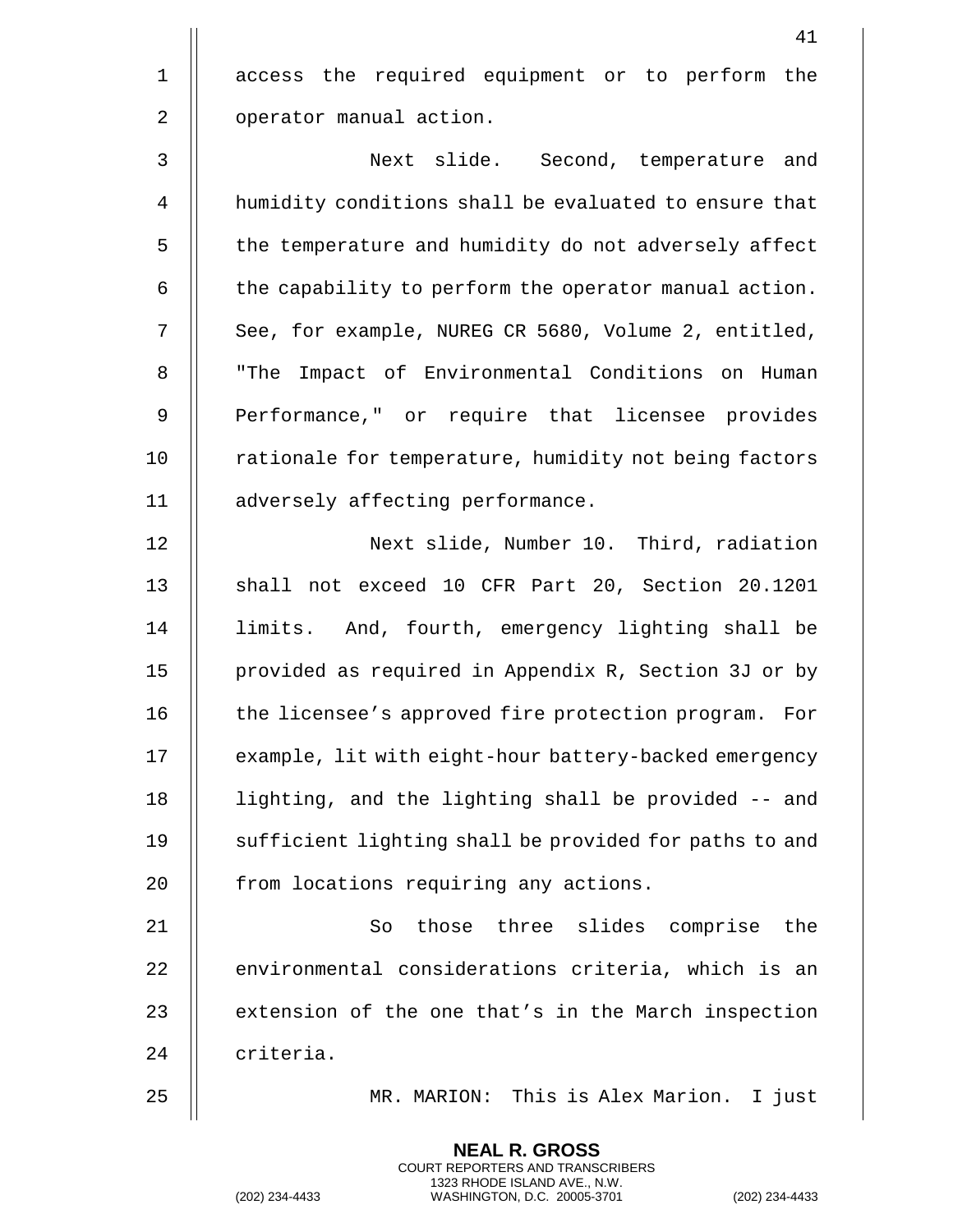|             | 42                                                     |
|-------------|--------------------------------------------------------|
| $\mathbf 1$ | want to kind of summarize these three elements to      |
| 2           | clarify my understanding. On the first one, on Slide   |
| 3           | 8, what your concerned about is the impact of smoke    |
| 4           | and toxic -- or potential impact of smoke and toxic    |
| 5           | gases on the ability of the operator to implement the  |
| 6           | specific manual action. That's fundamentally what it   |
| 7           | is, right?                                             |
| 8           | MR. GALLUCCI: Correct.                                 |
| 9           | MR. MARION: Okay. On the second set of                 |
| 10          | criteria in Slide 9, this is the effects of            |
| 11          | temperature and humidity on the personnel involved in  |
| 12          | implementing the action?                               |
| 13          | MR. GALLUCCI: Yes.                                     |
| 14          | MR. MARION: Is that the essence?                       |
| 15          | MR. GALLUCCI: Yes.                                     |
| 16          | MR. MARION: Okay. And on the last set of               |
| 17          | criteria, on the second bullet regarding emergency     |
| 18          | lighting, you cite an example for eight-hour battery   |
| 19          | packed emergency lighting. Let me just ask a           |
| 20          | question. If a licensee has an operator action that    |
| 21          | can be successfully implemented and demonstrated to be |
| 22          | successfully implemented within a few minutes, how     |
| 23          | does that play out relative to the eight-hour          |
| 24          | requirement in Appendix R, Section 3J?<br>I'm just     |
| 25          | trying to relate to practical application.             |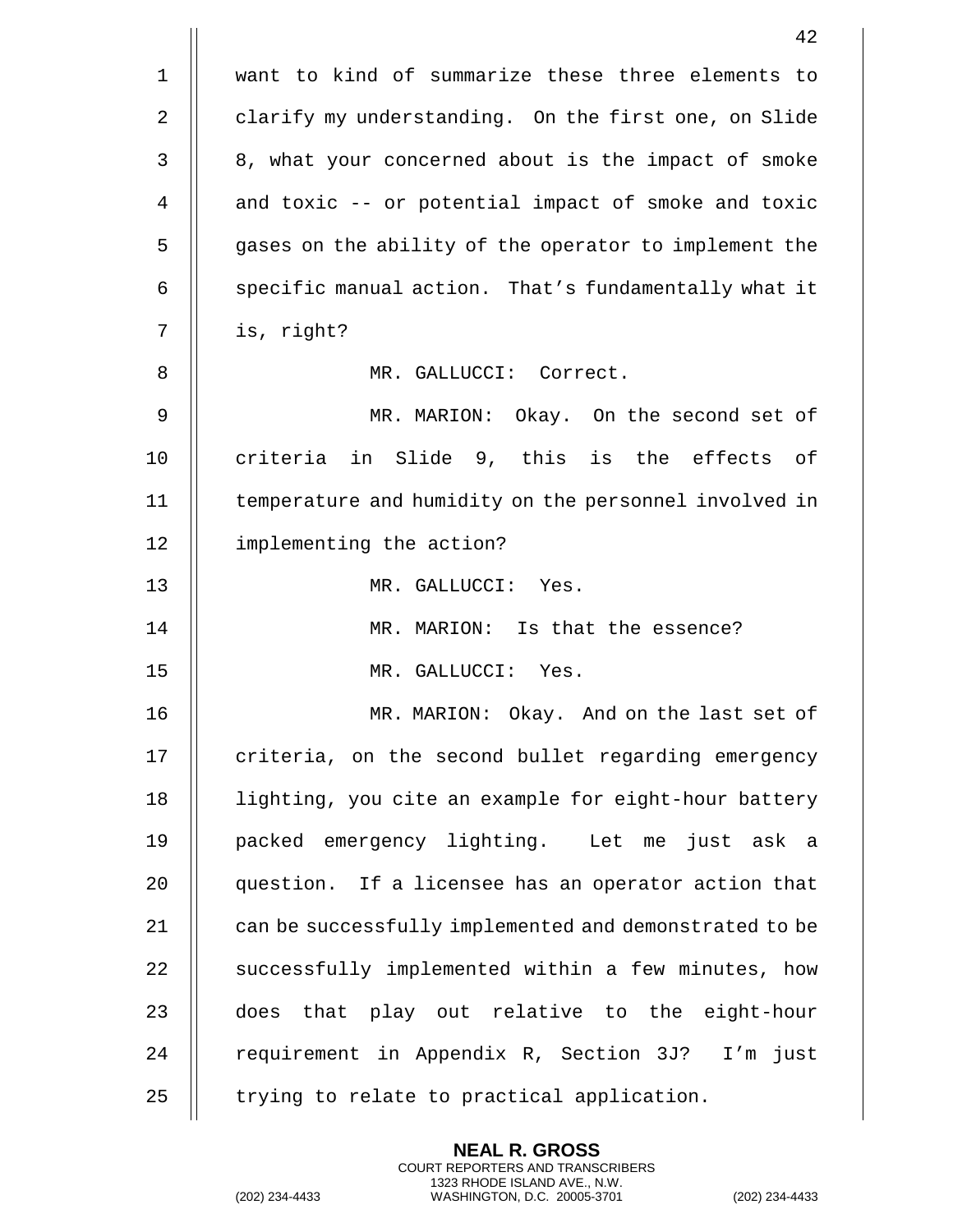|             | 43                                                     |
|-------------|--------------------------------------------------------|
| $\mathbf 1$ | MR. GALLUCCI: That's something we're                   |
| 2           | struggling with but because there's a real good pace,  |
| 3           | especially in the performance-based evaluation where   |
| 4           | you can say that he's got to walk up, flip a switch,   |
| 5           | walk back, he can do it with flashlight. But we've     |
| 6           | also got to deal with Section 3J, Appendix R, which    |
| 7           | says that emergency lighting with eight-hour battery   |
| 8           | pack shall be available at each station and access     |
| 9           | too. Well, actually, unless we change the regulation   |
| 10          | in 3J we're going to have to -- and maybe OGC will     |
| 11          | tell me differently before we're finished -- but the   |
| 12          | way it looks like now unless we change 3J to say       |
| 13          | something else, then it's either going to be an eight- |
| 14          | hour battery pack or exemption or deviation.           |
| 15          | MR. MARION: The genesis for my question                |
| 16          | is from the concept of coherence and what we're trying |
| 17          | to do here and make sure it fits or comports with      |
| 18          | other regulatory requirements. And I at this point     |
| 19          | don't offer a solution, but it's something that we     |
| 20          | need to think about as we move forward in developing   |
| 21          | this and implementing it in the field.                 |
| 22          | MR. QUALIS: I disagree. In many cases,                 |
| 23          | know in the past we've accepted, based on<br>I.        |
| 24          | performance, base security lighting in exterior areas  |
| 25          | rather than eight-hour batteries, because security     |

(202) 234-4433 WASHINGTON, D.C. 20005-3701 (202) 234-4433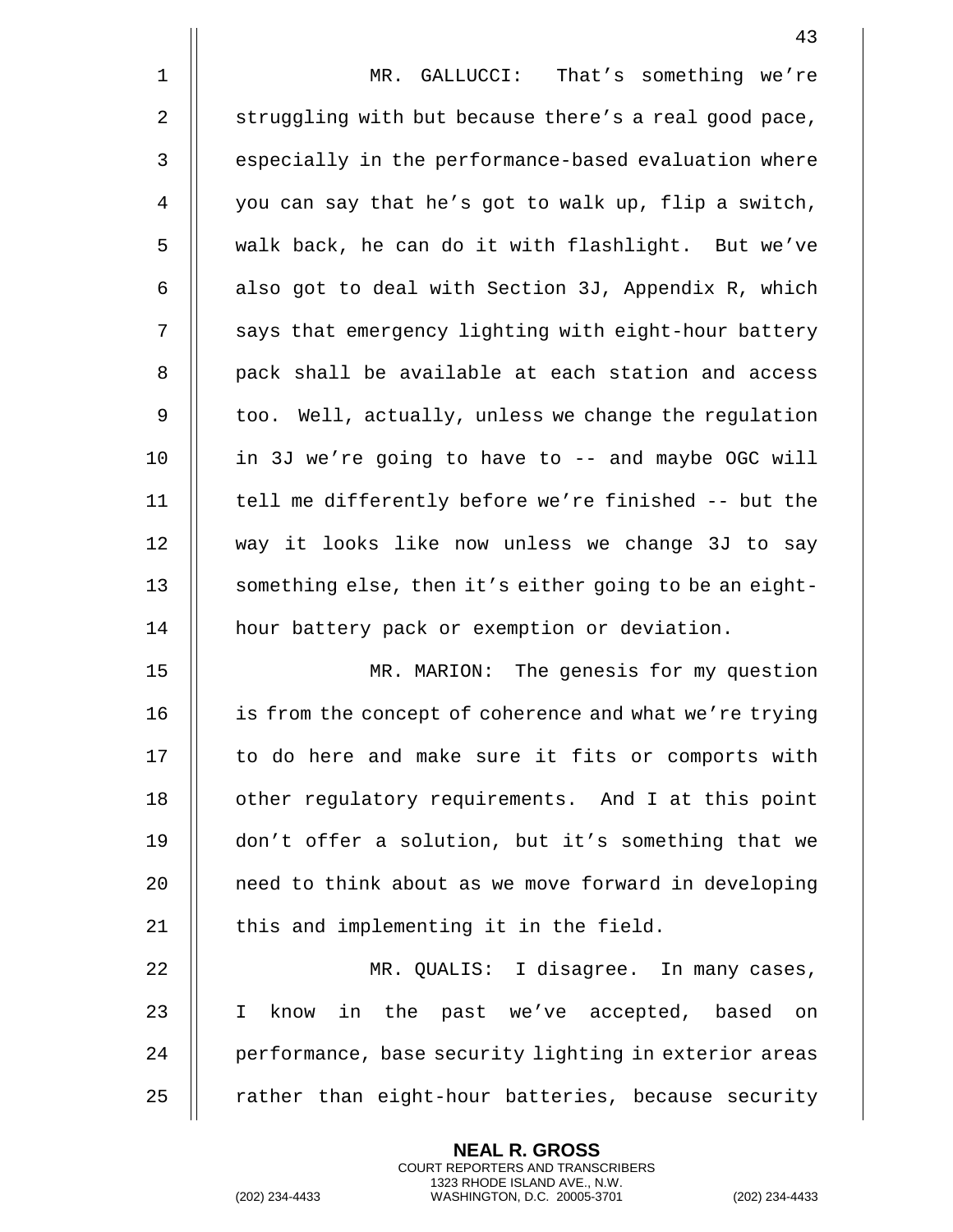|                | 44                                                     |
|----------------|--------------------------------------------------------|
| $\mathbf 1$    | lighting is probably better than eight-hour batteries  |
| 2              | anyway. But 3J is pretty specific, and unless we       |
| 3              | change it I don't see how we get around it.            |
| $\overline{4}$ | MR. HANNON: This is John Hannon. My                    |
| 5              | understanding, and maybe I need to be impressing on    |
| 6              | these, 3J applies to 3G3 areas, doesn't it, or is it   |
| 7              | more complicated?                                      |
| 8              | MR. QUALIS: It just says all areas, it                 |
| 9              | doesn't differentiate.                                 |
| 10             | MR. HANNON: Okay. Thank you.                           |
| 11             | MR. JOHNSON: I have a question more than               |
| 12             | a comment. This is Michael Johnson. This is            |
| 13             | primarily a question. As I look at the slides on       |
| 14             | environmental considerations, I see the words, for     |
| 15             | example, "fire effects, smoke and toxic gas do not     |
| 16             | adversely affect," and then on the next slide on       |
| 17             | temperature and humidity, "do no adversely affect."    |
| 18             | But when you go to the third slide, emergency          |
| 19             | lighting, it's, "sufficient lighting," which is really |
| 20             | a different standard. And I just wondered is there     |
| 21             | some regulatory history, and I can wave my "I'm new to |
| 22             | the job, explain it to me on this," that no adverse    |
| 23             | effect as opposed to ability to demonstrate that in    |
| 24             | spite of the environment can perform sufficiently to   |
| 25             | carry out the function?                                |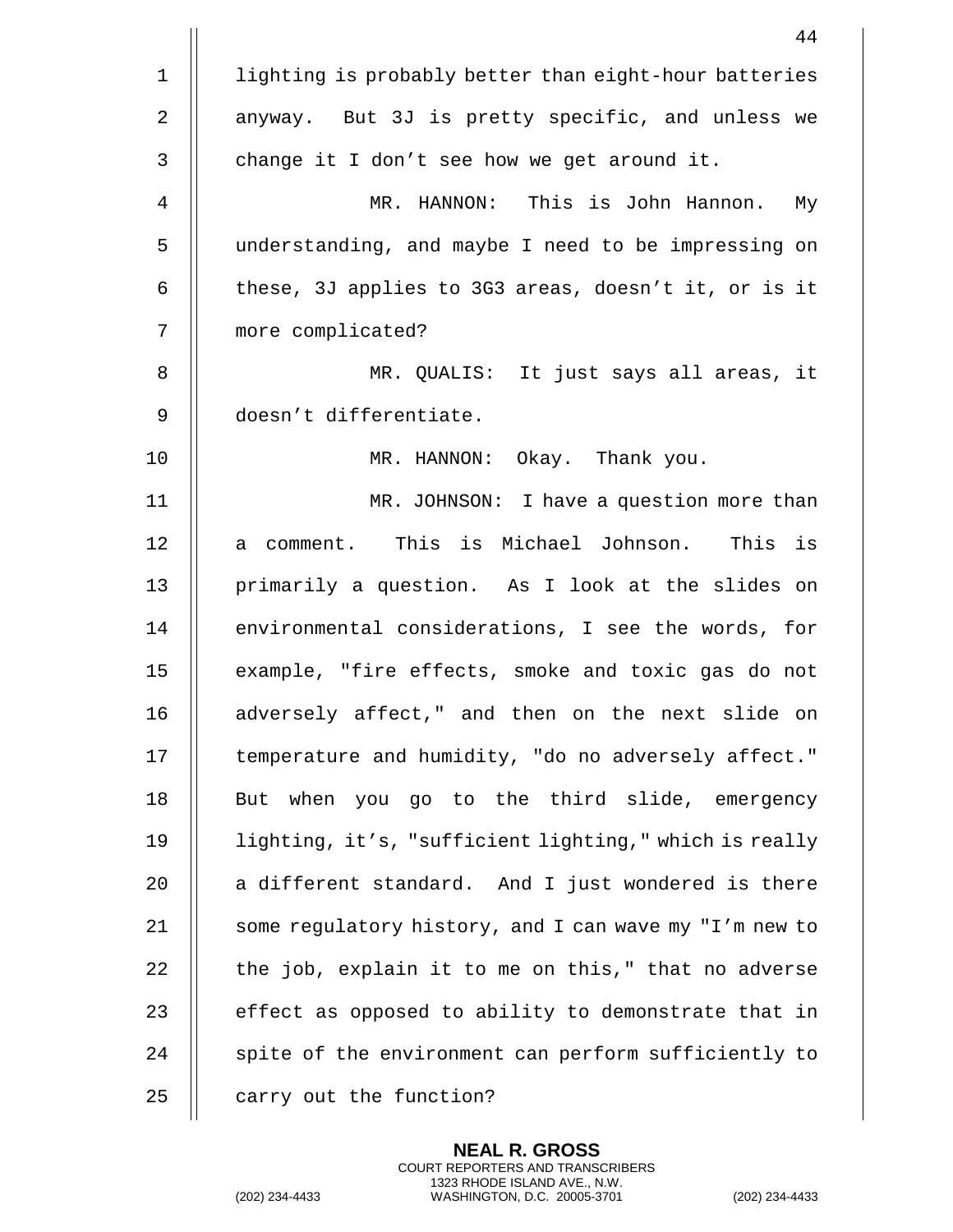1 MR. QUALIS: Well, I will read the 2 | regulation. Three-J of Appendix R says, "Emergency 3 || lighting units with at least an eight-hour battery 4 | power supply shall be provided in all areas needed for 5 | operation of safe shutdown equipment and access and  $6$   $\parallel$  egress routes thereto." Now, what amount of lighting 7 || is adequate? We tried to address that in Generic 8 || Letter 86-10. We didn't really do a very good job. 9 We said lighting should be in accordance with some 10 illuminating engineer's handbook that no one ever 11 committed to or used. What we've done in the past is 12 | it looks like you've got a light pointed here. Have 13 || you evaluated it with operators to see if they can 14 work it at sometime in your start-up testing or 15 || something? But there is no real illumination as in 16 | lumens or candle standards that's ever been adopted by 17 || the Agency formally or agreed to with industry or 18 || anything else. 19 MR. MARION: This is Alex Marion again.

20 || Fundamentally, this kind of an issue, relative to 21 what's clearly articulated in the regulation and how 22  $\parallel$  the performance of that concept that relates to that 23  $\parallel$  provision of the regulation can be implemented in the 24 || field, needs to get resolved, because if we don't 25 | establish a policy or some principles on it now, as we

> **NEAL R. GROSS** COURT REPORTERS AND TRANSCRIBERS 1323 RHODE ISLAND AVE., N.W.

(202) 234-4433 WASHINGTON, D.C. 20005-3701 (202) 234-4433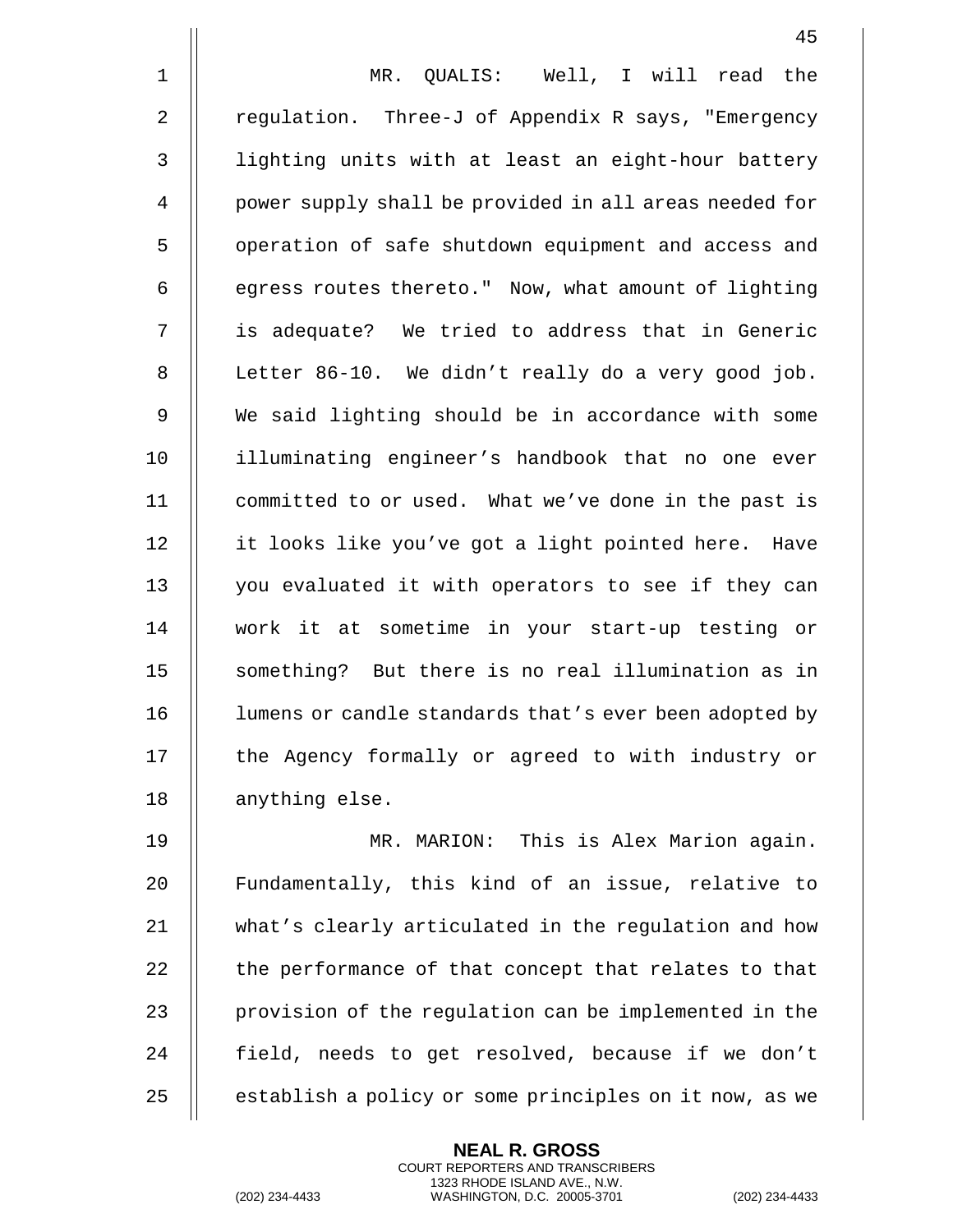|             | 46                                                     |
|-------------|--------------------------------------------------------|
| $\mathbf 1$ | go forward with the NFPA 805 rulemaking, we're going   |
| 2           | to get into a lot of additional areas similar to that. |
| 3           | MR. QUALIS: I don't disagree, but it                   |
| 4           | hasn't been resolved in the past.                      |
| 5           | MR. MARION: Well, you're saying it hasn't              |
| 6           | been resolved in the past. Well, that doesn't mean we  |
| 7           | shouldn't resolve it in the future as we go forward.   |
| 8           | MR. QUALIS: No disagreement.                           |
| 9           | MR. JOHNSON: Can I follow up my earlier                |
| 10          | question with a follow-up question? I was actually     |
| 11          | looking more at the, "does not adversely affect," more |
| 12          | than I was the lighting aspect, because at least in my |
| 13          | mind we've got two different standards. No adverse     |
| 14          | effect for temperature and humidity or no adverse      |
| 15          | effect for fire or smoke, for example, that's a -- no  |
| 16          | adverse effect is zero. No adverse effect, is that     |
| 17          | what we mean? Is that a clear $--$ is that something   |
| 18          | that's clearly understand, and is that what we mean?   |
| 19          | MR. QUALIS: Well, it may be one good                   |
| 20          | reason to have public meetings. What kind of adverse   |
| 21          | effect is acceptable? Okay. We're saying that this     |
| 22          | is equivalent to a three-hour barrier or this is       |
| 23          | manual actions equivalent to a one-hour barrier with   |
| 24          | detection and automatic suppression. So how much       |
| 25          | adverse effect is equivalent to a three-hour rated     |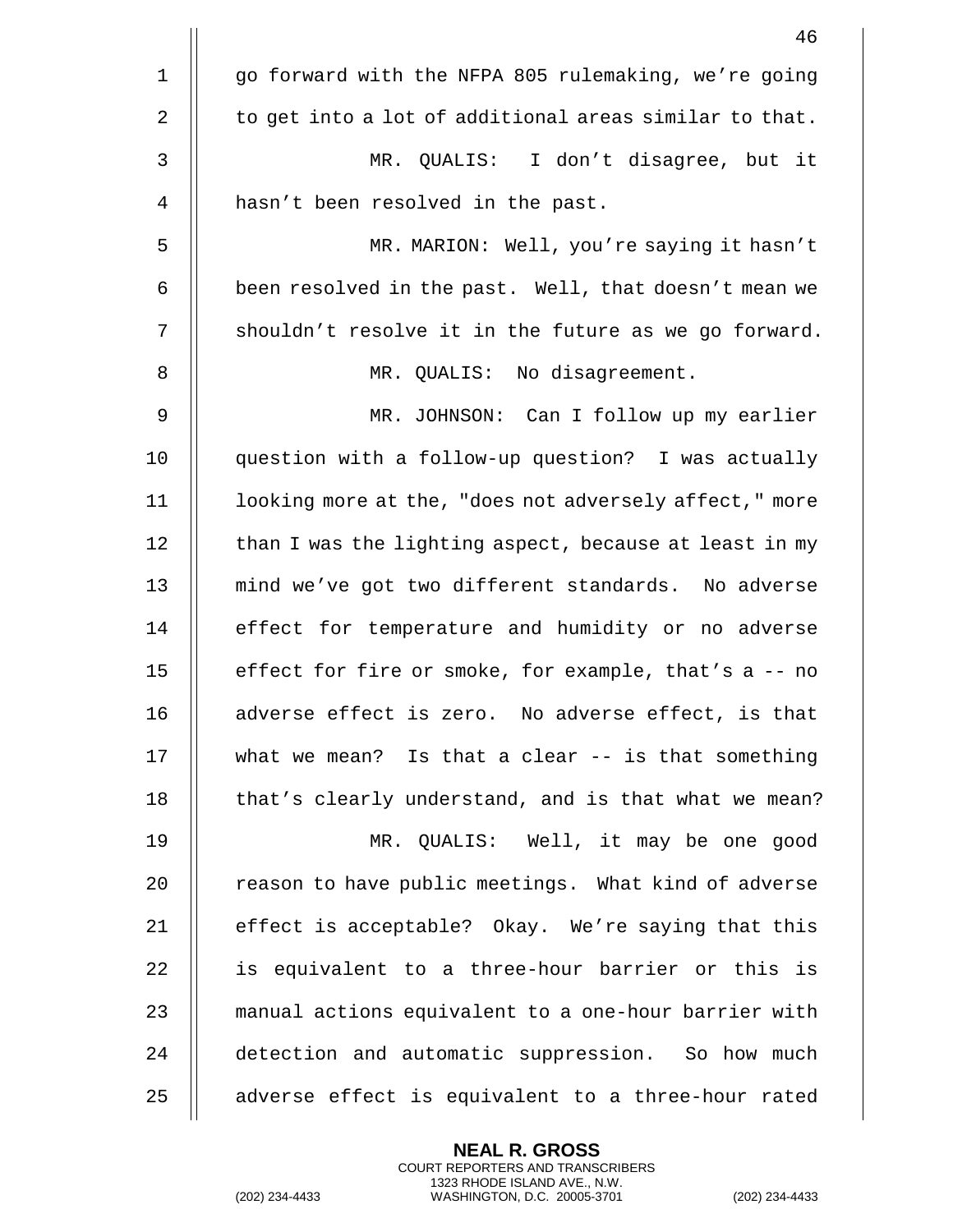1 | barrier or a one-hour? We're saying that this manual 2 | action is equivalent to the other acceptance criteria 3 | of 3G2 in Appendix R. How do you evaluate it? I mean 4 it's --

5 MS. BROWN: This is Eva. But you also  $6$  || need to look at the other -- the other ones are really 7 dealing with personal safety, and the one with 8 | emergency lighting is, well, can they see what they 9 || need to do also is a part of it as well, in my mind. 10 || So I don't know that the standards necessarily would 11 have to be because one of them is dealing with you 12 | don't want them to die from smoke inhalation, and the 13 || other one is, well, can they see once they get there 14 || to flip the switch? And so I'm not real sure whether 15 || or not they have to be. It's something we should 16  $\parallel$  still look at, but take a look at what those 17 | environmental considerations are. We're talking about 18 || the other ones are more personnel safety as well as 19 || plant safety, and the other one is just can he still 20  $\parallel$  -- is the operator still capable of doing what they 21 need to do?

22 MR. PRAGMAN: Saying no adverse effect 23  $\parallel$  just by using those words means that you've taken away 24 || my ability to come up with some way to compensate for 25 || the smoke or some way to compensate for the

> **NEAL R. GROSS** COURT REPORTERS AND TRANSCRIBERS 1323 RHODE ISLAND AVE., N.W.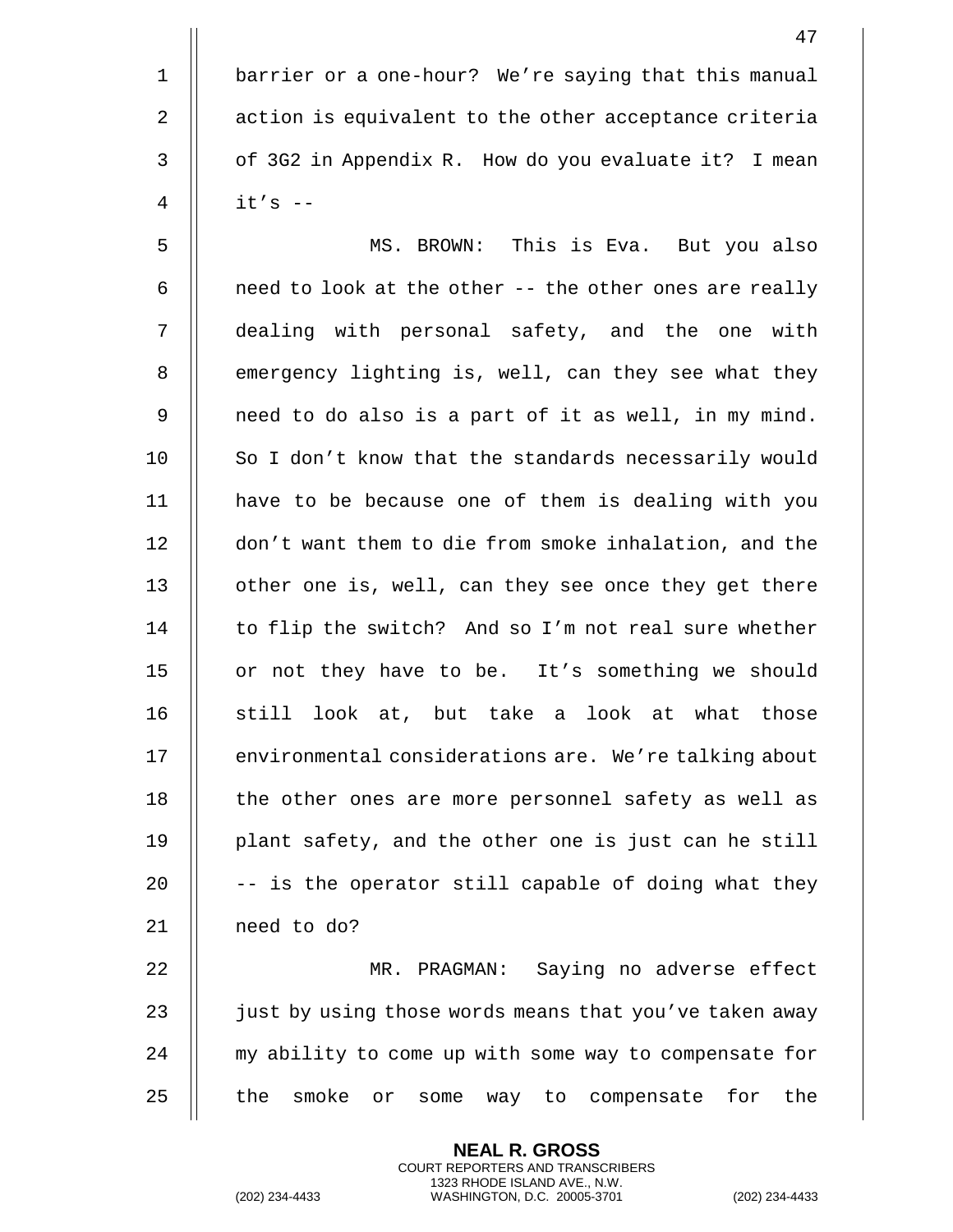|              | 48                                                     |
|--------------|--------------------------------------------------------|
| $\mathbf{1}$ | temperature. Maybe, just throwing ideas out, I could   |
| 2            | allow extra time for a particular act or assure that   |
| 3            | there's extra time because I know I will take a little |
| 4            | longer because of smoke, or send two operators to      |
| 5            | crank a valve because I know it will be hot and it     |
| 6            | will get done faster so we minimize our stay time in   |
| 7            | a hot area.                                            |
| 8            | MS. BROWN: Do you have a suggestion on a               |
| 9            | better one?                                            |
| 10           | MR. QUALIS: I think NEI will provide                   |
| 11           | words in our comments.                                 |
| 12           | I think the NRC -- I'm<br>MR. DUDLEY:                  |
| 13           | Richard Dudley. I think the NRC wants reasonable       |
| 14           | assurance that smoke and temperature and humidity will |
| 15           | not prevent or preclude the taking of the action. I    |
| 16           | think that's what we want. I'm not sure, but I think   |
| 17           | it's very good comment that we need to work on those   |
| 18           | words, because they could be interpreted as if there   |
| 19           | was a wisp of smoke in the room, that that might       |
| 20           | adversely affect someone.                              |
| 21           | MR. QUALIS: Well, I've been<br>on                      |
| 22           | inspections where -- at least on two inspections where |
| 23           | we've questioned environmental conditions because of   |
| 24           | loss of inhalation, and it became quickly apparent     |
| 25           | that the licensees had not considered environmental    |

(202) 234-4433 WASHINGTON, D.C. 20005-3701 (202) 234-4433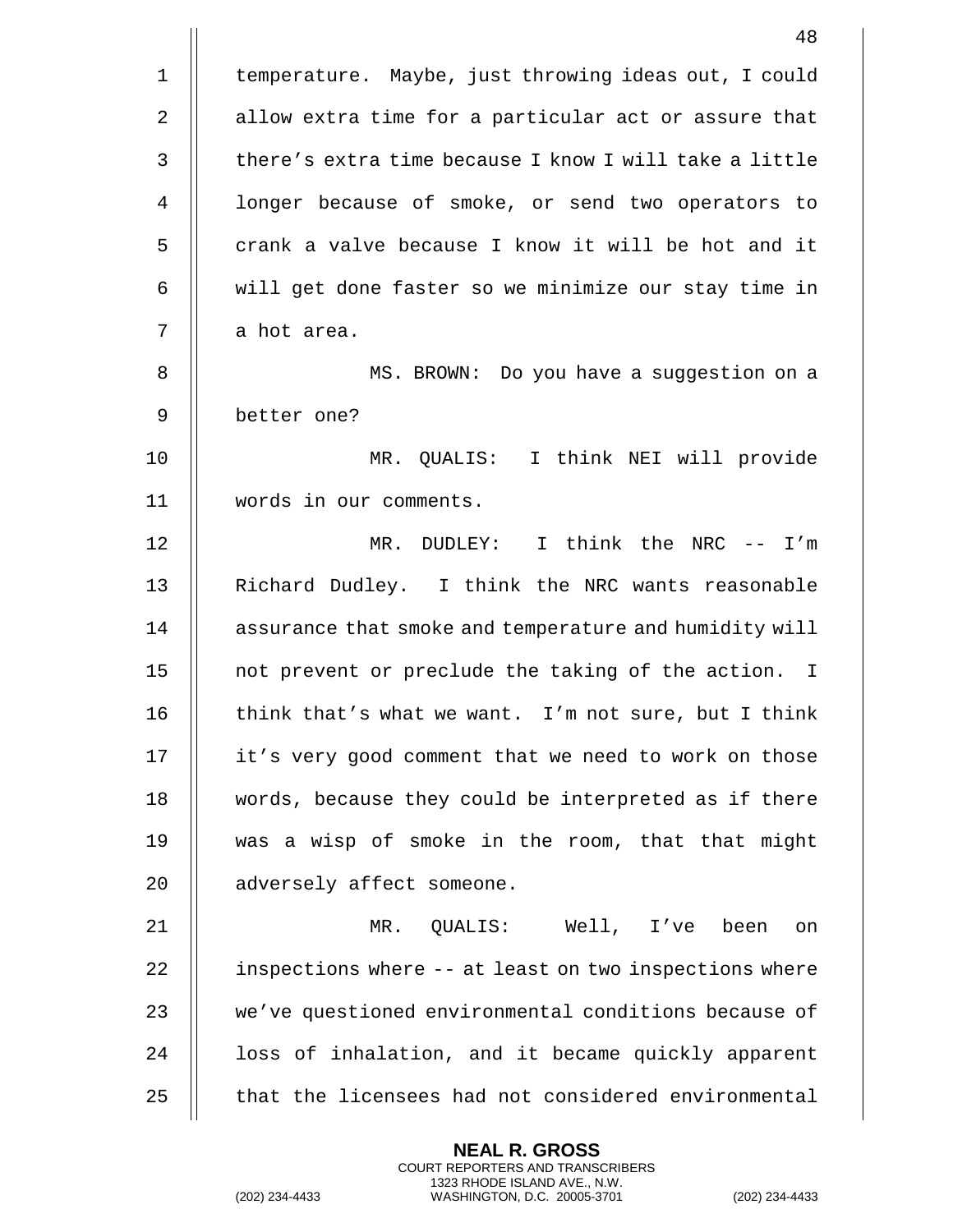|                | 49                                                     |
|----------------|--------------------------------------------------------|
| $\mathbf 1$    | effects. In other examples, with the smoke, for        |
| 2              | example, we don't want to say you can't go in the fire |
| $\mathfrak{Z}$ | area to do a manual action because many utilities have |
| $\overline{4}$ | like a BWR reactor building is one fire area. A fire   |
| 5              | affecting one localized area in an electric cabinet in |
| 6              | a BWR is not going to make the entire containment      |
| 7              | building, reactor building unaccessible. So we're      |
| 8              | trying to put stuff in there that you guys can         |
| 9              | reasonably evaluate and not be superscripted.          |
| 10             | MR. GUNTER: At the same time, though --                |
| 11             | Paul Gunter with NIRS. I mean it's curious to me that  |
| 12             | the issue of flame is not specified. I see smoke and   |
| 13             | gas and radiation but how about fire? That's not in    |
| 14             | here.                                                  |
| 15             | MR. QUALIS: I think that's understood.                 |
| 16             | MR. GUNTER: Well, I don't know that it's               |
| 17             | necessarily understood that smoke is a transient, it   |
| 18             | can follow fire. Smoke is something that can go into   |
| 19             | other areas, but is there a prohibition on entering    |
| 20             | into an area with fire? Is that part of the criteria   |
| 21             | that's spelled out?                                    |
| 22             | MR. QUALIS: Well, that's what I just                   |
| 23             | said. Fire areas are defined in the plan, of course    |
| 24             | we get specific and we're talking legal definitions or |
| 25             | accepted industry definitions. The definition of fire  |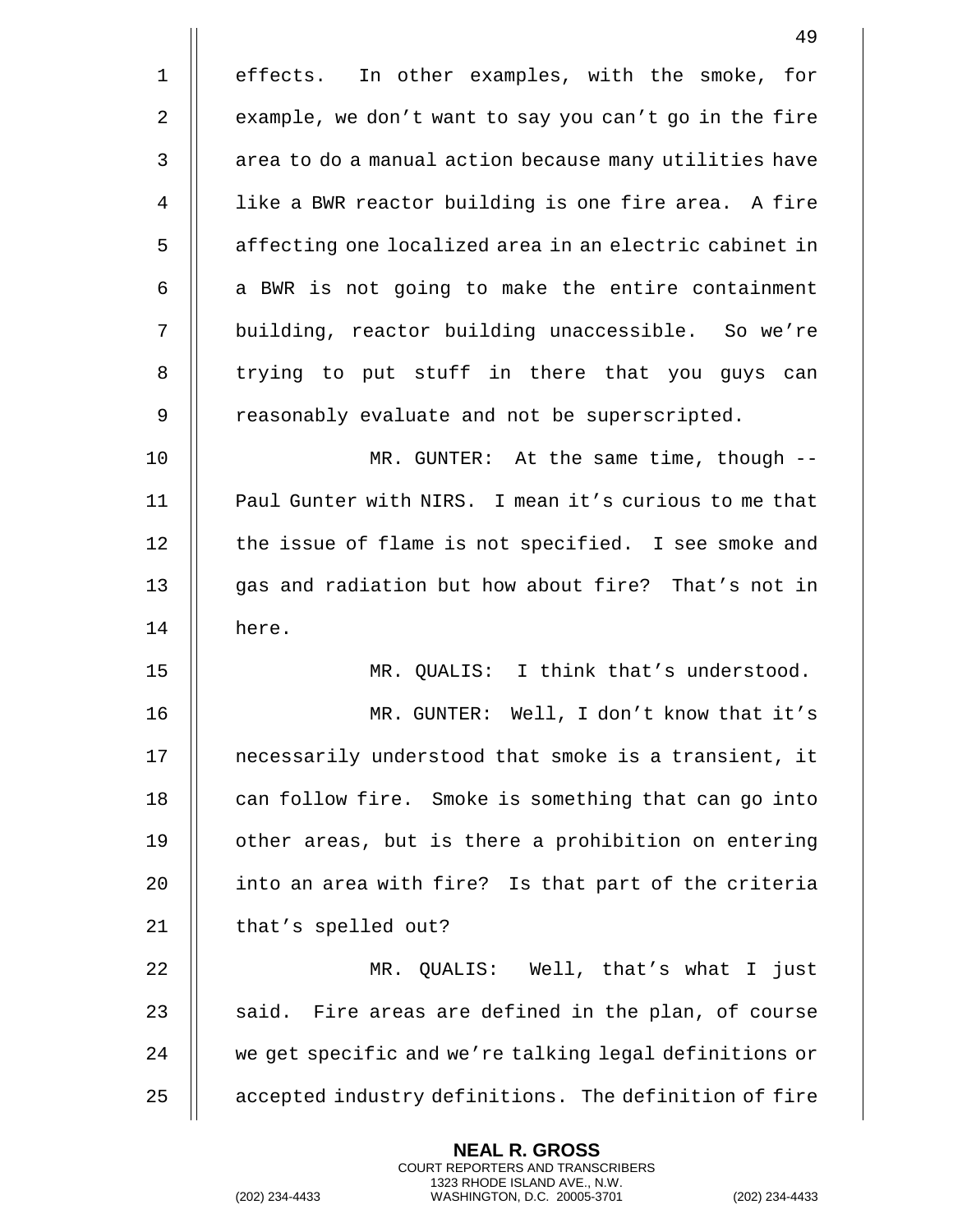|                | 50                                                     |
|----------------|--------------------------------------------------------|
| $\mathbf 1$    | area for a lot of plants, a BWR, a single-fire area is |
| 2              | typically the reactor building. That's a huge          |
| 3              | building with --                                       |
| $\overline{4}$ | MR. GUNTER: I understand.                              |
| 5              | MR. QUALIS: -- usually five different                  |
| 6              | levels. Okay. And a fire in one spot may not affect    |
| 7              | access to the manual action in another spot. The       |
| $\, 8$         | licensees have to evaluate that. And that's why we     |
| 9              | did not want to preclude fire area access. However,    |
| 10             | when we say they've got to assess the effects of heat  |
| 11             | and smoke, well, that's a fire because fires give off  |
| 12             | heat and smoke -- heat, smoke and toxic gas. That's    |
| 13             | what you're going to find from a fire. That's what     |
| 14             | we're trying to -- you know, evaluate the effects.     |
| 15             | That's all we can -- unless we just ban access to a    |
| 16             | fire area and make it real prescriptive.               |
| 17             | MR. GUNTER: Well, I guess, again, the                  |
| 18             | issue of Appendix R-3G2 is to prevent the passage of   |
| 19             | flame and hot gas. So the 3G2 is far more specific     |
| 20             | than this criteria in that it does specify prevention  |
| 21             | of the passage of flame, and there is the given of     |
| 22             | temperature but the 3G2 also has the temperature       |
| 23             | guideline as well as the guideline for flame. Again,   |
| 24             | I'm seeing -- I'm concerned about the elasticity.      |
| 25             | BROWN: Even with the 20 feet you<br>MS.                |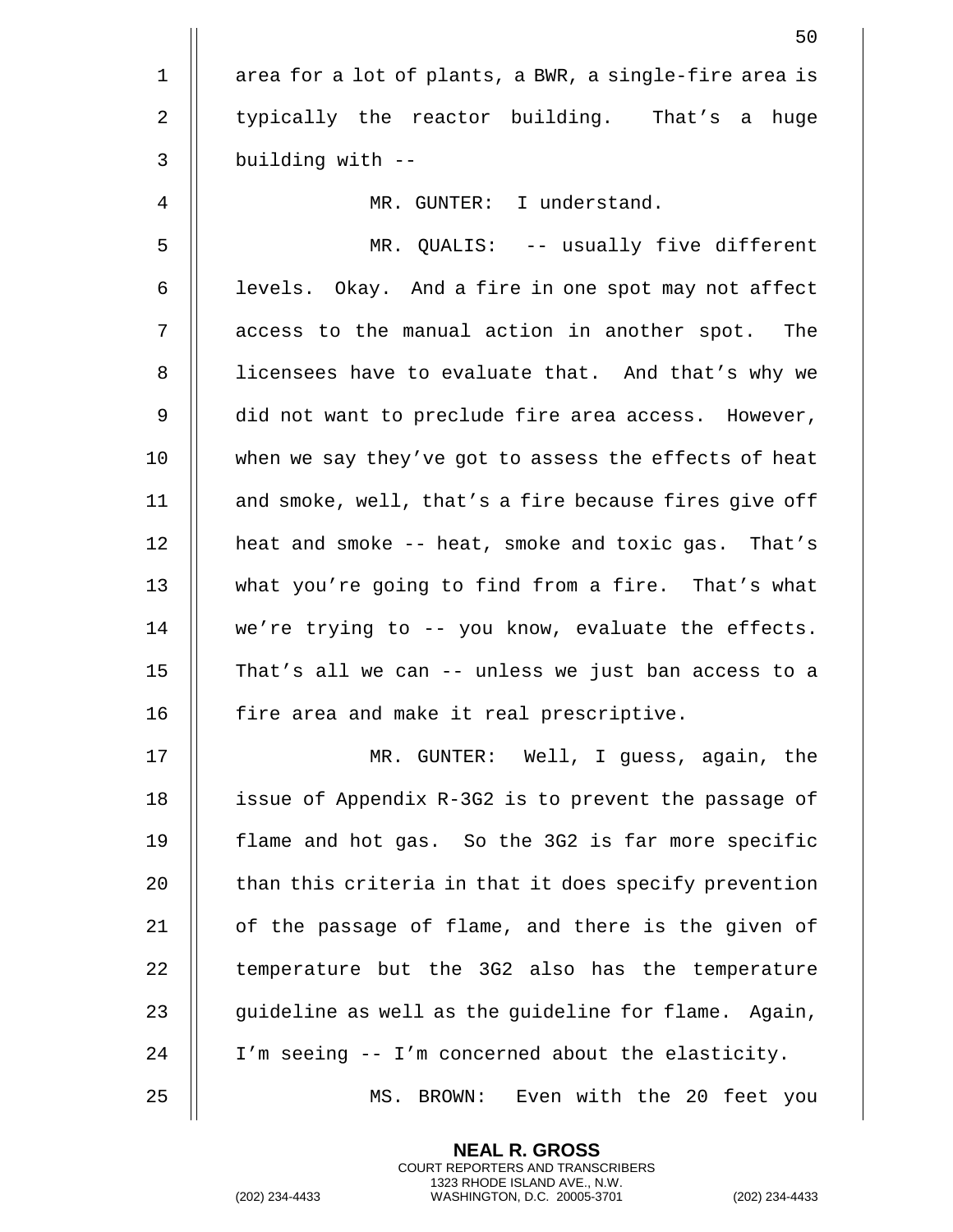|              | 51                                                     |
|--------------|--------------------------------------------------------|
| 1            | still see that?                                        |
| 2            | MR. GUNTER: Well, the issue -- I mean                  |
| $\mathsf{3}$ | we're throwing the 20-foot separation out the window   |
| 4            | with it as well.                                       |
| 5            | MS. BROWN: All right. So you're just                   |
| 6            | talking about barriers, I want to make sure, and the   |
| 7            | 20-foot separation.                                    |
| 8            | MR. GUNTER: I mean the issue is that                   |
| 9            | we're abandoning the barrier concept and that that     |
| 10           | concept provided clear criteria to prevent the passage |
| 11           | of flame and hot gas. And it had a temperature         |
| 12           | requirement, but I won't belabor that.                 |
| 13           | MR. GALLUCCI: Any other comments on the                |
| 14           | environmental considerations criteria?                 |
| 15           | MR. GUNTER: Well, just one other. I mean               |
| 16           | given the unpredictability because we don't have -- I  |
| 17           | mean the whole issue of fire modeling is really in     |
| 18           | question here, and it's curious to me that in the      |
| 19           | absence of reliable fire modeling how much stock can   |
| 20           | we place in the word, "shall," when in fact it's more  |
| 21           | likely to be, "hope."                                  |
| 22           | MR. WEERAKKODY: One thing I want to say                |
| 23           | is that no science is perfect but that's one area, as  |
| 24           | you know, that we probably already knew where we are   |
| 25           | expending resources to improve upon. So we have much   |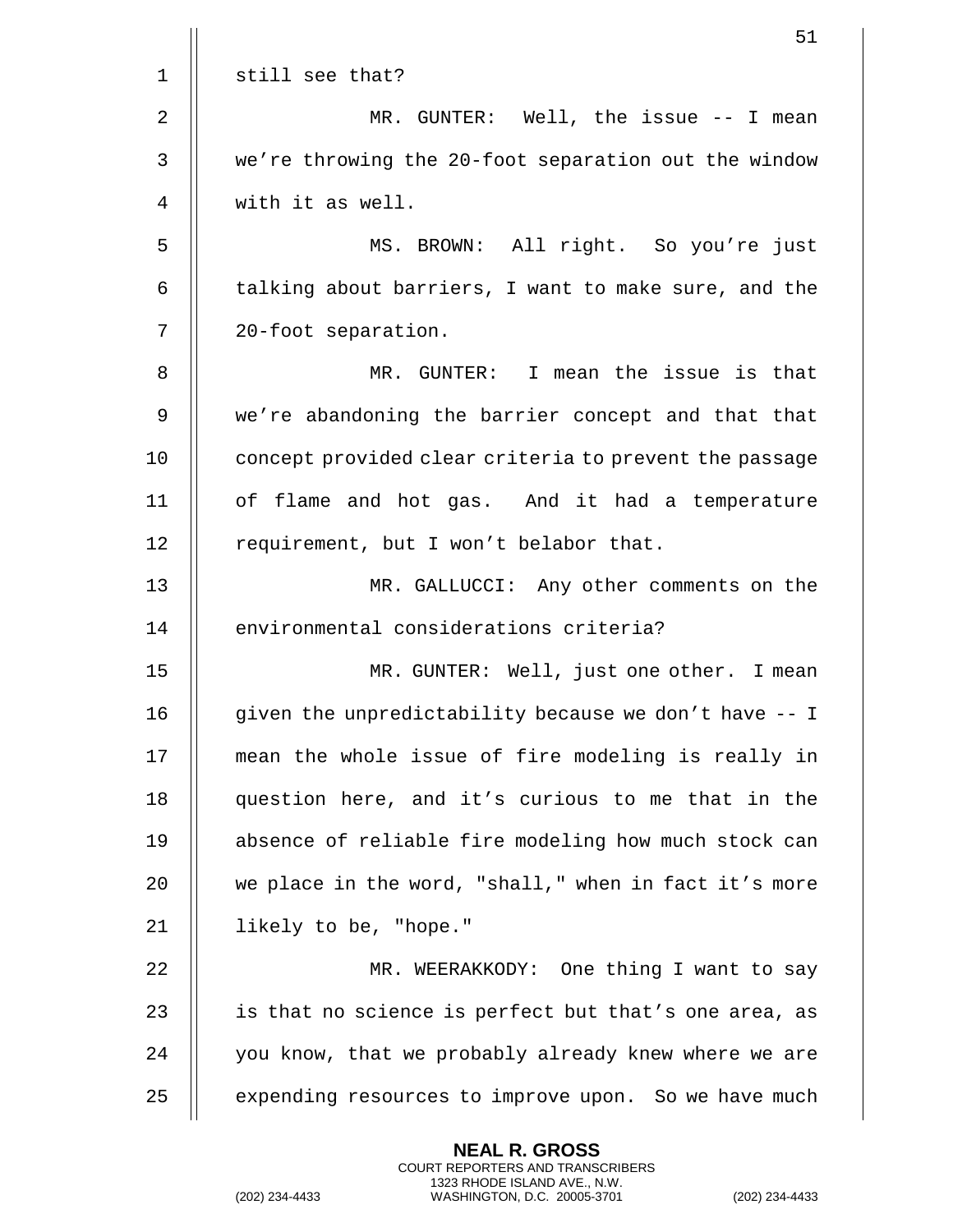|                | 52                                                     |
|----------------|--------------------------------------------------------|
| $\mathbf 1$    | better tools and much better understanding, so we're   |
| 2              | not working on this --                                 |
| 3              | MR. GUNTER: I understand, but I also --                |
| $\overline{4}$ | I've sat in on enough ACRS meetings to know that ACRS  |
| 5              | does not share confidence in fire model.               |
| 6              | MR. PRAGMAN: Okay. Question for Ray.                   |
| 7              | Chris Pragman, question for Ray. On the radiation      |
| $\, 8$         | consideration, can you just tell us why you're using   |
| 9              | Section 1201 of 10 CFR 20, that's, I think, annual     |
| 10             | occupational exposure, as opposed to like emergency    |
| 11             | exposure guidelines.                                   |
| 12             | MR. QUALIS: Well, at this point we don't               |
| 13             | want to put in the regulations plans to design a plant |
| 14             | for a fire. We've defined in other places in the       |
| 15             | regulations, such as Appendix R, that a fire should be |
| 16             | no worse than a loss of normal on-site power. If we    |
| 17             | go to emergency exposures, we don't normally do that   |
| 18             | a transient and an anticipated operational<br>on       |
| 19             | occurrence. That's no worse than a normal loss of an   |
| 20             | on-site power. When you do that you're putting a fire  |
| 21             | in the same class as a -- again. The fires were        |
| 22             | never, by the way the regulations were written, never  |
| 23             | intended to go to that level of emergency. That's why  |
| 24             | we're telling you to design and plan for normal        |
| 25             | radiation exposure, not the emergency one-time limits  |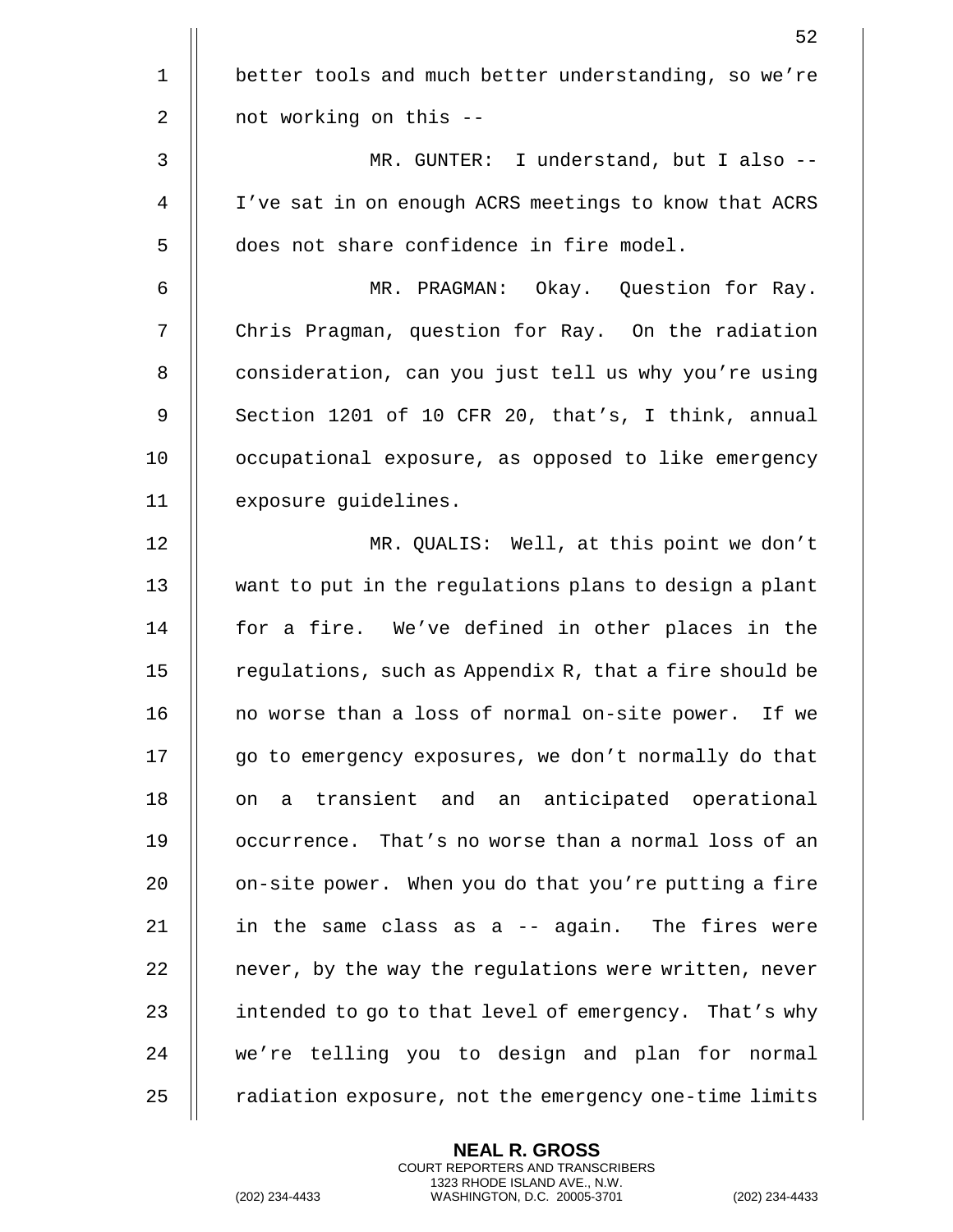|              | 53                                                               |
|--------------|------------------------------------------------------------------|
| $\mathbf 1$  | and stuff.                                                       |
| 2            | MR. PRAGMAN: But Appendix R also says I                          |
| $\mathbf{3}$ | can damage all of my trains of safety-related stuff.             |
| 4            | MR. QUALIS: Actually, Appendix R says one                        |
| 5            | train of equipment required to place -- you need to              |
| 6            | maintain non-shutdown conditions. They'll be free of             |
| 7            | fire damage.                                                     |
| 8            | MR. PRAGMAN: It says in the preamble that                        |
| 9            | I don't need to protect safety-related equipment as              |
| 10           | long as I have one way of shutting the plant down.               |
| 11           | MR. QUALIS: Right. You have one train                            |
| 12           | per your fire damage but that can affect everything.             |
| 13           | And it also doesn't $--$ it shouldn't be planned at that         |
| 14           | level of emergency.                                              |
| 15           | MS. BROWN: Are you telling us that you                           |
| 16           | would expect to see those levels during a fire?<br>$\mathtt{Is}$ |
| 17           | that your concern that you would expect to see high --           |
| 18           | MR. PRAGMAN: I don't actually know.                              |
| 19           | MR. QUALIS: That's something we will have                        |
| 20           | to look at.                                                      |
| 21           | MR. PRAGMAN: I don't actually know.                              |
| 22           | MS. BROWN: Okay.                                                 |
| 23           | MR. QUALIS: We try to write the                                  |
| 24           | regulations as best we can. In the past, we've had               |
| 25           | examples of smoke detectors and fire detectors and               |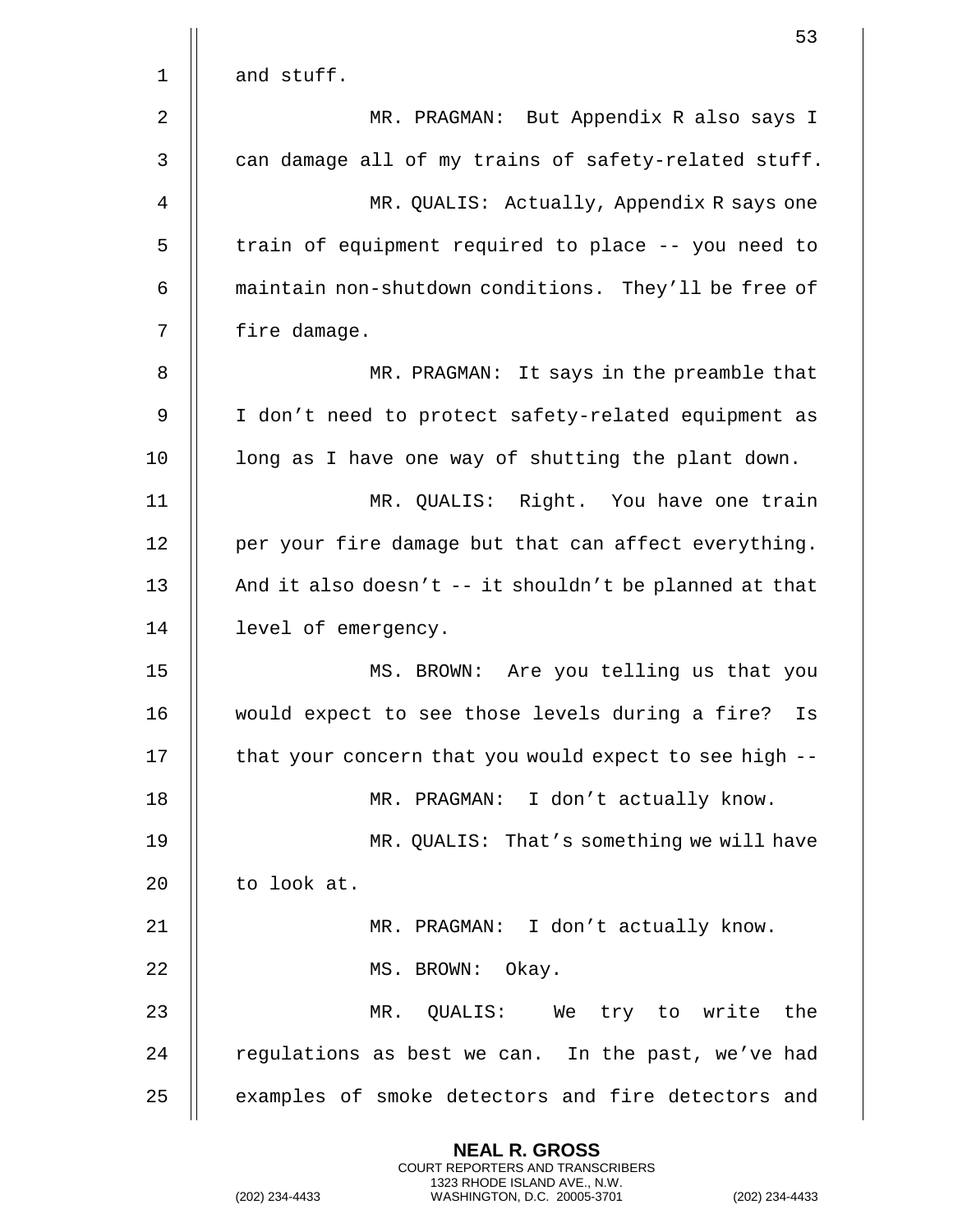1 | emergency lights that we worked out with individually 2 | in a licensing area, where we didn't want people to go 3 | in and do maintenance every month on emergency lights 4 | that's in 100 RAD radiation area. I mean we recognize 5  $\parallel$  those circumstances exist and we'll have to deal with  $6$   $\parallel$  the outlying circumstances, but we didn't want the 7 || base regulations to say you should be able to define 8 || into emergency exposure levels. That's not in 9 | accordance with ALARA.

10 MR. GALLUCCI: Moving on to the third 11 || criterion. This will be Slides 11 and 12. Staffing 12 | and training, normally separate criteria in the large 13 || guidance, they've now been combined. "There shall be 14 || a sufficient number of plant operators under all 15 | staffing levels to perform all of the required actions 16 || in the times required for a given fire scenario. The 17 || use of operators to perform actions shall be 18 independent from any collateral fire brigade or 19 || control room duties they may need to perform as a  $20$  | result of the fire."

21 || Slide 12, "Operators required to perform  $\parallel$  the manual actions shall be qualified and continuously  $\parallel$  available to perform the actions required to achieve  $\parallel$  and maintain safe shutdown. The training program on  $\parallel$  the use of operator manual actions and associated

> **NEAL R. GROSS** COURT REPORTERS AND TRANSCRIBERS 1323 RHODE ISLAND AVE., N.W.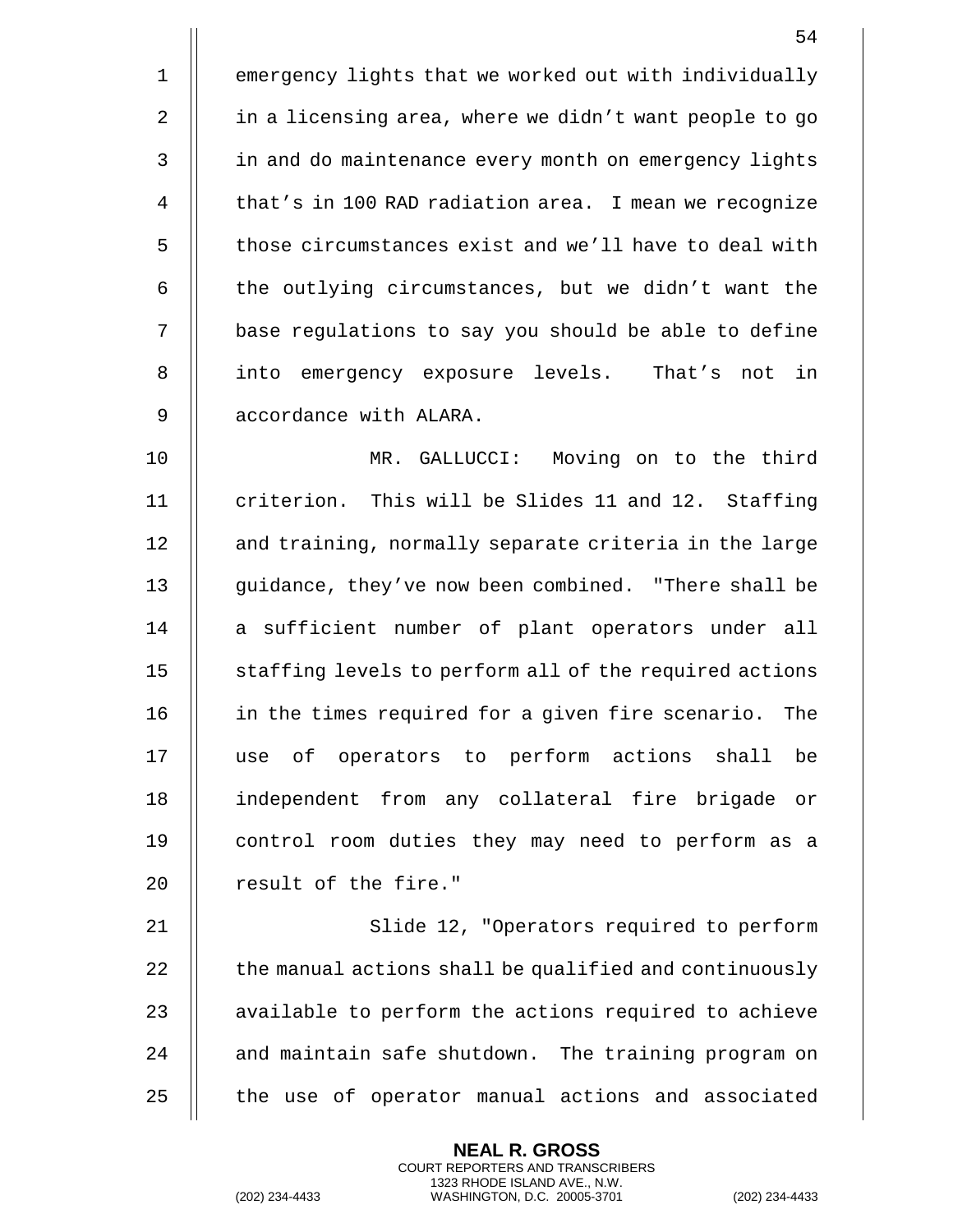|             | 55                                                     |
|-------------|--------------------------------------------------------|
| $\mathbf 1$ | procedures during a postulated fire shall demonstrate  |
| 2           | operators can successfully achieve these<br>that       |
| 3           | objectives."                                           |
| 4           | MR. MARION: This is Alex Marion. I've                  |
| 5           | got a couple questions just to make sure I understand  |
| 6           | this. On Slide 11, you refer to all staffing levels.   |
| 7           | Could you elaborate on what you're thinking of there,  |
| 8           | talking about all? Twenty-four-seven and all           |
| 9           | operational shifts?                                    |
| 10          | MR. GALLUCCI: Whenever a fire could                    |
| 11          | occur.                                                 |
| 12          | MR. WEERAKKODY: We aren't saying you have              |
| 13          | to postulate all fires or any fire --                  |
| 14          | MR. MARION: Yes, I understand that, but                |
| 15          | I'm not sure -- maybe I'm trying to read too much into |
| 16          | the language.                                          |
| 17          | MR. WEERAKKODY: A fire could happen --                 |
| 18          | MR. MARION: Yes, I understand, but I'm                 |
| 19          | trying to relate that to all staffing levels.          |
| 20          | MR. QUALIS: Alex, we may need -- you                   |
| 21          | know, this is a public meeting and we're requesting    |
| 22          | comments from both industry and public, but recognize  |
| 23          | that people have to be available to do what's          |
| 24          | necessary to shut the plant down. No argument about    |
| 25          | that from anybody. We also know that sometimes people  |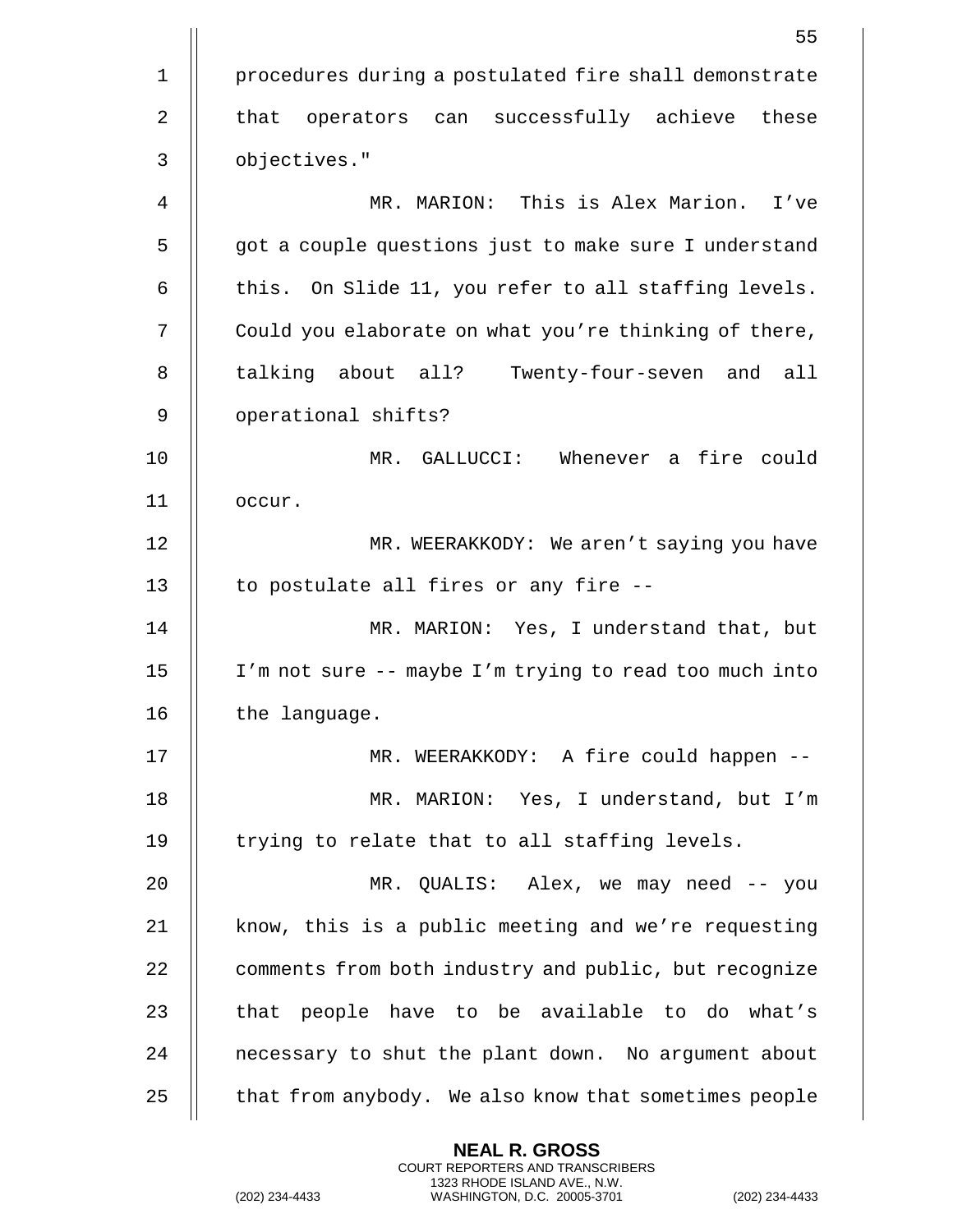|                | 56                                                        |
|----------------|-----------------------------------------------------------|
| $\mathbf 1$    | call in sick and you have other programs which allow      |
| $\overline{2}$ | two hours or something to call in fire brigade members    |
| $\mathbf{3}$   | or call in extra operators.                               |
| 4              | Right.<br>MR. MARION:                                     |
| 5              | MR. QUALIS: I don't know the right words                  |
| 6              | to put in there for that stuff, and maybe that's          |
| 7              | something you could provide us with a contingency.        |
| 8              | MR. MARION: Okay.                                         |
| 9              | there will<br>MR.<br>QUALIS: But<br>be                    |
| 10             | contingencies where not everyone shows up, we know        |
| 11             | that.                                                     |
| 12             | MS. BROWN: But our intent is to be sure                   |
| 13             | that you have the people available that you need to       |
| 14             | put the fire out at all times.                            |
| 15             | MR. MARION:<br>Okay.                                      |
| 16             | $\texttt{MR}$ .<br>least while<br>QUALIS:<br>At<br>you're |
| 17             | operating. Post shutdown it's not necessary.              |
| 18             | MS. de PERALTA: This is Fleur. So have                    |
| 19             | we gone beyond the minimum operating staff?               |
| 20             | MR. QUALIS: When we do 3G3, alternate                     |
| 21             | shutdown, in some cases some licensees have went          |
| 22             | beyond the tech spec of minimum staffing.                 |
| 23             | MS. de PERALTA: Right.                                    |
| 24             | MR. QUALIS: You'll typically see plants                   |
| 25             | do it without changing tech specs by putting the          |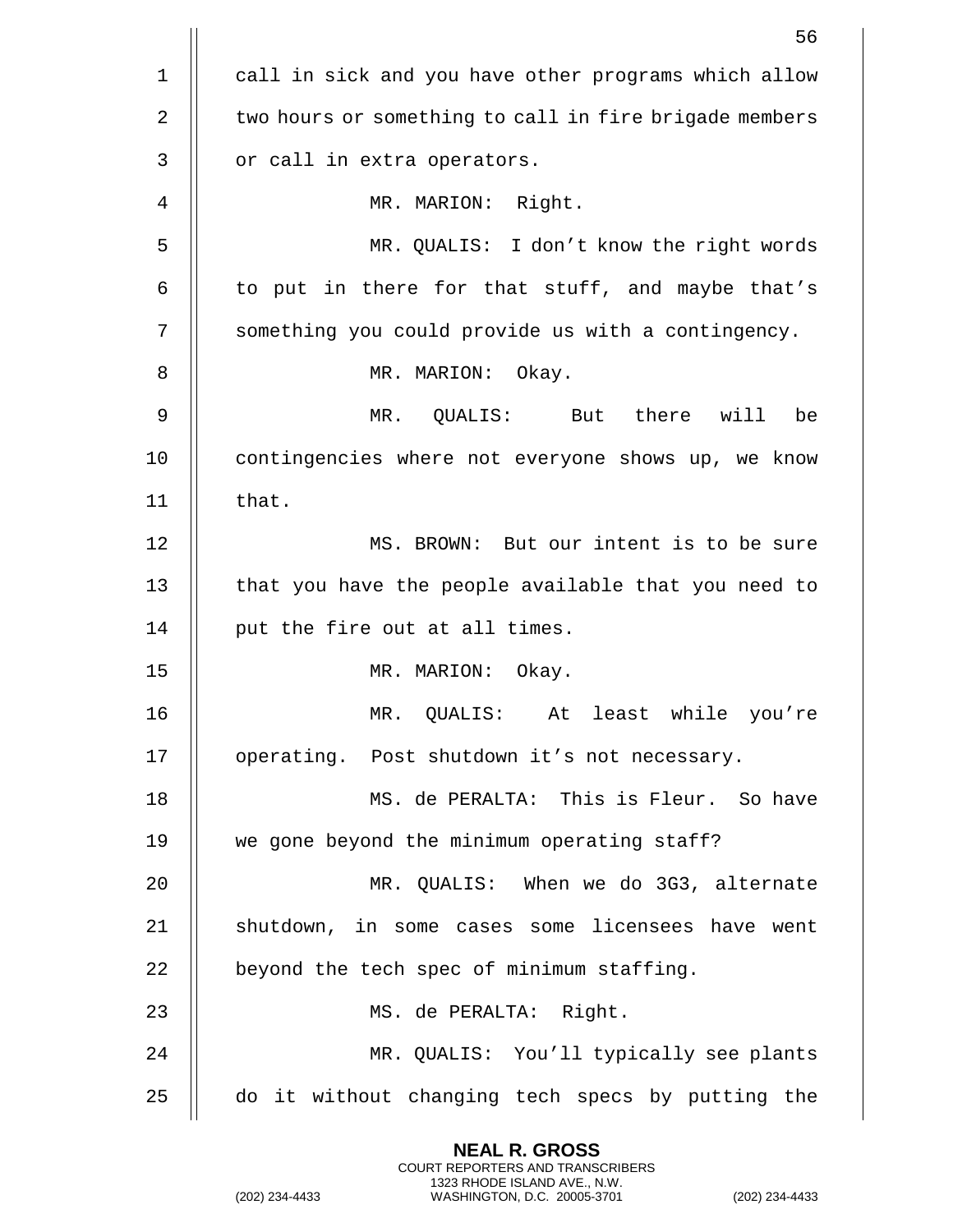|                | 57                                                     |
|----------------|--------------------------------------------------------|
| $\mathbf 1$    | staffing requirements in their conduct of operations   |
| 2              | procedures or something. But there are plants that go  |
| 3              | beyond the five operators or whatever the minimum      |
| $\overline{4}$ | staffing is listed in their technical specifications   |
| 5              | to meet fire. I've seen that in the past while         |
| 6              | they're going through shutdown. You've got to have     |
| 7              | enough people to shut the plant down when you have a   |
| 8              | fire.                                                  |
| 9              | MR. EMERSON: This is Fred Emerson.<br>Can              |
| 10             | I interject here?                                      |
| 11             | MS. BROWN: Go ahead, Fred.                             |
| 12             | In the discussion of<br>MR. EMERSON:                   |
| 13             | qualification and training programs, et cetera, is     |
| 14             | there a provision or allowance for the licensee to be  |
| 15             | able to demonstrate feasibility, performance basis?    |
| 16             | There's a criterion on<br>MR.<br>GALLUCCI:             |
| 17             | demonstration that addresses that aspect.              |
| 18             | MR. EMERSON: Okay.                                     |
| 19             | MS. de PERALTA: Sorry, this is Fleur                   |
| 20             | again. The training program on the second bullet, are  |
| 21             | you going to provide criterion on an adequate training |
| 22             | program? Is it quarterly, annually, every procedure?   |
| 23             | MR. QUALIS: Fleur, I don't know that you               |
| 24             | want the fire protection folks to try to design a      |
| 25             | training program.                                      |

(202) 234-4433 WASHINGTON, D.C. 20005-3701 (202) 234-4433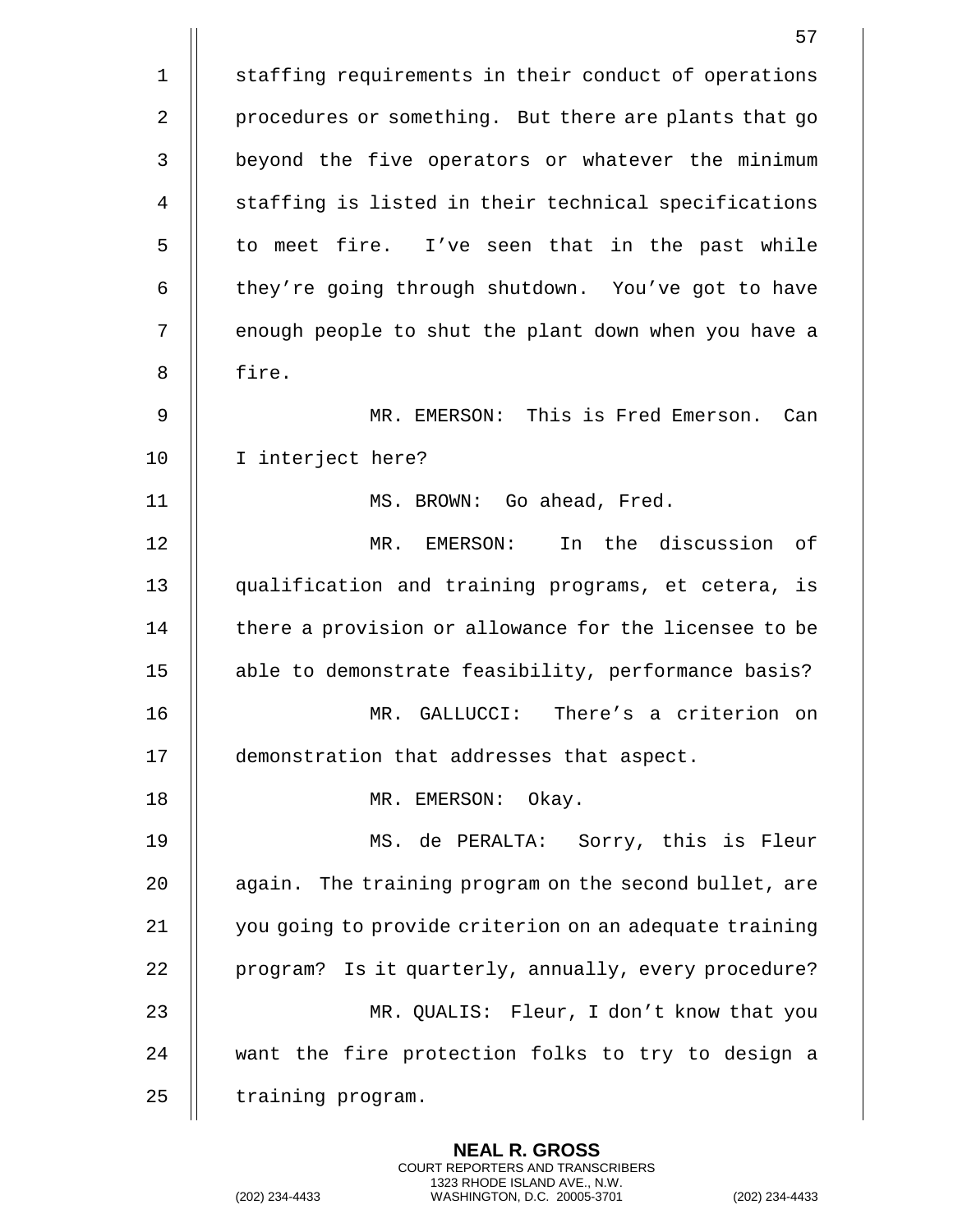|    | 58                                                     |
|----|--------------------------------------------------------|
| 1  | (Laughter.)                                            |
| 2  | MR. QUALIS: I would sort of expect when                |
| 3  | I see them do this for like the local operator actions |
| 4  | that might be required of the operator, for example.   |
| 5  | You have qualification programs for reactor building   |
| 6  | auxiliary operators. If he's required to take          |
| 7  | emergency actions, so the specific nature of that      |
| 8  | should probably be included in his training program    |
| 9  | somehow. But I'm not going to -- unless other people   |
| 10 | want it, I feel like we shouldn't define --            |
| 11 | MS. BROWN: Isn't there something in one                |
| 12 | of the NFPA standards about training and shutdown, at  |
| 13 | least for fire brigade members, and it has a           |
| 14 | periodicity?                                           |
| 15 | MR. QUALIS: Well, we have periodicity for              |
| 16 | fire brigade members, and they have periodicity for    |
| 17 | licensed operator training. I feel like it should be   |
| 18 | included in the operator fire -- in the licensees'     |
| 19 | training programs, but I don't think we should define  |
| 20 | something separate or different.                       |
| 21 | MS. de PERALTA: So it's basically defined              |
| 22 | by the licensee then what they feel is adequate        |
| 23 | training?                                              |
| 24 | MR. QUALIS: Well, it's with their                      |
| 25 | existing training programs. You guys have existing     |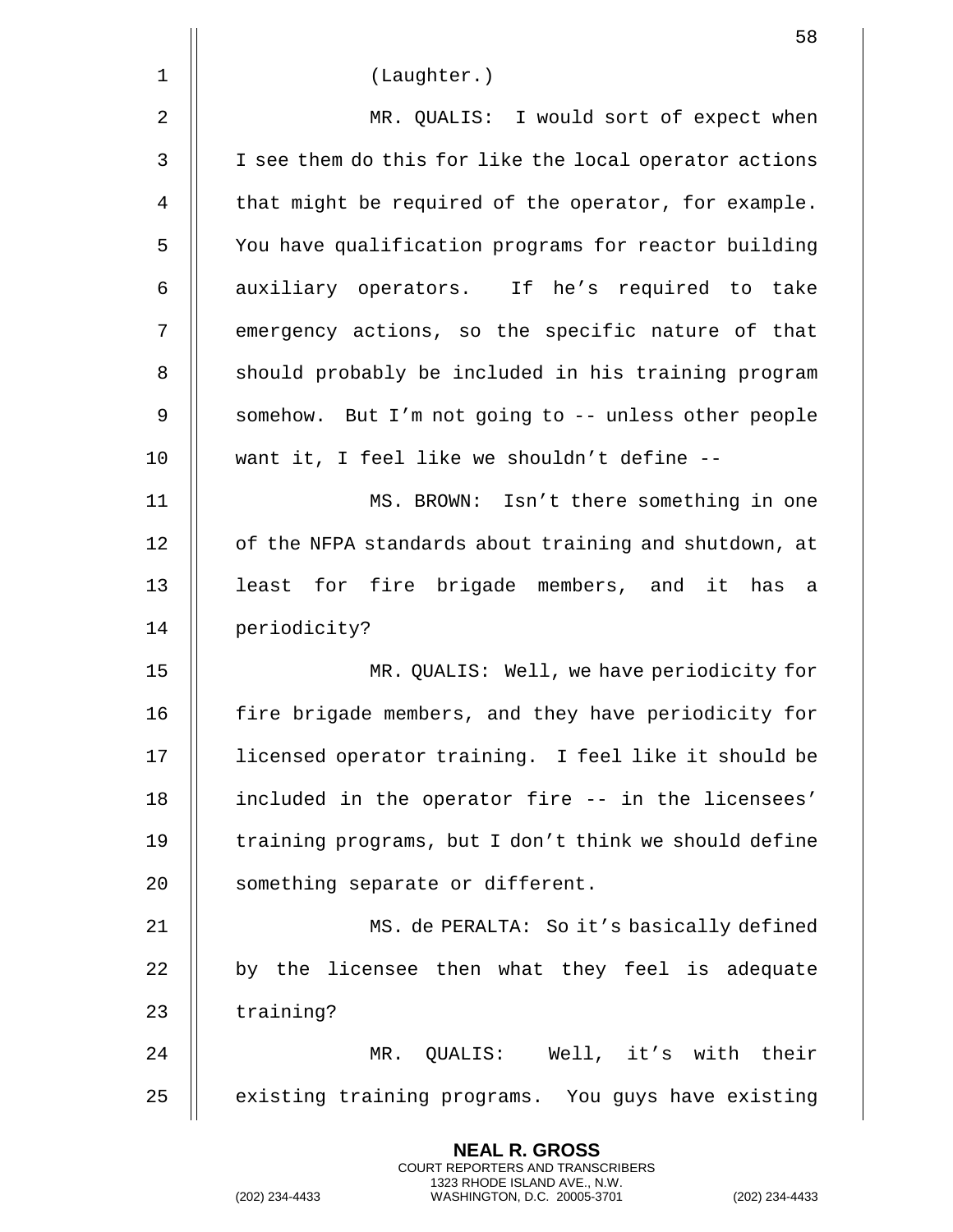|             | 59                                                     |
|-------------|--------------------------------------------------------|
| $\mathbf 1$ | I don't want to redefine a new program.<br>programs.   |
| 2           | MR. GUNTER: Paul Gunter with NIRS. First               |
| 3           | of all, in our view, this is -- what you're doing is   |
| 4           | you're defining compensatory action in that you are    |
| 5           | now providing -- you're going to provide a             |
| 6           | compensatory action to the inoperability of these fire |
| 7           | barriers and separation cable. And I think that you    |
| 8           | should take from prior experience of the use of fire   |
| 9           | watches as a compensatory action to inoperable fire    |
| 10          | barriers to take some warning of the history of taking |
| 11          | an operable passive fire barrier and placing it with   |
| 12          | some kind of -- the equivalent of a manual action as   |
| 13          | in the case of a fire watch. And what we noticed as    |
| 14          | monitored this over the past decade was the<br>we      |
| 15          | documentation through licensee event reports of        |
| 16          | nesting of fire watches, falsification of fire watch   |
| 17          | records, overdosing of fire watch personnel in video   |
| 18          | display rooms on drugs. You have a whole issue that    |
| 19          | just opens the door on human reliability to replace a  |
| 20          | rated fire barrier. And it's a question that regards   |
| 21          | to staffing and training that I don't see provided     |
| 22          | here that you're going to provide a level of           |
| 23          | confidence that a rate fire barrier was intended to do |
| 24          | and that the regulation intended to do. So that's      |
| 25          | just a concern here in that I don't see staffing and   |

(202) 234-4433 WASHINGTON, D.C. 20005-3701 (202) 234-4433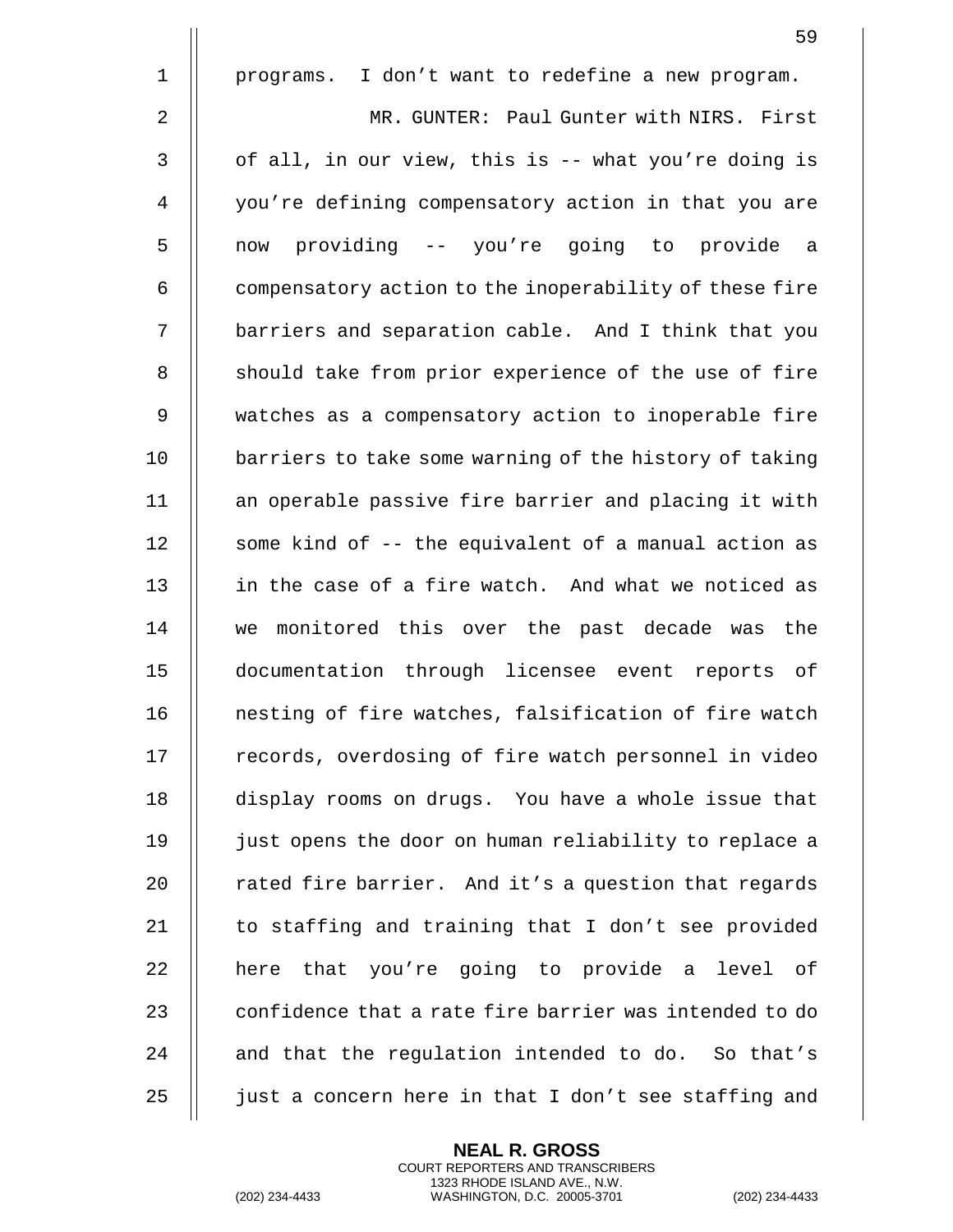1 | training and human reliability addressed in the same 2 | context.

| 3              | MR. BONGARRA: This is Jim Bongarra, NRR.               |
|----------------|--------------------------------------------------------|
| $\overline{4}$ | I think I appreciate what you're saying in terms of    |
| 5              | how it might relate to qualifications and staffing.    |
| 6              | Hopefully, the issue that you're focusing on in terms  |
| 7              | of the human reliability, if you will, that to me      |
| 8              | seems like it's more of a fitness for duty issue, and  |
| 9              | I think we address fitness for duty in terms of        |
| 10             | qualifying personnel on a broader level. So at least   |
| 11             | from my perspective anyway, I'm looking at that issue, |
| 12             | if you will, as basically being covered under just     |
| 13             | typical fitness for duty requirements that we have,    |
| 14             | R26, I believe it is. So it's a concern. I don't       |
| 15             | mean to in any way diminish it or minimize it, but I   |
| 16             | think that it's a concern that we address independent  |
| 17             | of trying to deal with this type of a manual action    |
| 18             | issue. And hopefully it's covered on a broader scope.  |
| 19             | Just going back to the<br>MR. ERTMAN:                  |
| 20             | bullets, on the second bullet -- this is Jeff Ertman,  |
| 21             | Progress Energy -- just wanted to, I guess, get the    |
| 22             | intent of the -- "The operators will be continuously   |
| 23             | available." Is the expectation the same as your        |
| 24             | normal operating staffing, such as you alluded to      |
| 25             | earlier, that if you have -- you know how many         |
|                |                                                        |

COURT REPORTERS AND TRANSCRIBERS 1323 RHODE ISLAND AVE., N.W. (202) 234-4433 WASHINGTON, D.C. 20005-3701 (202) 234-4433

**NEAL R. GROSS**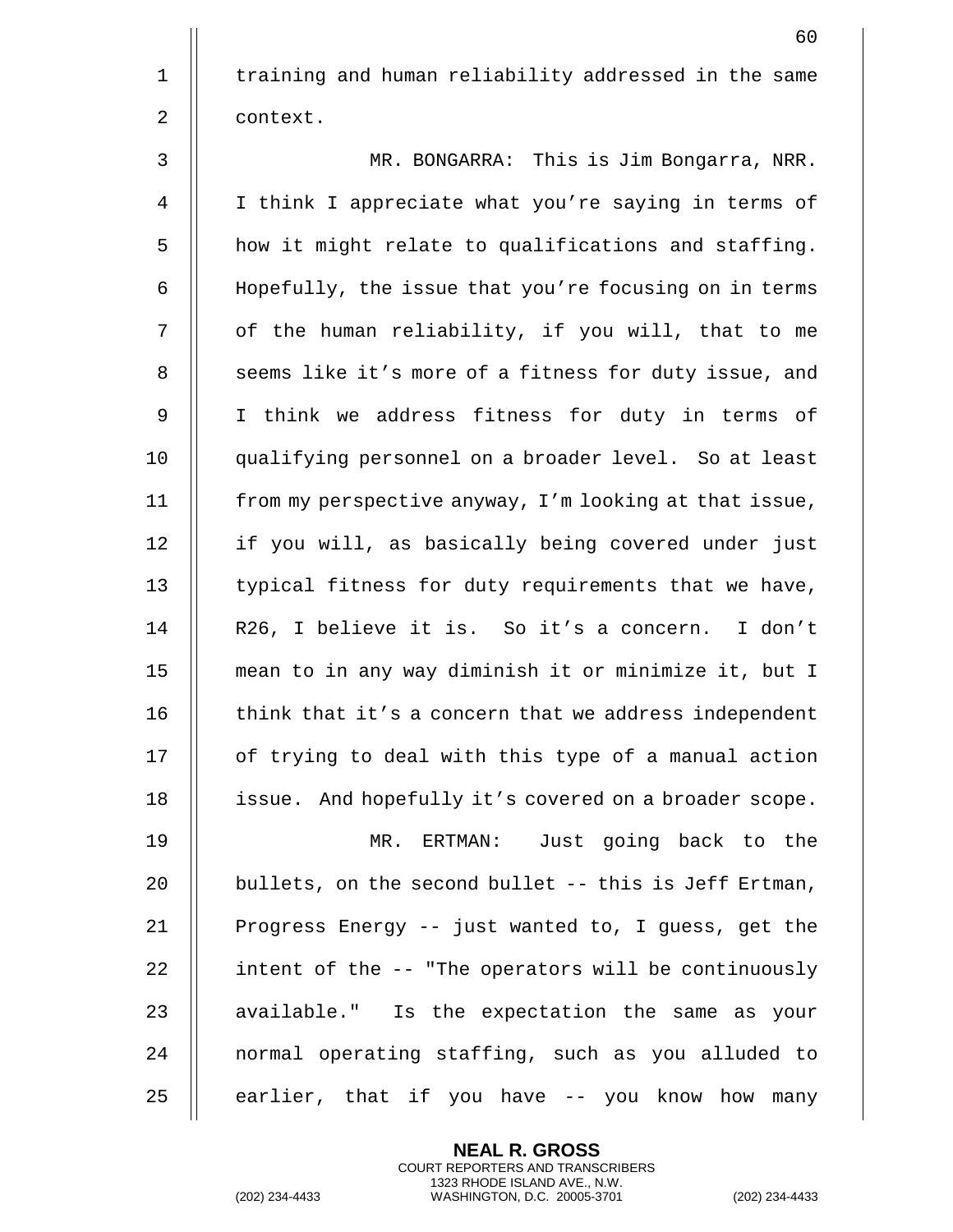|             | 61                                                     |
|-------------|--------------------------------------------------------|
| $\mathbf 1$ | operators you need to perform your actions or how many |
| 2           | staff members are continuously available, whatever you |
| 3           | normally do for ensuring operators are available at    |
| 4           | the site.                                              |
| 5           | MR. QUALIS: Well, the intent is to say                 |
| 6           | like you have to have current plant requirements of    |
| 7           | operators. Sometimes we have emergencies. It may       |
| 8           | snow a lot, you may have people call in sick. You      |
| 9           | have to have contingencies for very short periods of   |
| 10          | time. I don't think this should be treated             |
| 11          | differently than other operational requirements, but   |
| 12          | you need to have requirements to have the operators    |
| 13          | there to shut the plant down should a fire occur,      |
| 14          | outside of emergency circumstances.                    |
| 15          | MR.<br>ERTMAN: Just the normal process,                |
| 16          | okay. Thanks.                                          |
| 17          | MR. PRAGMAN: This is Chris Pragman. I                  |
| 18          | also question the words, "continuously available," and |
| 19          | hope you can expand a little bit on what you mean,     |
| 20          | because that's something we struggle with sometimes    |
| 21          | even today. if an operator needs to go out to the      |
| 22          | pump house, is he no longer eligible for performing a  |
| 23          | safe shutdown manual action or not? So those words,    |
| 24          | "continuously available," can be interpreted in a      |
| 25          | number of ways.                                        |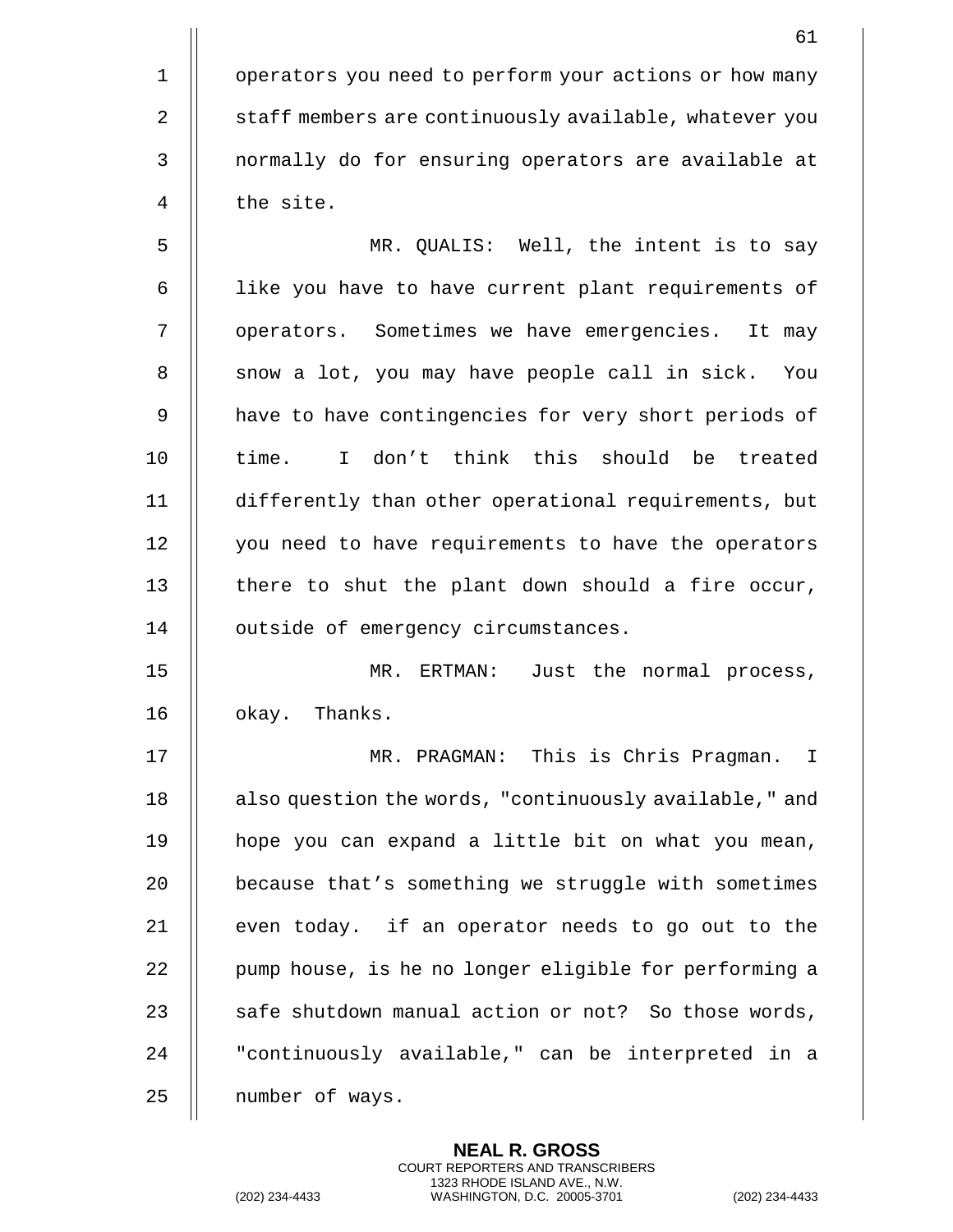|                | 62                                                     |
|----------------|--------------------------------------------------------|
| $\mathbf 1$    | MR. QUALIS: You're going to give us                    |
| $\overline{2}$ | comments. Give us better words. We want the guy on     |
| $\mathsf 3$    | site, we want him to perform the same way -- if you    |
| 4              | require an operator for 3G3, what do you require?      |
| 5              | Okay. He can't go off-site and buy pizza probably,     |
| 6              | but he could go out to the pump house.                 |
| 7              | MR. PRAGMAN: Right.                                    |
| 8              | MR. QUALIS: Okay.                                      |
| 9              | MS. BROWN: But wouldn't your time line                 |
| 10             | also give that? If you can demonstrate that that guy   |
| 11             | can go to the pump house and you still not lose the    |
| 12             | seal on your RCP pump, then -- you know, it's a        |
| 13             | performance-based standard. So if he can make it back  |
| 14             | within your time limit in 20 minutes -- I was at a     |
| 15             | facility that has an ocean discharge station. Their    |
| 16             | people couldn't make it back. You couldn't go to that  |
| 17             | place without getting late because it takes 30 minutes |
| 18             | to get there. It's too late by the time they get       |
| 19             | back. It's a performance-based standard, and there's   |
| 20             | additional criteria, I think, that will address this   |
| 21             | concern a little bit more when we start getting into   |
| 22             | demonstration.                                         |
| 23             | MR. GALLUCCI: And complexity.                          |
| 24             | MS. BROWN: And complexity.                             |
| 25             | MR. GUNTER: Well, I would just add that                |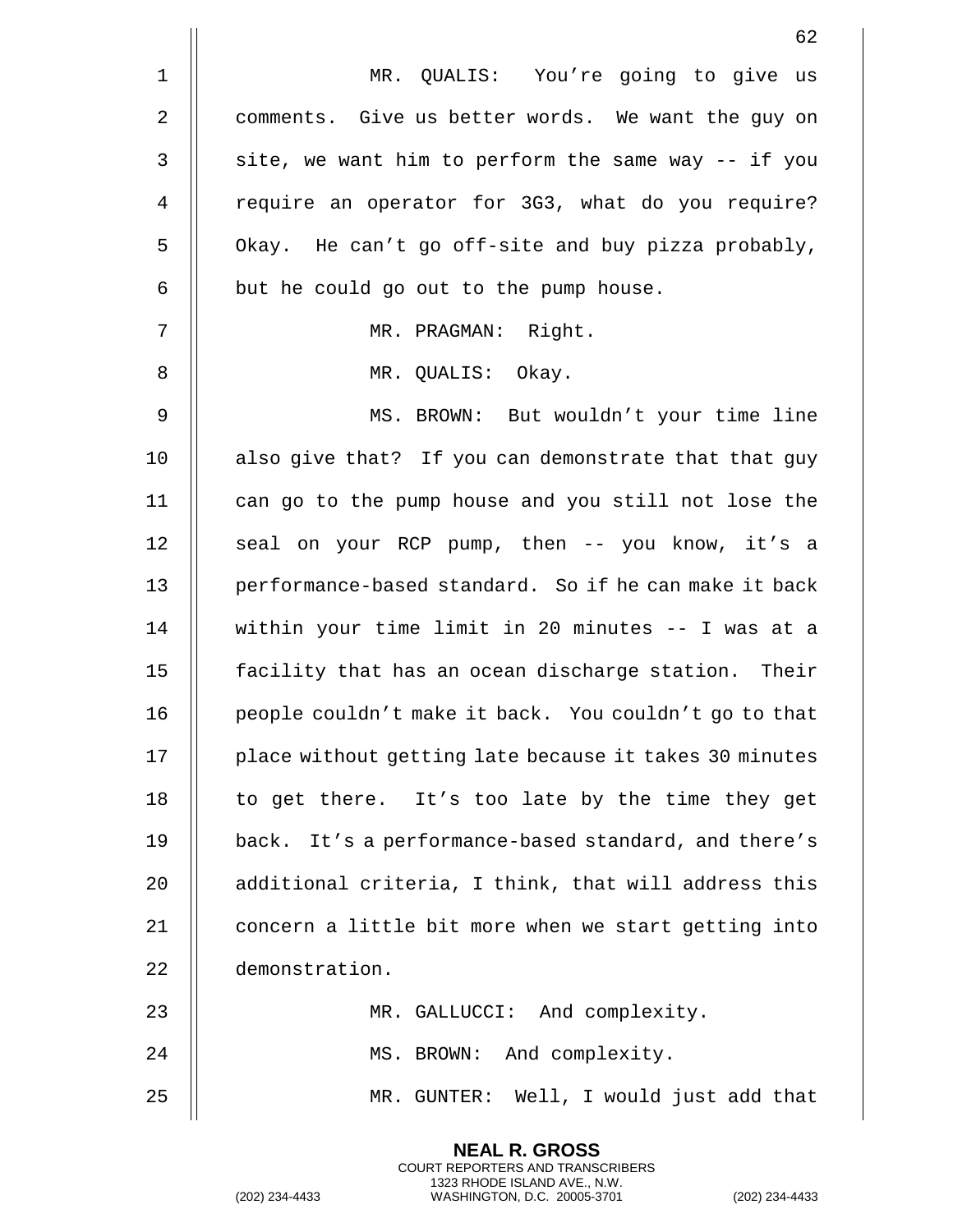|              | 63                                                     |
|--------------|--------------------------------------------------------|
| $\mathbf{1}$ | -- Paul Gunter -- that here we see another one of the  |
| 2            | slippery slopes, that as we depart from a fire barrier |
| $\mathbf{3}$ | -- a rated fire barrier that provided 24-7, minute-by- |
| 4            | minute attention to the risk of fire. So I just want   |
| 5            | to make note that we're departing from that standard   |
| 6            | by providing for some loosely termed reasonable        |
| 7            | absence of the performance criteria.                   |
| 8            | MR. GALLUCCI: Any other comments on                    |
| 9            | staffing and training? Okay.                           |
| 10           | Slide 13, communications. "To achieve and              |
| 11           | maintain safe shutdown, adequate communications        |
| 12           | capability shall be demonstrated for operator manual   |
| 13           | actions that must be coordinated with other plant      |
| 14           | operations with this communications capability         |
| 15           | continuously available." Comments?                     |
| 16           | MR. MARION: Alex Marion. Continuously                  |
| 17           | available, in the last phrase, "With this              |
| 18           | communications capability continuously available," are |
| 19           | you suggesting it has to be available all the time or  |
| 20           | available during the scenarios of implementing the     |
| 21           | required manual actions?                               |
| 22           | MR. WEERAKKODY: I think you can go back                |
| 23           | to the whole objective of the criteria there. Again,   |
| 24           | the whole idea is to be able to safely shut down the   |
| 25           | plant, and I would go back to --                       |

(202) 234-4433 WASHINGTON, D.C. 20005-3701 (202) 234-4433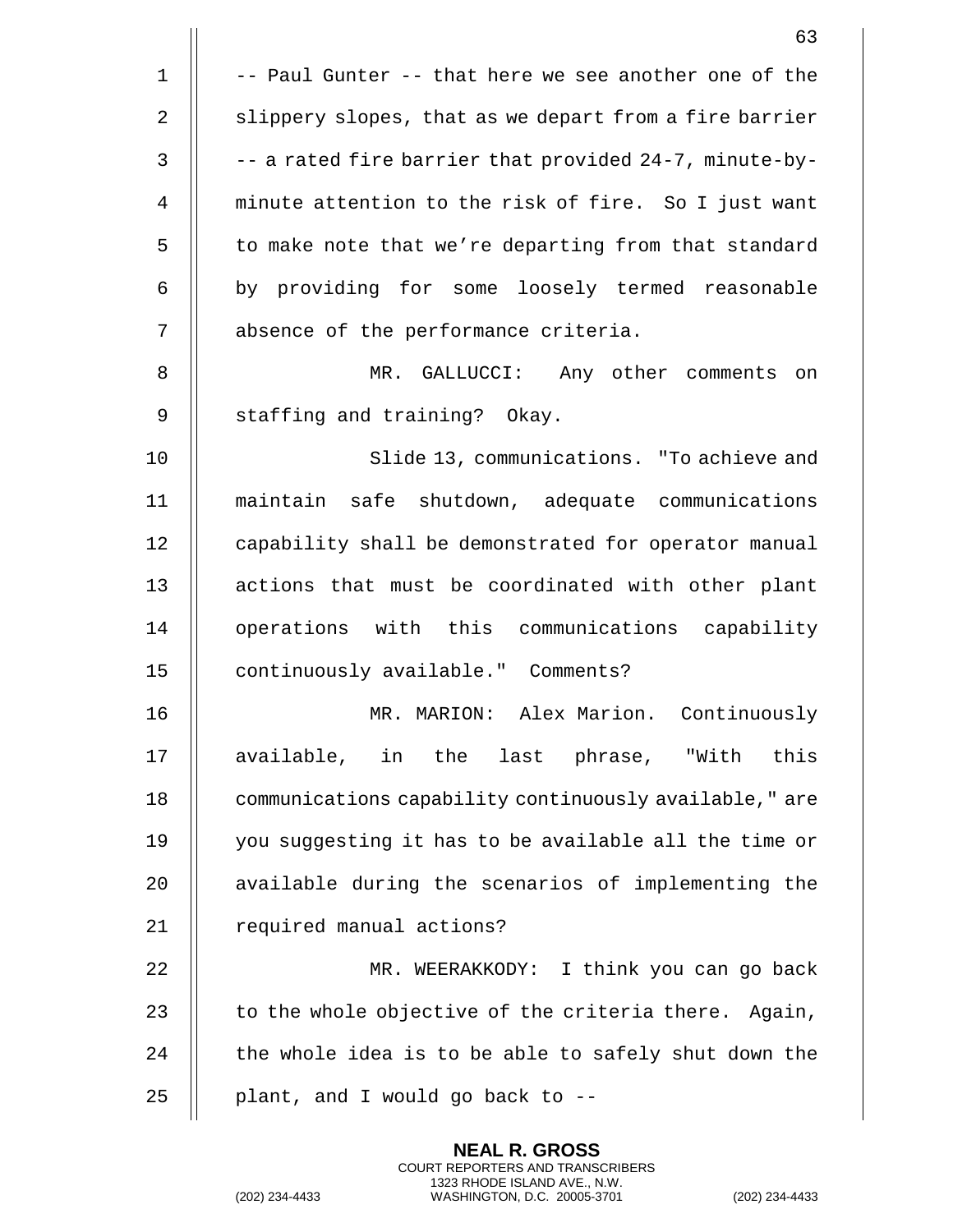|    | 64                                                       |
|----|----------------------------------------------------------|
| 1  | MR. MARION: Okay. I just wanted to --                    |
| 2  | okay. Thank you.                                         |
| 3  | MR. WEERAKKODY: You understand what I'm                  |
| 4  | saying.                                                  |
| 5  | MR. MARION: Yes.                                         |
| 6  | MR. WEERAKKODY: I don't want to go to                    |
| 7  | another level to define that. I would say that's my      |
| 8  | intent, let that define.                                 |
| 9  | MR. QUALIS: Alex, that's no different                    |
| 10 | than our 3G3, 3L requirement to have communications,     |
| 11 | and you don't want to $-$ - for example, affected by the |
| 12 | fire.                                                    |
| 13 | MR. DUDLEY: But if there is better                       |
| 14 | wording that would clarify that, we would appreciate     |
| 15 | your recommending that.                                  |
| 16 | MR. JOHNSON: Twenty-one-seven, I'm sorry,                |
| 17 | 24-7 was the comment that Kathy had. Mike Johnson.       |
| 18 | MR. GALLUCCI: Anything else<br>on                        |
| 19 | communications? Okay.                                    |
| 20 | We'll go on to Slide 14. Special                         |
| 21 | equipment in the March criterion. March criteria this    |
| 22 | was known as special tools. "Any special equipment       |
| 23 | required to support operator manual actions, including   |
| 24 | keys, self-contained breathing apparatus, SCBA, and      |
| 25 | personnel protective equipment shall be readily          |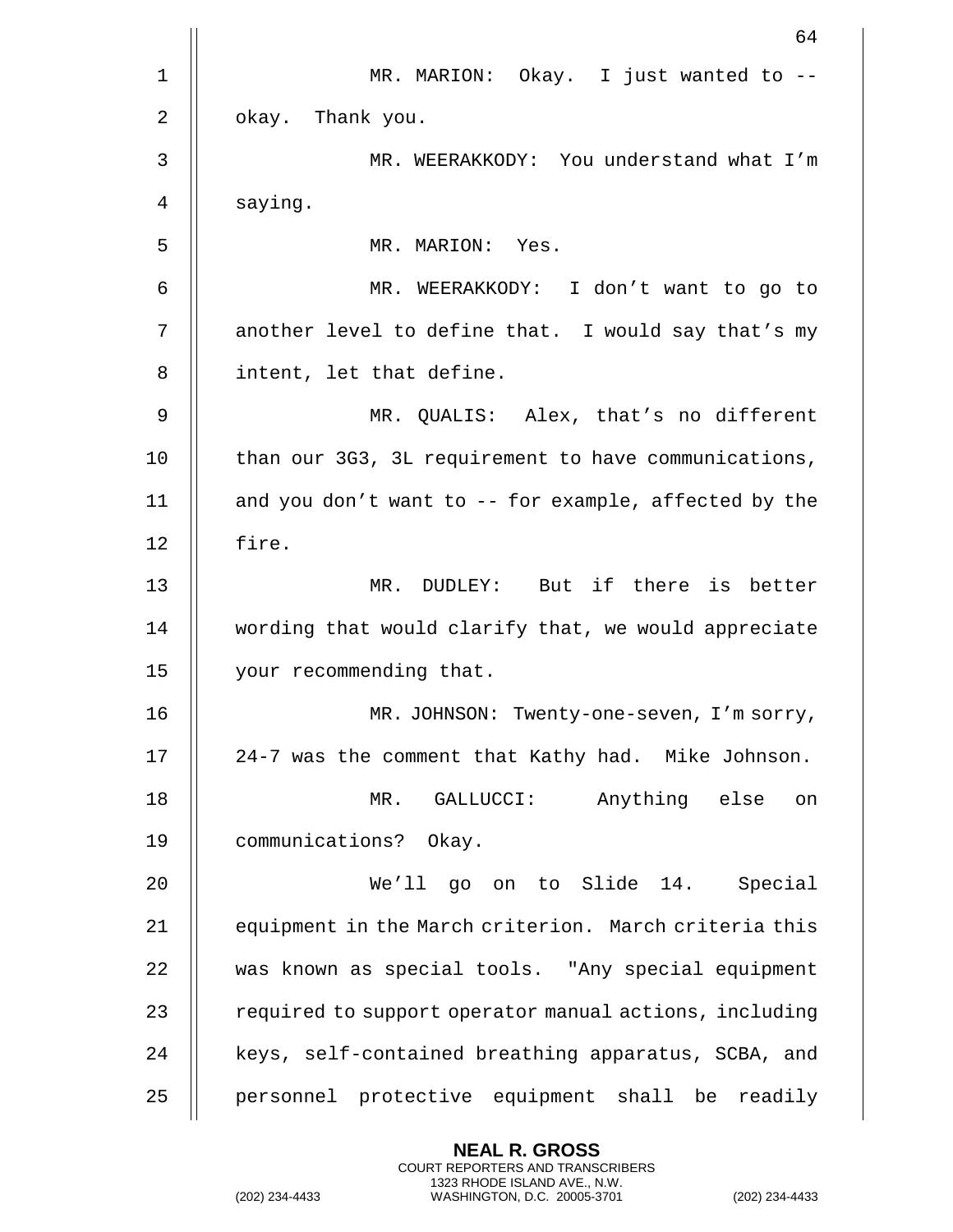|              | 65                                                   |
|--------------|------------------------------------------------------|
| 1            | available, easily accessible and demonstrated to be  |
| 2            | effective."                                          |
| $\mathsf{3}$ | MR. GUNTER: Paul Gunter. Have you                    |
| 4            | expressly exclude fire fighting equipment -- CO2?    |
| 5            | MR. GALLUCCI: I believe that's addressed             |
| 6            | under the equipment preconditions.                   |
| 7            | MR. QUALIS: Yes. Fire fighters                       |
| 8            | equipment, this is -- fire fighting equipment is     |
| 9            | equipment that's required essentially to fight the   |
| 10           | fire. That's covered by NFPA codes and covered by    |
| 11           | other parts of the plant's fire protection program.  |
| 12           | This equipment is specific for the manual action     |
| 13           | that's required. If you go out specifically and you  |
| 14           | need a breaker rack-out tool, okay, to rack out a    |
| 15           | breaker, this tool needs to be available. You can't  |
| 16           | rely on having someone chug down to a tool room at   |
| 17           | midnight and try to locate one. The tools need to be |
| 18           | available to do the job. Does that answer your       |
| 19           | question?                                            |
| 20           | MR. GUNTER: Yes.                                     |
| 21           | MR. GALLUCCI: I think when we get to the             |
| 22           | last criterion, equipment preconditions, you'll see  |
| 23           | that fire fighting equipment is included under that  |
| 24           | one. Any other comments?                             |
| 25           | Yes. This is Alex Marion<br>MR. MARION:              |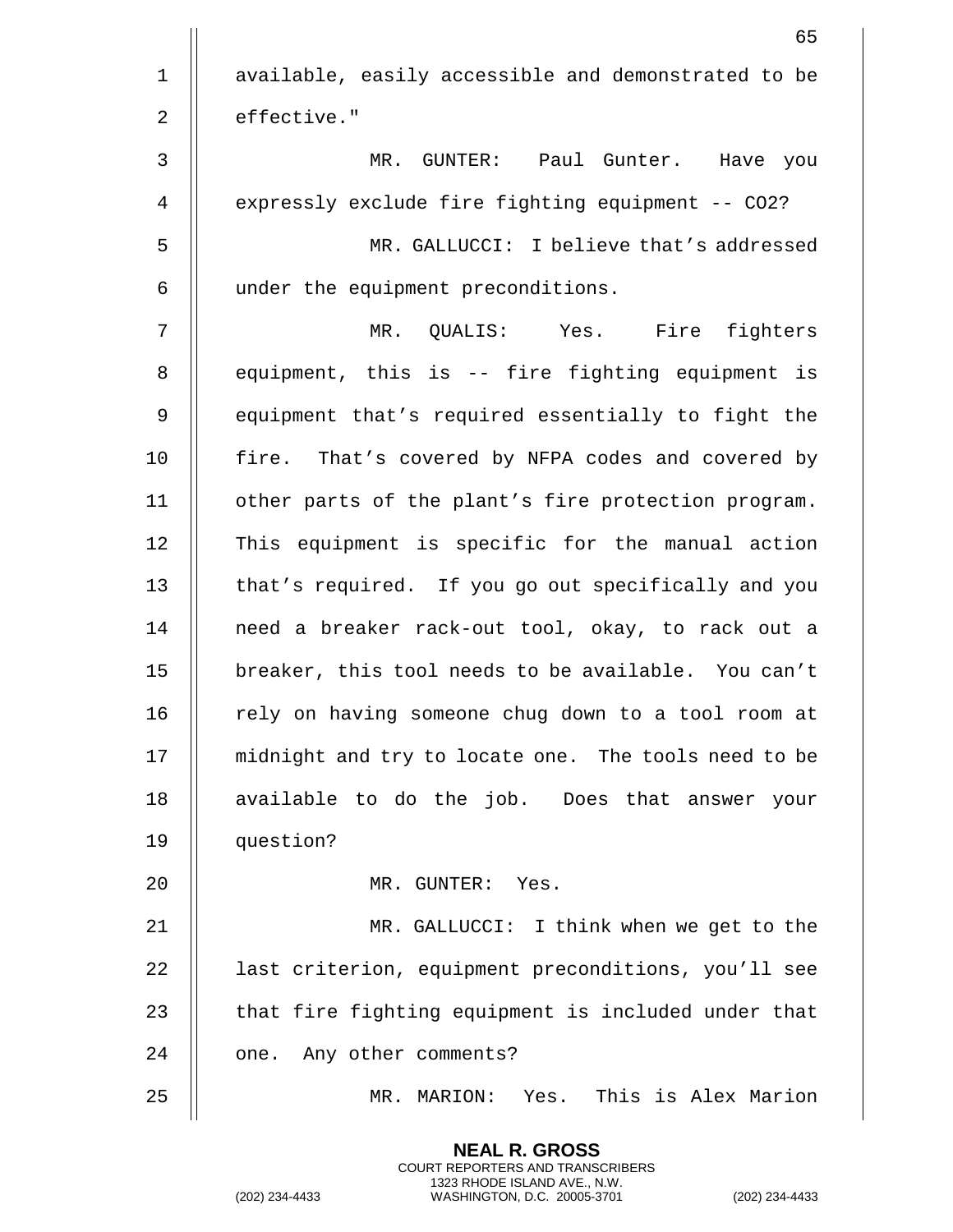|                | 66                                                     |
|----------------|--------------------------------------------------------|
| $\mathbf 1$    | again. We'll provide you some comments on this, but    |
| 2              | let me just offer a concept that I think will capture  |
| 3              | the genesis or the nature of the intent of some of our |
| $\overline{4}$ | comments. For a non-practitioner of fire protection    |
| 5              | -- I'm not a registered fire protection engineer, and  |
| 6              | because of that, we rely on fire protection engineers  |
| 7              | within the industry. But being outside of that         |
| $\, 8$         | community, I look at this language and I think what    |
| 9              | does it really say?                                    |
| 10             | And one philosophy is to keep it simple                |
| 11             | and straightforward because I look at the last phrase  |
| 12             | here on Slide 14 and it indicates, "demonstrated to be |
| 13             | effective." So I look at keys, self-contained          |
| 14             | breathing apparatus and protective equipment, and I    |
| 15             | say to myself how do you demonstrate that those three  |
| 16             | are reasonably effective, okay? So we need to keep     |
| 17             | the structure of the language and the intent very      |
| 18             | clear so that everyone, the licensees as well as the   |
| 19             | public, et cetera, really has an understanding of what |
| 20             | this really is intended to accomplish. And our         |
| 21             | comments will be structured in trying to clarify and   |
| 22             | focus that as much as possible, okay?                  |
| 23             | MR. GALLUCCI: Okay. I'll go on to the                  |
| 24             | next one, Slide 15, procedures. "Procedural guidance   |
| 25             | on the use of required operator manual action shall be |

(202) 234-4433 WASHINGTON, D.C. 20005-3701 (202) 234-4433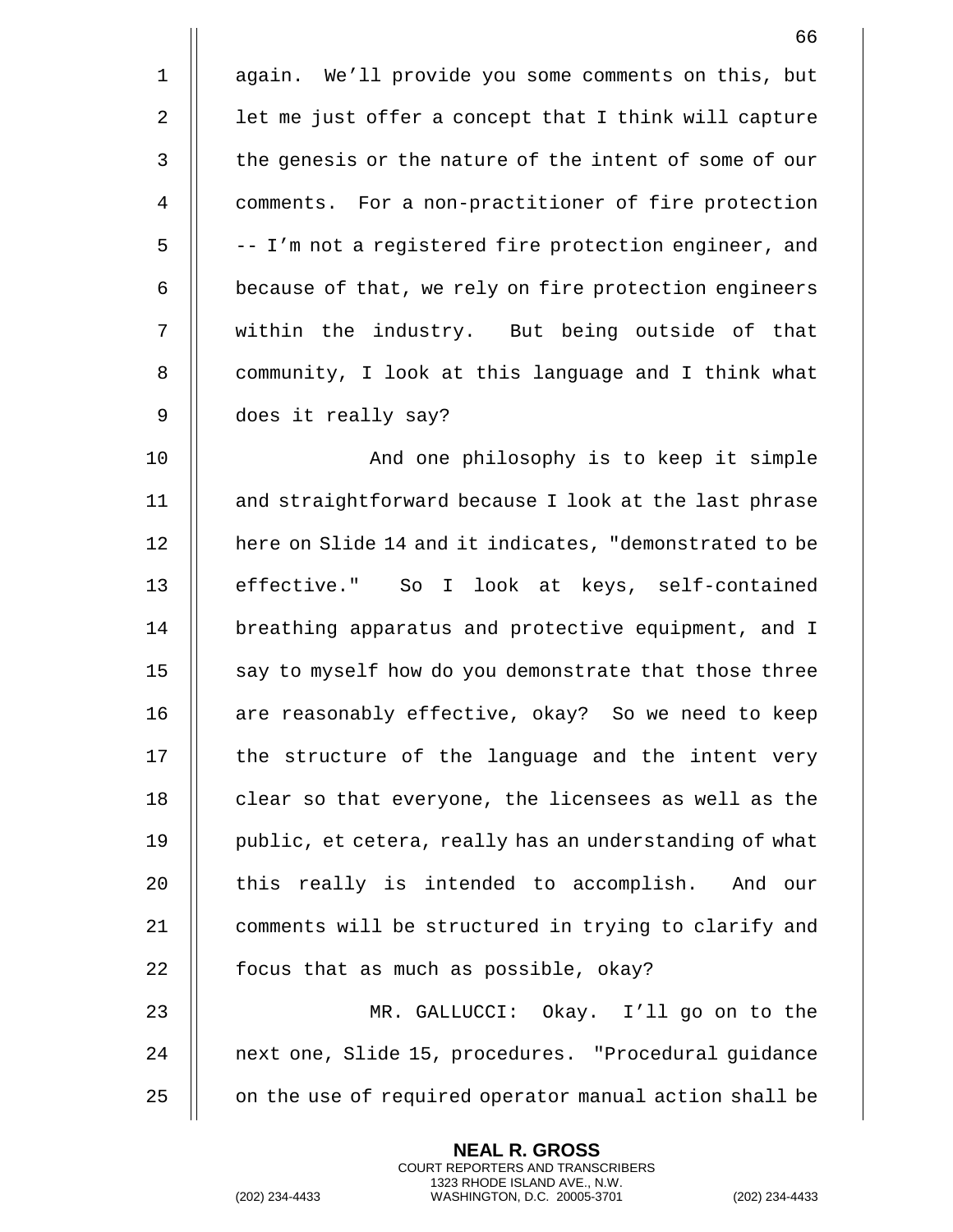|             | 67                                                     |
|-------------|--------------------------------------------------------|
| $\mathbf 1$ | readily available, easily accessible and demonstrated  |
| 2           | to be effective."                                      |
| 3           | MR. GUNTER: Paul Gunter. It's<br>my                    |
| 4           | understanding that some of these operator manual       |
| 5           | actions are quite complex. So given the complexity,    |
| 6           | how are you evaluating readily available, easily       |
| 7           | accessible and demonstrated to be effective?           |
| 8           | MR. QUALIS: At this point, all we're                   |
| 9           | talking about is the procedure readily available. For  |
| 10          | example, some utilities for alternative shutdown       |
| 11          | procedures stationed outside the control room in the   |
| 12          | plant. If you're going to rely on the reactor          |
| 13          | building operator to perform an action that's needed   |
| 14          | by procedure, you may want to -- you know, the         |
| 15          | procedures may need to be staged in the reactor        |
| 16          | building and maintained out there by the licensee.     |
| 17          | That's going to be their choice depending on the       |
| 18          | timing and everything else, but all we're talking      |
| 19          | about here is that the procedure's available,          |
| 20          | accessible to the operator so they can get at it, that |
| 21          | it's been walked down, that it's verified that the     |
| 22          | procedure will work.                                   |
| 23          | MS. BROWN: This is Eva. And I think we                 |
| 24          | have another criteria that will deal with your         |
| 25          | question on complexity as well.                        |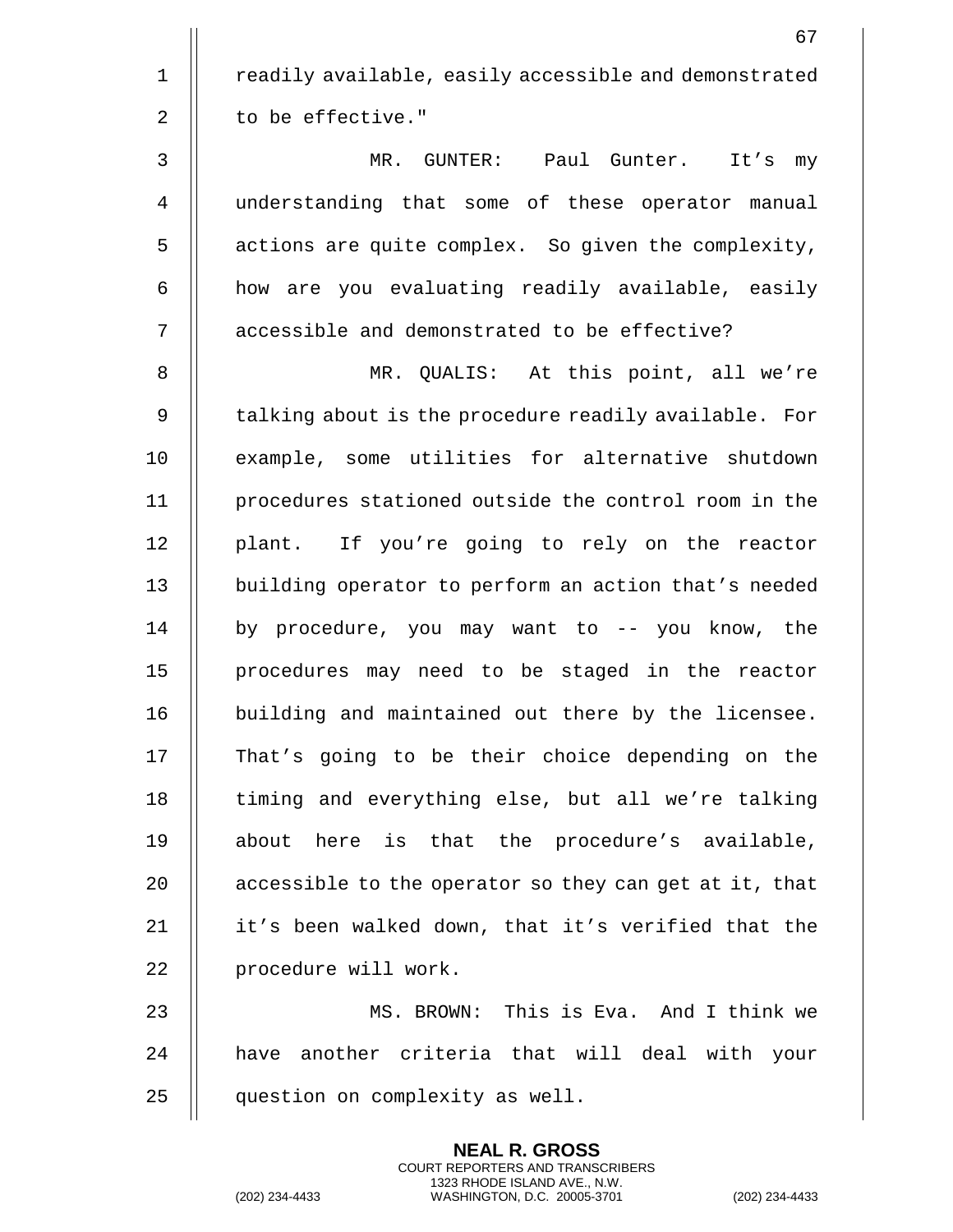68 1 MR. GUNTER: Well, the issue of 2 | demonstrated to be effective, it's my understanding 3 | that 3G3 was primarily there to provide for actions 4 where the control room is abandoned. And when you 5 | abandoned the control room, you have far more limited 6 | equipment. So the issue here is how will you -- given 7 | that some of these manual operator actions are going 8 || to be reliant upon less equipment, less control, how 9 || can you demonstrate with confidence that they will be 10 || effective? That's a concern that I want noted. 11 Correct me, the 3G3 refers to abandonment of the 12 | control room; is that correct? 13 MR. QUALIS: That shut down yesterday. 14 MR. GUNTER: Yes. So we're talking about 15 demonstrating something with less equipment, less 16 || control than you have in the control room, and it 17 || raises the question about demonstration of 18 || effectiveness given that handicap. 19 MS. BROWN: This is Eva. I thought this 20 || was -- we were limiting this to 3G2 manual actions. 21 || Someone speak up if I'm off. Our manual actions we're 22  $\parallel$  only concerned with, in this case, would affect 3G2 23 || manual actions. So those actions that would be 24 || performed outside the control room at like a remote 25 || shutdown panel for 3G3 would not fall under this

> **NEAL R. GROSS** COURT REPORTERS AND TRANSCRIBERS 1323 RHODE ISLAND AVE., N.W.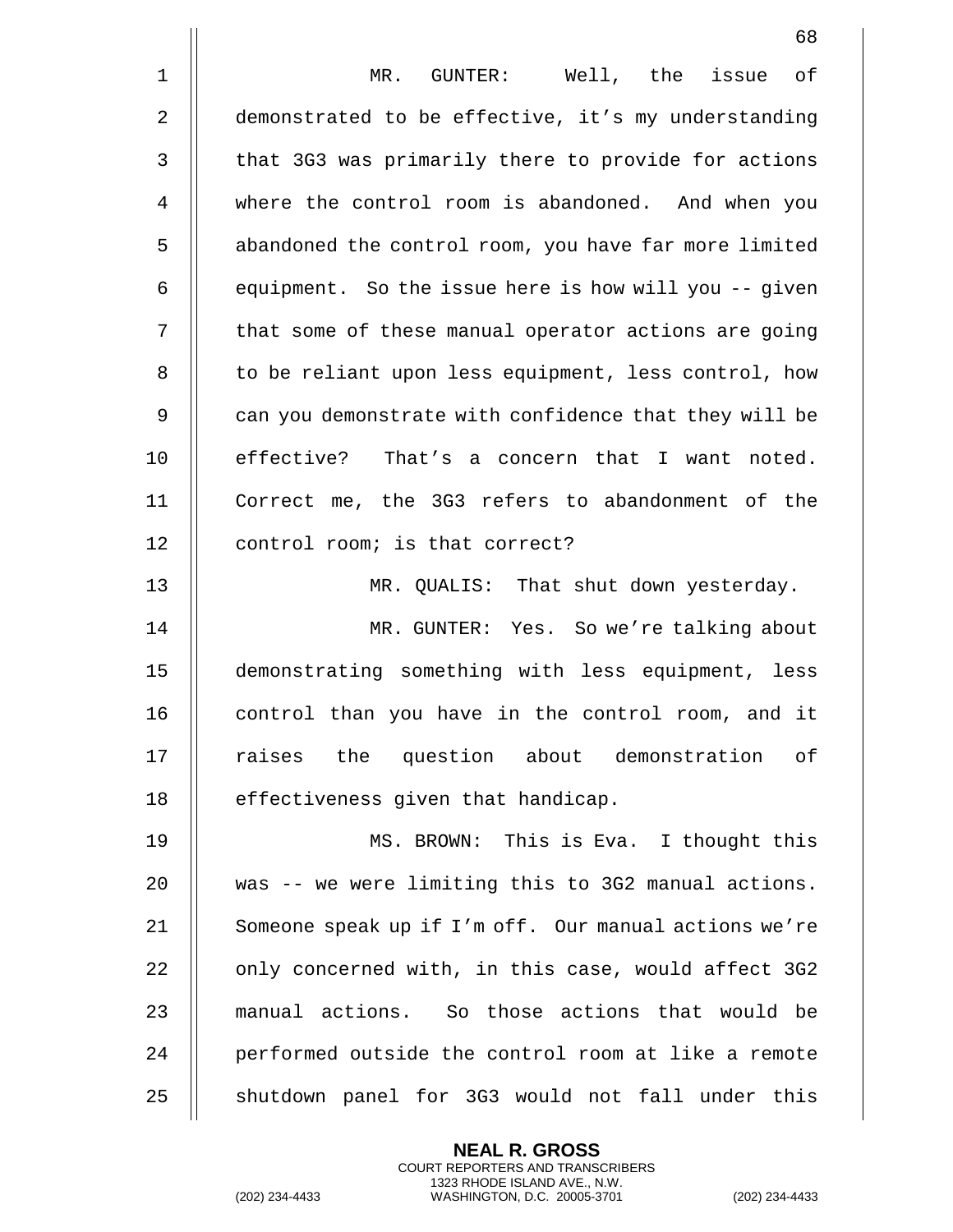|       | 69                                                     |
|-------|--------------------------------------------------------|
| $1\,$ | criteria.                                              |
| 2     | MR. QUALIS: Yes. When I keep using the                 |
| 3     | word 3G3, I'm just using it to try to say that we're   |
| 4     | trying to be consistent with our practices in 3G3.     |
| 5     | We're trying to do things pretty much with the         |
| 6     | procedures and the requirements for the manual actions |
| 7     | similar to what we've done with the 3G3 manual         |
| 8     | actions. We're not trying to come up with new ways to  |
| 9     | control how people do business.                        |
| 10    | MR. MARION: This is Alex Marion. To go                 |
| 11    | back to Paul's point, the capability to bring the      |
| 12    | plant to a safe shutdown condition using an alternate  |
| 13    | shutdown panel has already been demonstrated by        |
| 14    | utilities, okay/                                       |
| 15    | MR. GUNTER: Well, it's just my concern                 |
| 16    | here if you cannot meet 3G1 or 3G2, you must default   |
| 17    | to 3G3, alternative dedicated shutdown, which brings   |
| 18    | in 3L. This design decision was not meant to be made   |
| 19    | casually. Three puts in the regs for areas where you   |
| 20    | could not meet one or two. Three assumes that the      |
| 21    | nuclear power plant will be abandoned in the main      |
| 22    | control room, and this in fact is a very large jump in |
| 23    | terms of risk and effectiveness. And that's why I      |
| 24    | bring it up here in the context of demonstrated        |
| 25    | effectiveness.                                         |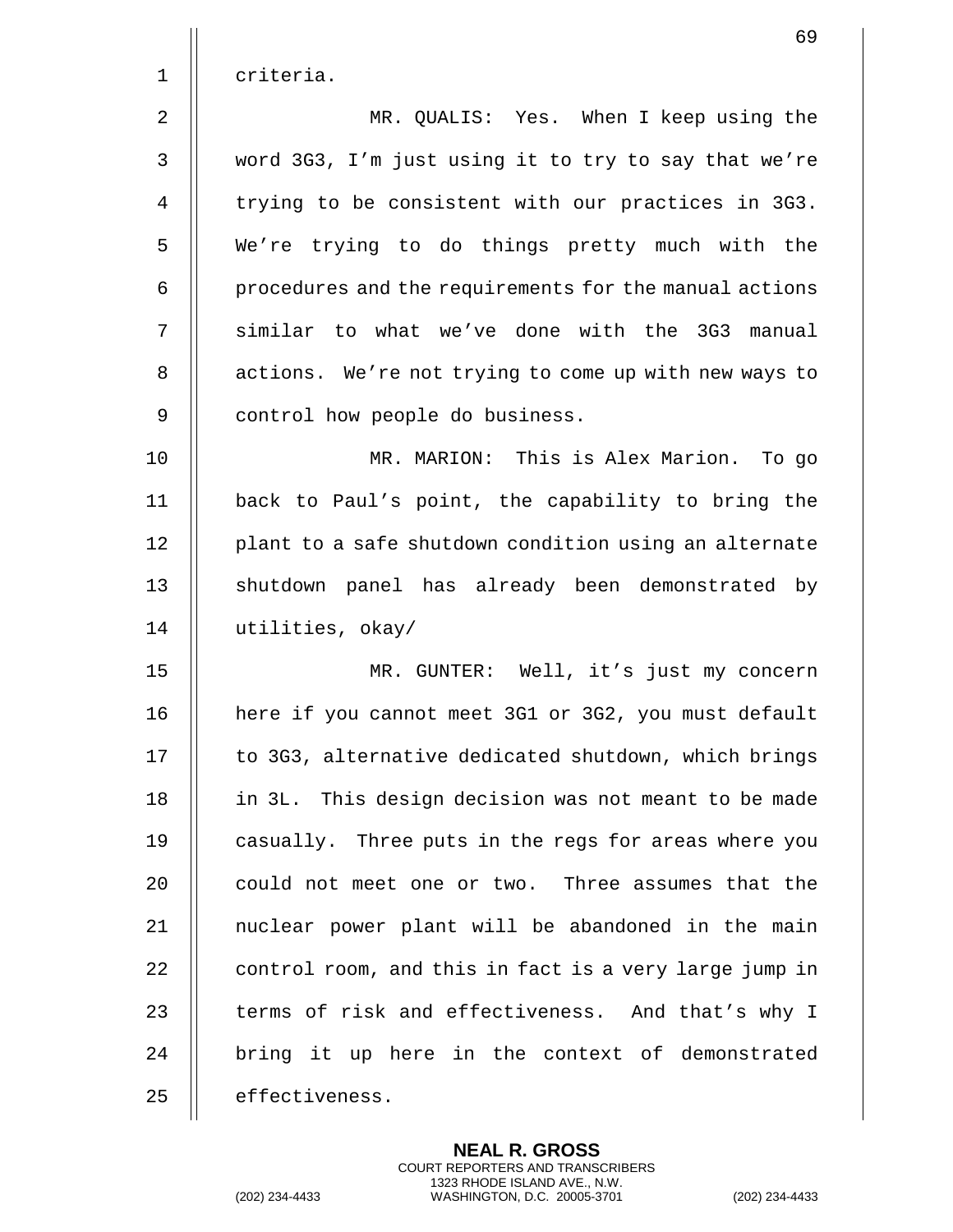|              | 70                                                     |
|--------------|--------------------------------------------------------|
| 1            | MR. BONGARRA: This is Jim Bongarra. I                  |
| 2            | think that, perhaps partially, at any rate, there's    |
| $\mathbf{3}$ | another criterion that Ray has not addressed yet,      |
| 4            | which, again, is that demonstrated criterion that may  |
| 5            | help address your concern, at least hopefully in part. |
| 6            | MS. BROWN: I'm not real sure I still                   |
| 7            | understand what your concern is. Can you elaborate a   |
| 8            | little for me so I can take better notes?              |
| 9            | MR. GUNTER: Well, you have procedures.                 |
| 10           | You're saying that you want to have demonstrated       |
| 11           | effectiveness and procedural guidance for manual       |
| 12           | actions that will be taken under 3G3. But we're        |
| 13           | talking about non-compliance with 3G2, so we moved to  |
| 14           | 3G3.                                                   |
| 15           | MS. BROWN: No, sir.                                    |
| 16           | Clarify for me then if in<br>MR. GUNTER:               |
| 17           | fact we're talking about inoperable fire barriers,     |
| 18           | lack of separation and compensatory actions for that,  |
| 19           | that says to me that the licensee is not meeting 3G2.  |
| 20           | And in the -- when you cannot meet 3G2, you move to    |
| 21           | 3G3.                                                   |
| 22           | MR. QUALIS: Well, that's the purpose of                |
| 23           | the rule.                                              |
| 24           | MR. GUNTER: Rulemaking, right.                         |
| 25           | MR. QUALIS: Currently, we're finding that              |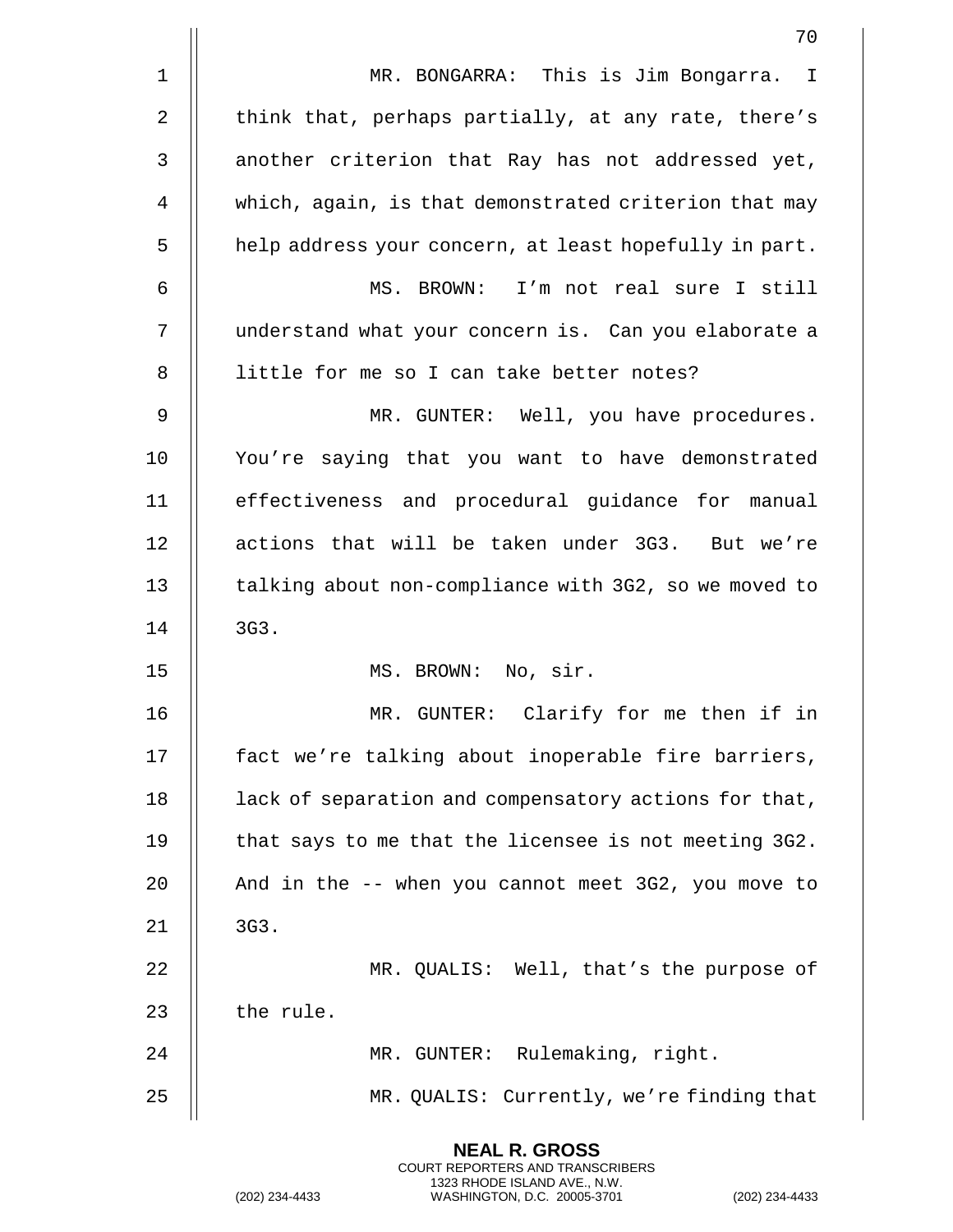|    | 71                                                     |
|----|--------------------------------------------------------|
| 1  | certain licensees don't meet 3G2 of Appendix R.<br>And |
| 2  | in lieu of meeting 3G2 of Appendix R they chose what   |
| 3  | in my opinion is essentially a compensatory measure,   |
| 4  | and in many cases maybe an acceptable compensatory     |
| 5  | measure, for not having the fire barrier that's        |
| 6  | required by the regulation.                            |
| 7  | MR. GUNTER: And that was the analysis in               |
| 8  | 3G3, right, formally?                                  |
| 9  | MR. QUALIS: Well, formally, where it says              |
| 10 | where you cannot meet the separation criteria of 3G2   |
| 11 | you have to use 3G3.                                   |
| 12 | MR. GUNTER: Which provides the NRC with                |
| 13 | the analysis for --                                    |
| 14 | MR. QUALIS: Correct, for a project                     |
| 15 | shutdown.                                              |
| 16 | MR. GUNTER:<br>Yes.                                    |
| 17 | MR. QUALIS: For safe shutdown. But what                |
| 18 | we're doing is changing the regulation, changing 3G2   |
| 19 | to say that there are certain manual actions that may  |
| 20 | be not in a pristine ideal world. A manual action is   |
| 21 | probably never equal to a rated three-hour fire        |
| 22 | barrier, but are certain manual actions good enough to |
| 23 | provide reasonable assurance and adequate assurance    |
| 24 | for safe shutdown? And that's what we're trying to do  |
| 25 | is codify that manual actions that while maybe not     |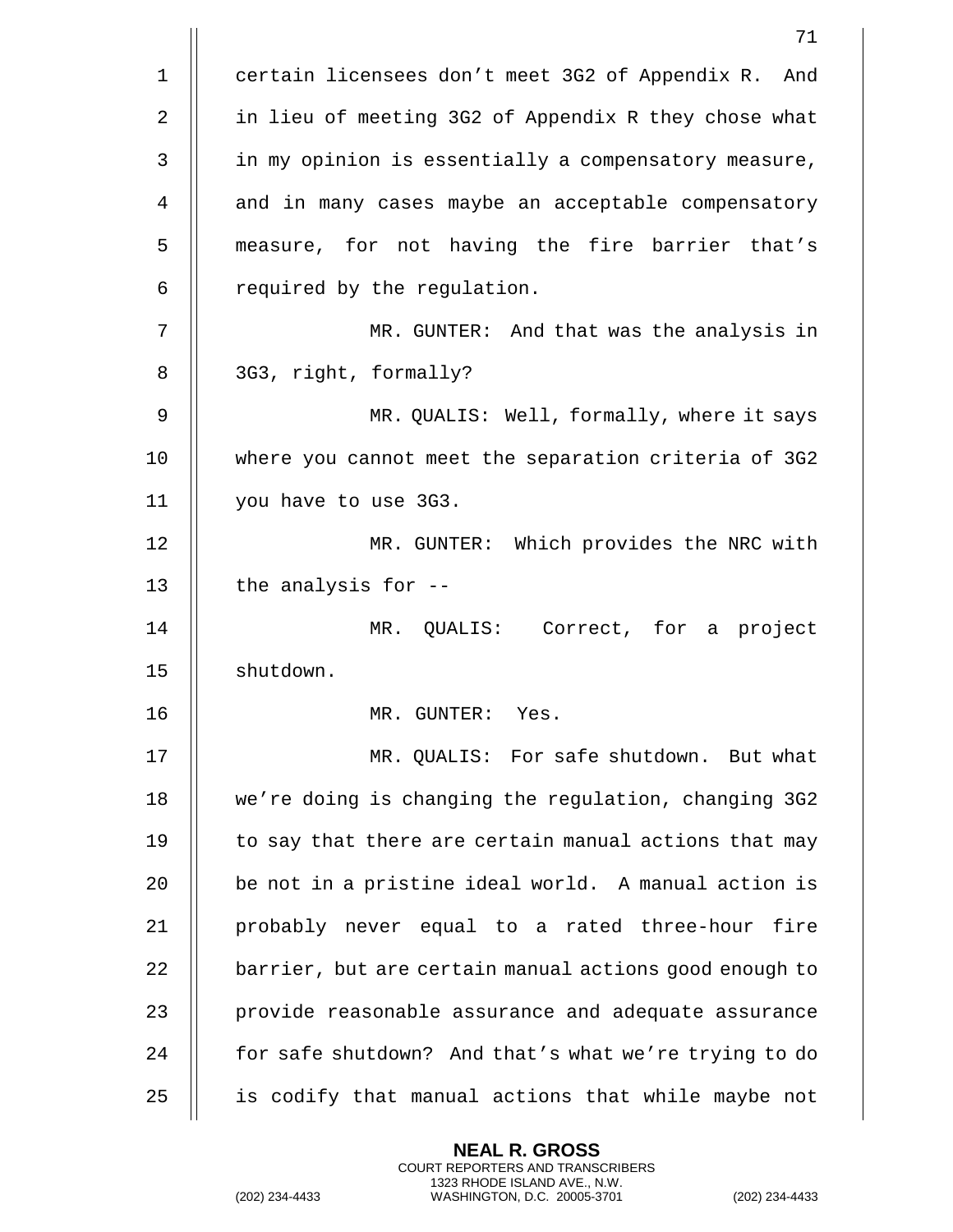1 || equal to a rated three-hour impervious fire barrier, 2 | it's not an ideal world.

3 Certain manual actions may be adequate to 4 provide reasonable assurance of safe shutdown and meet  $5$   $\parallel$  the assurance that we need. A 3G fire barrier is not 6 || perfect in an ideal world either. There's fires that 7 || can happen in the plants where you have greater than 8 || three-hour fire levels. It's based on a fire test 9 || that reaches certain temperatures at a certain time-10 || temperature curve. There may be fires involving 11 diesel fuel or cable loadings that exceed that. It's 12  $\parallel$  there because we decided a three-hour fire barrier is 13 || the standard that we shoot for. But with the manual 14 || actions we're looking to achieve a standard that 15 provides us a level of assurance of safe shutdown. 16 It's just a different criteria for 3G2.

17 MS. PEDERSEN: I think that Paul, I think, 18 || has the right approach. This is Rene Pedersen from 19 || the Office of Enforcement. The way that I understand 20 || it is what these acceptance criteria will allow is 21 || that these operator manual actions, provided the 22 | licensee can demonstrate and document that they can 23 | perform these manual operator actions, that they can 24 || do that in lieu of meeting 3G2. The NRC has accepted 25 | exemption requests from industry for these types of

> **NEAL R. GROSS** COURT REPORTERS AND TRANSCRIBERS 1323 RHODE ISLAND AVE., N.W.

(202) 234-4433 WASHINGTON, D.C. 20005-3701 (202) 234-4433

72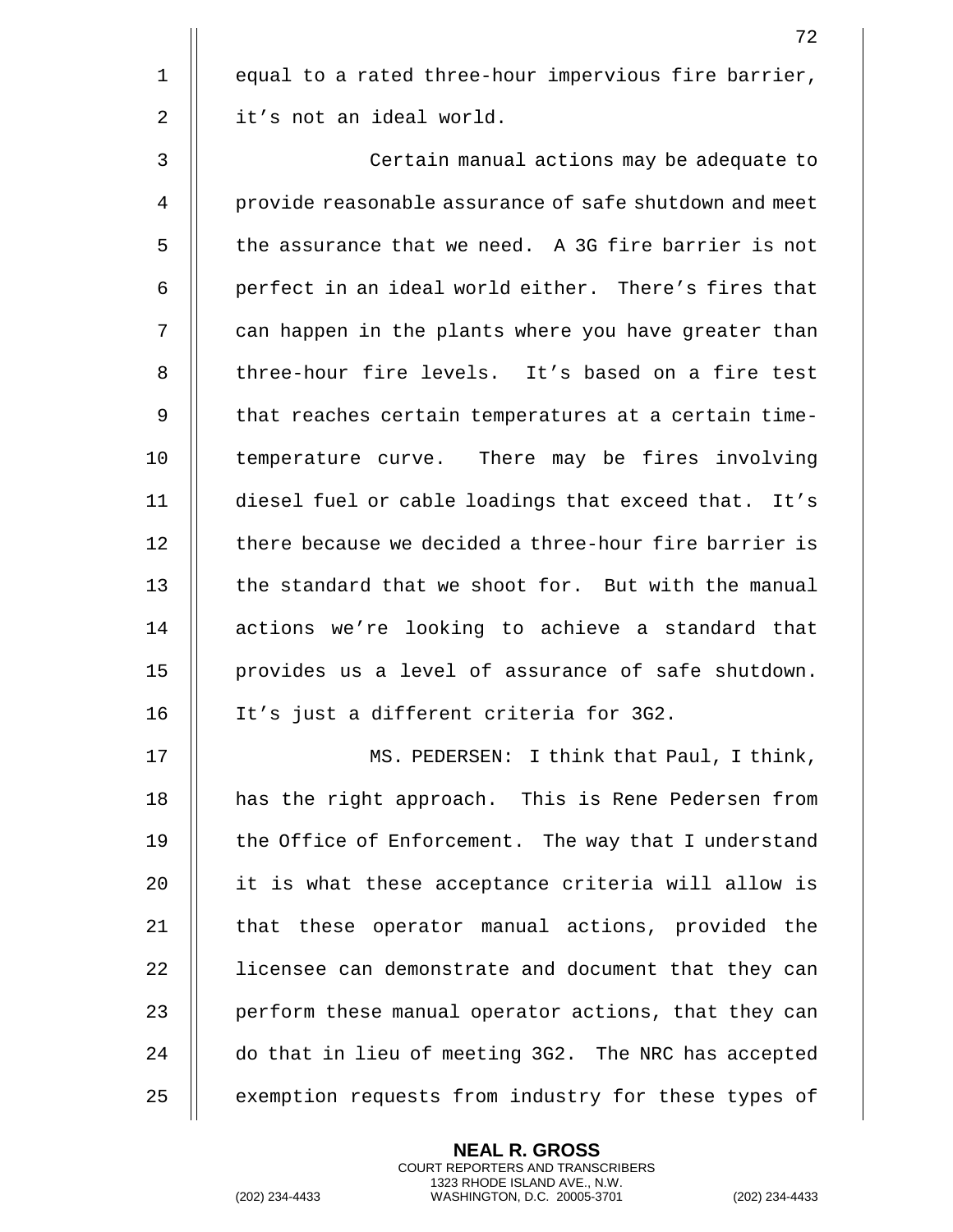1 | situations. 2 || So I think what we're really trying to do 3 || is we're trying to revise the rule to provide that as 4 | a means of meeting 3G2, and in the meantime having an 5 | enforcement discretion policy that allows those 6 || operator manual actions to be performed in the 7 meantime provided that the licensee can demonstrate 8 || and document that their actions meet the interim 9 || acceptance criteria. 10 MR. MARION: This is Alex Marion. Paul, 11 || one of the key reasons we engaged in discussion on 12 demonstrating the adequacy of manual actions was 13 because there were a number of situations where 14 licensees have submitted exemptions or deviation 15 || requests for approval of manual actions. And then 16 || there are a number of other situations in the past 17 | where manual actions have been tacitly approved by NRC 18 || via other mechanisms: Inspection reports, safety 19 || evaluation reports and that kind of thing. So our 20 | objective here was to try to establish a process where 21  $\parallel$  the licensee does an evaluation on their capability to 22 | execute or implement the required manual action, and 23 || if that's adequate and sufficient and demonstrated to  $24$   $\parallel$  be adequate and sufficient, then that would be

> **NEAL R. GROSS** COURT REPORTERS AND TRANSCRIBERS 1323 RHODE ISLAND AVE., N.W.

25 || acceptable, okay? And that's where we're trying to

(202) 234-4433 WASHINGTON, D.C. 20005-3701 (202) 234-4433

73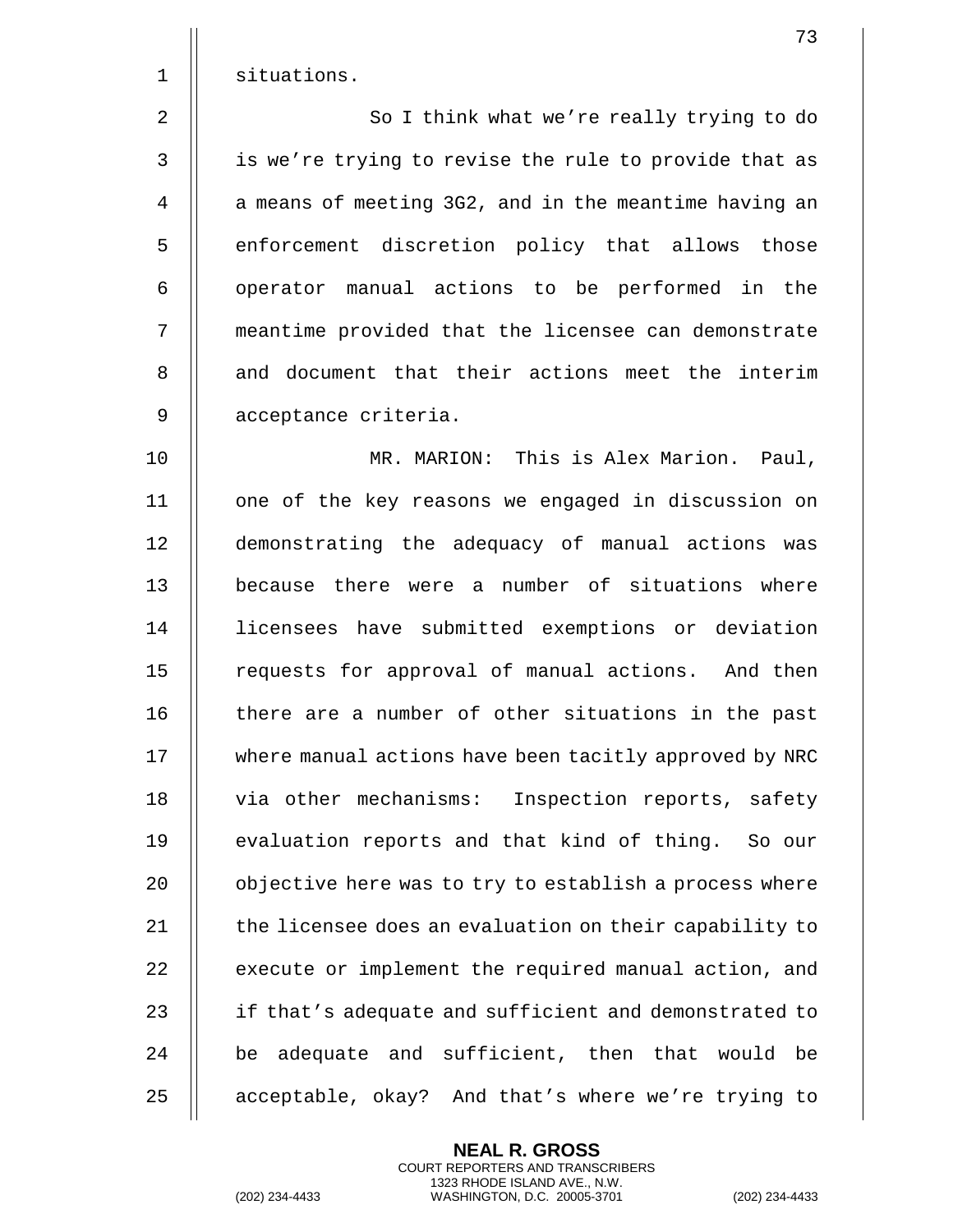74 1 || establish some consistency in that process, if you 2 | will, because there was a mixed bag of approaches or  $3$  || processes that we used in the past. 4 MR. GUNTER: But it's also my 5 understanding that those actions were taken as interim 6 | during the upgrading of inoperable fire barriers, and 7 || there's a far cry between the risk in an interim 8 || measure and taking an action and codifying it as 9 || gospel. And that's the concern is that we're 10 || codifying compensatory actions that were never 11 intended to be -- I mean, granted, we're not codifying 12 || fire watches, thank God, but it's almost the 13 equivalent. 14 MR. MARION: No. Alex Marion again. In 15 || terms of the objective of a fire barrier to mitigate 16 || the consequences of a fire, et cetera, you have to 17 | kind of keep that concept separate from demonstrating 18 | the capability to achieve a safe shutdown condition in 19 || the plant. 20 || You've got two parallel efforts going on 21  $\parallel$  in the plant. You have a fire, the fire brigade has

22 | been dispatched to deal with the fire. Alternatively  $\parallel$  and in parallel at the same time, you have operators  $\parallel$  that are taking action to bring the plant to a safe  $\parallel$  shutdown condition, and you have to maintain that

> **NEAL R. GROSS** COURT REPORTERS AND TRANSCRIBERS 1323 RHODE ISLAND AVE., N.W.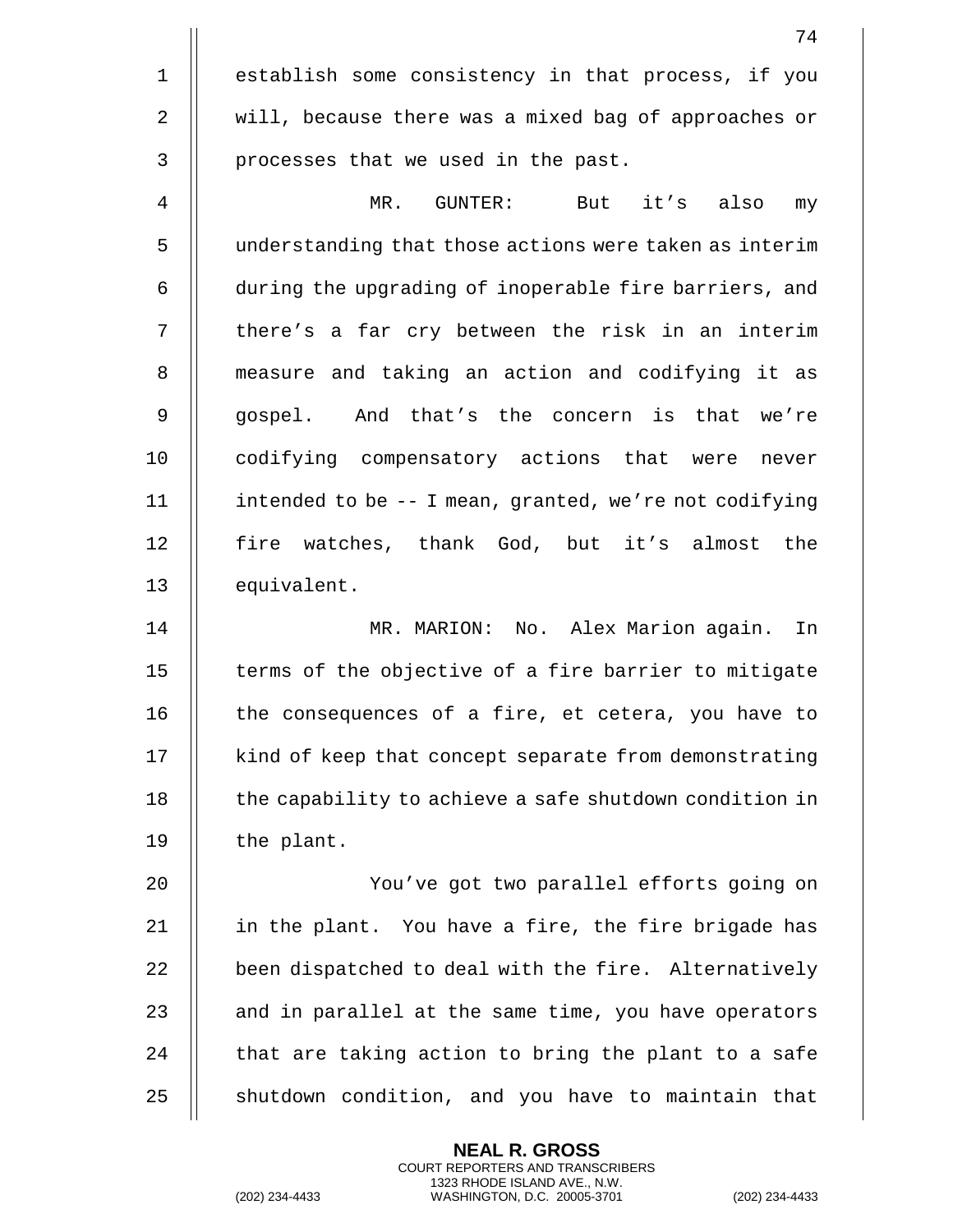|              | 75                                                     |
|--------------|--------------------------------------------------------|
| $\mathbf 1$  | distinction. If you don't maintain it, you're going    |
| 2            | to get thoroughly confused in trying to differentiate  |
| $\mathsf{3}$ | on what's going on given the fire.                     |
| 4            | MR. GUNTER: Well, I think the confusion                |
| 5            | comes with the abandonment of fire barriers. And I     |
| 6            | think that we're all going to be confounded by this    |
| 7            | course of action in trying to bring this into some     |
| 8            | kind of enforcement space. That's the concern. We're   |
| 9            | moving into an area that you will now -- that what the |
| 10           | public is going to see is an endless dialogue between  |
| 11           | industry and regulator with the inability to come to   |
| 12           | any kind of enforcement conclusion over what's good    |
| 13           | enough for fire protection and public health and       |
| 14           | safety.                                                |
| 15           | MS. BROWN: Can I ask a question? Can you               |
| 16           | expound a little more on your concern about the risk,  |
| 17           | the increasing risk of using the short-term            |
| 18           | compensatory measures permanently? That's sort of      |
| 19           | what I was hearing. I wanted to make sure I'm --       |
| 20           | MR. GUNTER: Well, again, it has to do                  |
| 21           | with core damage frequency and the fact that the       |
| 22           | presence of rated fire barriers that have been tested  |
| 23           | through laboratory results is -- that's a qualified    |
| 24           | test. We're now moving to reliance upon a very murky   |
| 25           | analysis of human performance, and I don't think that  |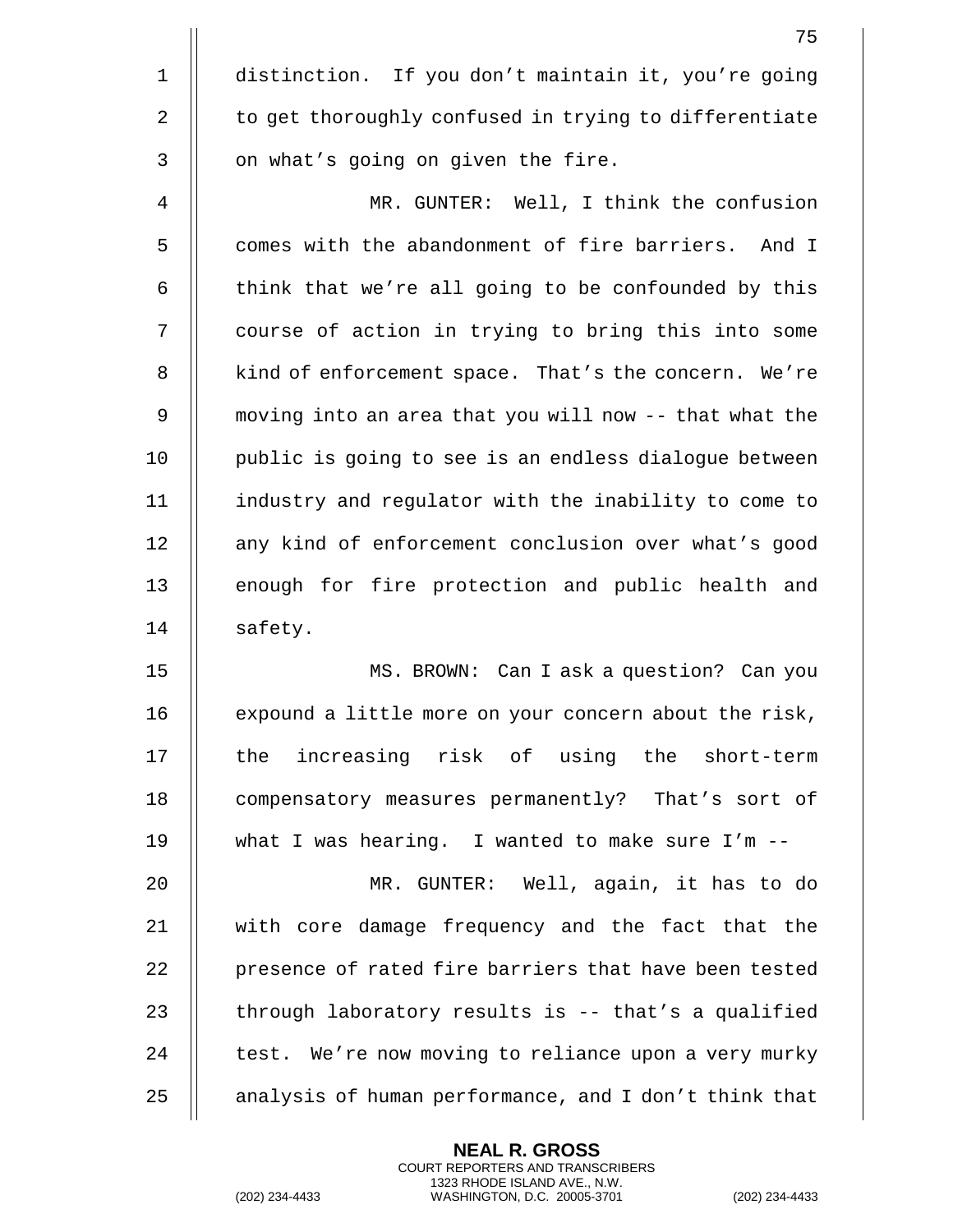|             | 76                                                     |
|-------------|--------------------------------------------------------|
| $\mathbf 1$ | that can be done with the same level of confidence     |
| 2           | that you need to assure a reduced risk in core damage  |
| 3           | frequency.                                             |
| 4           | MS. BROWN: Thank you.                                  |
| 5           | MR. WEERAKKODY: I don't think anybody in               |
| 6           | the room would say that if you have a three-hour fire  |
| 7           | barrier and then you have manual actions for all       |
| $\, 8$      | constants, given the exact same or equal protection,   |
| 9           | but I think where I would not agree is when you say    |
| 10          | murky. Murky, if you just left that saying, "Well,     |
| 11          | make sure you have feasible manual actions," and       |
| 12          | walked away as regulators, that's murky, but I think   |
| 13          | when you look at the level of detail we're going       |
| 14          | through, already went into the inspection criteria and |
| 15          | the level of detail we're going through in the interim |
| 16          | feasibility criteria, and we are not done yet, I don't |
| 17          | think they're murky. I think we are very specific      |
| 18          | number of dimensions. Whether it be<br>from<br>a       |
| 19          | environment or whether it be human performance, we are |
| 20          | taking a large number of steps to get a way of         |
| 21          | eliminating that murkiness and have the adequate level |
| 22          | of reasonable assurance safety. It's never going to    |
| 23          | be the three-hour barrier, but --                      |
| 24          | MR. KOLTAY: This is Peter Koltay, and I'd              |
| 25          | just like to jump in on this three-hour barrier, not   |

(202) 234-4433 WASHINGTON, D.C. 20005-3701 (202) 234-4433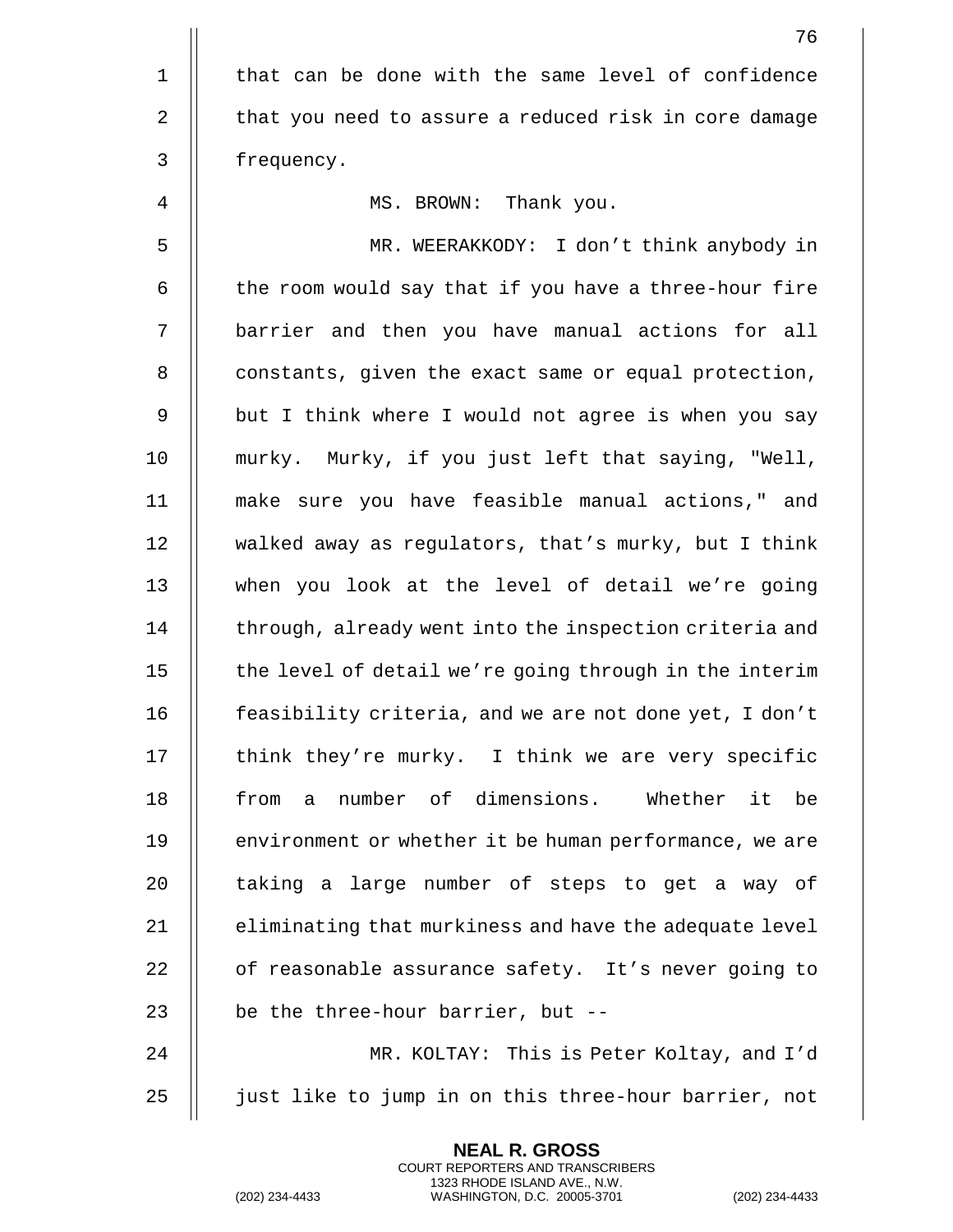1 || replacing three-hour barriers. This is 3G2. We do 2 || not have three-hour barriers, generally. There's 3 | generally some distance, a combination of suppression 4 || and detection, and in some cases a barrier may be up 5 to an hour but not three-hour barriers. So I want to 6 || make clear that we're not replacing three-hour 7 | barriers here or we're using manual actions in lieu of 8 | three-hour barriers. I would say in most cases we're 9 | using manual actions in lieu of 20-feet separation and 10 we have 15-feet separation, and I'm not sure how to 11 put that in barrier kind of configuration. So I'd 12 || like to make that on the record that this is not a 13 || replacement for three-hour barriers. 14 MR. GUNTER: Right. But it's -- Paul 15 Gunter -- but it's a replacement for all three 16 || criteria under 3G2. 17 MR. DUDLEY: Right. It's an option. 18 || MS. BROWN: It's an option. 19 MR. GUNTER: Well, I mean it's an option 20  $\parallel$  that you're forced into because of non-compliance. 21 || MR. WEERAKKODY: There's another way to --22  $\parallel$  this is going to be -- there's another way to look at 23 || this, Paul. It's not like at time zero from two days 24  $\parallel$  here we start in this new direction of manual actions. 25  $\parallel$  And like many have said, we have had from the licensee

> **NEAL R. GROSS** COURT REPORTERS AND TRANSCRIBERS 1323 RHODE ISLAND AVE., N.W.

(202) 234-4433 WASHINGTON, D.C. 20005-3701 (202) 234-4433

77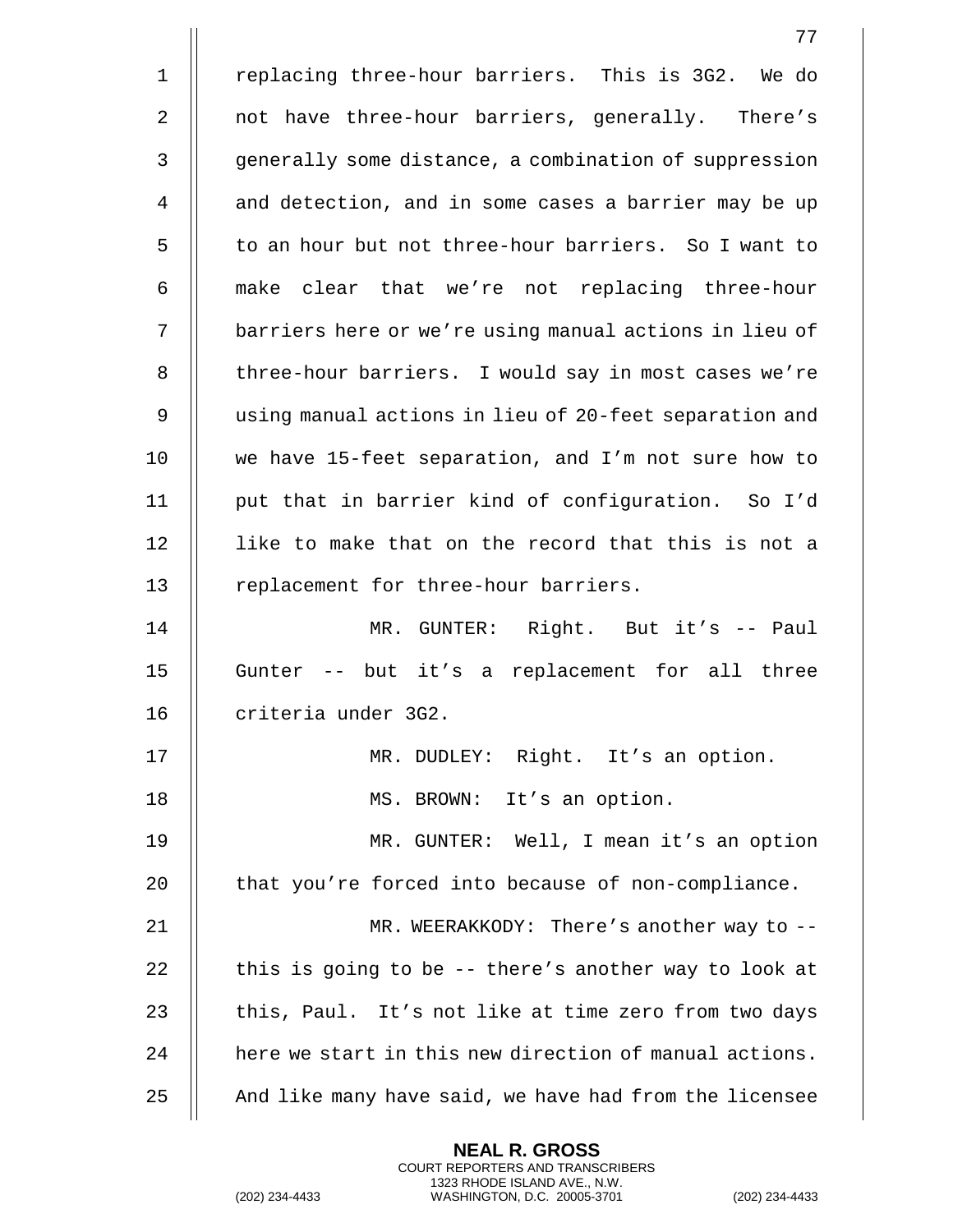1 | with particular basis that are in the dark where staff 2 | has received and accepted a number of manual actions.  $3 \parallel$  So in a way you can -- when you look at -- going 4 | forward, what we are doing here is making that process 5 | more stringent.

6 || An alternative could have been to tell all 7 || the licensees out there, say in exemptions, we review 8 || each one and approve or reject based on the acceptance 9 || of those. So those are some words that Fleur gave me 10 || a couple of days ago. If you look at where we are 11 from a safety-wise, whatever we are doing today is 12 || going to be an improvement to that level of safety 13 || because things, whether it is in the criteria, are 14 much more specific, even more specific than what you 15 || find in the inspection criteria.

16 MR. GUNTER: Well, if you'll indulge me 17 just once more, public confidence would have been won 18 | if you had exercised enforcement for the confirmatory 19 action orders that were issued in 1998 and 1999 for 20 || inoperable fire barriers. That should have been 21 || considered your first option -- enforcement. And 22 || anything else is retreat at this point.

23 MR. DUDLEY: Ray, can we move on because 24  $\parallel$  a lot of these criteria I think -- when we've 25  $\parallel$  completed the whole list of criteria, we'll still have

> **NEAL R. GROSS** COURT REPORTERS AND TRANSCRIBERS 1323 RHODE ISLAND AVE., N.W.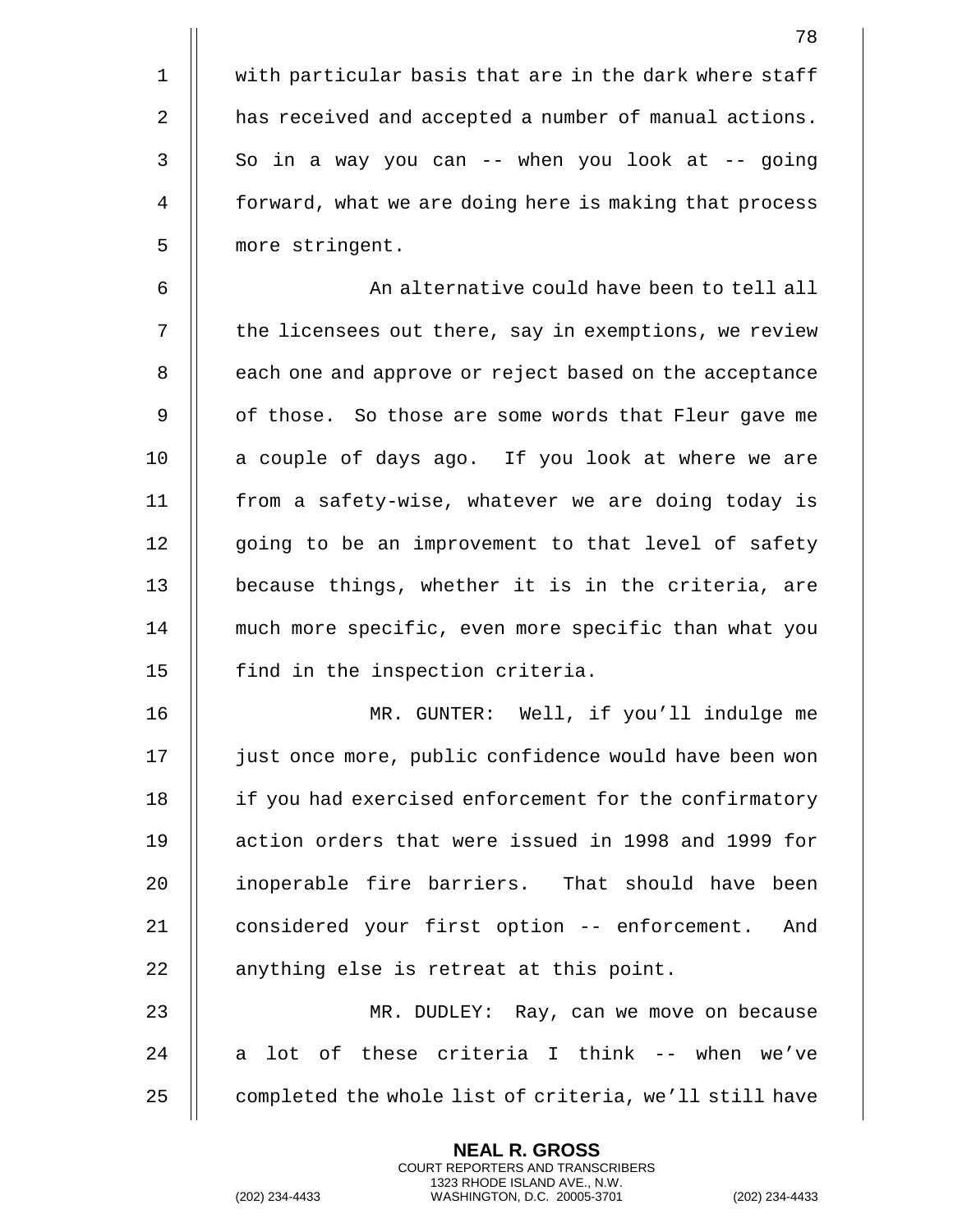|             | 79                                                    |
|-------------|-------------------------------------------------------|
| $\mathbf 1$ | comments, but some of the issues that are being       |
| 2           | brought up I think might be --                        |
| 3           | MR. GALLUCCI: Well, the other option is               |
| 4           | for me just to finish them all or do you want to      |
| 5           | continue commenting on each one?                      |
| 6           | MR. DUDLEY: We only have a few more.                  |
| 7           | Let's just try to go through them.                    |
| 8           | MR. GALLUCCI: All at once?                            |
| 9           | MR. DUDLEY: Yes.                                      |
| 10          | MR. GALLUCCI: Okay.                                   |
| 11          | MR. DUDLEY: If somebody has an issue that             |
| 12          | they just don't understand, raise your hand. But as   |
| 13          | far as overall comments, let's try to finish the      |
| 14          | criteria and then go back and open it up to all of    |
| 15          | them.                                                 |
| 16          | MR. GALLUCCI: Okay. I'm going to finish               |
| 17          | out the criteria then, starting on Slide 16, local    |
| 18          | accessibility, formerly accessibility. "All locations |
| 19          | where operator manual actions are performed shall be  |
| 20          | assessed as accessible without hazards to personnel   |
| 21          | with controls needed to assure availability of any    |
| 22          | special equipment, such as keys or ladders, being     |
| 23          | demonstrated.                                         |
| 24          | Slide 17, criterion demonstration,                    |
| 25          | formerly in the March list called verification and    |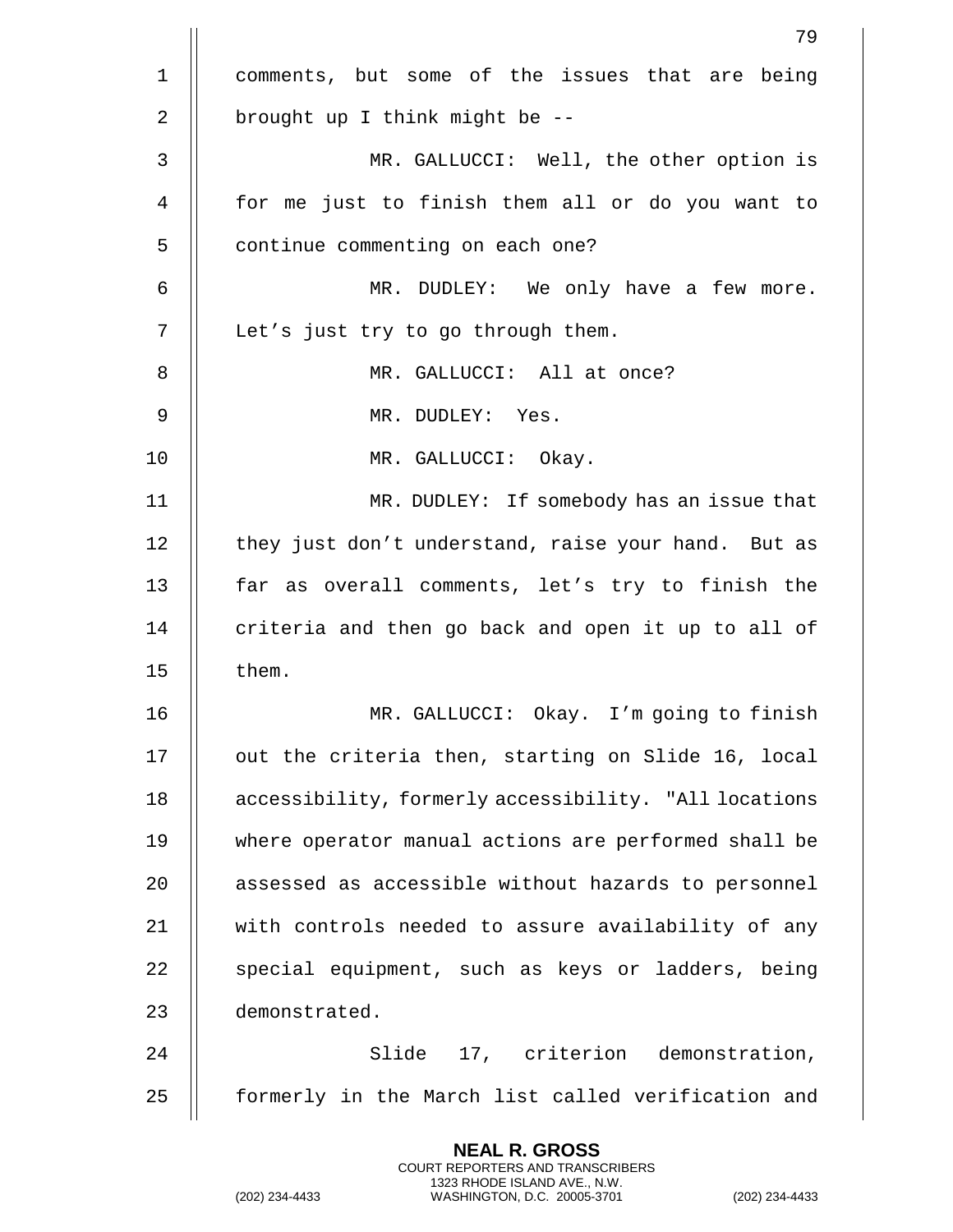1 || validation. "The capability to successfully 2 | accomplish required operator manual actions within the 3 || time allowable using the required procedures and 4 || equipment shall be demonstrated using the same 5 | personnel/crews who will be required to perform the  $6$   $\parallel$  actions during the fire. Documentation of the 7 demonstration shall be provided."

8 || Slide 18, a new criterion, complexity and 9 || number. When I say new this is relative to the March 10 || set. "The degree of complexity and total number of 11 operator manual actions required to effect safe 12 || shutdown shall be limited such that their successful 13 | accomplishment under realistically severe conditions 14 || is assured for a given fire scenario. The need to 15 | perform operator manual actions in different locations 16 || shall be considered when sequential actions are 17 | required."

18 Continued on Slide 19, "Analyses of the 19 || postulated fire time line shall demonstrate that there 20 **i** is sufficient time to travel to each action location 21 || and perform the action required to support the 22  $\parallel$  associated shutdown function or functions such that an 23 || unrecoverable condition does not occur." 24 The next slide, another new criterion,

25 | equipment preconditions. "Possible failure modes and

**NEAL R. GROSS** COURT REPORTERS AND TRANSCRIBERS 1323 RHODE ISLAND AVE., N.W.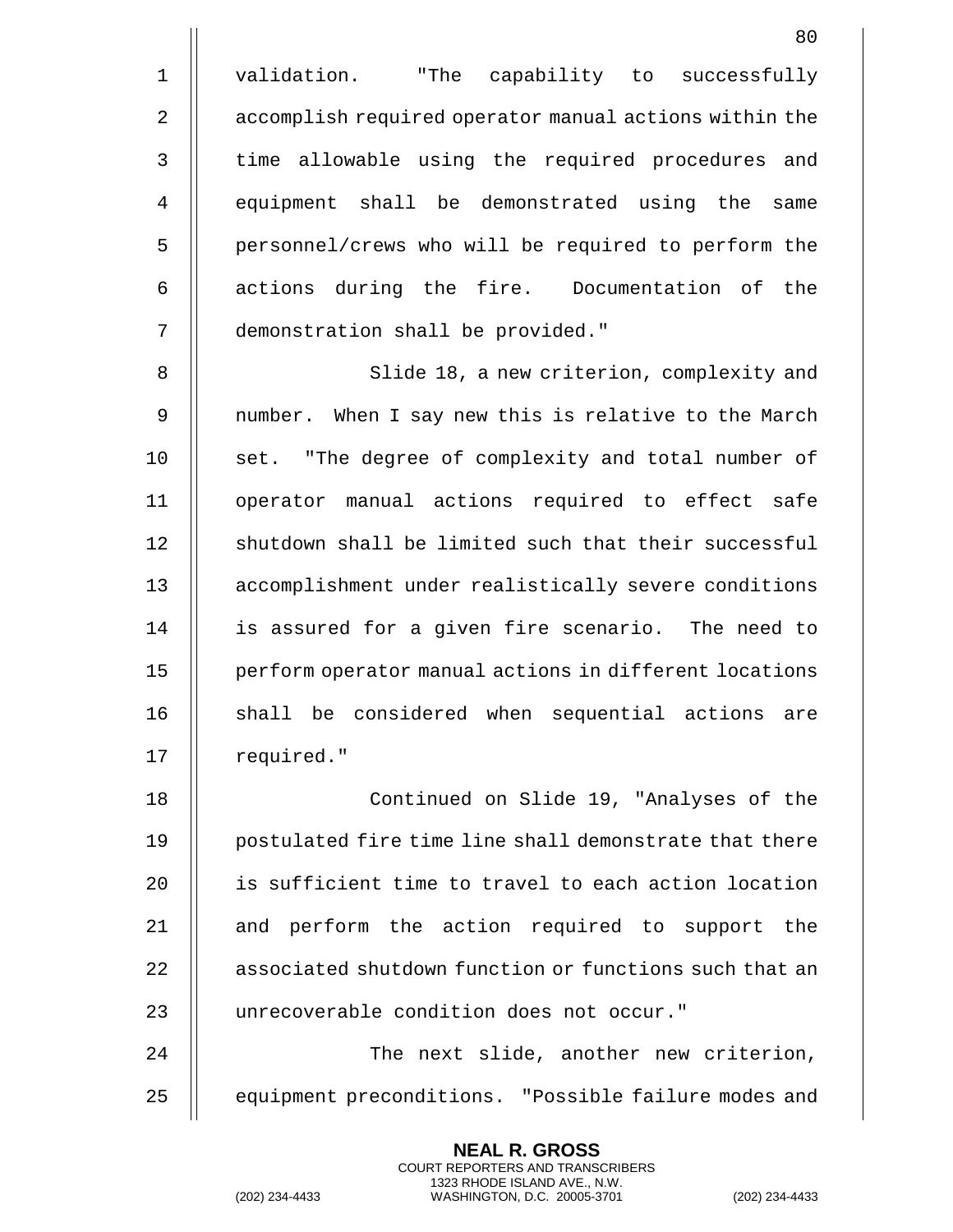1 damage that may occur to equipment used during a fire 2 | shall be considered to the extent that the equipment's 3 || subsequent use could be prevented or at least made 4 | difficult. Credit for using equipment whose 5 | | operability may have been adversely affected by the 6 | fire due to smoke, heat, water, combustion products or 7 || spurious actuation effects shall account for such 8 || possibilities. As an example, overtorquing of a 9 motor-operated valve due to a spurious signal, as 10 discussed in Information Notice 92-18." 11 || And just before we comment on the last set 12 || of criteria, the last slide is the planned path 13 || forward to develop the final feasibility criteria for 14 | operator manual actions considering the additional 15 | input from the Office of Nuclear Regulatory Research, 16 || the Office of Enforcement, the Advisory Committee on 17 | Reactor Safeguards, especially the Fire Protection 18 || Subcommittee, and the external stakeholders, the 19 || public and industry. 20 || That concludes the listing of the 21 || criteria, and so now we can comment specifically on  $22$  || the last few or any and all of them. 23 MS. BROWN: Let me ask a question. This 24  $\parallel$  is Eva. After going through all of these, if you had  $25$   $\parallel$  some concerns before, did the additional criteria

> **NEAL R. GROSS** COURT REPORTERS AND TRANSCRIBERS 1323 RHODE ISLAND AVE., N.W.

(202) 234-4433 WASHINGTON, D.C. 20005-3701 (202) 234-4433

81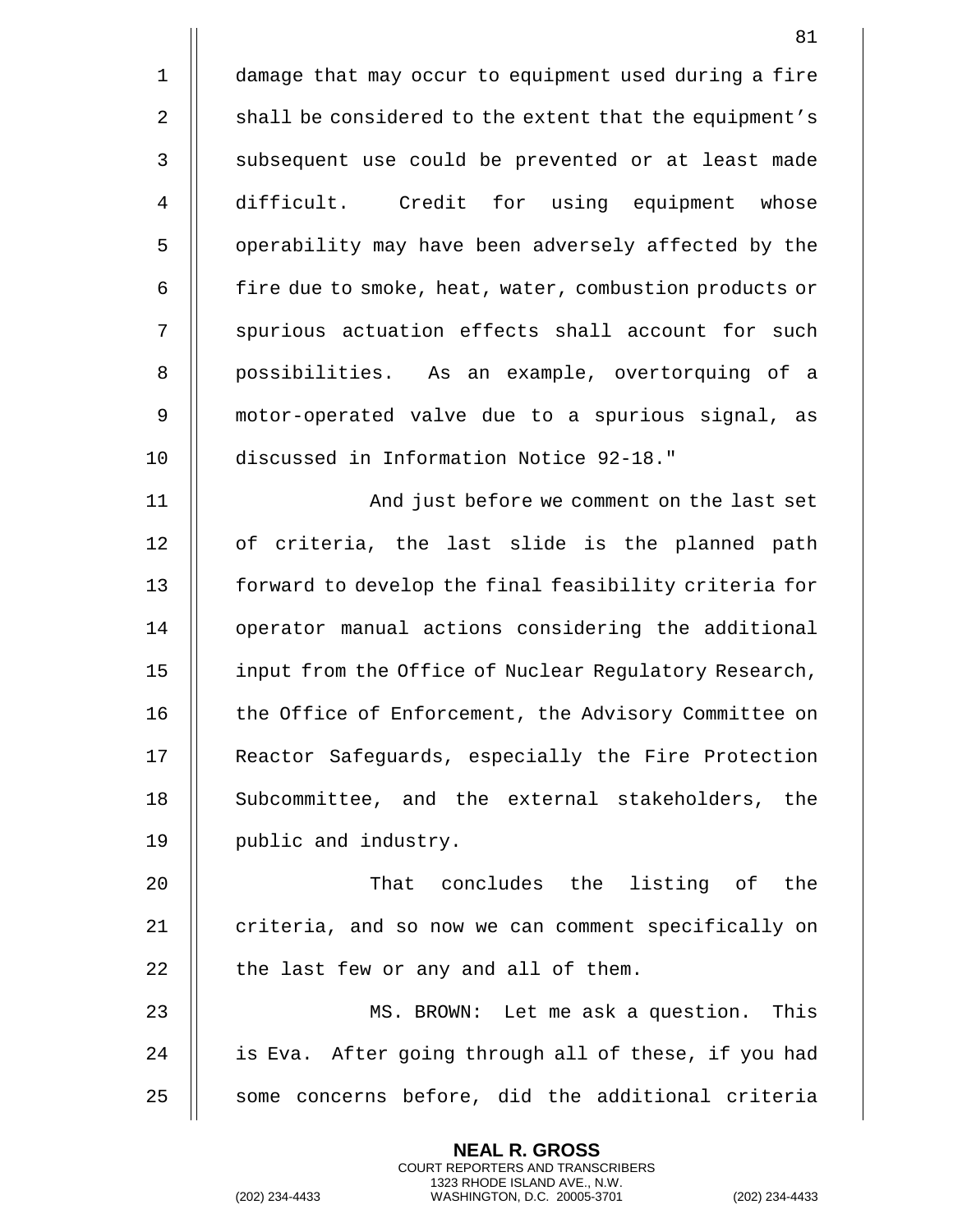|             | 82                                                     |
|-------------|--------------------------------------------------------|
| $\mathbf 1$ | address some of your concerns dealing with complexity  |
| 2           | and there was another on procedures?                   |
| 3           | MR. GUNTER: Paul Gunter. It actually                   |
| 4           | raises concerns.                                       |
| 5           | MS. BROWN: Okay.                                       |
| 6           | MR. GUNTER: Again, because of the                      |
| 7           | uncertainties that are brought on -- I mean all these  |
| 8           | criteria are just rife with uncertainty. The stock     |
| 9           | that you're placing in the word, "shall," again, I'll  |
| 10          | just reiterate, is dubious at best. And how can you    |
| 11          | establish any level of confidence with these criteria  |
| 12          | in the absence of a track record?                      |
| 13          | MR. WEERAKKODY: Paul, maybe --                         |
| 14          | MR. GUNTER: You're moving from<br>a                    |
| 15          | prescriptive standard to areas of performance that     |
| 16          | have never been evaluated as what you're proposing to  |
| 17          | do with it, to codify it.                              |
| 18          | MR. QUALIS: Actually, what we're trying                |
| 19          | to do, Paul, is to move -- we're changing the standard |
| 20          | somewhat because one of the personal research projects |
| 21          | I had to do in the process of the last couple of years |
| 22          | was to research pre-1992 exemption requests that we've |
| 23          | processed for exemptions that were provided for manual |
| 24          | actions for 3G2. And I found, researching one of our   |
| 25          | databases, on the order of 50. Don't ask me where      |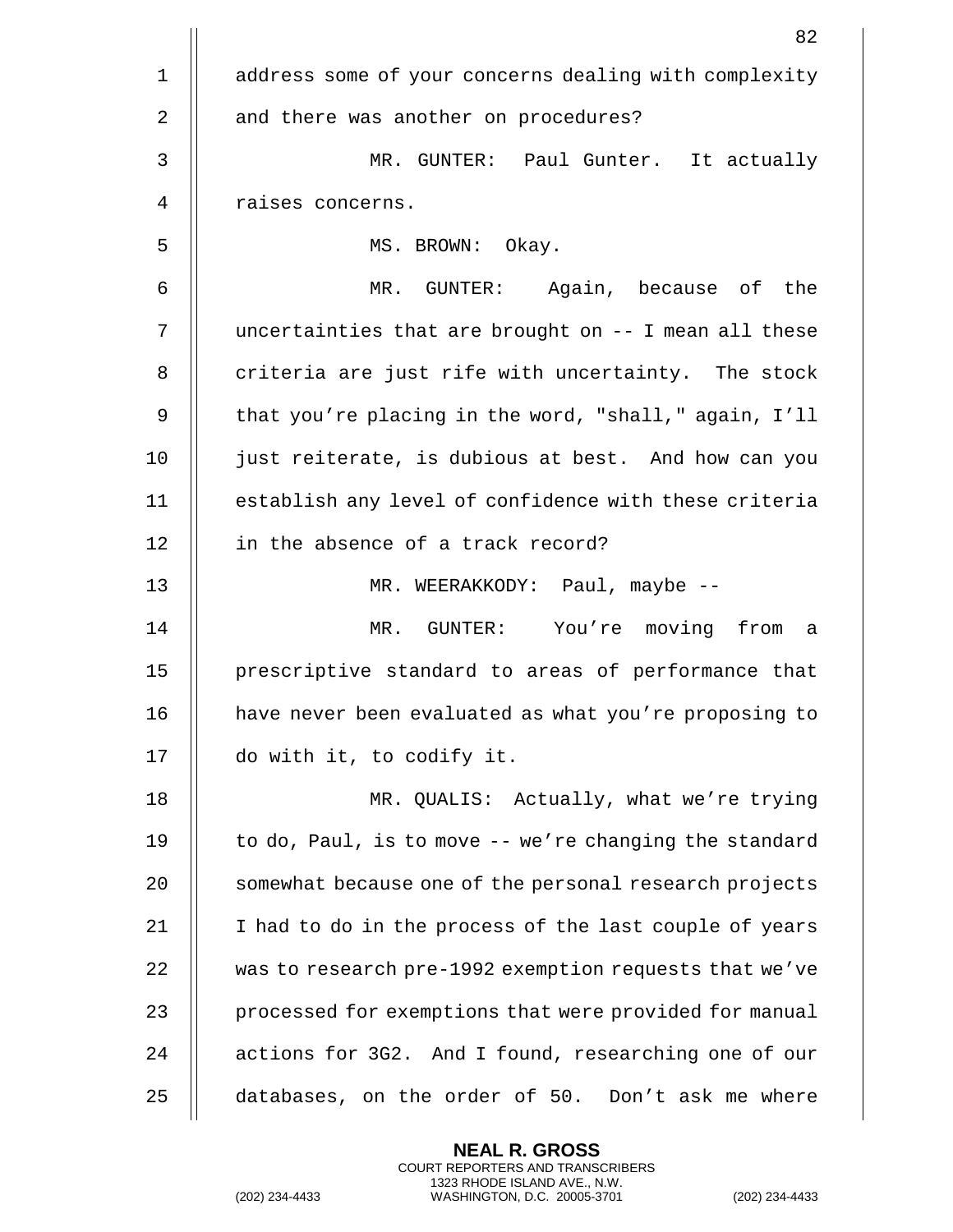|                | 83                                                     |
|----------------|--------------------------------------------------------|
| $\mathbf 1$    | they are, I'm not going to be able to find it again.   |
| 2              | It was something I did.                                |
| $\mathfrak{Z}$ | But in that 50 there was absolutely no                 |
| 4              | standardization of what we looked at. It appeared to   |
| 5              | be pretty much what the individual person reviewing    |
| 6              | the exemption or deviation request felt like granting. |
| 7              | I saw standards varying from no manual actions in the  |
| 8              | first 30 minutes with no basis, okay? What we're       |
| 9              | attempting to do is to codify a practice that was      |
| 10             | preexisting. We have granted on the order of, at       |
| 11             | least pre-1992, at least on the order of 50 examples   |
| 12             | that I found in a very quick search.                   |
| 13             | MR. GUNTER: Were they interim? How many                |
| 14             | of them were interim?                                  |
| 15             | MR. QUALIS:<br>No, they were license                   |
| 16             | amendment type level stuff. They were not interim.     |
| 17             | They were not compensatory measures nor were they      |
| 18             | interim.<br>They were manual actions in lieu of a      |
| 19             | barrier. In other words, what I'm trying to do is $-$  |
| 20             | what we were trying to do is come up with some         |
| 21             | standard criteria to codify a preexisting practice so  |
| 22             | that licensees don't have request every time they want |
| 23             | to do a manual action come to us with an exemption.    |
| 24             | That doesn't mean that we're trying to allow manual    |
| 25             | actions actually that are more challenging than what   |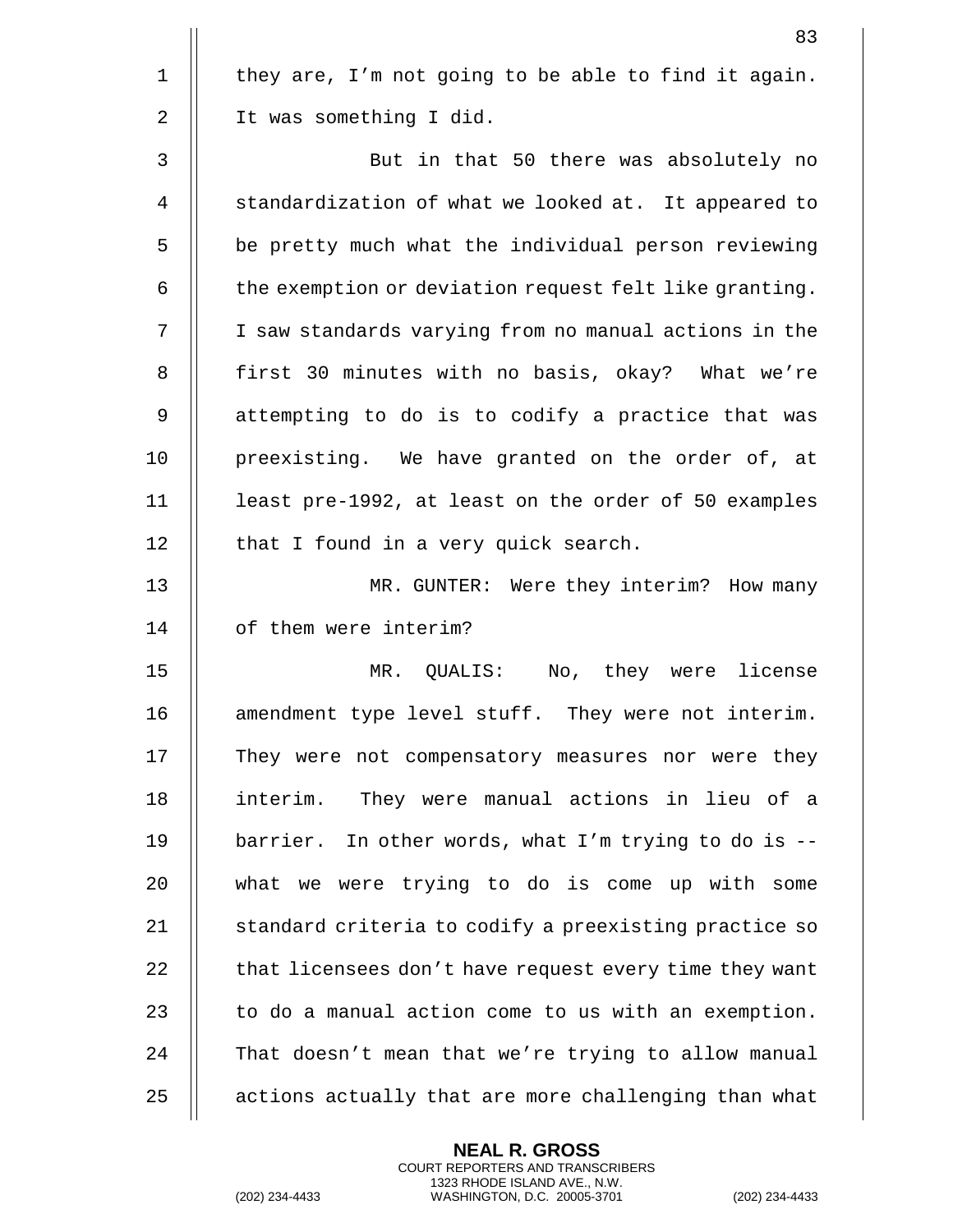1 | we've been approving in the previous world, and that's 2 | going to be one of the challenges of developing our  $3$   $\parallel$  criteria is to try to limit the manual actions to 4 | something that's reasonably simple with a high degree 5 | of success and confidence of success.

6 In the past, you'll see manual actions 7 || like two hours into a fire start the -- do a manual 8 || transfer of diesel fuel oil to the bay tank. Okay. 9 | That's two hours into a fire, there's not much concern 10 || that operators can do something like that manually. 11 On the other hand, we've seen licensees that want to 12 do a -- in recent inspections that wanted to do a 13 || local start of a diesel generator without control 14 || power. Whole different ball game because never 15 || practiced by operators anywhere, no licensee's ever 16 || qoing to allow people to operate their diesels without 17 | control power and do flashing of the field and air 18 || start manually and a whole series of manual operations 19 || that requires three of four people. They'll never 20 || practice that.

 The challenge is to develop language for  $\parallel$  these criteria to try to limit it to what we've been 23 || approving in existing practice and not allow things  $\parallel$  that would be impossible to do. And that's going to  $\parallel$  be a challenge for us and industry and public too.

> **NEAL R. GROSS** COURT REPORTERS AND TRANSCRIBERS 1323 RHODE ISLAND AVE., N.W.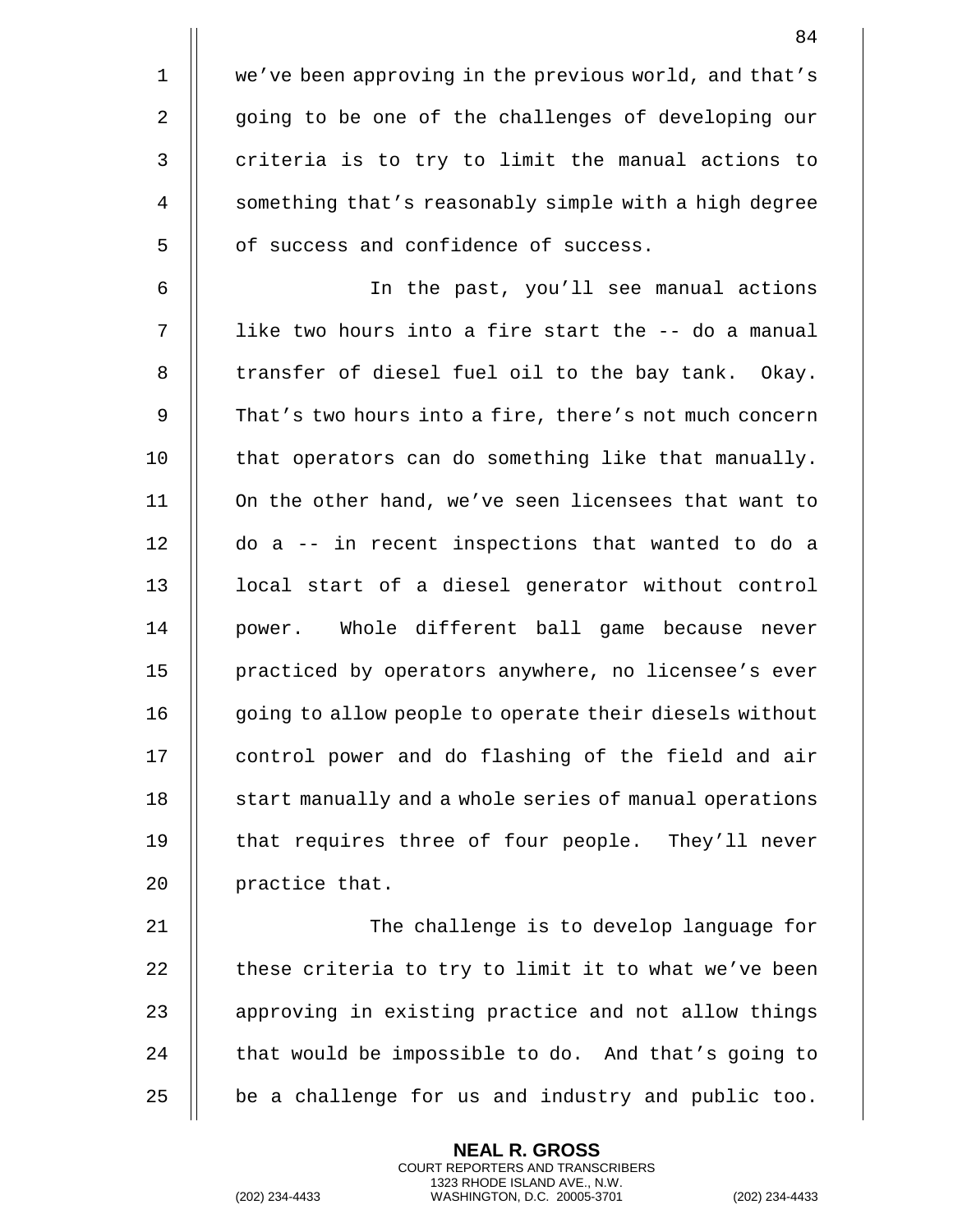1 We're just trying to codify what we've been doing in 2  $\parallel$  the past, though, without -- really without 3 | compromising public safety. 4 MR. WEERAKKODY: Well, I don't want to go 5 | away from the order of meeting which is to get input 6 | right here, right now, but at the same time one of the 7 ||  $-$  I mean when I listen to you I keep hearing the 8 | word, "uncertainty," and the uncertainty associated 9 with human factors. Let me say something that will 10 || partially address that. If you step back and look at 11 it, let's say the criteria we have in our -- we say if 12 | you have 20-foot separation, you are safe. Okay. 13 || Now, that's the best available method that we had at 14 || that time to keep those plants safe. I would submit 15  $\parallel$  to you -- I mean you don't have to react to this now  $16$   $||$  -- there may be instances where using the manual 17 || actions whatever the uncertainty there is may be 18 making that particular situation safer than -- I'm 19 | just saying that.

20 || So uncertainty is there, uncertainty is 21 || there in three-hour barrier, one-hour barrier, 20-foot 22 | separations. So, really, I think if you step back and 23  $\parallel$  think of it, uncertainty is not a reason to throw away  $24$   $\parallel$  reliance on manual actions. When you step back and 25  $\parallel$  100k at it, the whole -- so I'm just saying it's a

> **NEAL R. GROSS** COURT REPORTERS AND TRANSCRIBERS 1323 RHODE ISLAND AVE., N.W.

(202) 234-4433 WASHINGTON, D.C. 20005-3701 (202) 234-4433

85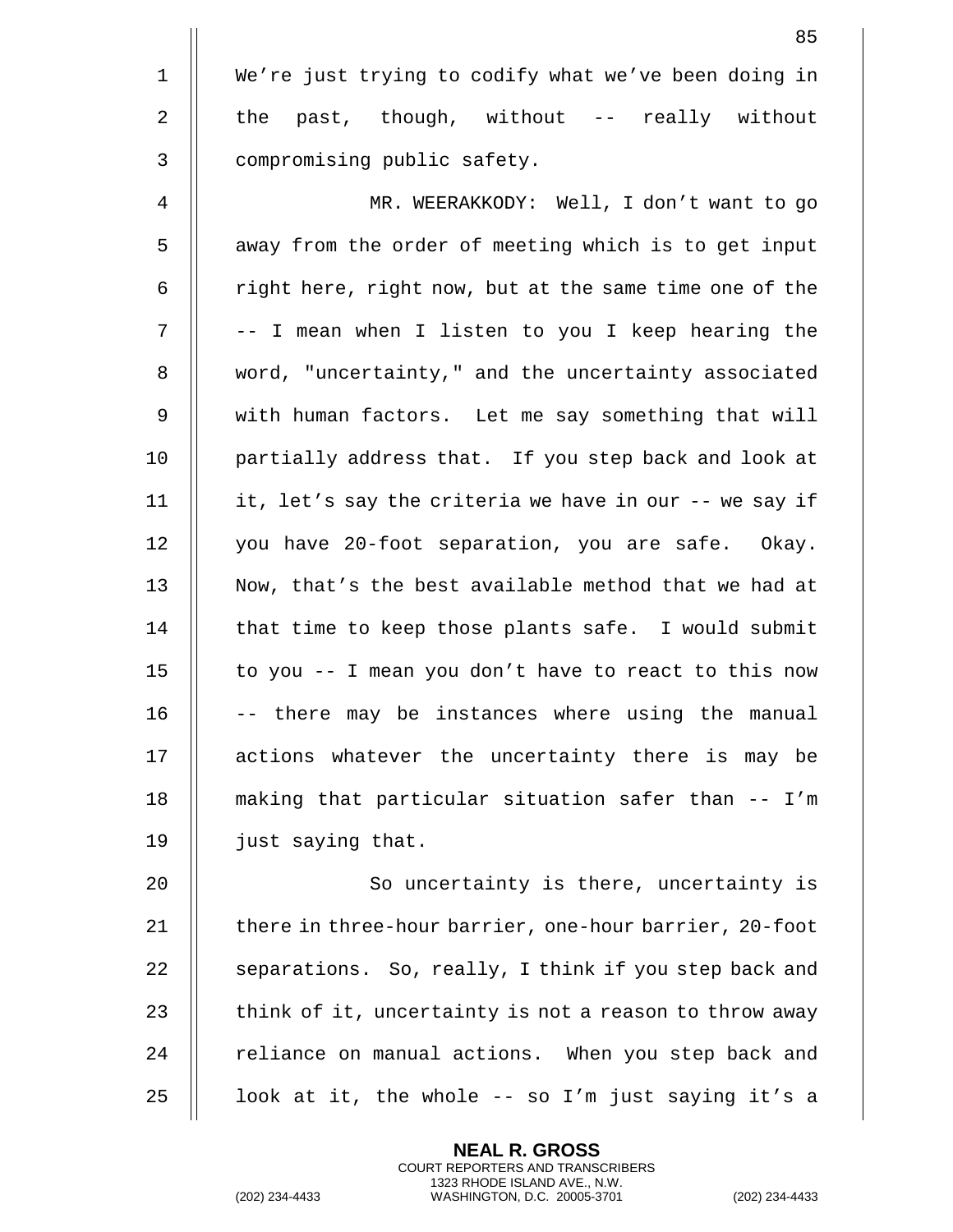|             | 86                                                     |
|-------------|--------------------------------------------------------|
| $\mathbf 1$ | matter of working with you, working with the industry  |
| 2           | to try to deliver the best criteria we can.<br>I just  |
| 3           | wanted to share that with you.                         |
| 4           | MS. BROWN: Do we have any other comments?              |
| 5           | Fleur?                                                 |
| 6           | MS. de PERALTA: Fleur de Peralta. We've                |
| 7           | been doing manual actions since way back to 1981 when  |
| 8           | Generic Letter 81-12 came out<br>in<br>response<br>to  |
| 9           | associated circuits. Spurious operation mitigation,    |
| 10          | it specifically says go and locally operate breaker.   |
| 11          | These actions are just -- now they're just more        |
| 12          | detailed into how we're supposed to do these actions,  |
| 13          | what the NRC expects is a successful action, and these |
| 14          | actions have been allowed since Appendix R was issued  |
| 15          | in 1981.                                               |
| 16          | I'm still confused a little bit about the              |
| 17          | 3G1 actions, 3G1-A, emergency control stations, versus |
| 18          | 3G2, redundant systems within the same fire area and   |
| 19          | spurious operations concerns, where even if you got a  |
| 20          | redundant component outside the area, you still need   |
| 21          | to mitigate spurious operation. Does that fall within  |
| 22          | this new criteria that we're putting together?<br>For  |
| 23          | example, steam generator cores. If one core opens up,  |
| 24          | that might be redundant to use for a safe shutdown but |
| 25          | what about mitigating the spurious operation? Is that  |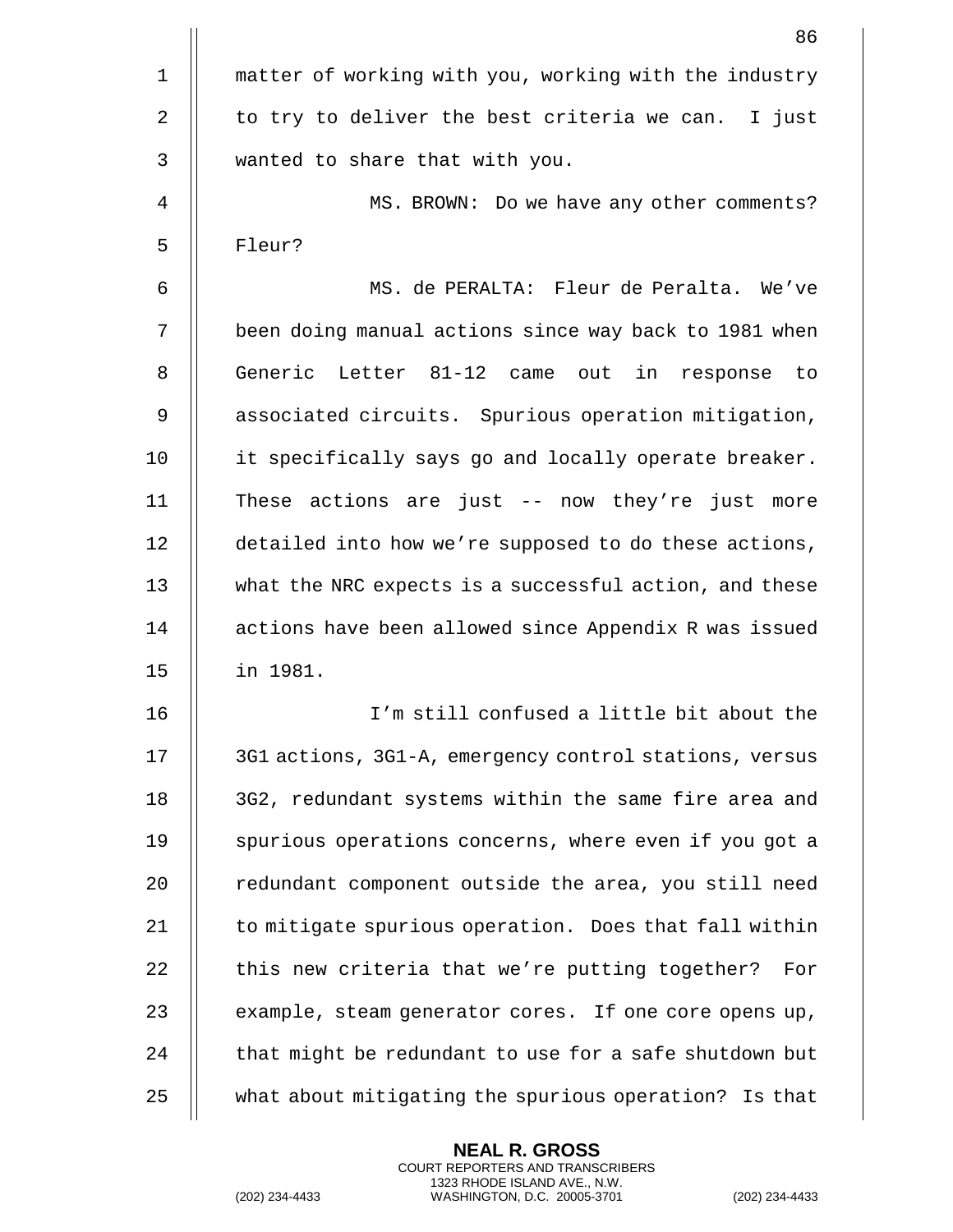$1 \parallel a$  3G1 action? Is this a 3G2 action? I can't find the 2 | boundary for this 3G2. 3 MR. QUALIS: Well, 3G2 says -- and I may 4 misquote -- but -- now I have to take my glass off to 5 || read. "Except as provided in Paragraph G3 of this 6  $\parallel$  section," G3 is alternative shutdown, "for cables or 7 || equipment, including associated non-safety circuits

8 | that could prevent operation or cause maloperation due 9 || to hot shorts, open circuits or forced to grounds of 10 || redundant trains assistance necessary to achieve and 11 maintain hot shutdown conditions or located in a fire 12 | area outside primary containment, one of the following 13 || means of ensuring that the redundant trains free of 14 || fire damage will be provided."

 Okay. Now, you're confused about 3G1, which really doesn't address any kind of barriers or 17 | any other things. But where you have redundant trains 18 || in the same fire area of cables or equipment, including associated non-safety circuits that could 20 | prevent operation or cause maloperation, and this is  $\parallel$  one of these trains, you have to meet one of the 3G2  $\parallel$  criteria or meet 3G3. That's very specific.

23 Okay. If you have a 3G1 area, and I 24  $\parallel$  suspect you're familiar with Palo Verde, they have a 25 **folut** few areas where they have no redundant trains in the

> **NEAL R. GROSS** COURT REPORTERS AND TRANSCRIBERS 1323 RHODE ISLAND AVE., N.W.

<sup>87</sup>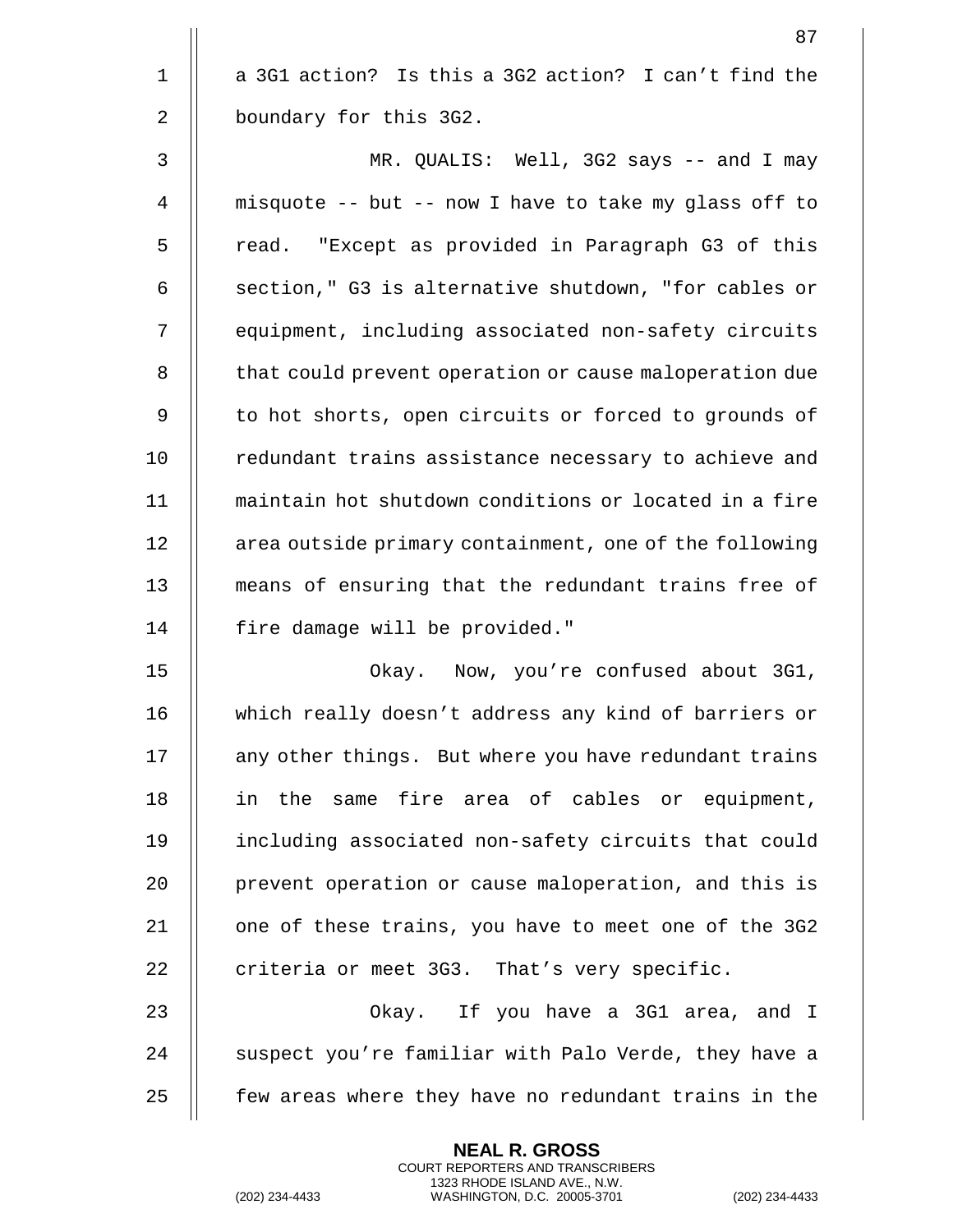|    | 88                                                     |
|----|--------------------------------------------------------|
| 1  | same fire areas.                                       |
| 2  | MS. de PERALTA: That's right.                          |
| 3  | MR. QUALIS: Okay. Well, that would be a                |
| 4  | 3G1 area where there's no manual action because really |
| 5  | a fire doesn't affect both trains. You just shut down  |
| 6  | using your normal equipment.                           |
| 7  | MS. de PERALTA: What about a spurious                  |
| 8  | operation response to what is in the area, that one    |
| 9  | train that is in the area of a stream generator core.  |
| 10 | One train of pressurizer core is in the area.          |
| 11 | MR. QUALIS: So that would<br>be<br>an                  |
| 12 | associated circuit and it would be --                  |
| 13 | MS. de PERALTA:<br>Spurious operation                  |
| 14 | response.                                              |
| 15 | MR. QUALIS: Right.                                     |
| 16 | MS. de PERALTA: So is it 3G1 gets thrown               |
| 17 | out of 3G2?                                            |
| 18 | MR. QUALIS: Well, 3G1 really isn't --                  |
| 19 | doesn't -- where you have a fire that could affect     |
| 20 | both trains, let's say you have an A-switch gear room  |
| 21 | and you have an A-switch gear room that could affect   |
| 22 | your train B shutdown.                                 |
| 23 | MS. de PERALTA: I'm not talking about                  |
| 24 | that. I'm talking about train A equipment that may     |
| 25 | spuriously operate. Train B is totally independent of  |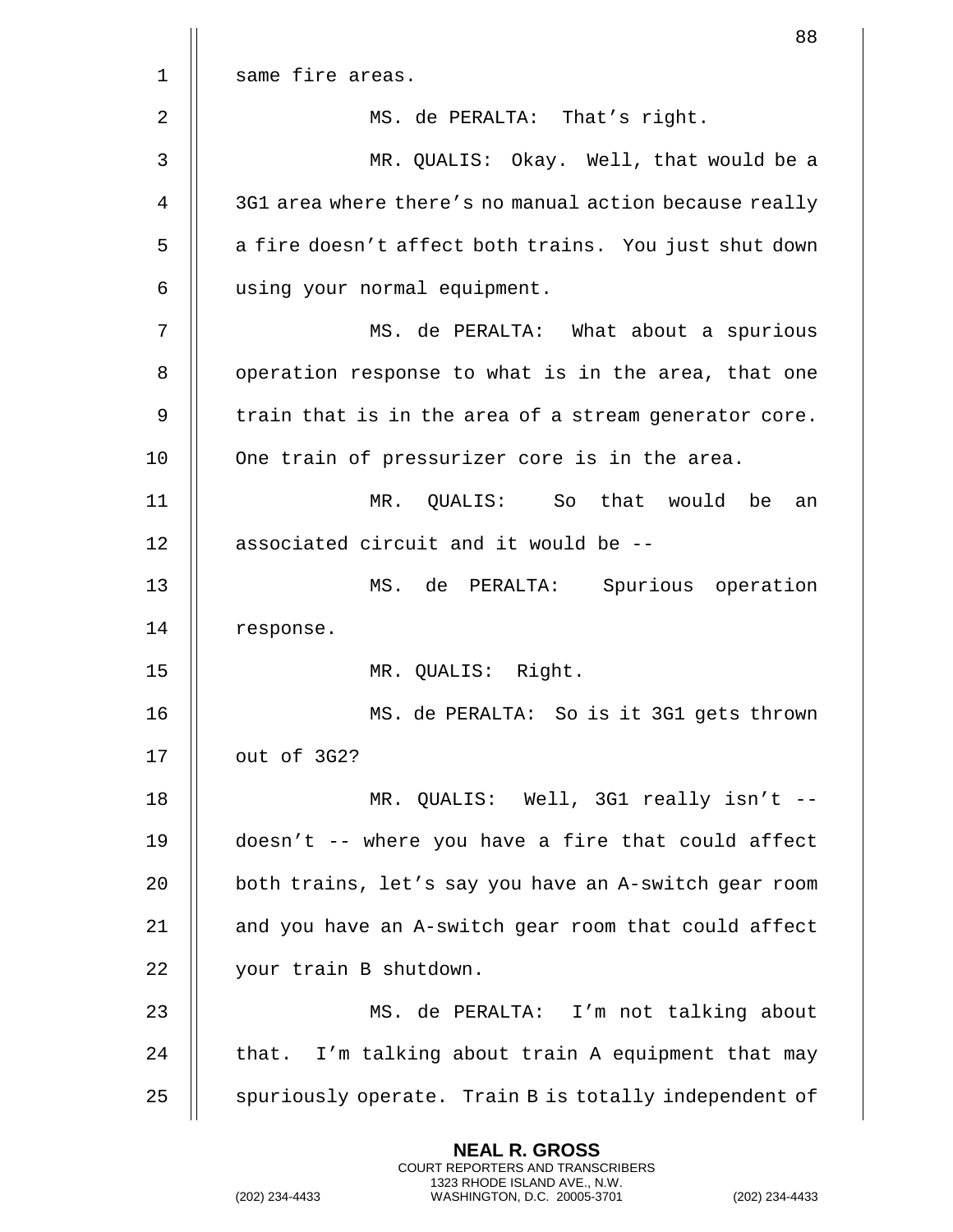|              | 89                                                     |
|--------------|--------------------------------------------------------|
| $\mathbf 1$  | the area. I've got a steam generator core that might   |
| $\sqrt{2}$   | spuriously open. My redundant loop is fire damage,     |
| $\mathsf{3}$ | three hours, it's totally away, and I need to mitigate |
| 4            | that spurious opening.                                 |
| 5            | MR. QUALIS: Well, you've got<br>an                     |
| 6            | associated circuit.                                    |
| 7            | MS. de PERALTA: Correct. So does that                  |
| 8            | mean that that's a manual action that does not fall    |
| 9            | into this 3G2 criteria that we're putting together?    |
| 10           | MR. QUALIS: Well, sure it does, because                |
| 11           | it's an associated circuit for train B that would      |
| 12           | affect train B shutdown, but it would also affect      |
| 13           | train A shutdown if the first was in train A. I mean   |
| 14           | the idea of manual actions for 3G1 is if there's a     |
| 15           | place in industry -- I've inspected a lot of plants    |
| 16           | and I really don't know what kind of examples -- I     |
| 17           | keep hearing people say 3G1 manual actions and they're |
| 18           | trying to misapply it the way ANO did. ANO's in the    |
| 19           | middle of an enforcement process right now because     |
| 20           | they misapplied the regulation and ignored 3G2, and    |
| 21           | that goes back to my personal opinion where I believe  |
| 22           | that in many cases industry has misapplied the         |
| 23           | regulations and tried to do what ANO did and not       |
| 24           | provide barriers. And that's where you've got to read  |
| 25           | There's not an either/or.<br>3G2.                      |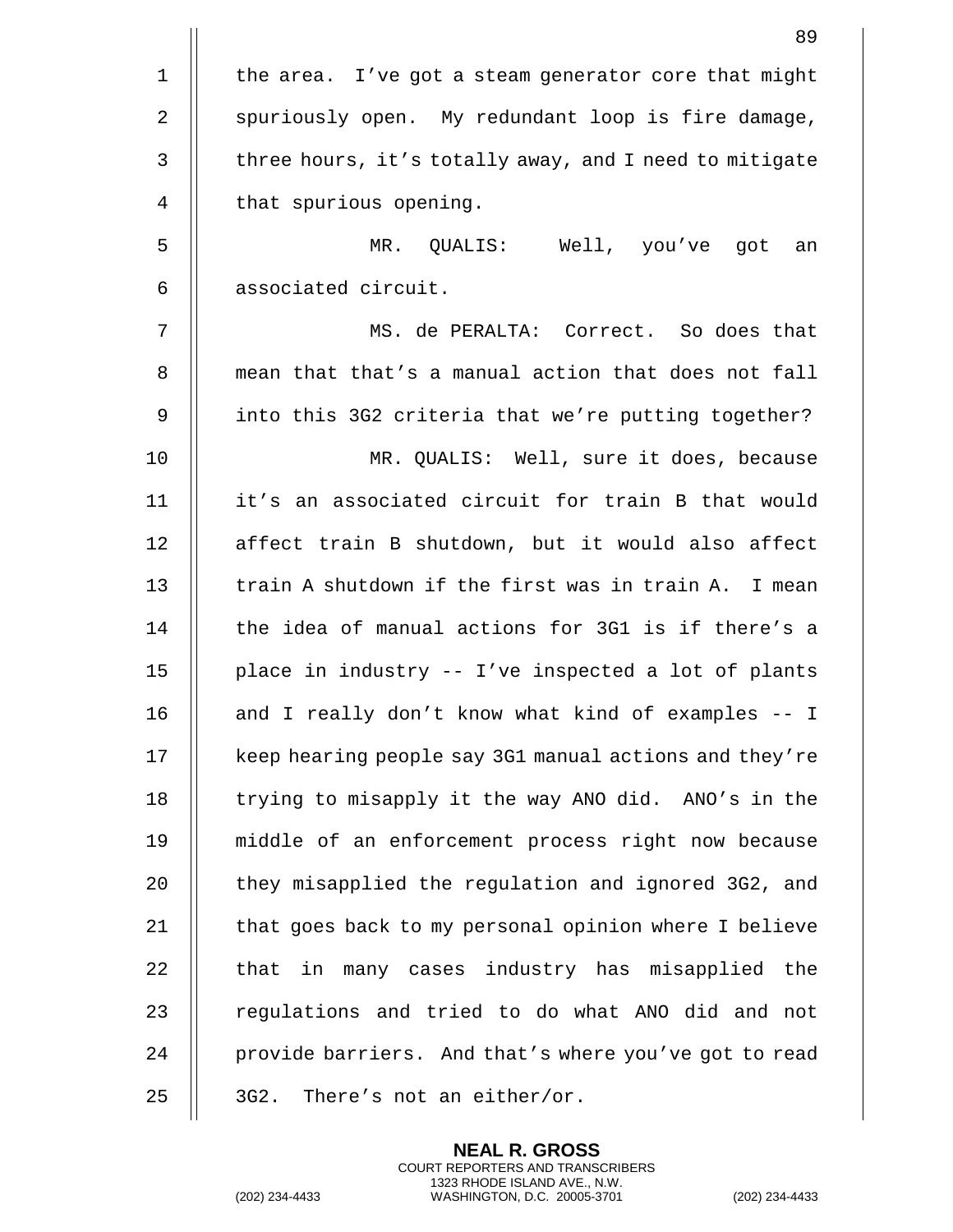|                | 90                                                     |
|----------------|--------------------------------------------------------|
| $\mathbf 1$    | MS. de PERALTA: I agree. It says protect               |
| 2              | one train of said shutdown with one of these barriers. |
| $\mathfrak{Z}$ | And you protected that train three-hour barrier is     |
| 4              | totally outside the area. What about the items that    |
| 5              | you didn't protect and they're spuriously operating?   |
| 6              | MR. QUALIS: Well, then you treat them --               |
| 7              | Generic Letter 81-12 would have treated that as an     |
| 8              | associated circuit.                                    |
| 9              | MS. de PERALTA: Does that make it fall                 |
| 10             | out of 3G2?                                            |
| 11             | MR. QUALIS: I think I'd have to look at                |
| 12             | the specifics on paper. I'm not going to try --        |
| 13             | MS. de PERALTA: Because there is a                     |
| 14             | specific section on response to spurious operations.   |
| 15             | You have choices of administrative control open that   |
| 16             | breakers have never spuriously opened. You have the    |
| 17             | choice of an operator response by opening a breaker    |
| 18             | manually operating a valve. And the third item was to  |
| 19             | redesign. But you had those choices for associated     |
| 20             | circuits for spurious operation concerns. And I'm      |
| 21             | talking about, say, like my specific example, steam    |
| 22             | generator core that would open. I've got my redundant  |
| 23             | loop, free of fire damage, but I need to mitigate      |
| 24             | this. Does that mean that my operator action to        |
| 25             | locally isolate air and vent it to ensure that that    |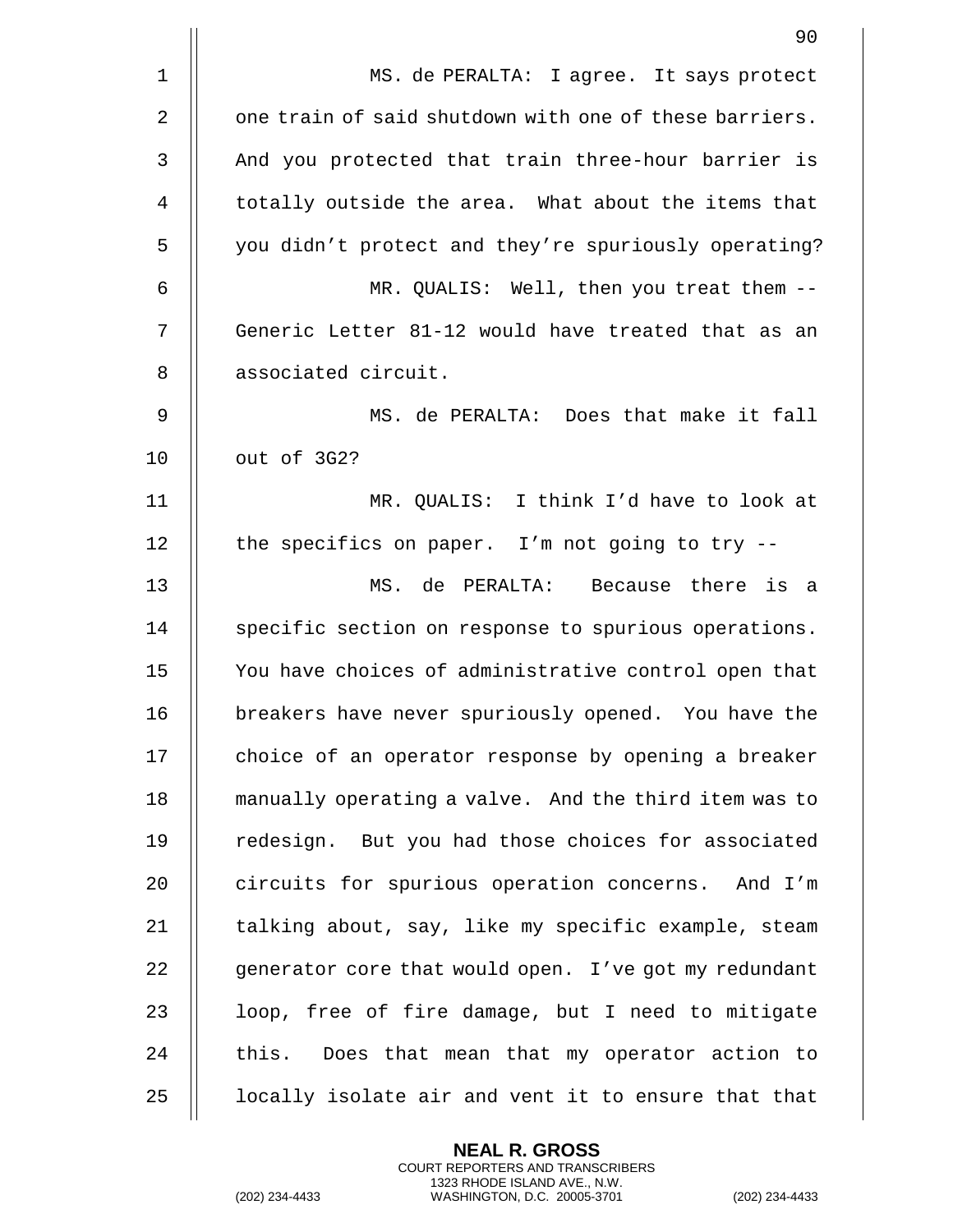|    | 91                                                    |
|----|-------------------------------------------------------|
| 1  | core doesn't open, is that considered one of these    |
| 2  | manual actions that fall under 3G2?                   |
| 3  | MR. QUALIS: It would be an associated --              |
| 4  | it would be, I think --                               |
| 5  | MR. KOLTAY: That comes out of Appendix R.             |
| 6  | MR. QUALIS: Well, it would be --                      |
| 7  | MR. KOLTAY: You have a stop open core.                |
| 8  | MR. QUALIS: It would be an associated                 |
| 9  | steam generator core.                                 |
| 10 | MR. KOLTAY: That's right.                             |
| 11 | MR. QUALIS: It would be an associated                 |
| 12 | non-safety circuit.                                   |
| 13 | MS. de PERALTA: It would be an associated             |
| 14 |                                                       |
| 15 | MR. QUALIS: It would be an associated                 |
| 16 | non-safety circuit, because it could affect your      |
| 17 | ability to achieve safe shutdown. It's not a required |
| 18 | circuit, it's an associated --                        |
| 19 | MS. de PERALTA: But we don't know if it               |
| 20 | could adversely affect it.                            |
| 21 | MS. BROWN: Let me step in. This is a                  |
| 22 | little more complicated, and I would recommend that   |
| 23 | for specific items like that you discuss it with your |
| 24 | Inspection staff, and if we need to go and look at it |
| 25 | a little further, I'm sure that if the Inspection     |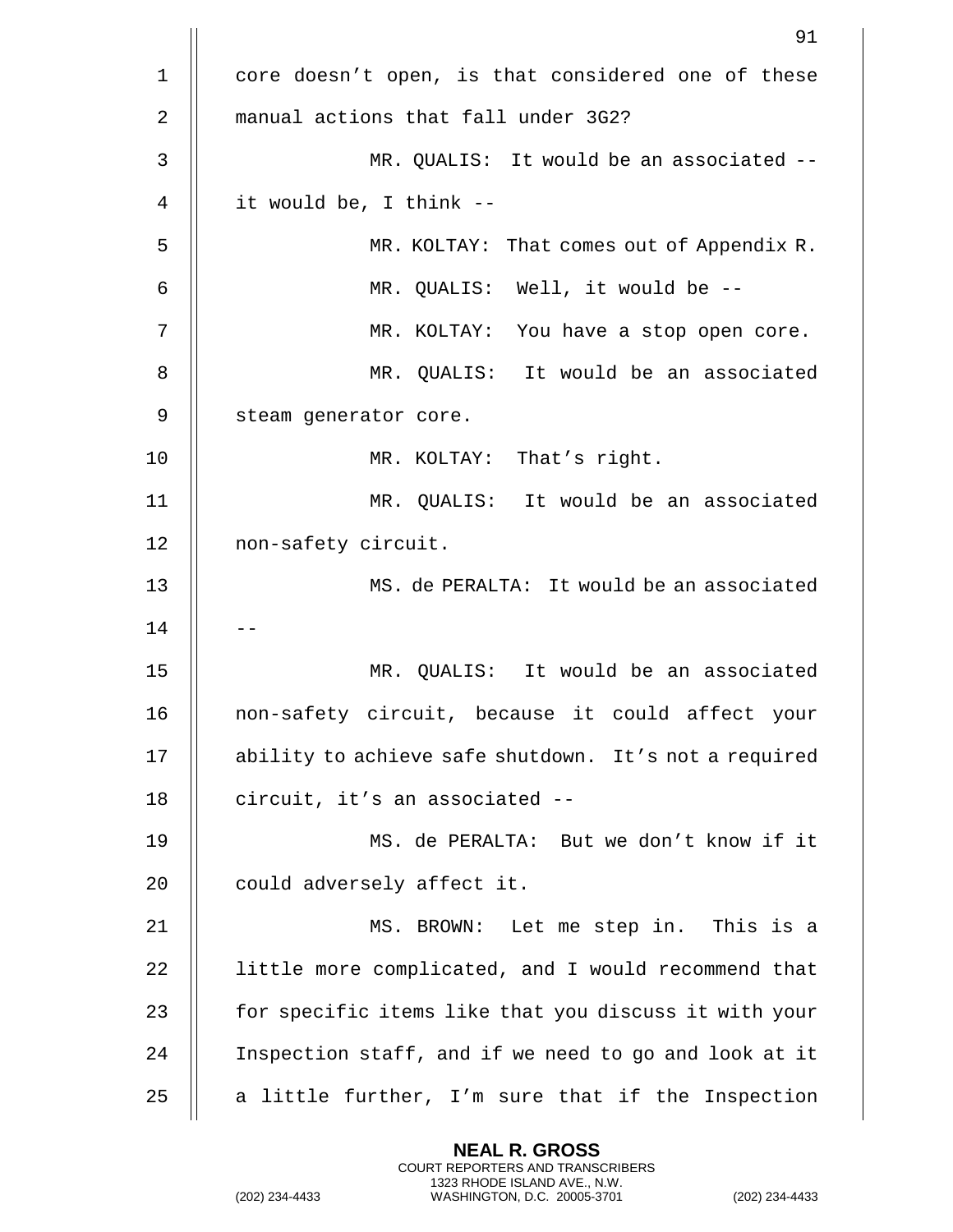|             | 92                                                     |
|-------------|--------------------------------------------------------|
| $\mathbf 1$ | staff can't answer your question, then we can --       |
| 2           | MS. de PERALTA: I'm just trying to figure              |
| 3           | out what falls within the scope of this 3G2 versus --  |
| 4           | MS. BROWN: Recognized, but this is a                   |
| 5           | little too specific, and $I$ --                        |
| 6           | MR. WEERAKKODY:<br>It's a level too                    |
| 7           | detailed.                                              |
| 8           | MS. BROWN: Yes. It's a level of detail                 |
| 9           | and plant-specific. We'll be happy to address it, but  |
| 10          | it may be better directed to the Inspection staff, and |
| 11          | if we can't get a reasonable answer through the        |
| 12          | Inspection staff, then if you refer it to us, we'll    |
| 13          | try to help. But we'll take a look at spurious         |
| 14          | actions, because I think there may be some             |
| 15          | misunderstanding on both of our parts as to where      |
| 16          | you're coming from and what the rule is.               |
| 17          | MS. de PERALTA: Right.                                 |
| 18          | MS. BROWN: So what we'd really like to do              |
| 19          | is sort of see if we have any other questions on this  |
| 20          | session, because we're going to try to get to the next |
| 21          | agenda item.                                           |
| 22          | MR. PRAGMAN: Chris Pragman again, and I                |
| 23          | hope this is a simple question. Given the dialogue we  |
| 24          | just had about when am I in 3G1 versus 3G2 in a        |
| 25          | particular area of the plant, I understand all the     |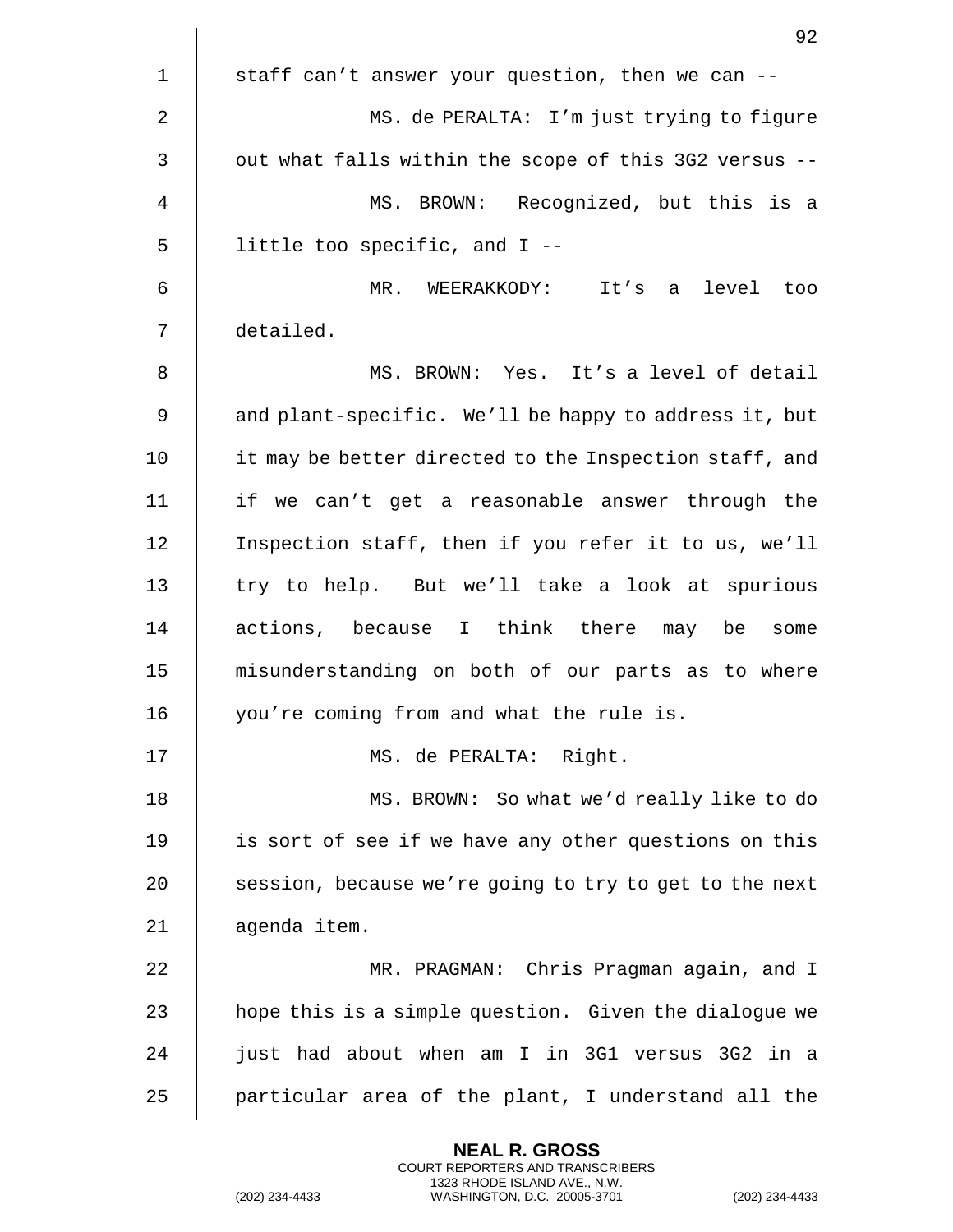1 discussion we've had today is about manual actions 2 || under 3G2. One of the items that's provided under 3 | 3G1-B is the allowance that systems needed for cold 4 | shutdown can be affected by the fire and I can repair 5 | them later. That does not appear again in 3G2. So  $6$  || are we saying that we can't take credit for repairs in 7 || a fire area that needs 3G2?

8 MR. QUALIS: Well, 3G2 doesn't really 9 | affect going to cold shutdown anyway. If you're going 10 || to cold shutdown, you're allowed manual actions, 11 you're allowed repairs, there's just a whole bunch of 12 | things you're allowed. I mean we recognize, as you do 13  $\parallel$  too, that if you're in a fire that's required you to 14 do a 72-hour cold shutdown or be able to do it -- the 15 | regulation really doesn't require you to go to cold 16 | shutdown, it requires you to have that capability to 17 | go to cold shutdown -- we recognize and you recognize 18  $\parallel$  that if you're in this kind of severe fire situation, 19 you have on-site a TSC and an OSC and an EOF and a 20 || whole bunch of help and support and engineering and 21 || you're going to be making decisions.

 You may not even decide to go to cold  $\parallel$  shutdown and your management dealing with the NRC and 24 || your engineers may decide that you're safer in hot  $\parallel$  standby. I mean there's a lot -- we understand that

> **NEAL R. GROSS** COURT REPORTERS AND TRANSCRIBERS 1323 RHODE ISLAND AVE., N.W.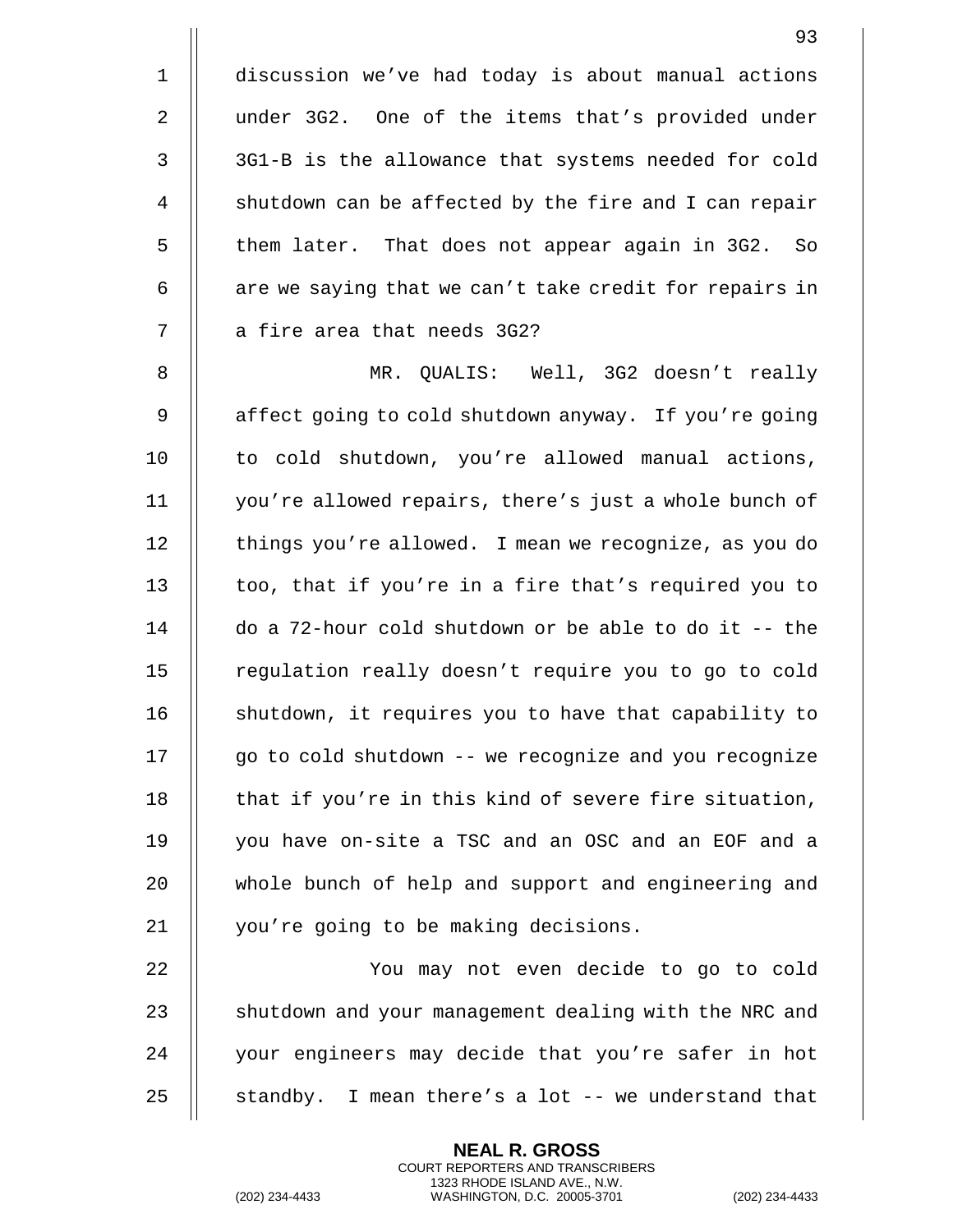94

1 || when you get outside this first hour or two in the 2 | region of maintaining hot shutdown conditions, you're 3 | going to have to play it by ear, but you're going to 4 | have the resources and capability to play it by ear. 5 | We know that. We require you to have the capability  $6$  || available to go to cold shutdown if you decide to go 7 | to cold shutdown.

8 MR. PRAGMAN: Well, the concern I have is 9 || that the discussion that just took place said this is 10 || not an example of 3G1 fire areas; this is 3G2 fire 11 area. So I've been bounced out of 3G1 for most areas 12 | of my plant. That's the only place in the regulation 13 || that says I can repair things.

14 MR. QUALIS: Well, you're trying to read, 15 I think, the regulation in paragraphs separately. You 16 || know, I don't want to try to get into too much about 17 || 3G1 and repairs, but what we're trying to say is 3G1-A 18 || says, "One train of systems necessary to achieve and 19 maintain hot shutdown conditions shall be free of fire 20 **damage.**" Now, you get down to 3G2 it says, "Trains of 21 | systems necessary to achieve and maintain hot shutdown 22 || conditions located within the same fire area one of 23  $\parallel$  the following means of assuring that redundant trains 24 || is free of fire damage shall be provided." Once you  $25$  || get to go into cold shutdown, you're no longer

> **NEAL R. GROSS** COURT REPORTERS AND TRANSCRIBERS 1323 RHODE ISLAND AVE., N.W.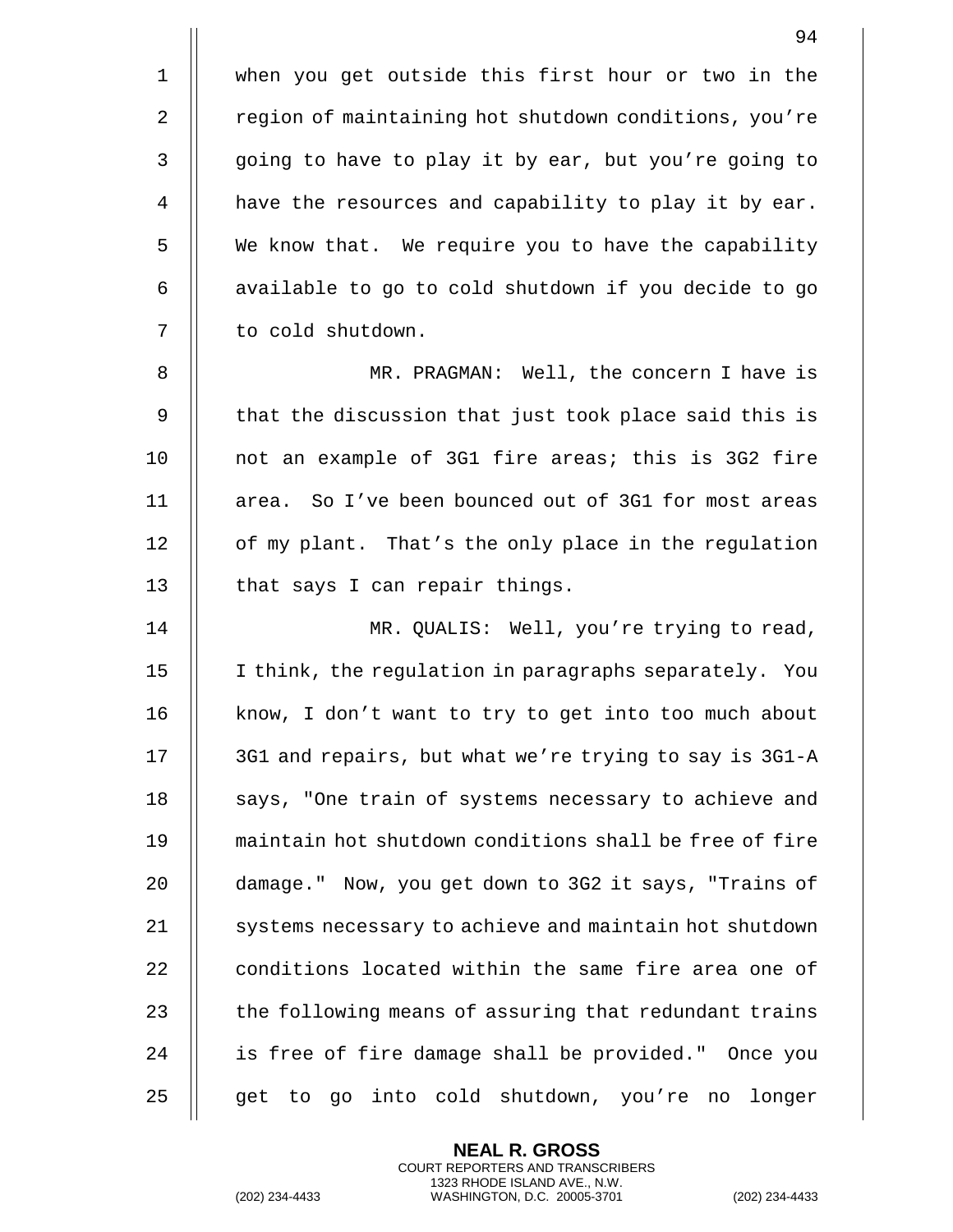|    | 95                                                     |
|----|--------------------------------------------------------|
| 1  | maintaining these hot shutdown conditions, so you're   |
| 2  | outside of the bounds of 3G2. That's why we're not     |
| 3  | trying to address cold shutdown issues. They're not    |
| 4  | part of 3G2 issues.                                    |
| 5  | MR. WEERAKKODY: Can I -- Chris, even                   |
| 6  | though I didn't fully understand the question and the  |
| 7  | answer --                                              |
| 8  | (Laughter.)                                            |
| 9  | MR. QUALIS: Did the answer make sense.                 |
| 10 | MR. WEERAKKODY: First off, even if we --               |
| 11 | an easier question like this: Even if we give you the  |
| 12 | right answer or what you think is the right answer --  |
| 13 | I liked his answer, but --<br>MR. PRAGMAN:             |
| 14 | MR. WEERAKKODY: But what I am saying is                |
| 15 | please make sure that you ask that question properly   |
| 16 | and provide it to us as a comment. Otherwise it's      |
| 17 | going to get recorded in the meeting minutes.<br>So    |
| 18 | that's why I said no matter how you look at it, it     |
| 19 | doesn't benefit any of us to go very, very deep into   |
| 20 | that.                                                  |
| 21 | MR. MARION: Alex Marion. I've got a                    |
| 22 | couple questions and comments on the last set of       |
| 23 | slides. Beginning with Page 17, the reference to time  |
| 24 | allowable, this refers to the time necessary to        |
| 25 | implement that specific manual action; am I correct on |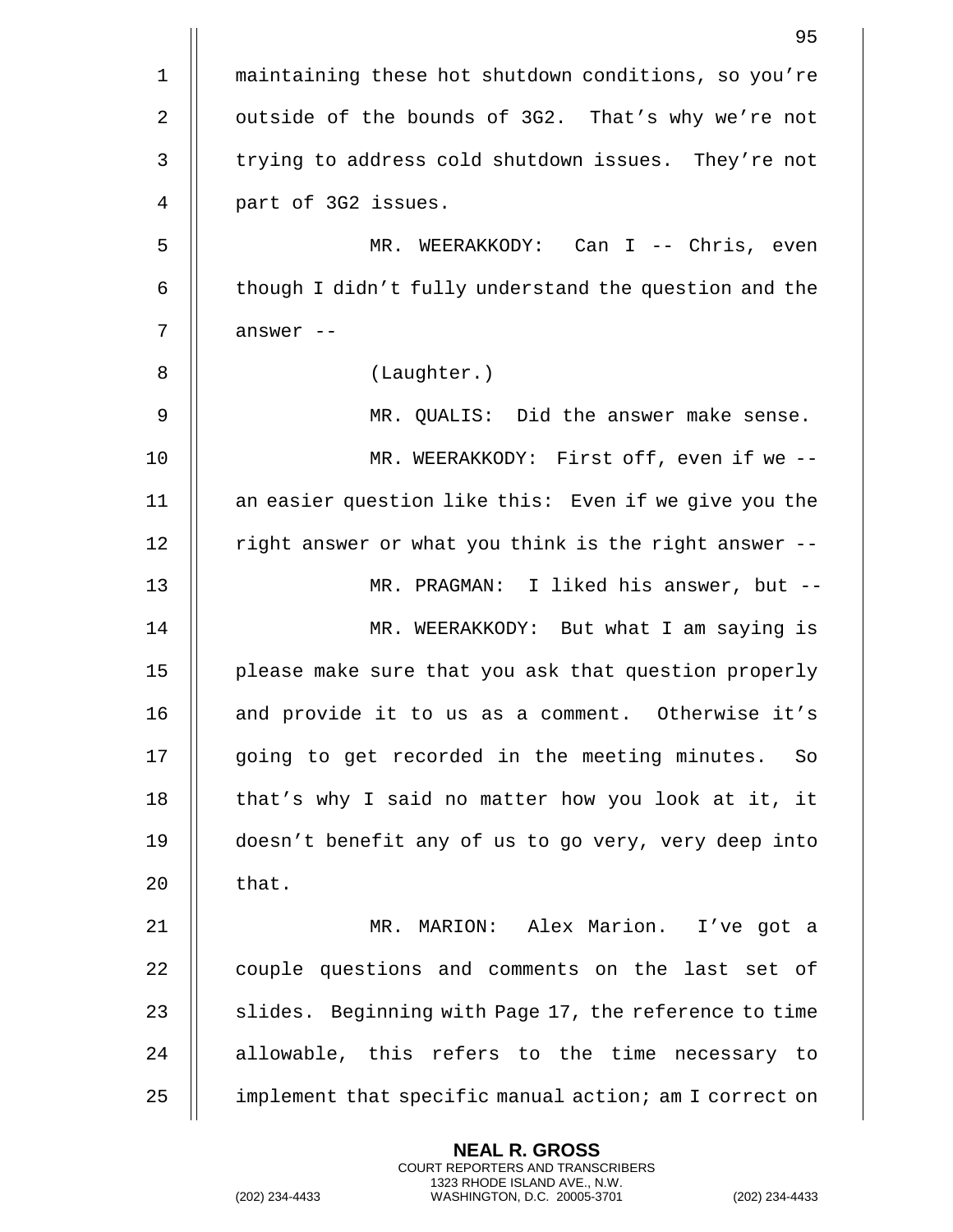|             | 96                                                     |
|-------------|--------------------------------------------------------|
| $\mathbf 1$ | that?                                                  |
| 2           | MS. BROWN:<br>No.                                      |
| 3           | MR. MARION:<br>No?                                     |
| 4           | MS. BROWN: This is Eva Brown. I think                  |
| 5           | we're talking about the time needed for some of your   |
| 6           | limiting damage to equipment you may need to safety    |
| 7           | shut down. So I might be saying yes to your question.  |
| 8           | It's sort of like you need to ensure seal cooling in   |
| 9           | a PWR within 20 minutes. That manual action needs to   |
| 10          | be taken within the time allowaBle to assure that you  |
| 11          | have seal cooling for the RCP pump. I think that's     |
| 12          | what we're getting the allowable time --               |
| 13          | MR. DUDLEY: I think if you go to Slide 19              |
| 14          | under complexity of numbers, we say that you have to   |
| 15          | do the analysis of the fire time line.                 |
| 16          | That was my next question.<br>MR. MARION:              |
| 17          | MR. DUDLEY: I think that that slide is                 |
| 18          | what determines the time allowable.                    |
| 19          | MR. MARION: Okay. Alex Marion again.                   |
| 20          | Since we skipped to Number 19, what do you mean by     |
| 21          | postulated fire time line? From the time the fire's    |
| 22          | identified until safe shutdown is achieved or the time |
| 23          | the fire's identified and some particular system       |
| 24          | function recovery action is implemented?               |
| 25          | MR. KOLTAY: I think the time line ties                 |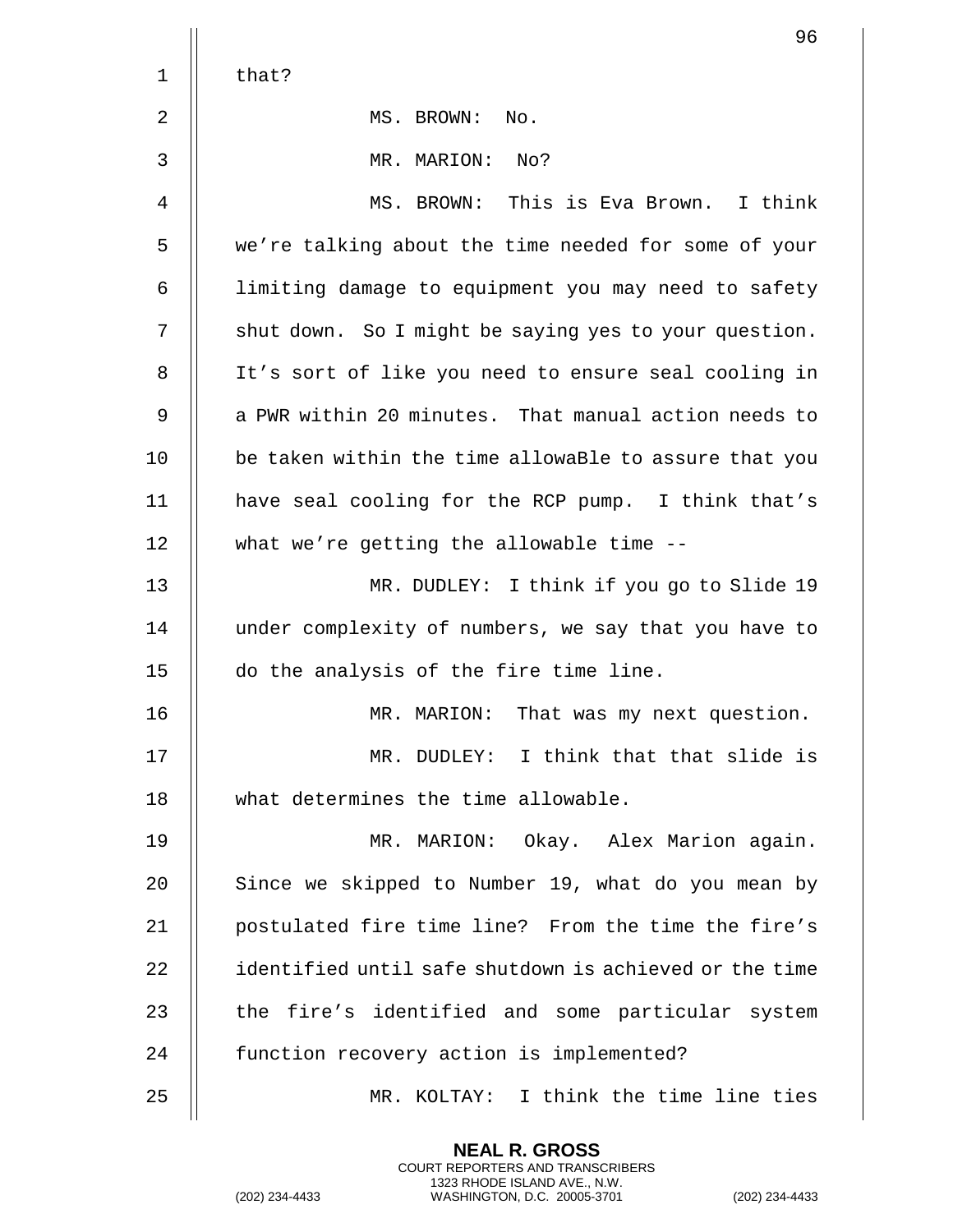1 || into the equipment affected that may be impacting 2 where you need to recover from a transient that you 3 || may have. In other words, you may be limited because 4 if you don't recovery that piece of equipment, you 5 || have so much time before you lose control of the 6 | plant, and that could be like in Chapter 15, accident 7 scenarios.

8 MR. QUALIS: Well, it's also going to be 9 || dependent upon the approaches the licensee takes. 10 There's two types of procedures in general at the 11 || scene. There's the type of procedure that says if  $12$  | there's a fire in a certain area, the operator shall 13 || do A, B, C, D, E and F. I don't know those are 14 || called, event procedures, but they're driven by the 15 || event. There's another type of procedure called 16 || system-based procedures where the operator don't take  $17$  || an action until they see that event.

18 Your time evaluation is going to have to 19 || be based on the responsible plant. If it's an event-20 | based procedure and you have any fire in the B pump 21 || switch gear room, whatever, okay, and you say, "Do  $22$   $\parallel$  this, this, this, and this," well, then your plant 23  $\parallel$  conditions are going to have to be based on that time 24 || line. If you've got a symptom-based procedure, well, 25  $\parallel$  the operators recognize that a certain occurrence has

> **NEAL R. GROSS** COURT REPORTERS AND TRANSCRIBERS 1323 RHODE ISLAND AVE., N.W.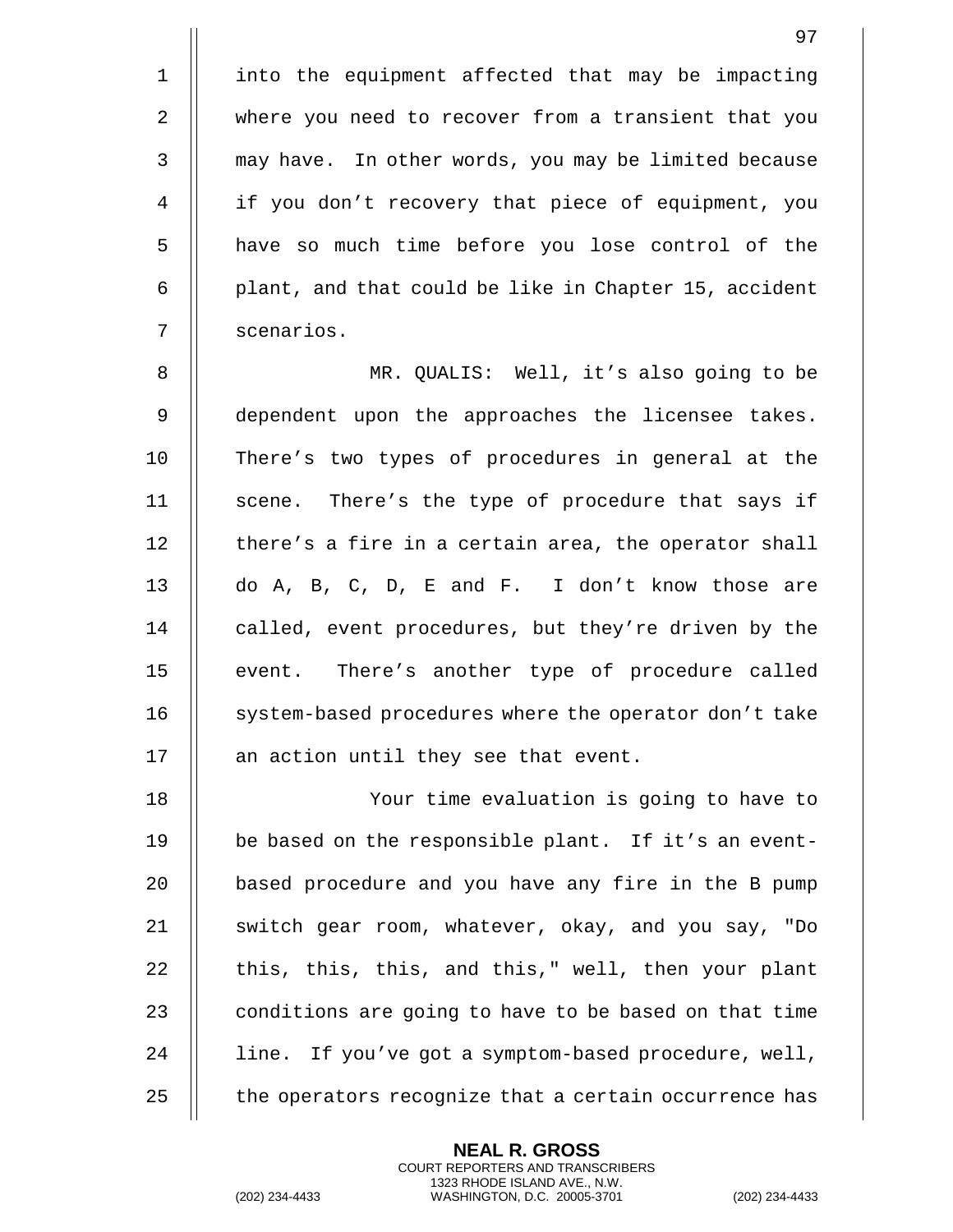|             | 98                                                     |
|-------------|--------------------------------------------------------|
| $\mathbf 1$ | occurred, that's what you're going to have to base     |
| 2           | your response on.                                      |
| 3           | MS. BROWN: This is Eva. And it also goes               |
| 4           | to -- I think you're sort of getting to what is T      |
| 5           | equals zero, which is an issue that I've had a lot of  |
| 6           | discussion with licensees in my inspection life. You   |
| 7           | can call T equals zero, a lot of people do it from the |
| 8           | time they decide to scram the plant, some people from  |
| 9           | when they see effects. I think in my experience I've   |
| 10          | done it from when we've seen the fire start or fire    |
| 11          | effects on the equipment.                              |
| 12          | But regardless of where you start that,                |
| 13          | the staff will be making their own time line sort of   |
| 14          | also and taking a look and seeing whether or not what  |
| 15          | you've chosen as your T equals zero is reasonable      |
| 16          | based on what you should see from the fire effects.    |
| 17          | MR. MARION: All right. Thank you for                   |
| 18          | that clarification. I do have a few other comments     |
| 19          | and questions. On 17 again, you indicated at the very  |
| 20          | end of the sub-bullet that the documentation of the    |
| 21          | demonstration should be provided. Is that something    |
| 22          | that should be submitted to the NRC in advance or be   |
| 23          | available to the inspectors.                           |
| 24          | MR. WEERAKKODY: The second.                            |
| 25          | Okay. Available<br>MR.<br>MARION:<br>to                |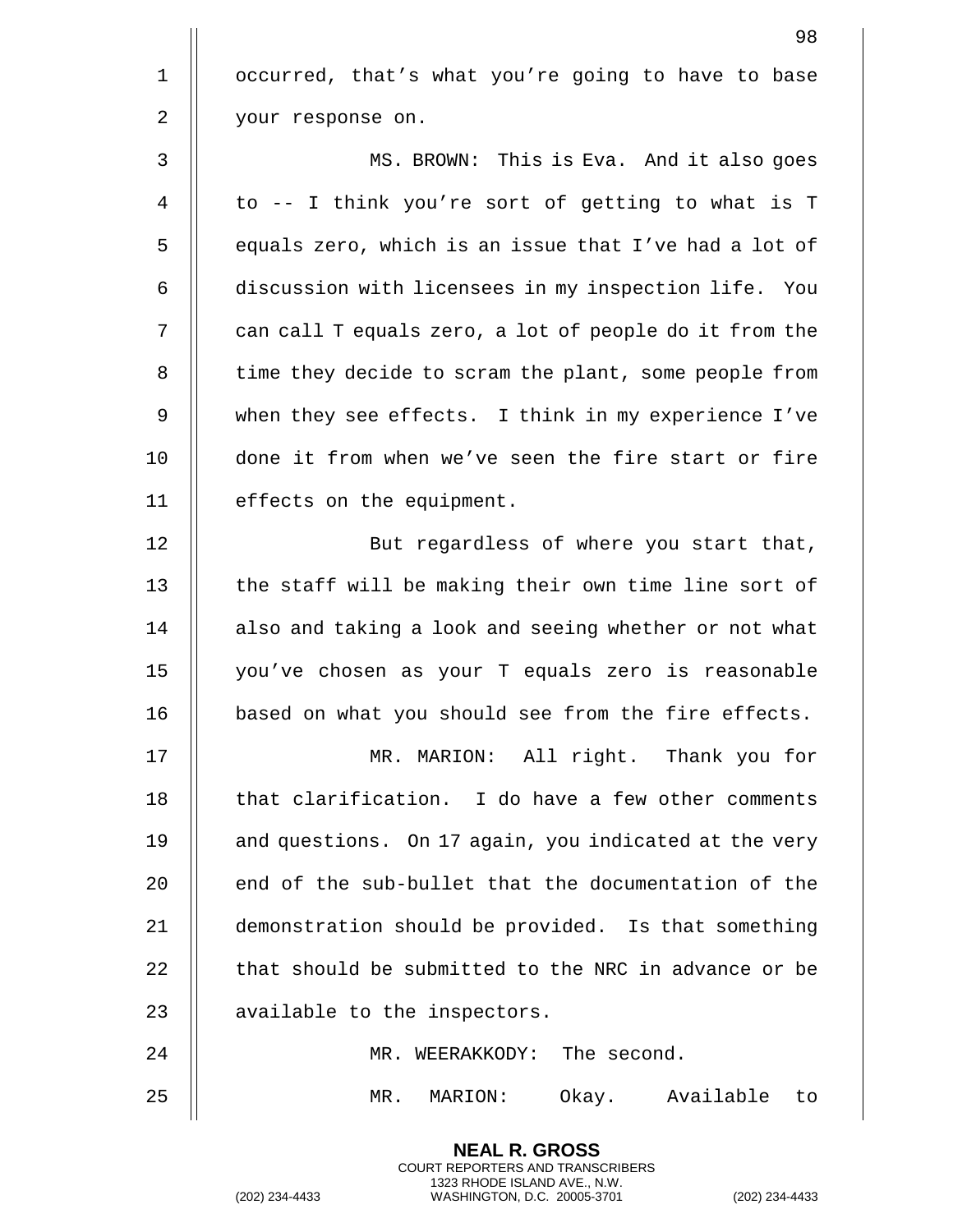|             | 99                                                    |
|-------------|-------------------------------------------------------|
| $\mathbf 1$ | inspectors. Okay. Thank you.                          |
| 2           | MR. QUALIS: If we wanted it in advance,               |
| 3           | we would have just said send us deviations.           |
| 4           | MS. BROWN: Yes.                                       |
| 5           | MR. MARION: Onto Number 18, just a                    |
| 6           | comment. I don't necessarily need a response, but it  |
| 7           | seems to me that this particular write-up is subject  |
| 8           | to extensive and broad interpretation. Because one's  |
| 9           | perception of complexity is obviously going to be     |
| 10          | different than another person's. And here it appears  |
| 11          | that the staff has already determined that there has  |
| 12          | to be a limitation imposed on the number of manual    |
| 13          | actions based upon complexity and the total number,   |
| 14          | obviously. But if the licensee can demonstrate that   |
| 15          | they have adequate staffing to execute the required   |
| 16          | amount of manual actions, then is that acceptable or  |
| 17          | is there going to be an arbitrary limit imposed? Just |
| 18          | a comment. We don't need to answer that, but we're    |
| 19          | probably going to submitting a comment along those    |
| 20          | lines.                                                |
| 21          | MS. BROWN: But I think some of that --                |
| 22          | this is Eva -- some of that will be mitigated by your |
| 23          | time line also, because I don't think you're going to |
| 24          | be able to get real complex with some of the events.  |
| 25          | I think the events will prevent you from getting a    |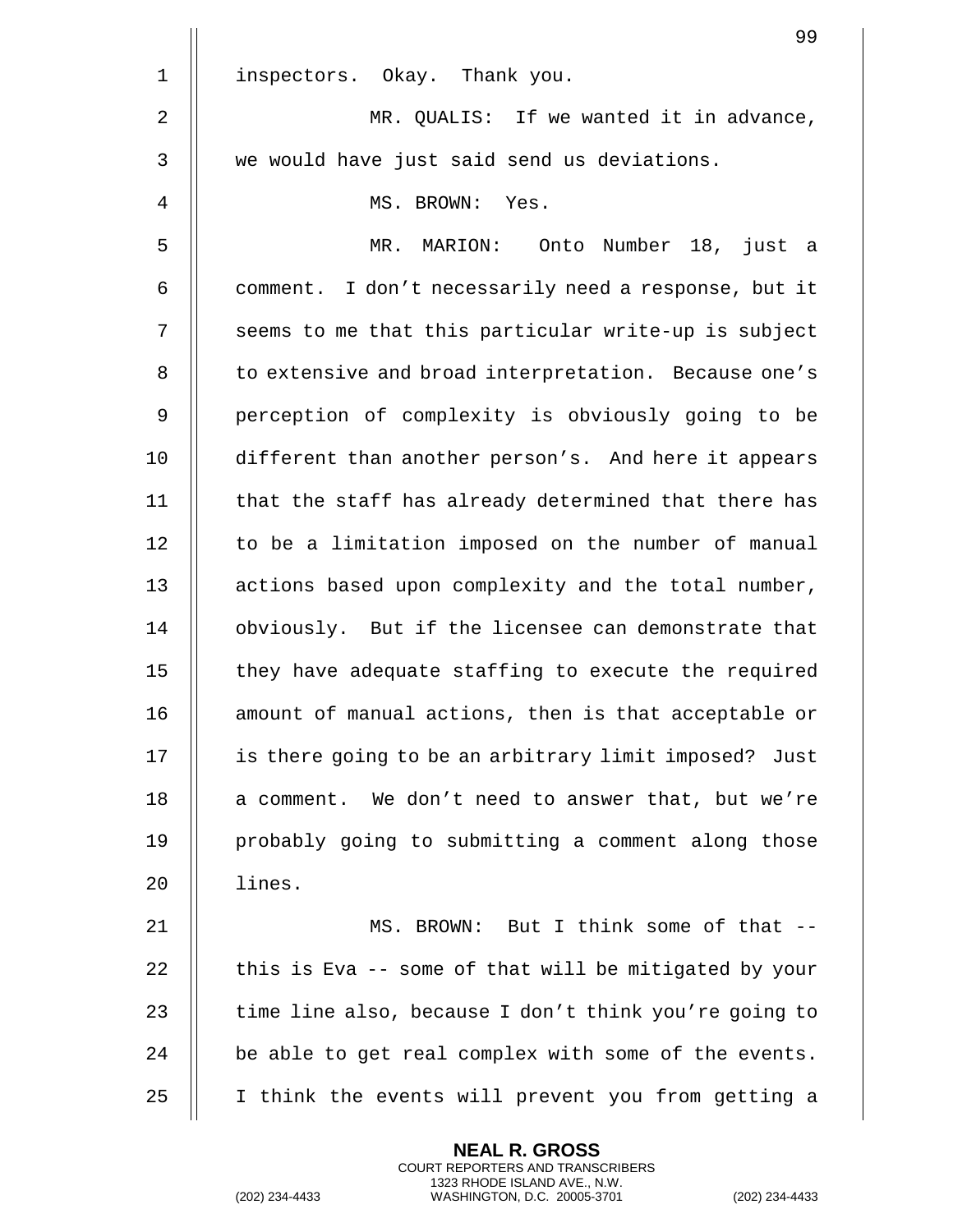|                | 100                                                    |
|----------------|--------------------------------------------------------|
| $\mathbf 1$    | whole lot and very complex just by the nature of the   |
| 2              | time line.                                             |
| $\mathfrak{Z}$ | MR. PRAGMAN: This is Chris Pragman. If                 |
| 4              | you're looking at the time line and you're looking at  |
| 5              | staffing, you've addressed how many is too many        |
| 6              | already. This becomes a redundant criteria really.     |
| 7              | MS. BROWN: That's interesting.                         |
| 8              | MR. GALLUCCI:<br>This one criterion,                   |
| 9              | complexity in number, it's recognized that this really |
| 10             | applies to all of them. And it was decided rather      |
| 11             | than write up something about complexity in number     |
| 12             | under each criterion, it was better to capture this    |
| 13             | separately, recognizing that if these criteria are not |
| 14             | independent, then there may be some overlap, but it's  |
| 15             | felt it's better to in some cases restate the obvious. |
| 16             | This is Mike Johnson.<br>MR.<br>JOHNSON:<br>In         |
| 17             | effect, there are other overlaps, as Jeff mentioned.   |
| 18             | There's one on procedures that says -- that goes to    |
| 19             | demonstration. Well, you have event demonstration      |
| 20             | that happens under training qualification. So I think  |
| 21             | Jeff's comment is exactly right.                       |
| 22             | And, Alex, I do note your concern about                |
| 23             | complexity in number and comment on that specific one. |
| 24             | I think it's a good one which is what we're trying to  |
| 25             | do and to make sure that it's clear. I actually don't  |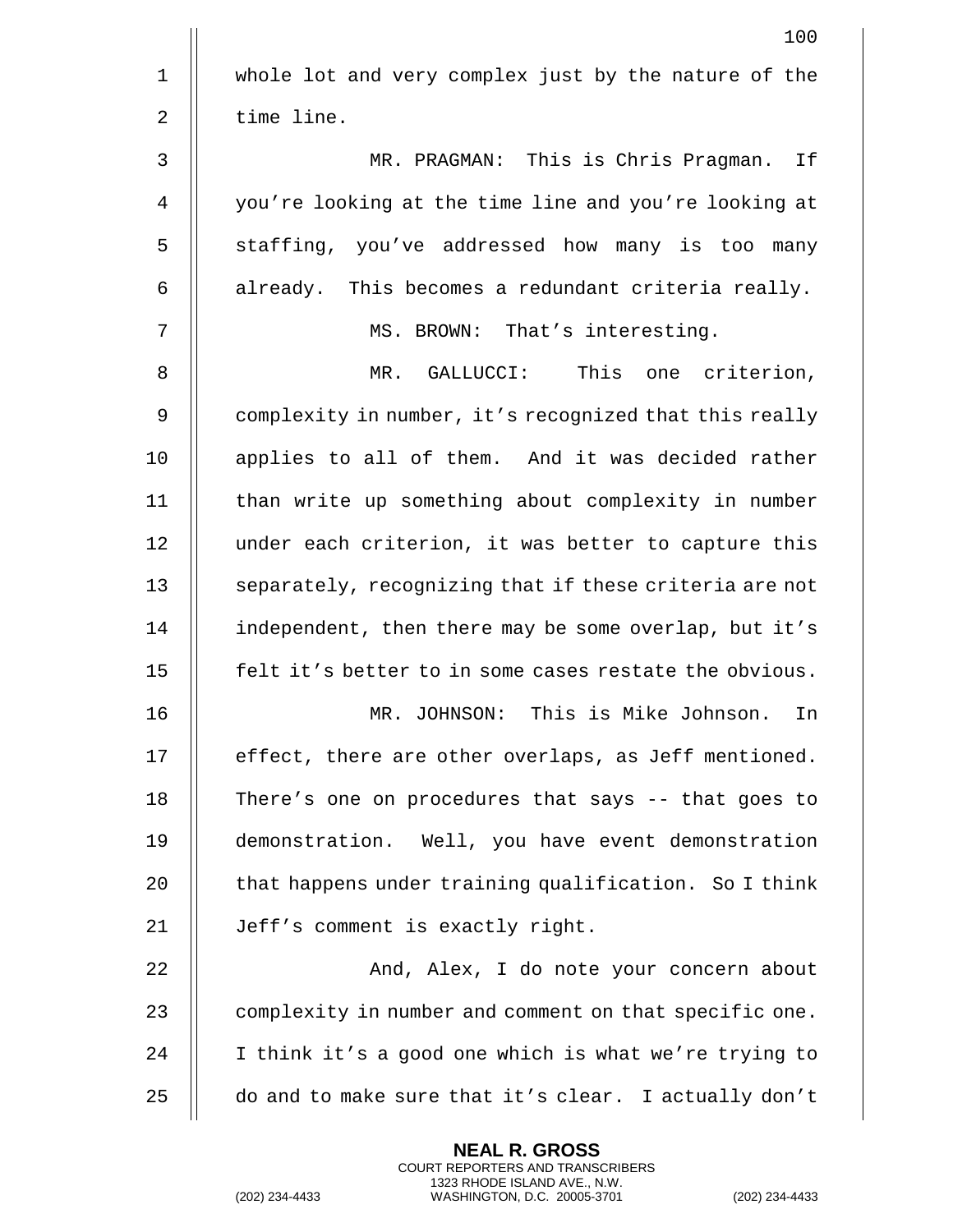|             | 101                                                    |
|-------------|--------------------------------------------------------|
| $\mathbf 1$ | -- when I read complexity in number I don't think that |
| 2           | there was any notion about a pre-conceived limit as    |
| 3           | long as the emphasis -- I think the main part of that  |
| 4           | criteria is that there would<br>be<br>successful       |
| 5           | accomplishment under realistically severe conditions   |
| 6           | that is assured for a fire scenario. I think that's    |
| 7           | the main thing on that.                                |
| 8           | MS. BROWN: All right. If we don't have                 |
| 9           | anything else, I want to sort of poll the room. We're  |
| 10          | ahead of schedule. Fred or Kathleen, do you have any   |
| 11          | comments? Still with us? Okay. We want to sort of      |
| 12          | poll the room to see whether or not we wanted to take  |
| 13          | a break right now or try to push through, because      |
| 14          | we're significantly ahead of schedule. I'd just like   |
| 15          | $\circ$ --                                             |
| 16          | To try to finish before<br>$\mathtt{MR}$ .<br>DUDLEY:  |
| 17          | lunch.                                                 |
| 18          | MS. BROWN: A break? You want to finish                 |
| 19          | before lunch?                                          |
| 20          | MR. WEERAKKODY: I'm for --                             |
| 21          | MS. BROWN: Let's push through then. Then               |
| 22          | let's push through.                                    |
| 23          | PARTICIPANT: Do people want a five-minute              |
| 24          | break?                                                 |
| 25          | MR. DUDLEY: Five-minute break.                         |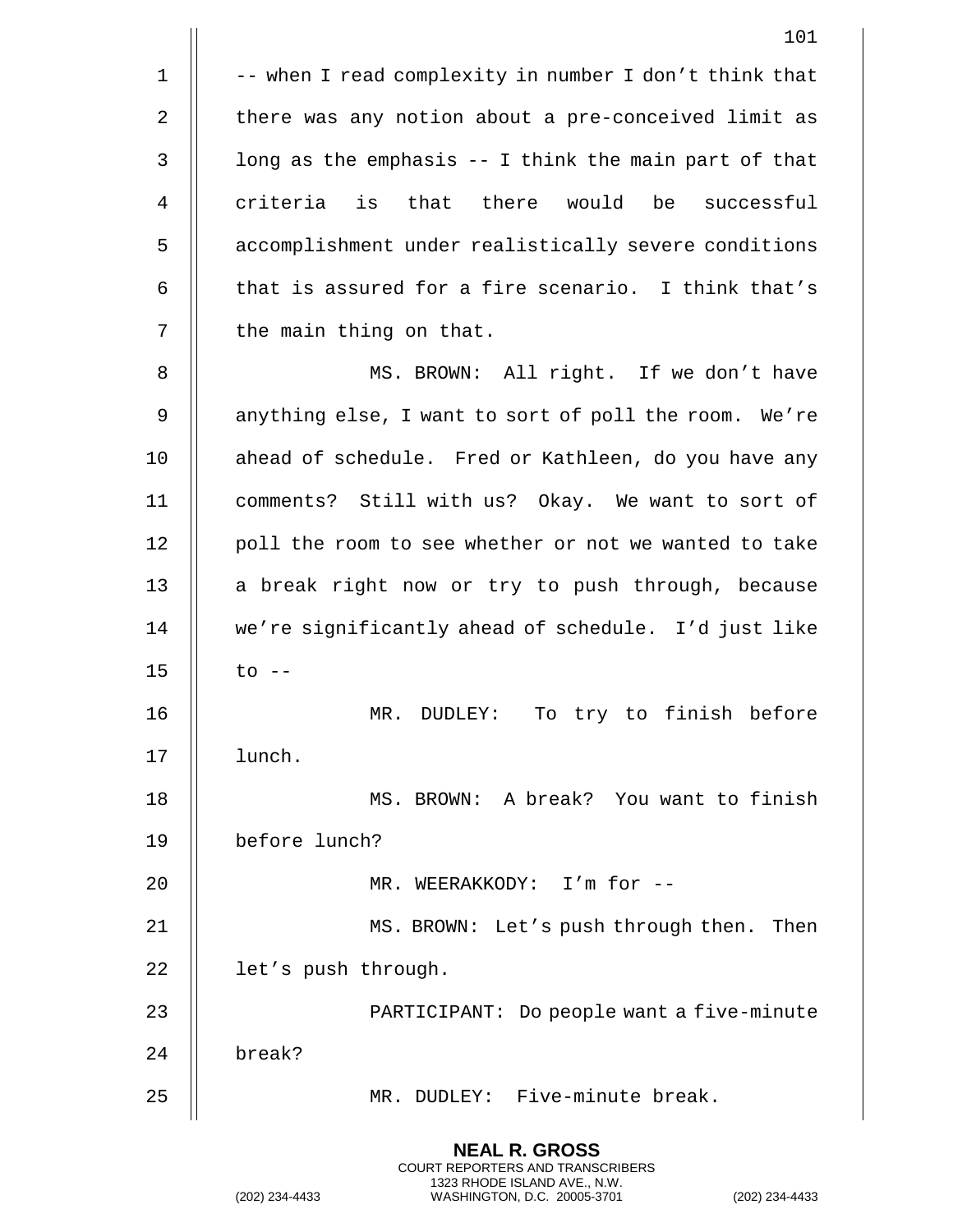|             | 102                                                   |
|-------------|-------------------------------------------------------|
| $\mathbf 1$ | MS. BROWN: Five minutes? Okay. Let's do               |
| 2           | five minutes.                                         |
| 3           | MR. DUDLEY: Five-minute break; back at                |
| 4           | 11.                                                   |
| 5           | (Whereupon, the foregoing matter went off             |
| 6           | the record at 10:55 a.m. and went back on             |
| 7           | the record at $11:02$ a.m.)                           |
| 8           | MS. BROWN: All right, my new agenda and               |
| 9           | goal for this meeting is for us to go ahead and push  |
| 10          | through. Phil and Paul?                               |
| 11          | What we'd like to do is if we can is to go            |
| 12          | on to our next agenda topic and take our comments and |
| 13          | hopefully we can adjourn a lot sooner than intended   |
| 14          | after giving a reasonable time for any additional     |
| 15          | comments from the public, unless anyone has an        |
| 16          | objection.                                            |
| 17          | So with that, I would like to go ahead and            |
| 18          | turn over the meeting to Renee Pedersen of OE to      |
| 19          | discuss the proposed interim enforcement policy.      |
| 20          | MS. PEDERSEN: Just to reiterate again,                |
| 21          | the Commission did approve, once they approved the    |
| 22          | proposed rulemaking, they approved the staff's        |
| 23          | recommendation to develop an interim policy and that  |
| 24          | was SRM was dated September 12th.                     |
| 25          | So what the next step would be is that the            |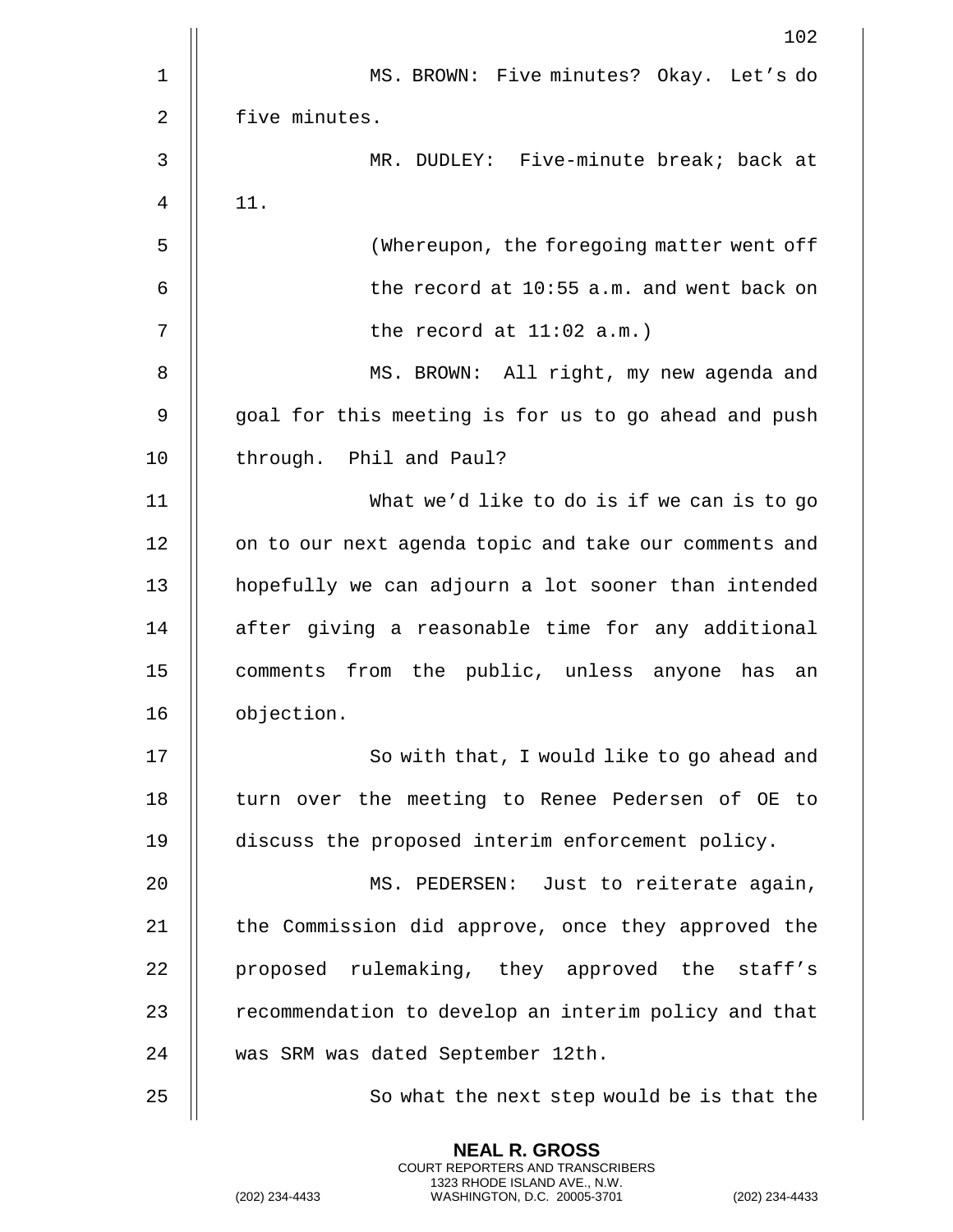|                | 103                                                    |
|----------------|--------------------------------------------------------|
| $\mathbf 1$    | staff would submit this interim enforcement discretion |
| $\overline{2}$ | policy and it would go up to the Commission in the     |
| $\mathfrak{Z}$ | form of a Federal Register notice and it would be      |
| 4              | approved by the Commission. This would be in addition  |
| 5              | to the existing NRC enforcement policy.                |
| 6              | The expectation for that Federal Register              |
| 7              | notice, it would contain statements and considerations |
| 8              | for these interim acceptance criteria. And those       |
| 9              | statements of consideration will not only include the  |
| 10             | technical basis, but would also include the            |
| 11             | disposition of public comments.                        |
| 12             | Basically, the scope of the policy, it                 |
| 13             | would be that under the interim policy, the NRC will   |
| 14             | enforce or excuse me, will exercise enforcement        |
| 15             | discretion and normally not take enforcement action    |
| 16             | for those licensees that rely on unapproved operator   |
| 17             | manual actions that they have taken in lieu of meeting |
| 18             | the requirements in III.G.2, provided that these       |
| 19             | licensees have demonstrated and documented the         |
| 20             | feasibility of their operator manual actions<br>in     |
| 21             | accordance with the interim acceptance criteria that   |
| 22             | are going to be included in the enforcement policy     |
| 23             | statement.                                             |
| 24             | The NRC may take enforcement action when               |
| 25             | a licensee's operator manual actions do not meet those |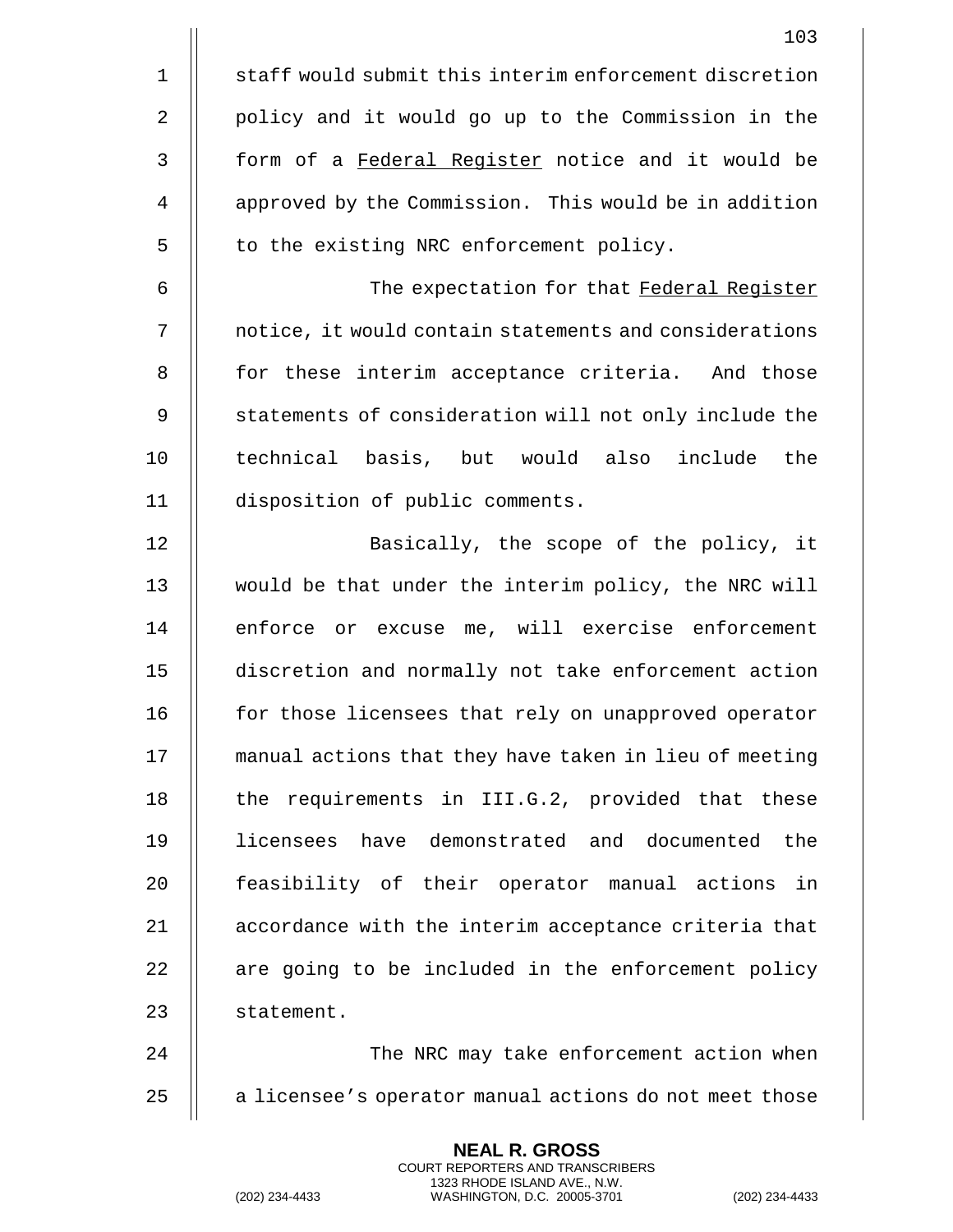1 | interim acceptance criteria or the requirements in 2 | III.G.2. Basically what we're looking at is that it's  $3$  || not that a licensee  $-$  we're not imposing these 4 | interim acceptance criteria. This is an alternative  $5$  || to meeting the requirements in III.G.2. I think that 6 | needs to be clear.

7 || The policy, which of course is going to be 8 | subject to subsequent Commission approved associated 9 || policy guidance or regulation, would be in effect for 10 || 60 days upon publication in the Federal Register, 11 until a final revision of the rule would come out and 12 | become effective. Now I put 60 days in here upon 13 || publication in the Federal Register and that's to 14 || allow licensees the time to look at these interim 15 acceptance criteria and demonstrate and document that 16 || their operator manual actions meet those criteria.  $17$   $\parallel$  This is something that we have put in the interim 18 || policy for the fitness for duty issues.

19 This was a time that was thought possibly 20 | reasonable for licensees to accomplish what they need 21 | to do. So that's open for discussion. That was 22  $\parallel$  something that was put in there as a starting point. 23 || If licensees don't believe that that's a reasonable 24 || amount of time, I think we would definitely want to  $25$  | hear about that.

> **NEAL R. GROSS** COURT REPORTERS AND TRANSCRIBERS 1323 RHODE ISLAND AVE., N.W.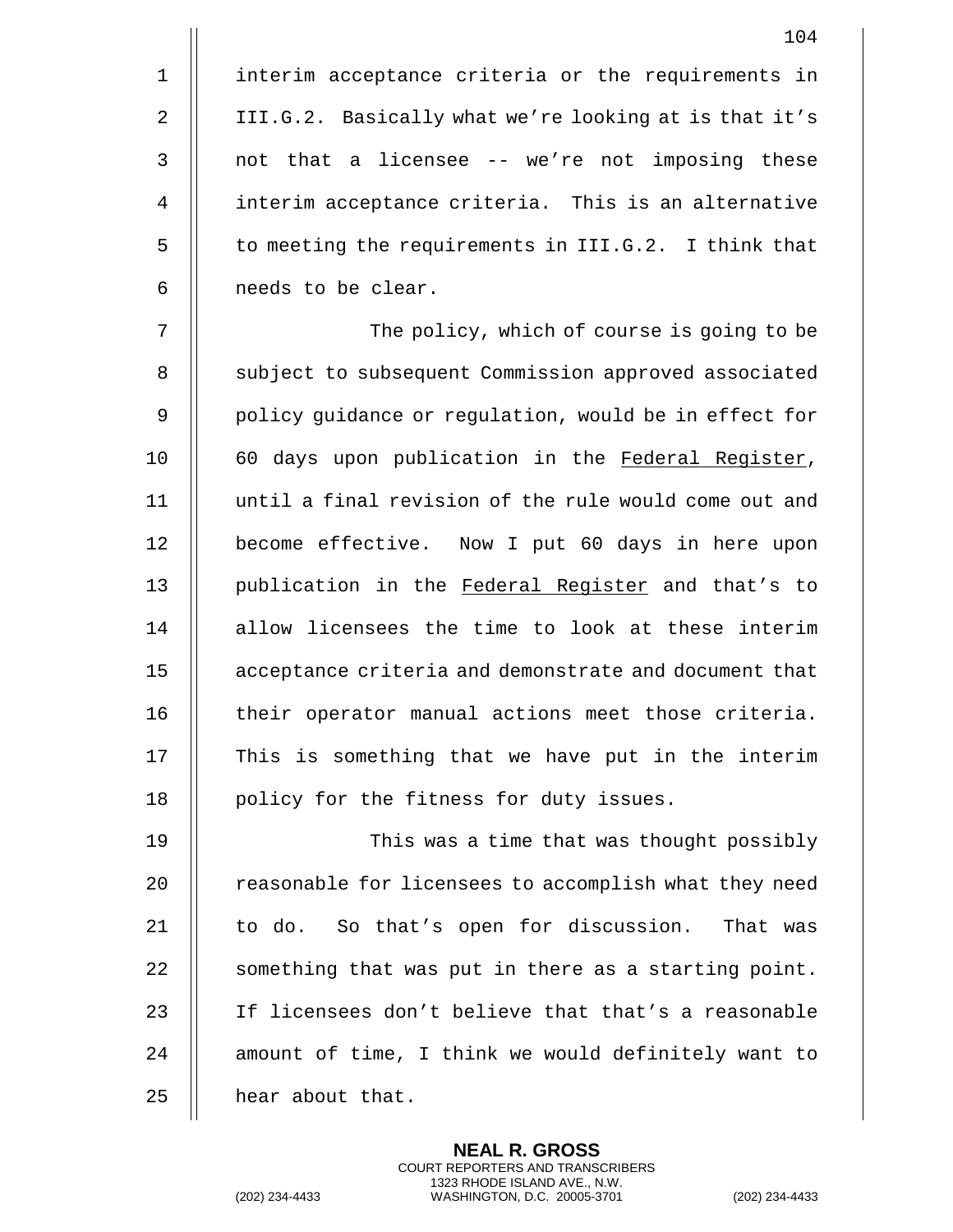1 And then finally, I think what we would  $2 \parallel$  put, what we would include in actual statements of 3 | consideration because again, the enforcement policy, 4 | being something that gets published in the Federal 5 | Register and has widespread dissemination, we always 6 include the most current policy statement on the 7 website, so it's easy to know where the NRC stands on 8 issues.

9 What we would do in the statement's 10  $\parallel$  consideration is we would make it clear that for those 11 situations where a licensee has had a previous 12 | inspection and they have a documented green inspection 13 | finding for the SDP involving the unapproved operator 14 manual actions, I think the expectation would be that 15 provided that licensees can now demonstrate and 16 document the feasibility of those operator manual 17 | actions, in accordance with the new interim acceptance 18 || criteria included in this discretion policy, that, in 19 || essence, would be the corrective action. If your 20 manual actions now meet those interim acceptance 21  $\parallel$  criteria, then they would no longer need to be in the 22 | licensee's Corrective Action Program. And hopefully 23  $\parallel$  that will solve some issues that industry has.

24 || I think what we're trying to do by doing 25  $\parallel$  this, is we want to have an efficient process to align

> **NEAL R. GROSS** COURT REPORTERS AND TRANSCRIBERS 1323 RHODE ISLAND AVE., N.W.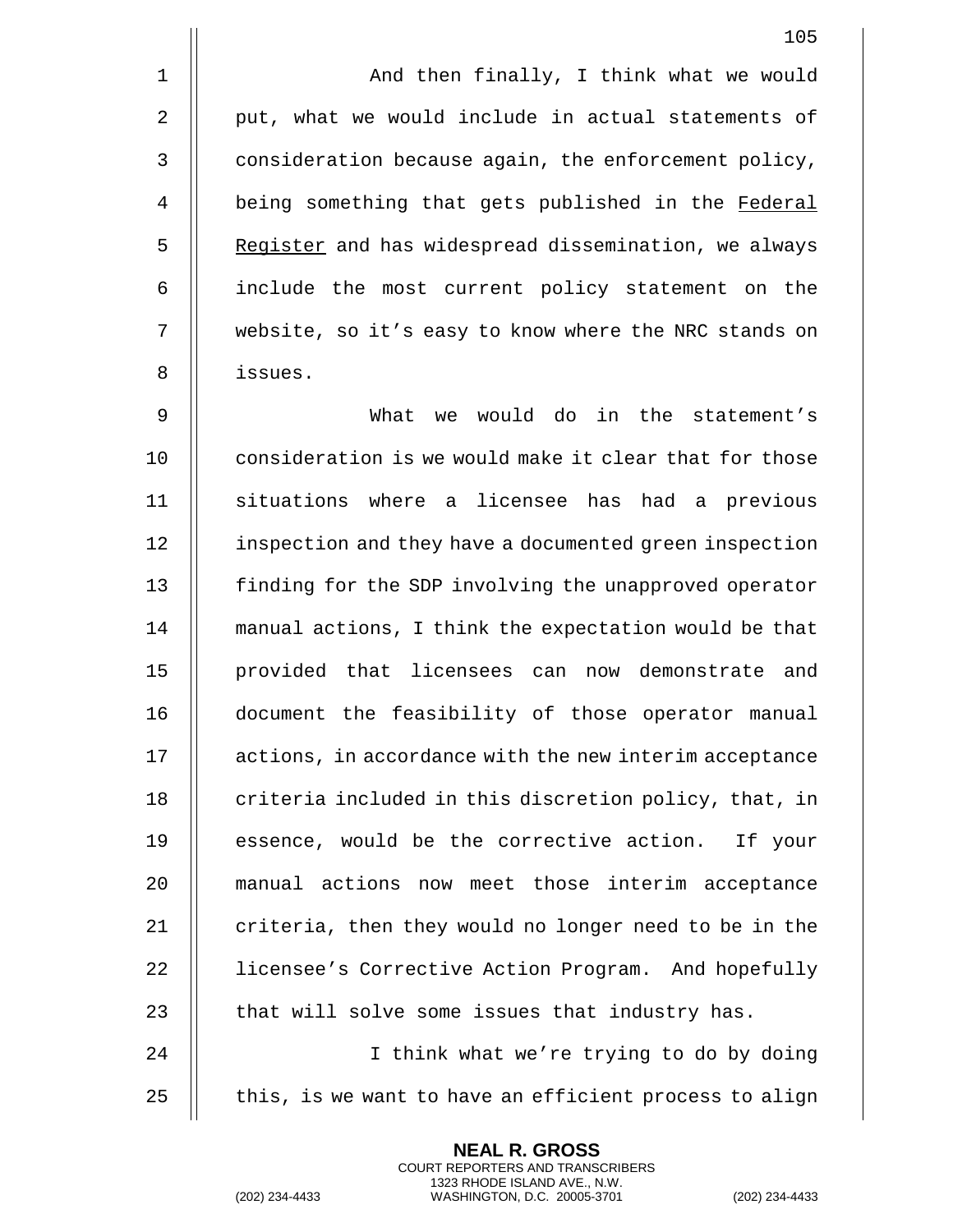1 | the regulatory requirements and our safety objectives. 2 || We want to make sure that what we do ultimately  $3$   $\parallel$  maintains safety. We want to do this in a way -- we 4 understand -- we want to balance the need for this 5 | expedited regulatory guidance. We hear you. We want  $6$   $\parallel$  this now.

7 However, I think we're also responsive to 8 | the fact that we need to have public participation in 9 | this strategy because this strategy is somewhat new by 10 || allowing licensees to take these operator manual 11 actions provided that they meet these interim 12 || acceptance criteria prior to the rulemaking is 13 | definitely a new strategy that we're trying to use and 14 || again, we're looking for balance and ultimately we 15 want to make sure that we maintain safety by doing  $16$   $\parallel$  this.

17 MR. QUALIS: And recognize that there may 18 || be cases where you start evaluating previously green 19 findings using the new criteria, especially with the 20 | addition of the Information Notice 9218 as we get off  $21$   $\parallel$  the associated circuits issue and start inspecting 22 | associated circuits. That's why that was not one of 23  $\parallel$  the original inspection evaluation criteria.

24 If one of your manual actions is dependent 25 upon repositioning a valve that has its torque and

> **NEAL R. GROSS** COURT REPORTERS AND TRANSCRIBERS 1323 RHODE ISLAND AVE., N.W.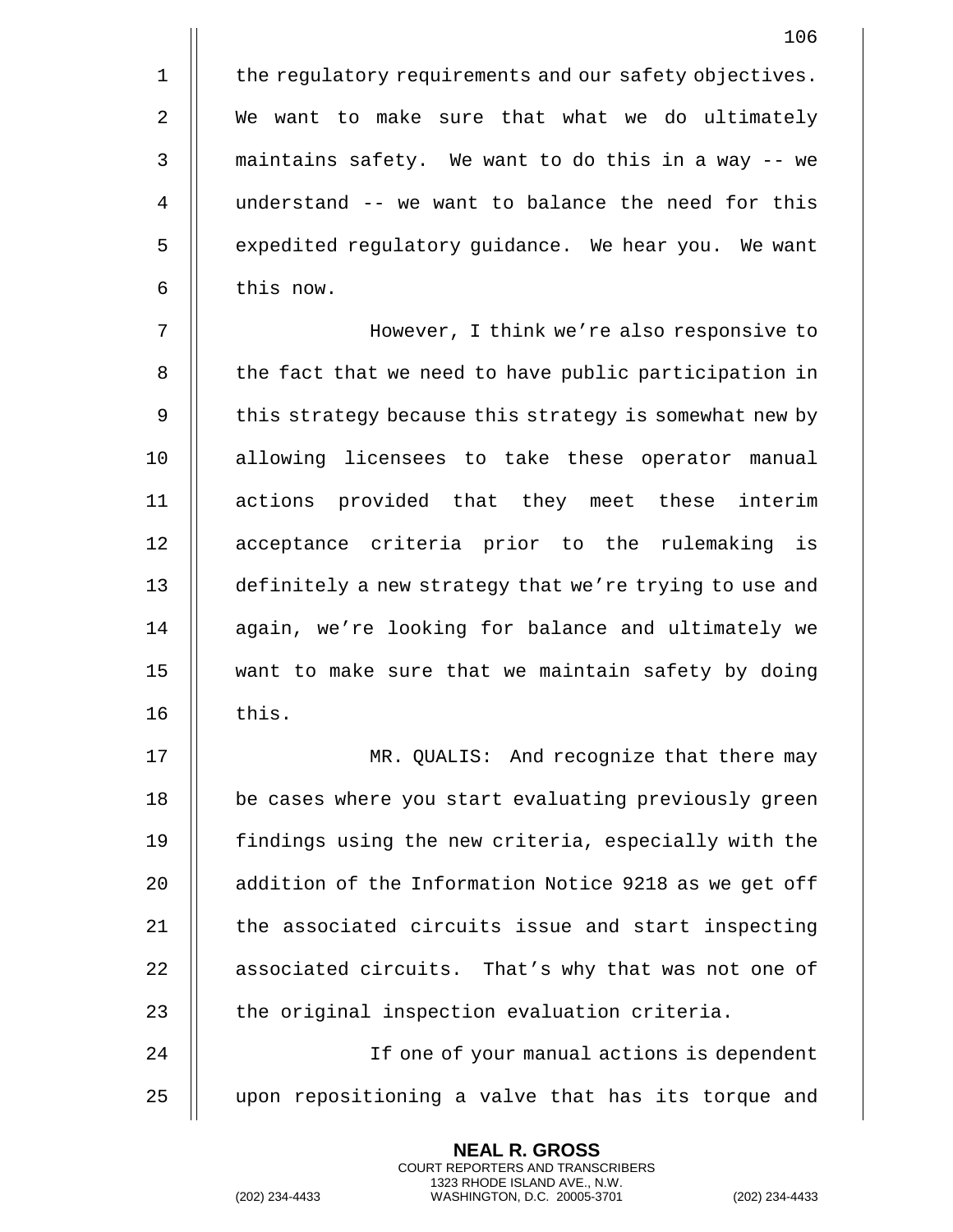|                | 107                                                    |
|----------------|--------------------------------------------------------|
| $\mathbf 1$    | limits which is bypassed, now that manual action may   |
| 2              | not be acceptable. It may be a high risk manual        |
| $\mathbf{3}$   | action. There may be certain things that you have to   |
| $\overline{4}$ | look at as a result of the additional criteria. It     |
| 5              | may turn into -- may increase risk.                    |
| 6              | MS. PEDERSEN: I think that's important to              |
| 7              | emphasize. Really, I look at this as somewhat of an    |
| 8              | iterative process. Again, it's a balance.              |
| $\mathsf 9$    | Ultimately, the rulemaking may look a little different |
| 10             | than these interim acceptance criteria. To the extent  |
| 11             | that we're on a learning curve and through this        |
| 12             | process, it comes to light that the criteria that are  |
| 13             | in the policy need to be modified. I think the         |
| 14             | Commission would want those criteria modified. I       |
| 15             | think the goal is, I mean if we had a crystal ball     |
| 16             | would be to have these criterion be the rulemaking     |
| 17             | language. And to the extent that we can try to do      |
| 18             | that, I think that that's what we're trying to do with |
| 19             | this policy.                                           |
| 20             | MR. PRAGMAN: This is Chris Pragman.<br>A               |
| 21             | question. You said for previous green SDPs?            |
| 22             | MS. PEDERSEN: SDP findings for that                    |
| 23             | inspection procedure.                                  |
| 24             | MR. PRAGMAN: I understand if someone has               |
| 25             | been delivered a green finding, isn't that the end of  |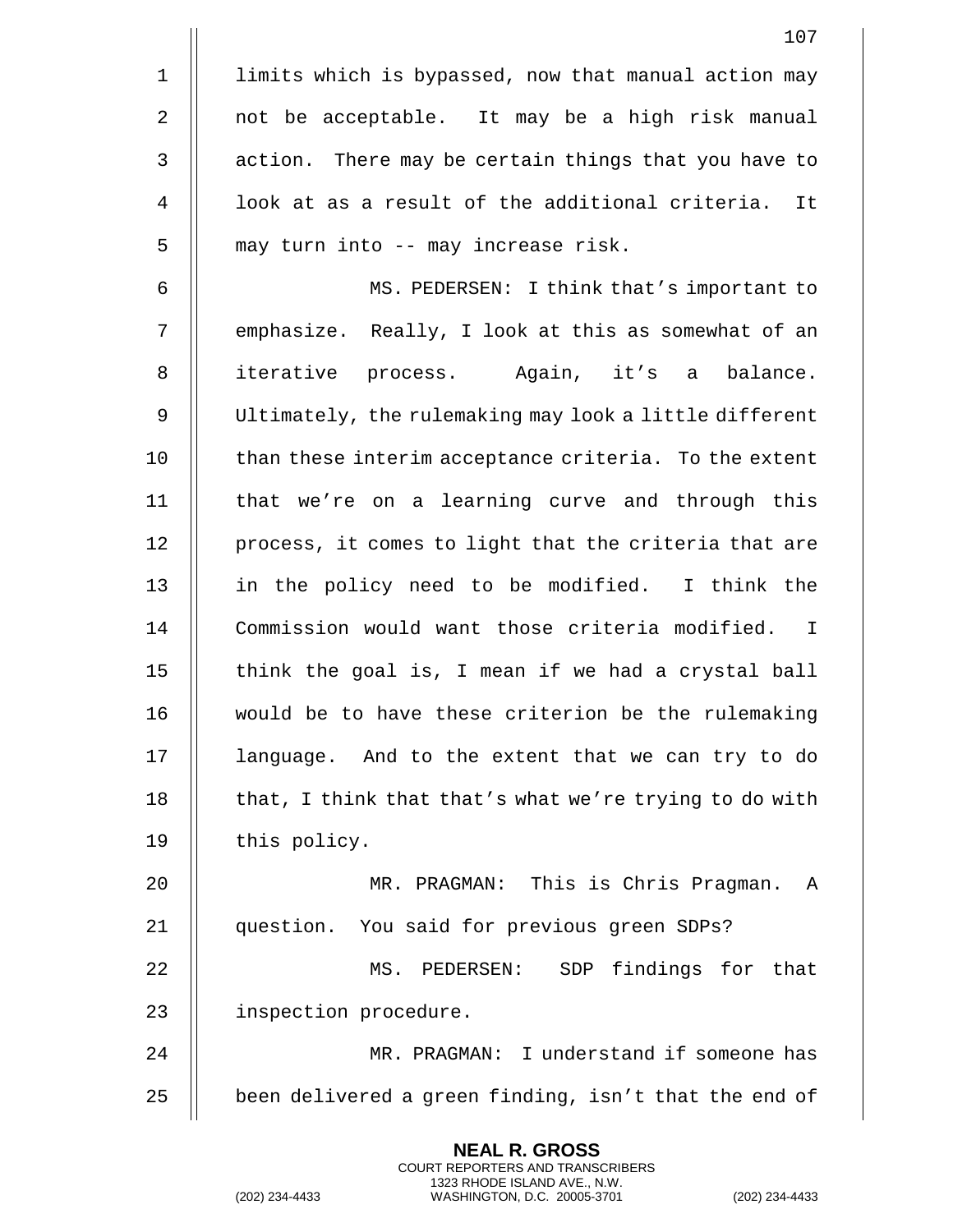|                | 108                                                    |
|----------------|--------------------------------------------------------|
| $\mathbf 1$    | the enforcement process for that?                      |
| 2              | MS. PEDERSEN: Well, a green finding is                 |
| 3              | not an enforcement action. I want to call time out     |
| $\overline{4}$ | because I realize that sometimes the language gets a   |
| 5              | little bit mutated.                                    |
| 6              | A green finding is just that. It's a                   |
| $\overline{7}$ | green finding. To the extent that there's a            |
| 8              | regulatory requirement that was not met, that green    |
| 9              | finding would normally be treated as an NCV under the  |
| 10             | policy.                                                |
| 11             | MR. PRAGMAN: Right.                                    |
| 12             | MS. PEDERSEN: It's my reading of the                   |
| 13             | inspection procedure that if an inspector looked at    |
| 14             | operator manual actions and viewed them as acceptable  |
| 15             | for those criteria in the inspection procedure, they   |
| 16             | were documented as green findings. They were not       |
| 17             | documented as green NCVs.                              |
| 18             | However, it's my understanding that a                  |
| 19             | green finding would still be placed in the licensee's  |
| 20             | Corrective Action Program. And so the question         |
| 21             | becomes well, what are we supposed to do with it,      |
| 22             | right? So I think what this does it provides that      |
| 23             | flexibility for licensees to go back, look at what had |
| 24             | been previously viewed as being acceptable, in         |
| 25             | essence, now look at it against what we're currently   |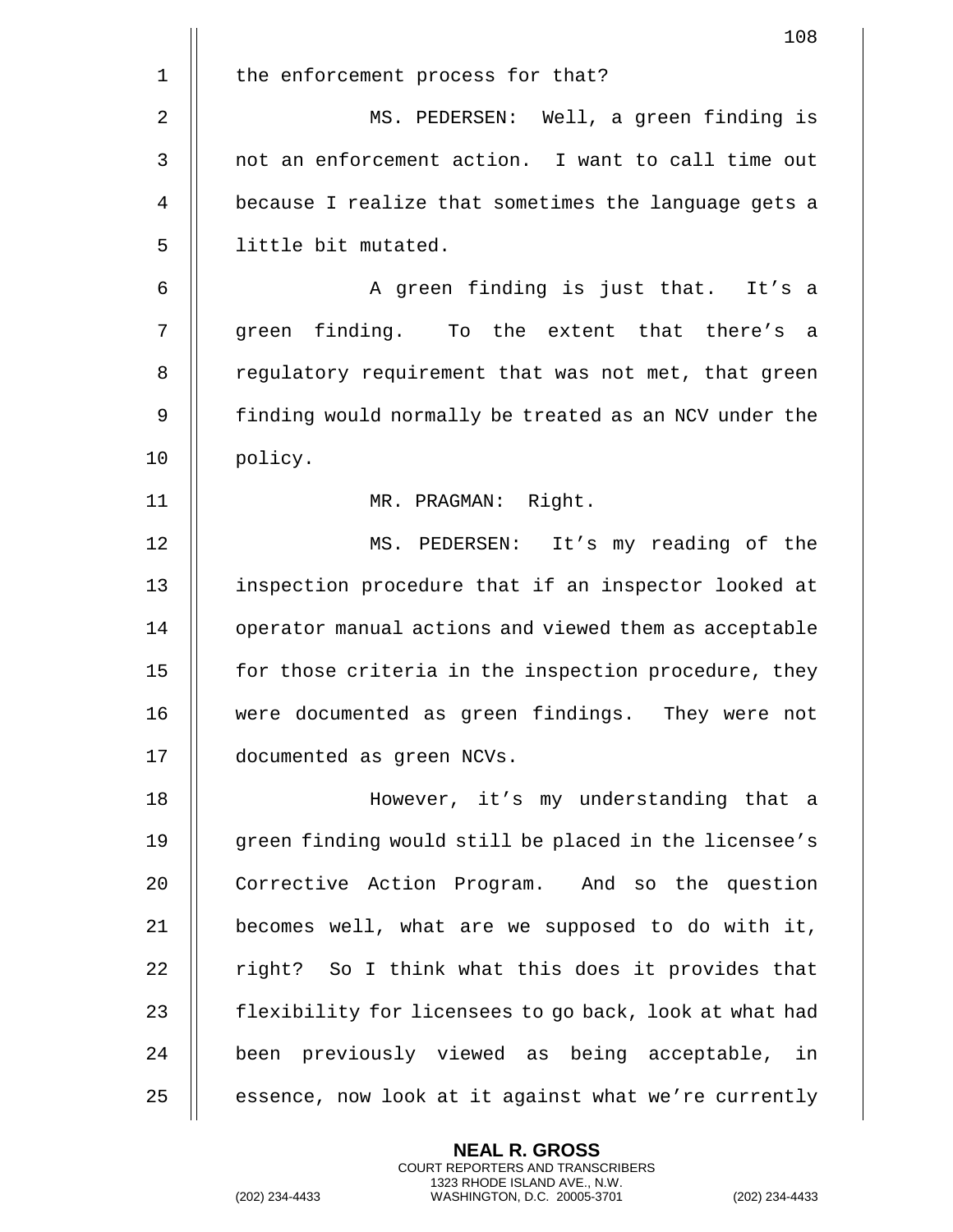|             | 109                                                    |
|-------------|--------------------------------------------------------|
| $\mathbf 1$ | holding up at the criteria. And to the extent that     |
| 2           | you can say yeah, I meet that, then I think that that  |
| 3           | would be the end of the story.                         |
| 4           | MR. QUALIS: Currently, Chris, we had a                 |
| 5           | NCV or a Level 4 violation at one of your facilities,  |
| 6           | but it was green. It's in your Corrective Action       |
| 7           | Program. A violation actually would exist would        |
| 8           | because you do not meet the III.G.2 criteria. Either   |
| 9           | a 1-hour barrier with protection of suppression, 20    |
| 10          | feet with no intervening combustibles and detection of |
| 11          | suppression or a weighted 3-hour fire barrier. How do  |
| 12          | you close that item on the Corrective Action Program?  |
| 13          | How do you get rid of it? What they're telling you is  |
| 14          | that you're having another option. You can still go    |
| 15          | back and meet one of the barrier criterias.            |
| 16          | MS. PEDERSEN: Exactly.                                 |
| 17          | MR. QUALIS: Or you can meet the interim                |
| 18          | enforcement criteria as a satisfactory means of        |
| 19          | resolving the Corrective Action Program issue. In the  |
| 20          | past, up until we get this, you can't do that. You     |
| 21          | cannot close a Corrective Action Program issue out, it |
| 22          | would be a violation. A certain utility trying to      |
| 23          | close out a barrier issue with manual actions, the     |
| 24          | Region couldn't accept that as corrective action       |
| 25          | because you're closing out a violation with a          |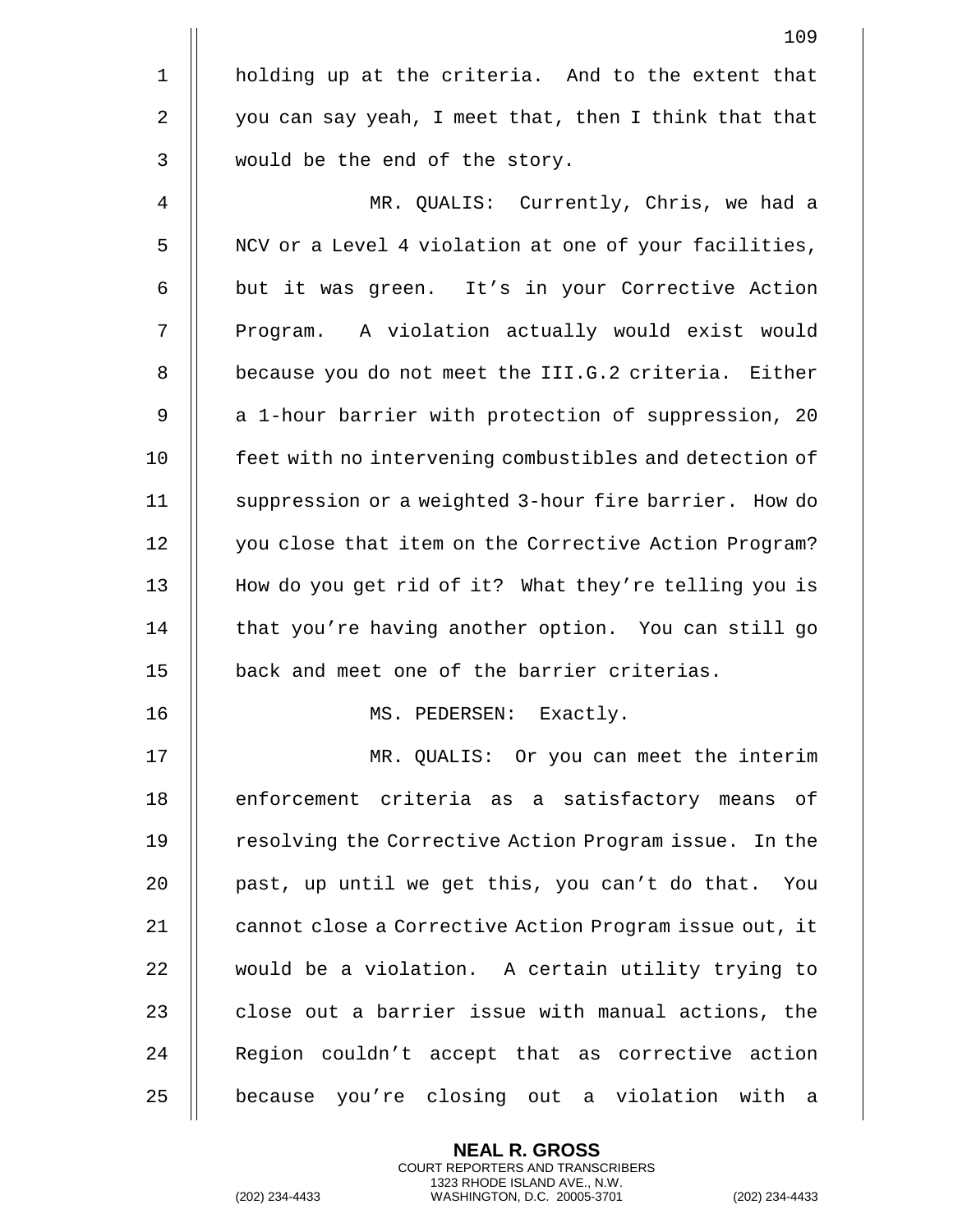|             | 110                                                    |
|-------------|--------------------------------------------------------|
| $\mathbf 1$ | different violation. That's not an accepted way of     |
| 2           | dealing with corrective actions.                       |
| 3           | MR. PRAGMAN: I'm thinking of a specific                |
| 4           | example I have where a plant of ours found all the     |
| 5           | actions, the inspector found all the actions feasible, |
| 6           | went with the green finding because of the III.G.2 and |
| 7           | the inspection reports says no action is required by   |
| 8           | the licensee. The actions are feasible and NRR is      |
| 9           | going to change the rule.                              |
| 10          | MR. QUALIS: I think that's an overload of              |
| 11          | the purpose.                                           |
| 12          | (Laughter.)                                            |
| 13          | MS. PEDERSEN: Right, so this comes into                |
| 14          | play and now you have a homework assignment, yes. You  |
| 15          | need to go back and make sure they're acceptance for   |
| 16          | the new criteria and to the extent you document that,  |
| 17          | I think that's the end of the issue in the Corrective  |
| 18          | Action Program.                                        |
| 19          | MR. QUALIS: Listen to Renee instead of                 |
| 20          | your inspection report.                                |
| 21          | (Laughter.)                                            |
| 22          | MS. BROWN: That was the guidance at that               |
| 23          | They're not in conflict and they don't<br>time.        |
| 24          | contradict. At that time that was the guidance that    |
| 25          | they may have been given by their management on how to |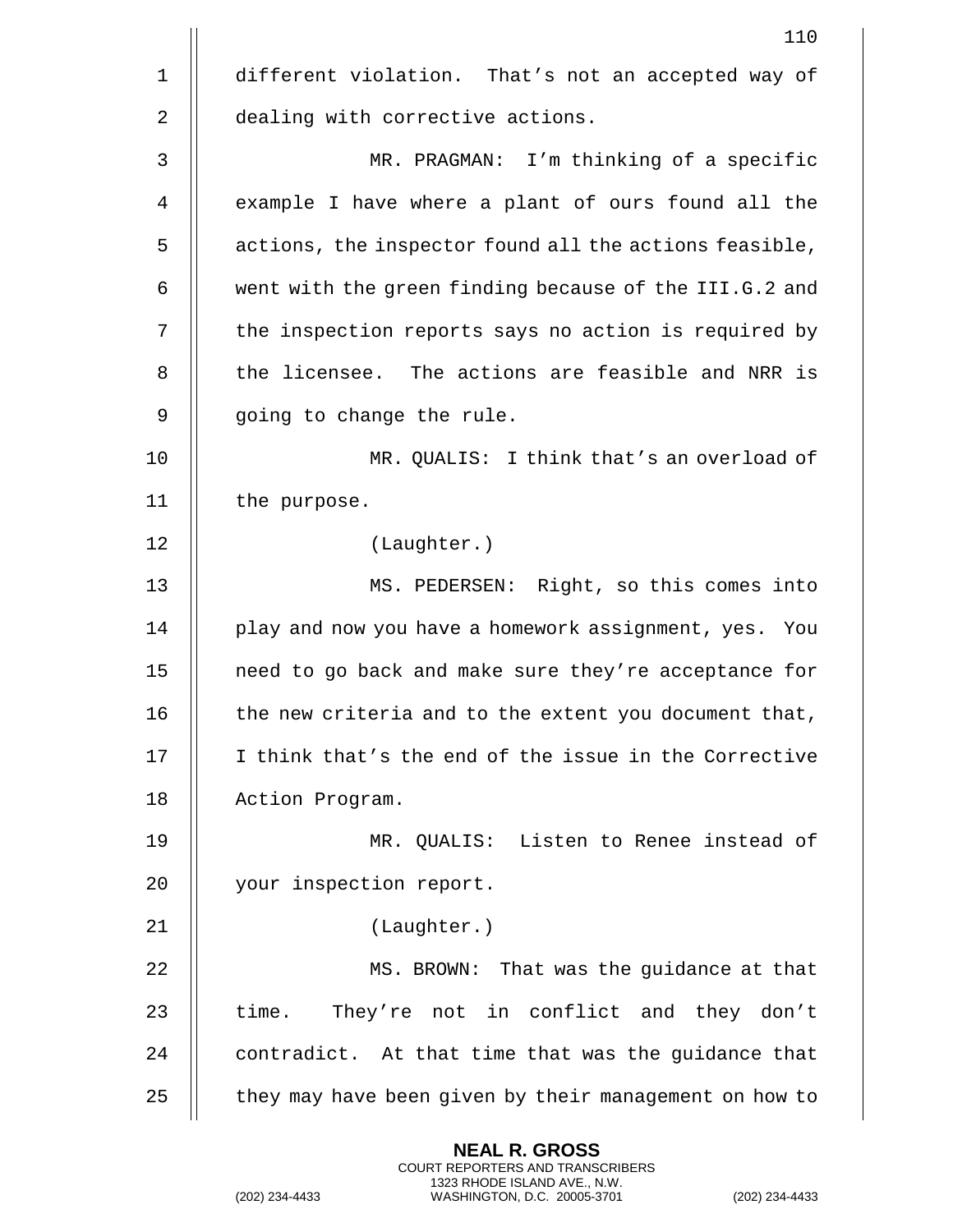|                | 111                                                    |
|----------------|--------------------------------------------------------|
| $\mathbf 1$    | deal with that issue, but this is how we're going to   |
| 2              | proceed from the time that this policy is issued.      |
| $\mathsf{3}$   | Because when the rule comes into effect, if I come to  |
| $\overline{4}$ | your plant and I look at that exact same one, if you   |
| 5              | don't meet these criteria you're getting a violation   |
| 6              | from me.                                               |
| 7              | MR. PRAGMAN: Okay.                                     |
| 8              | MS. PEDERSEN: Against III.G.2 --                       |
| 9              | MS. BROWN: Against III.G.2.                            |
| 10             | MS. PEDERSEN: Not against the interim                  |
| 11             | acceptance criteria because someone asked me that      |
| 12             | question. What if they don't meet these criteria?      |
| 13             | Again, it's a choice. We're offering this up as an     |
| 14             | option. It's a vision of what the rulemaking would     |
| 15             | be. You always have, you can always comply with        |
| 16             | That's the existing regulation.<br>III.G.2.            |
| 17             | So I think the expectation is if Eva were              |
| 18             | to come out after the policy was in effect, what would |
| 19             | be documented in the inspection report, a recognition  |
| 20             | that the licensee does not meet the requirements of    |
| 21             | III.G.2. However, because the licensee<br>has          |
| 22             | demonstrated and documented that they're operator      |
| 23             | actions meet these interim acceptance criteria, the    |
| 24             | NRC will refrain from taking enforcement action for    |
| 25             | those particular incidents. And that would be          |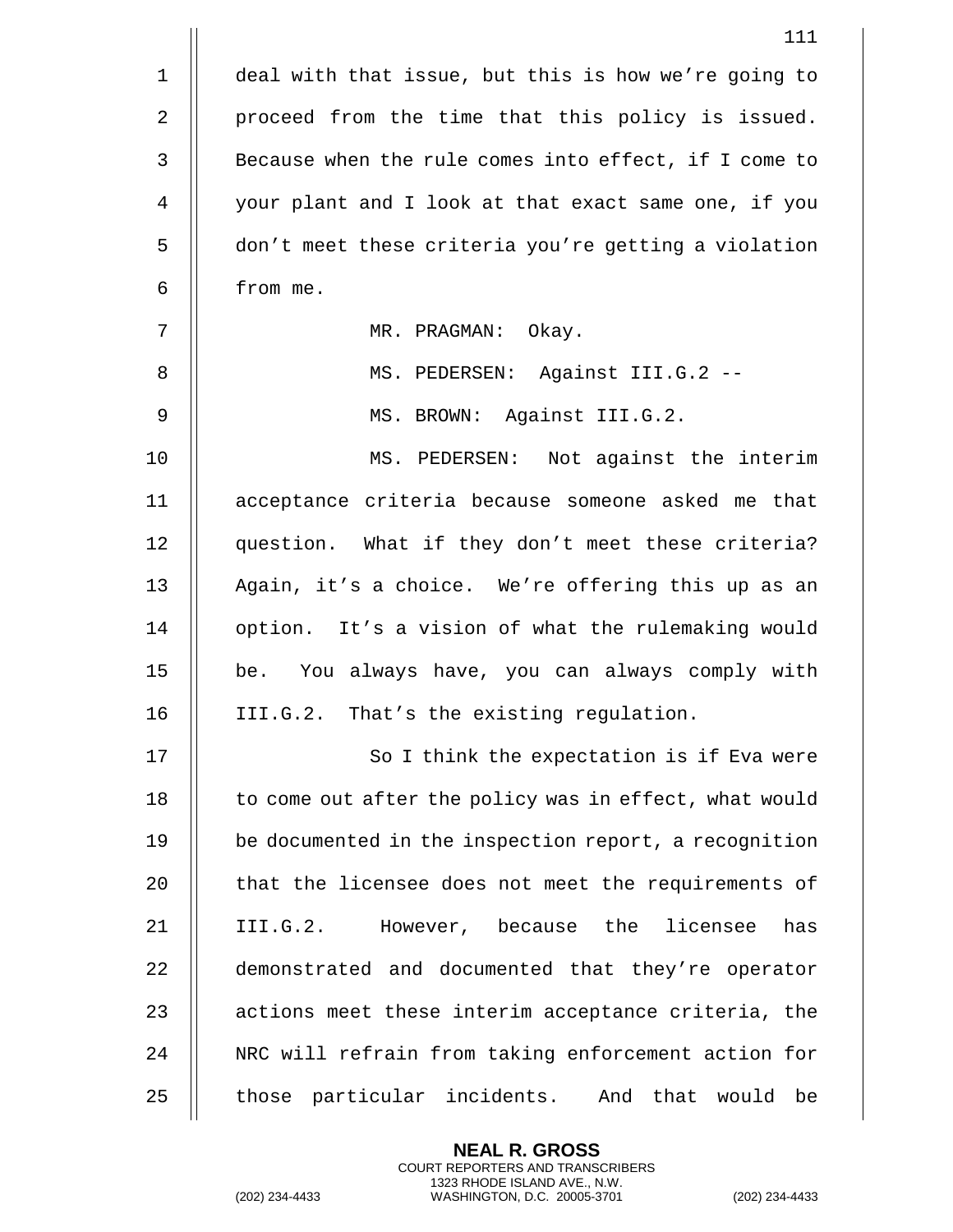|    | 112                                                    |
|----|--------------------------------------------------------|
| 1  | documented. So there's a record there.                 |
| 2  | I think again, we need balance. What we                |
| 3  | want to try to do is regulate with public confidence.  |
| 4  | We need to have this information documented.           |
| 5  | MR. MARION: This is Alex Marion. Just to               |
| 6  | make sure I understand, this policy is forward looking |
| 7  | or it is forward looking and can be used to close out  |
| 8  | any current findings?                                  |
| 9  | MS. PEDERSEN: Right.                                   |
| 10 | MR. MARION: The latter.                                |
| 11 | MS. PEDERSEN: The latter. And I think it               |
| 12 | could also be viewed as backward looking because       |
| 13 | again, this is your opportunity to look, for the       |
| 14 | licensee to look at what they have at their facility   |
| 15 | and move forward.                                      |
| 16 | MR. MARION: Let me ask the next obvious                |
| 17 | question. If a licensee has a documented acceptance    |
| 18 | by NRC of the use of manual action, does that use of   |
| 19 | manual action have to be reconsidered in light of the  |
| 20 | new inspection criteria?                               |
| 21 | MS. PEDERSEN:<br>Yes.                                  |
| 22 | MR. MARION: Okay. So let's make sure                   |
| 23 | it's very clear on how it's documented.                |
| 24 | MS. PEDERSEN: It doesn't exist in an                   |
| 25 | exemption request and it approves it. That's not part  |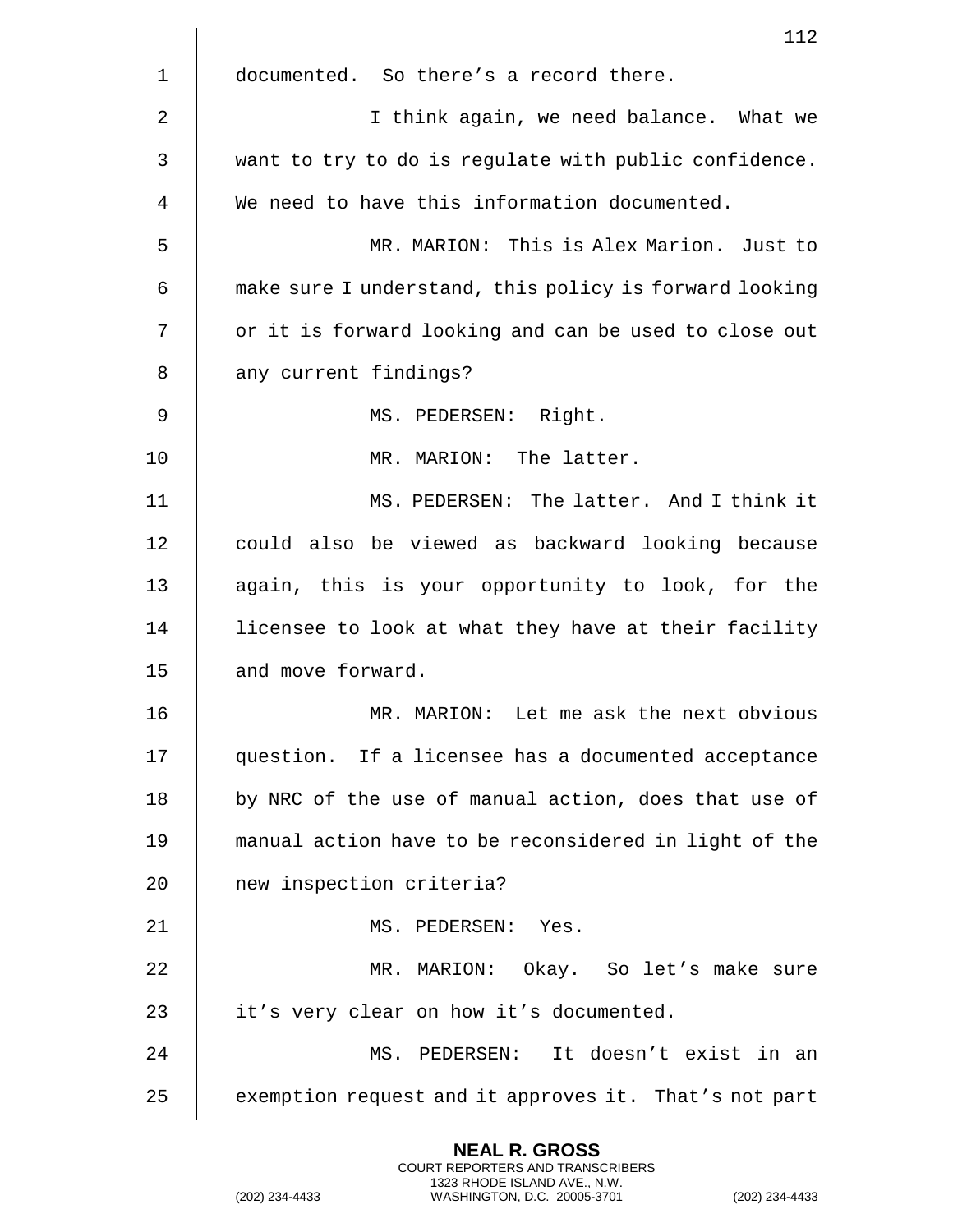|    | 113                                                    |
|----|--------------------------------------------------------|
| 1  | of your license. You have what you have.<br>The        |
| 2  | inspection report doesn't meet that threshold.         |
| 3  | MS. BROWN: None of that counts as an                   |
| 4  | approval that you guys pretend that we have approved   |
| 5  | manual action?                                         |
| 6  | (Laughter.)                                            |
| 7  | MS. PEDERSEN: She said it. I didn't.                   |
| 8  | MS. BROWN: I did.                                      |
| 9  | MR. QUALIS: Alex, what doesn't have to be              |
| 10 | considered is manual actions that are prior approved   |
| 11 | in an SE or an exemption request or what was noted     |
| 12 | earlier, but if manual actions approved in SEs, those  |
| 13 | are not being challenged by this rule.                 |
| 14 | As a matter of good practice maybe they                |
| 15 | should -- a licensee should look at the manual actions |
| 16 | and ensure that they can meet all this criteria        |
| 17 | because if they can't, I'm sure some hot shot          |
| 18 | inspector is going to say how can you really take      |
| 19 | credit for this and it's going to be a yellow finding  |
| 20 | or something in my inspection report, even though you  |
| 21 | may meet your licensing basis. It may still be risk.   |
| 22 | I recommend you do consider that these criterion       |
| 23 | don't. We didn't just make them up out of -- most of   |
| 24 | them make sense, in my opinion.                        |
| 25 | This is Alex Marion.<br>MARION:<br>$MR$ .<br>I.        |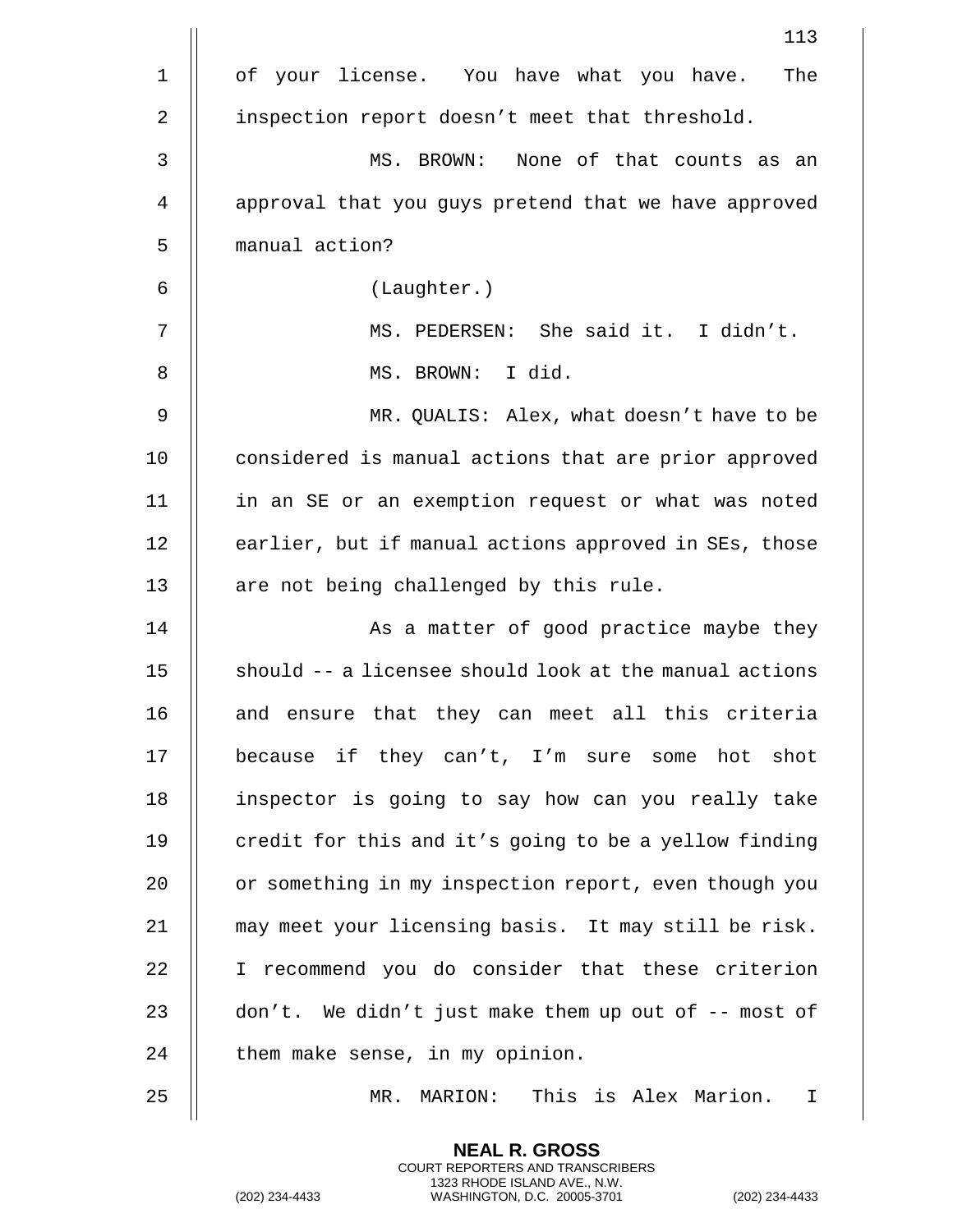114 1 | didn't mean to suggest that the NRC staff use the 2 | cavalier approach to develop this criteria. What I 3 Wed as driving at was to make sure we understand what the 4 || threshold is relative to what's been previously 5 | approved that does not have to be revisited versus  $6 \parallel$  what needs to be revisited. And in no way do we go 7 || after previously approved exemptions that are 8 || approved. 9 MR. QUALIS: Right. 10 MS. BROWN: That are part of your 11 licensing basis. 12 MR. QUALIS: Part of your licensing basis. 13 MS. BROWN: I think some inspections I 14 | have been on, they have said well, you looked at it in 15  $\parallel$  an inspection for it and didn't find it to be a 16 || problem, therefore it is acceptable. 17 MR. QUALIS: The worst you'll see out of 18 || these criterion which you prior approved manual 19 actions is if -- this may give inspectors some bases  $20$  || for believing that you may not be able to perform 21 | certain manual actions at some utilities. And then 22 | vou'll not be in violation space because we approved 23  $\parallel$  a manual action. Then you'll get into risk and 24 | implementation space, different area. 25 MR. JOHNSON: Let me just say that, Mike

> **NEAL R. GROSS** COURT REPORTERS AND TRANSCRIBERS 1323 RHODE ISLAND AVE., N.W.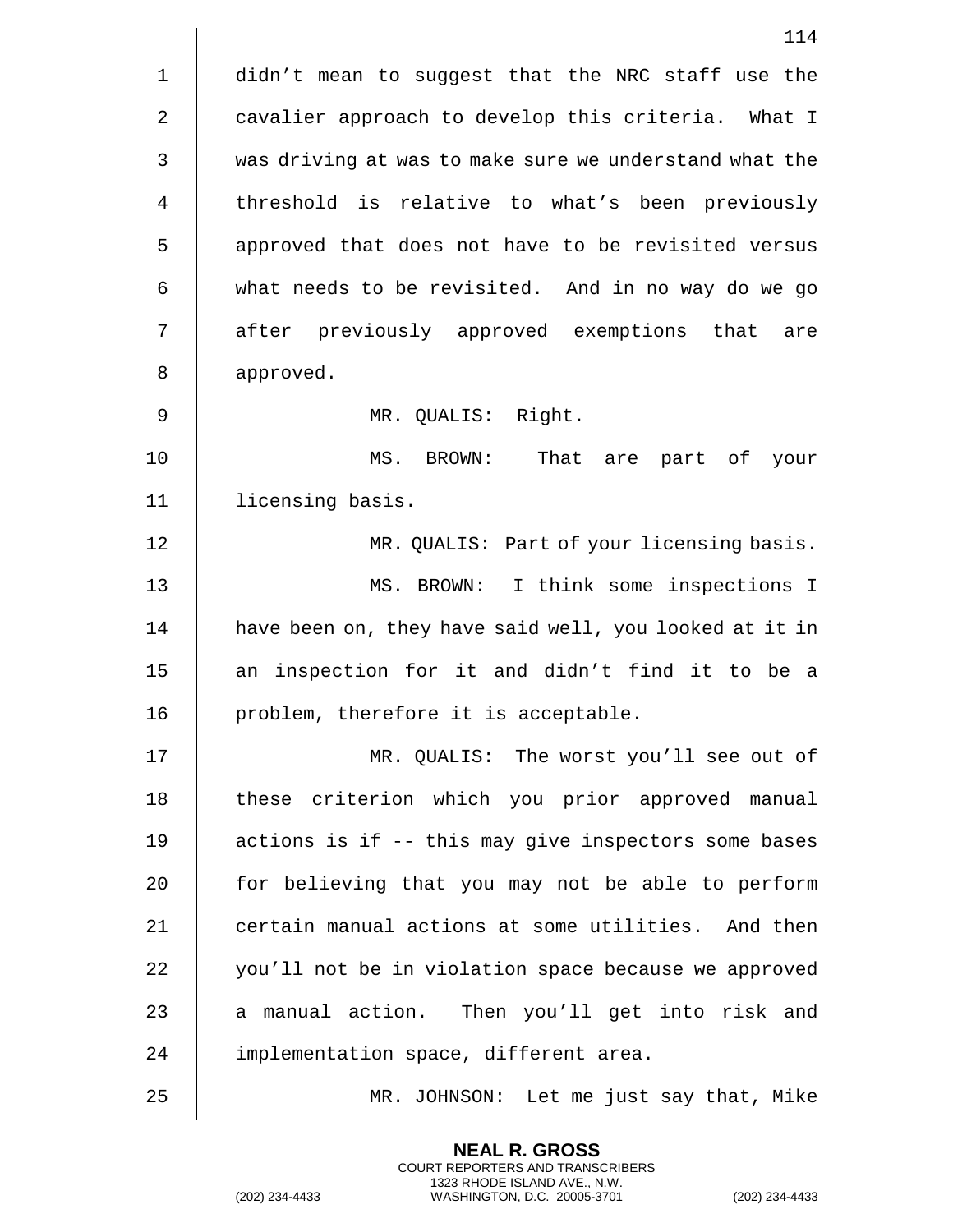|                | 115                                                    |
|----------------|--------------------------------------------------------|
| $\mathbf 1$    | Johnson, I think it is possible, although it probably  |
| $\overline{2}$ | won't happen very often that you will have an          |
| $\mathbf{3}$   | inspector who looks at, it's an old criteria or        |
| 4              | whatever it's called, what the final rule says and     |
| 5              | says you know, I know that the licensee, this licensee |
| 6              | should receive an exemption, however, whatever we      |
| 7              | approved and added to that plant's licensing basis,    |
| 8              | are not feasible by this criteria and therefore this   |
| 9              | would constitute a performance deficiency and get a    |
| 10             | color and go to the SDP. I think that's entirely       |
| 11             | possible although probably not -- it probably won't    |
| 12             | happen all that often.                                 |
| 13             | MR. QUALIS: I hope you're right, but                   |
| 14             | inspectors are doing walk downs.                       |
| 15             | MS. BROWN: Well, I think Renee has                     |
| 16             | another problem.                                       |
| 17             | MS. PEDERSEN: I think one of the concerns              |
| 18             | and I think the Commission articulated it in the SRM   |
| 19             | is the issue of consistency. And we're always          |
| 20             | concerned about consistency. From our office, we       |
| 21             | don't necessarily establish the training issues, but   |
| 22             | I think as an agency, I think the expectation that     |
| 23             | when this policy, prior to it going into effect, that  |
| 24             | there will be training for the inspectors to make sure |
| 25             | that they're applying this, that they're evaluating it |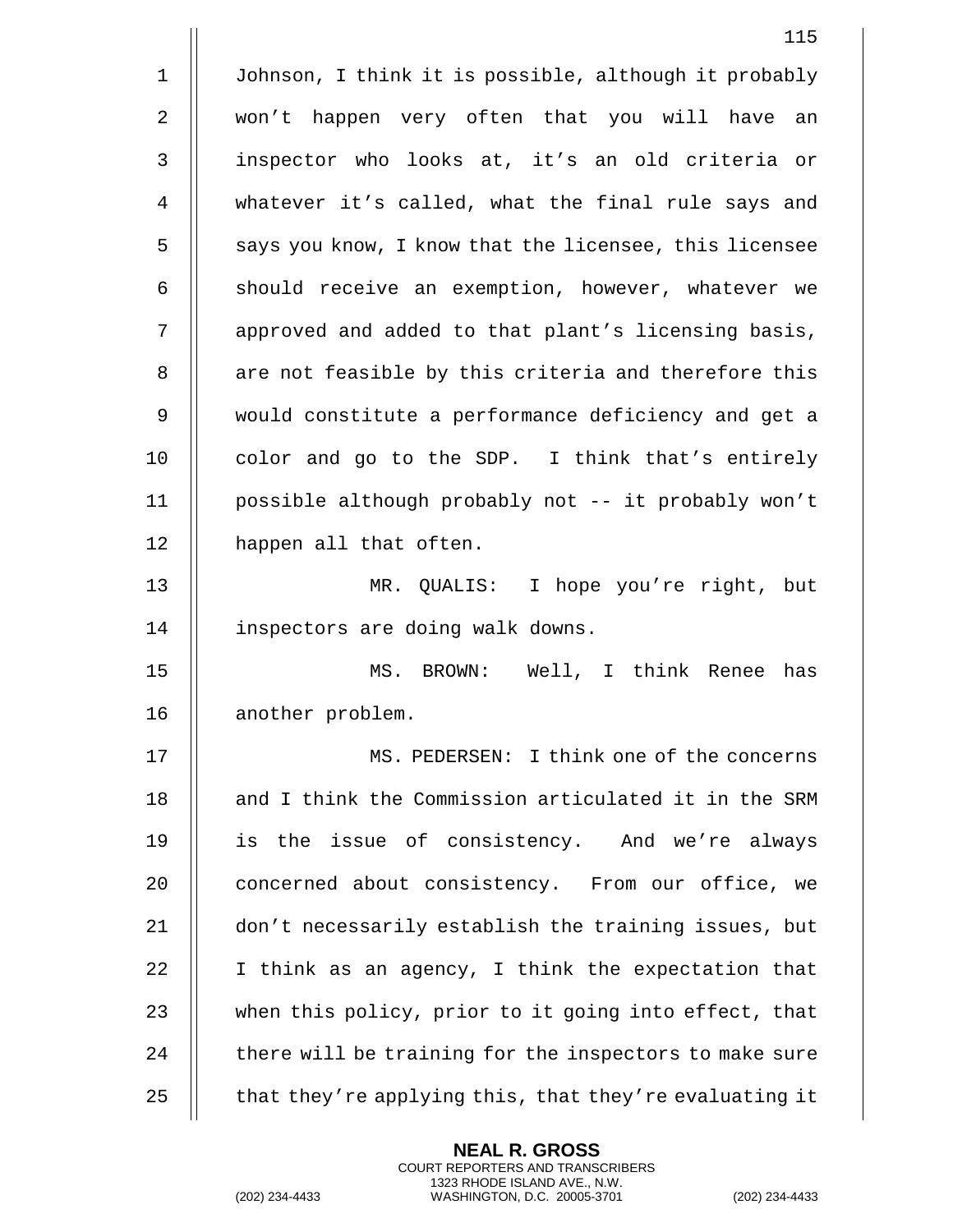1 and there's some consideration of even having 2 discussions within the agency when an issue arises in 3 || one region that it would be discussed with the 4 | technical experts to make sure that we have an issue, 5 || an element of consistency between inspector and 6 | inspector and region or region. 7 MR. JOHNSON: I guess my point was a 8 || little different actually and I'm not trying to alarm 9 || us, but just keep in mind what the ROP is trying to 10 do, I just came from another meeting of what the ROP 11 is trying to do -- 12 (Laughter.) 13 It's entirely possible that performance 14 deficiency could exist even though a licensee may be 15 in compliance with their licensing basis and that 16 | performance deficiency gets documented, gets colored  $17$   $\parallel$  through the SDP and then we enter a discussion about 18 does the -- then 5109, then you decide whether or not 19 || you're going to back fit. So there's some threshold 20 || about whether the licensee has to even go back or 21 whether we, as an agency, require the licensee to go  $22$   $\parallel$  back and do something that goes beyond what we had 23 | previously approved. 24 || But -- and I don't know that it's going to 25 || happen. I believe Paul, Phil, I'm sorry, I believe

> **NEAL R. GROSS** COURT REPORTERS AND TRANSCRIBERS 1323 RHODE ISLAND AVE., N.W.

(202) 234-4433 WASHINGTON, D.C. 20005-3701 (202) 234-4433

116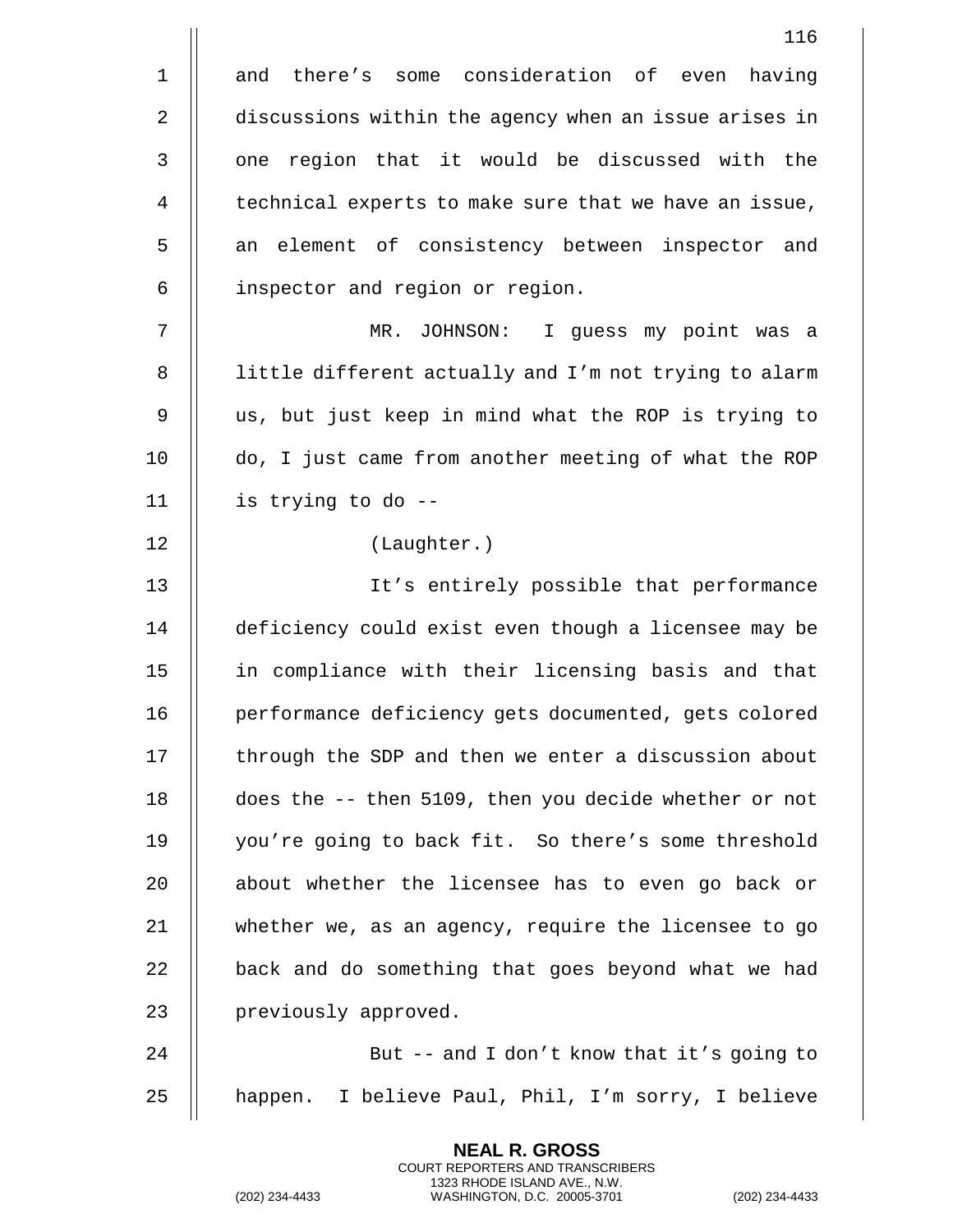|    | 117                                                    |
|----|--------------------------------------------------------|
| 1  | Phil -- I don't believe it's going to happen all that  |
| 2  | often and when it does happen, I think we're going to  |
| 3  | handle it in a way to try to make sure that we are     |
| 4  | consistent. But I do believe that it's going to        |
| 5  | happen on occasion.                                    |
| 6  | MR. KOLTAY: Just like in any other area.               |
| 7  | MR. WEERAKKODY: One of the simple                      |
| 8  | elements would be to something that -- if we have      |
| 9  | agreed to a piece of hardware and then you find that   |
| 10 | the hardware isn't working, then you have a            |
| 11 | performance issue there.                               |
| 12 | MR. QUALIS: Well, Sunil, sort of. The                  |
| 13 | difference being that with these manual actions that   |
| 14 | the agency, at least in fire protection, has never had |
| 15 | any licensee, you know, a standard review plan,        |
| 16 | there's never been any list of criteria that a         |
| 17 | reviewer should look at. There's been<br>no            |
| 18 | standardization. Licensees, to my knowledge, had any   |
| 19 | standardization and this is the first time we're       |
| 20 | attempting to get together and come up with some kind  |
| 21 | of standardization that people can look at across the  |
| 22 | country and all do things the same way and it wouldn't |
| 23 | surprise me if there's not some that's below that      |
| 24 | standard. I mean that's --                             |
| 25 | MR. MARION: Alex Marion. You can never                 |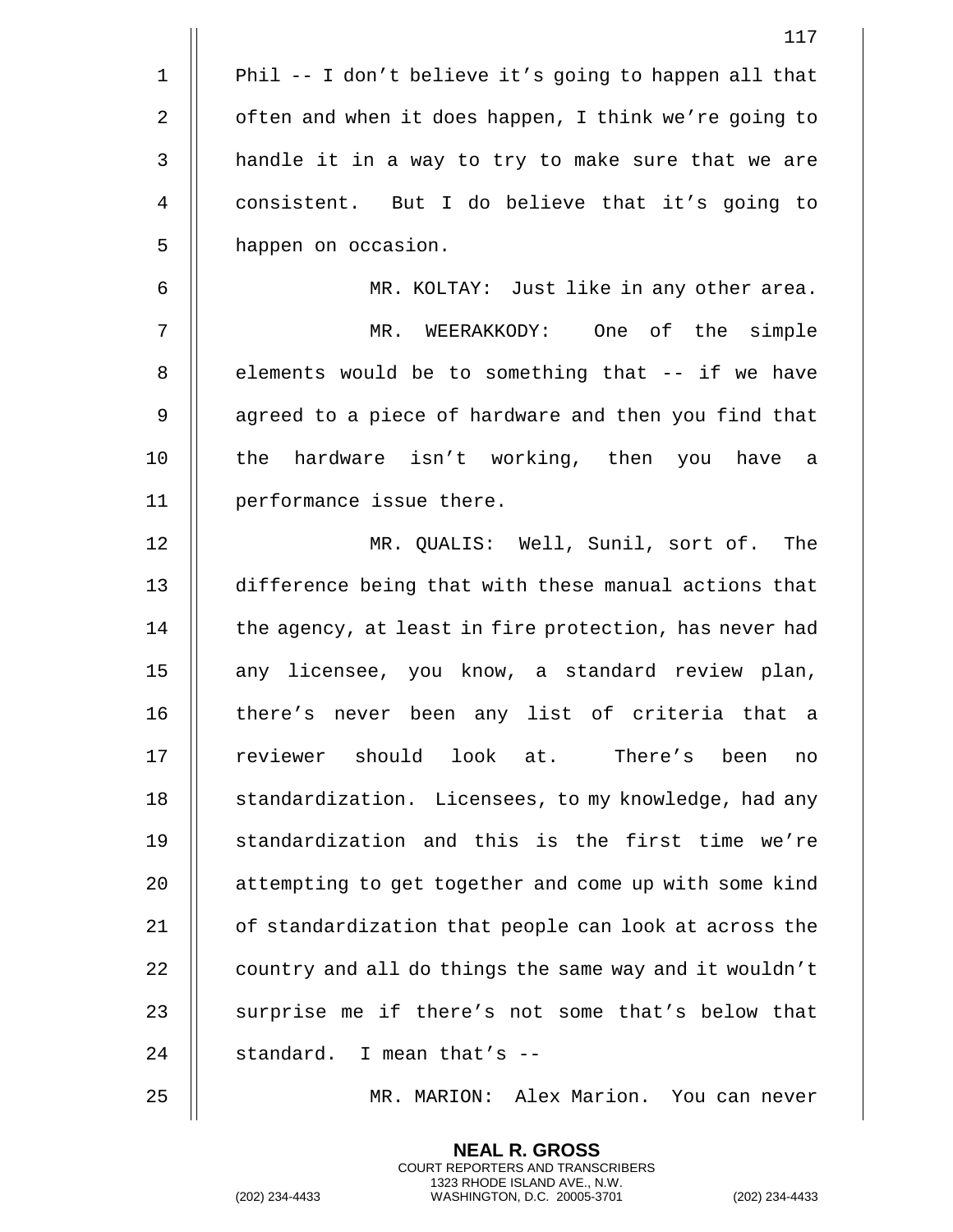| $1 \parallel$ | say never. |  |  |  |                                      |  |
|---------------|------------|--|--|--|--------------------------------------|--|
| 2 $\parallel$ |            |  |  |  | Let me just point out for purpose of |  |

3 | clarification that no one leave the impression that 4 | the utilities have been operating these plans with 5 || manual actions that across the board have been 6 unapproved by the NRC.

7 || As I mentioned earlier, it's a mixed bag 8 || of approvals through various processes. One side we 9 | have formal exemption mediation request process. On 10 || the other side you have some reference to a review of 11 || that particular manual action in an inspection report 12 | and if you can imagine our objective is to establish 13 | criteria that everyone understands on how these manual 14 | actions can be evaluated, moving forward, as well as 15 | clearing up the open items that may exist as a result 16 | of current inspections.

17 MS. BROWN: I guess at this juncture, I'd 18 || really just like to open it up to just general 19 questions from the public, any topic and just --

20 MR. DUDLEY: Let me violate your rule and 21  $\parallel$  ask a general question from the NRC staff.

22 || Just so I'm clear and if I'm clear  $23$   $\parallel$  everybody else is clear, we're saying that these 24 || interim criteria would be for the performance of 25 manual actions with compliance or equivalent with

> **NEAL R. GROSS** COURT REPORTERS AND TRANSCRIBERS 1323 RHODE ISLAND AVE., N.W.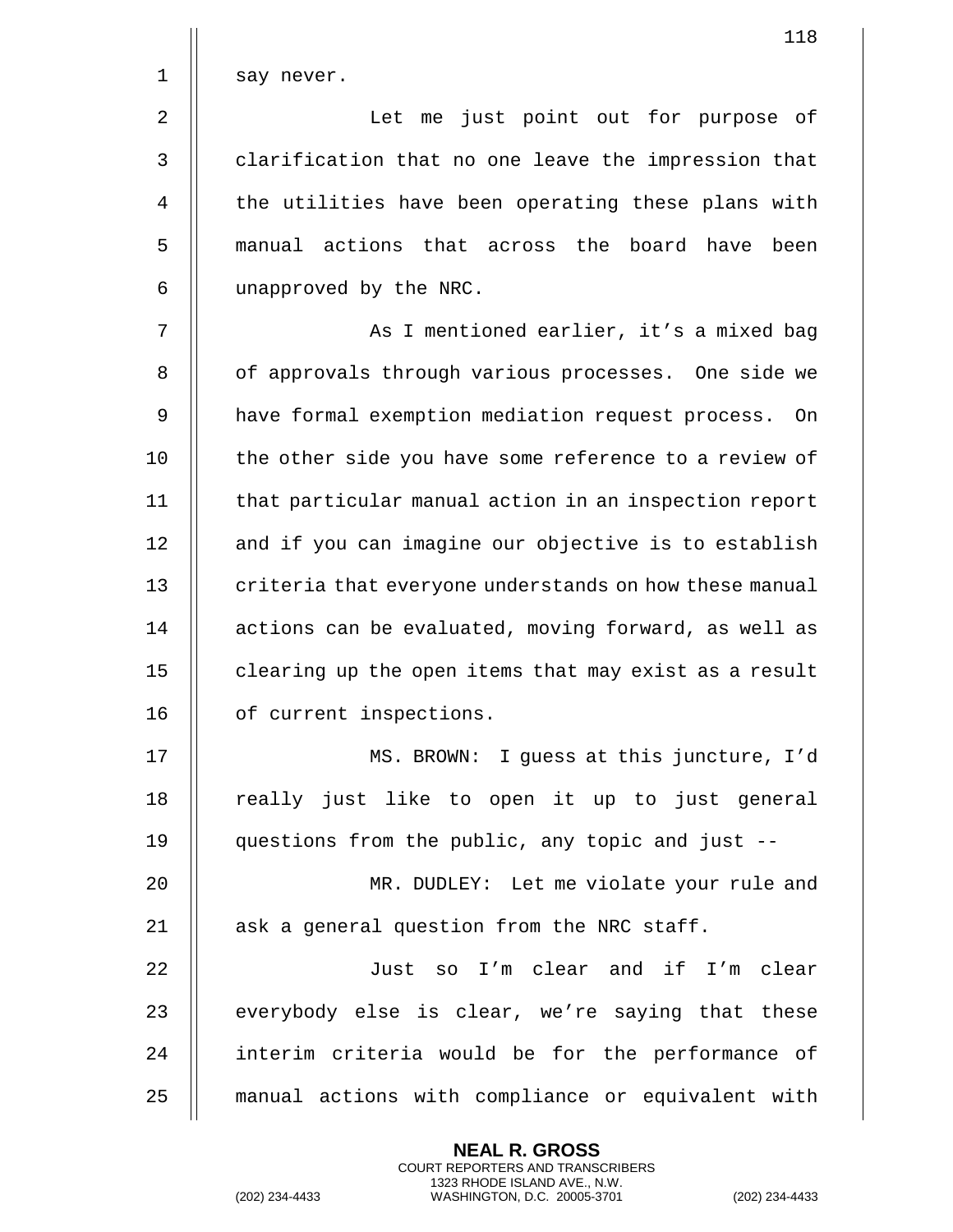|                | 119                                                    |
|----------------|--------------------------------------------------------|
| $\mathbf 1$    | compliance for Section III.G.2 of Appendix R. A        |
| 2              | licensee performing these manual actions that meet our |
| $\mathfrak{Z}$ | interim acceptance criteria would still need to employ |
| 4              | detection and suppression for the fire in the fire     |
| 5              | area that caused the need for the manual actions.      |
| 6              | That's my understanding. Is that -- do I have that     |
| 7              | right?                                                 |
| 8              | MR. GUNTER: What about 3R barriers?                    |
| 9              | MR. DUDLEY: Well, 3R barrier does not                  |
| 10             | require detection and suppression.                     |
| 11             | MR. GUNTER:<br>Right.                                  |
| 12             | MR. DUDLEY: So they can have 20 feet of                |
| 13             | separation, detection and suppression. They can have   |
| 14             | a 3-hour barrier without detection and separation, but |
| 15             | if they use manual actions in lieu of any of those     |
| 16             | items, they have to have detection and<br>other        |
| 17             | suppression in the area where the fire occurred that   |
| 18             | caused the need for manual actions.                    |
| 19             | MR. QUALIS: We're trying to maintain                   |
| 20             | defense-in-depth principles that we talked about in    |
| 21             | the first hour. I don't think that was clearly         |
| 22             | discussed, but I wanted to make that clear that that   |
| 23             | is the NRC's position and we should have probably      |
| 24             | focused on that a little earlier.                      |
| 25             | MS. de PERALTA: The first I heard of that              |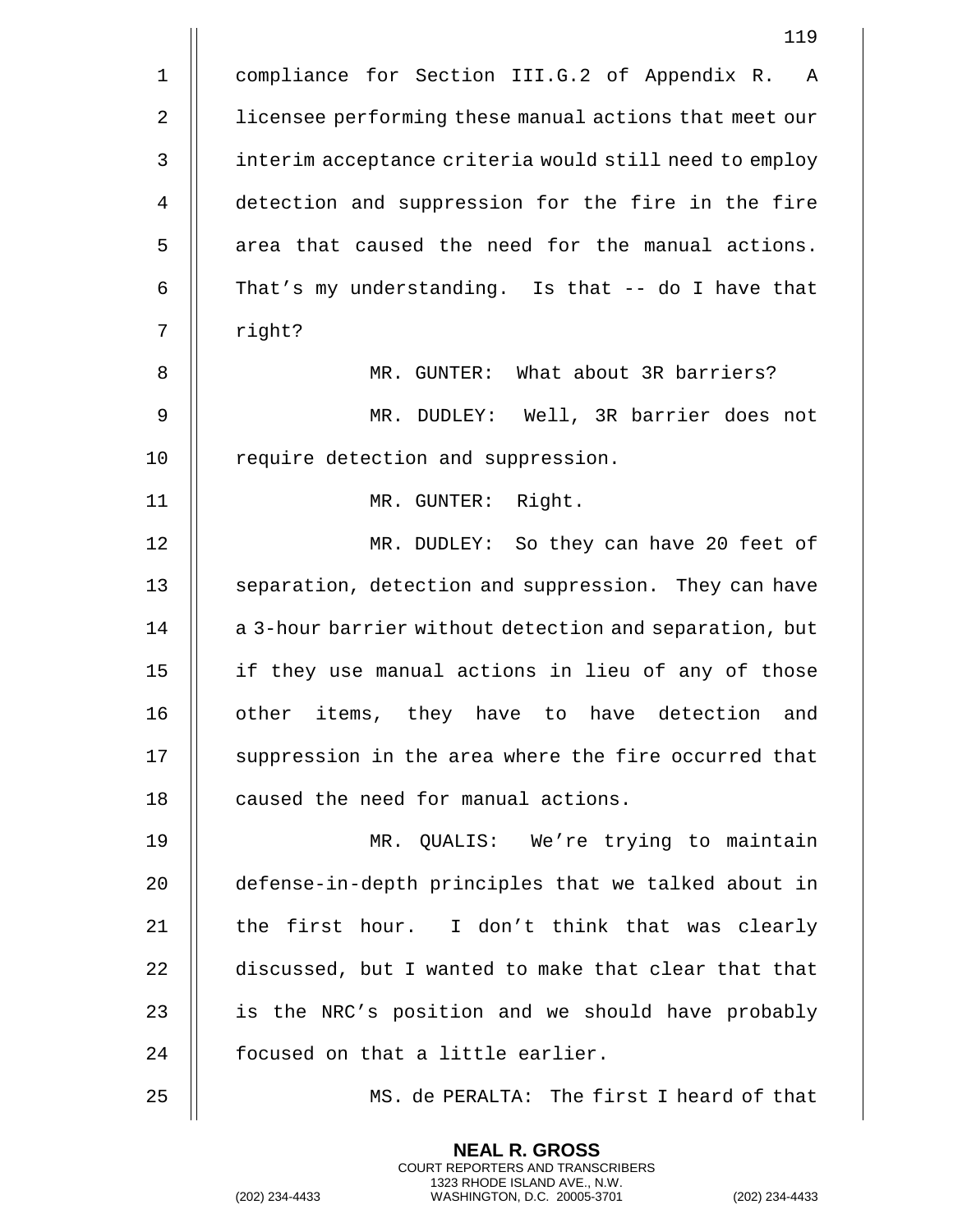|                | 120                                                   |
|----------------|-------------------------------------------------------|
| $\mathbf{1}$   | was at an NIA meeting in September, a requirement for |
| 2              | suppression. There are manual actions that are taken, |
| $\mathfrak{Z}$ | or several of them before it became an issue that has |
| 4              | nothing to do with suppression and detection. It just |
| 5              | talks about risk of fire damage.                      |
| 6              | MR. QUALIS: We're trying to keep it                   |
| 7              | consistent.                                           |
| 8              | MS. de PERALTA: We're trying to stay                  |
| 9              | within the rule. You may as well jump to III.G.3      |
| 10             | alternatives. It doesn't make any difference to do a  |
| 11             | rulemaking if you're going to require the same        |
| 12             | requirements as an alternate that should have         |
| 13             | capability, which is similar to a policy. Why bother  |
| 14             | wasting time, but right now you just go to 53.        |
| 15             | MR. DUDLEY: I'm hearing that this is a $-$ -          |
| 16             | this will not require detection suppression which is  |
| 17             | our current policy. You're saying licensees will not  |
| 18             | use this alternative, that they will go to III.G.3.   |
| 19             | MS. BROWN: Wait a minute. This                        |
| 20             | discussion is about 3-hour barriers specifically.     |
| 21             | MS. de PERALTA: Three hour, one hour.                 |
| 22             | MS. BROWN: One hour still requires                    |
| 23             | detection. We're not changing that part of III.G.2.   |
| 24             | MS. de PERALTA: Right, but what I'm                   |
| 25             | saying is that if you're going to credit manual       |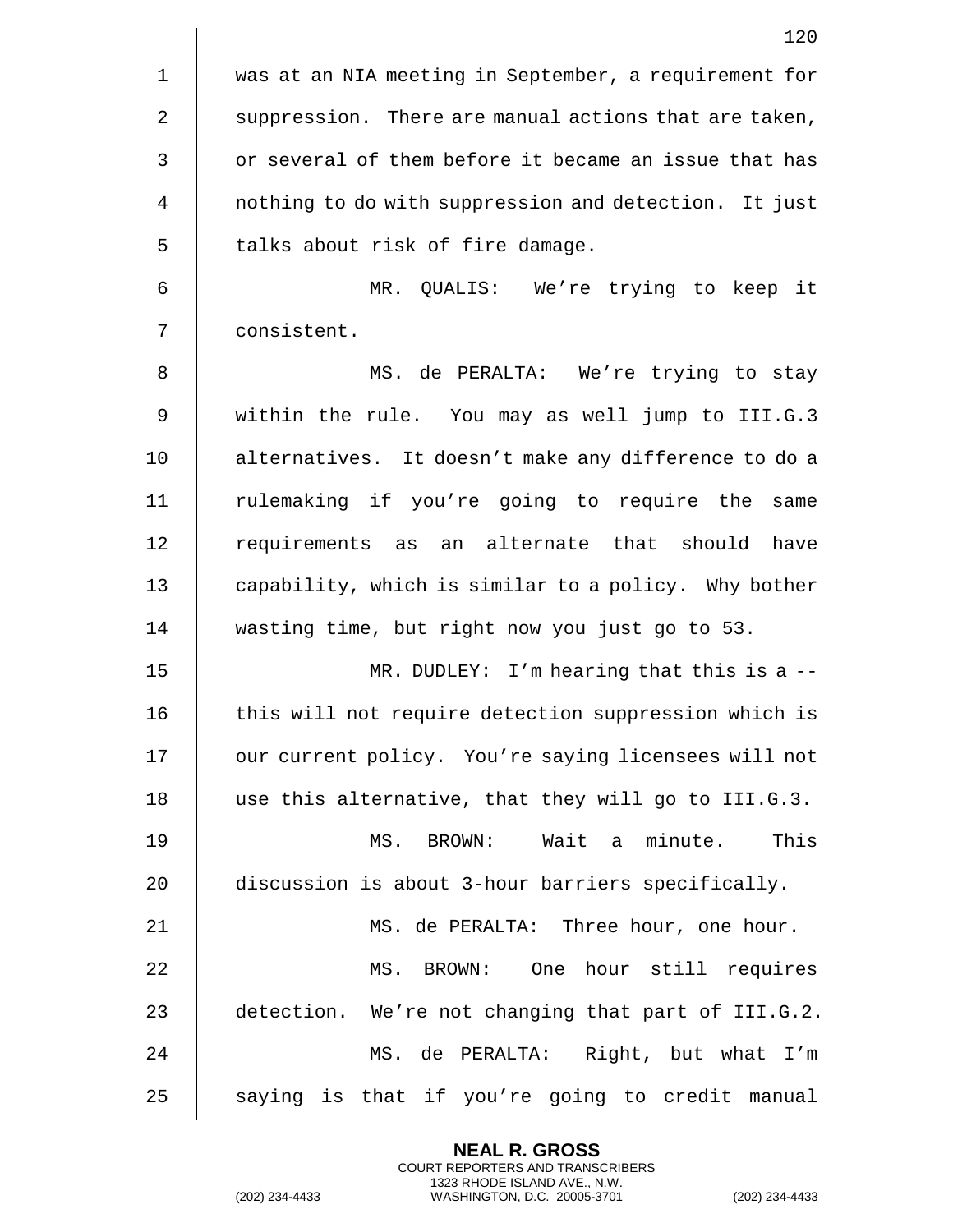|             | 121                                                    |
|-------------|--------------------------------------------------------|
| $\mathbf 1$ | actions and require suppression and detection, you may |
| 2           | as well go to III.G.3 option. It doesn't necessarily   |
| 3           | mean you're evacuating the ultimate shutdown, but      |
| 4           | you're not evacuating the --                           |
| 5           | MR. QUALIS: That may be true in some                   |
| 6           | cases where it would be inconsistent with the III.G.3  |
| 7           | requirements where we do allow manual actions for      |
| 8           | III.G.3.                                               |
| 9           | MS. de PERALTA: Correct.                               |
| 10          | MR. QUALIS: We're being consistent with                |
| 11          | those requirements that we have for III.G.3, that you  |
| 12          | have detection and suppression.                        |
| 13          | We're also trying to maintain defense-in-              |
| 14          | depth. Fire protection, defense-in-depth is a very     |
| 15          | important principle and I'll read them out.<br>To      |
| 16          | prevent fires from starting.<br>That one is not        |
| 17          | challenged.                                            |
| 18          | MS. de PERALTA: Right.                                 |
| 19          | MR. QUALIS: Now we're talking manual                   |
| 20          | actions in lieu of barriers where we're to detect,     |
| 21          | rapidly control -- this is the second level -- and     |
| 22          | extinguish promptly those fires that do occur without  |
| 23          | detection and suppression, that level of it, defense-  |
| 24          | in-depth is scratched.                                 |
| 25          | provide protection for structure<br>To                 |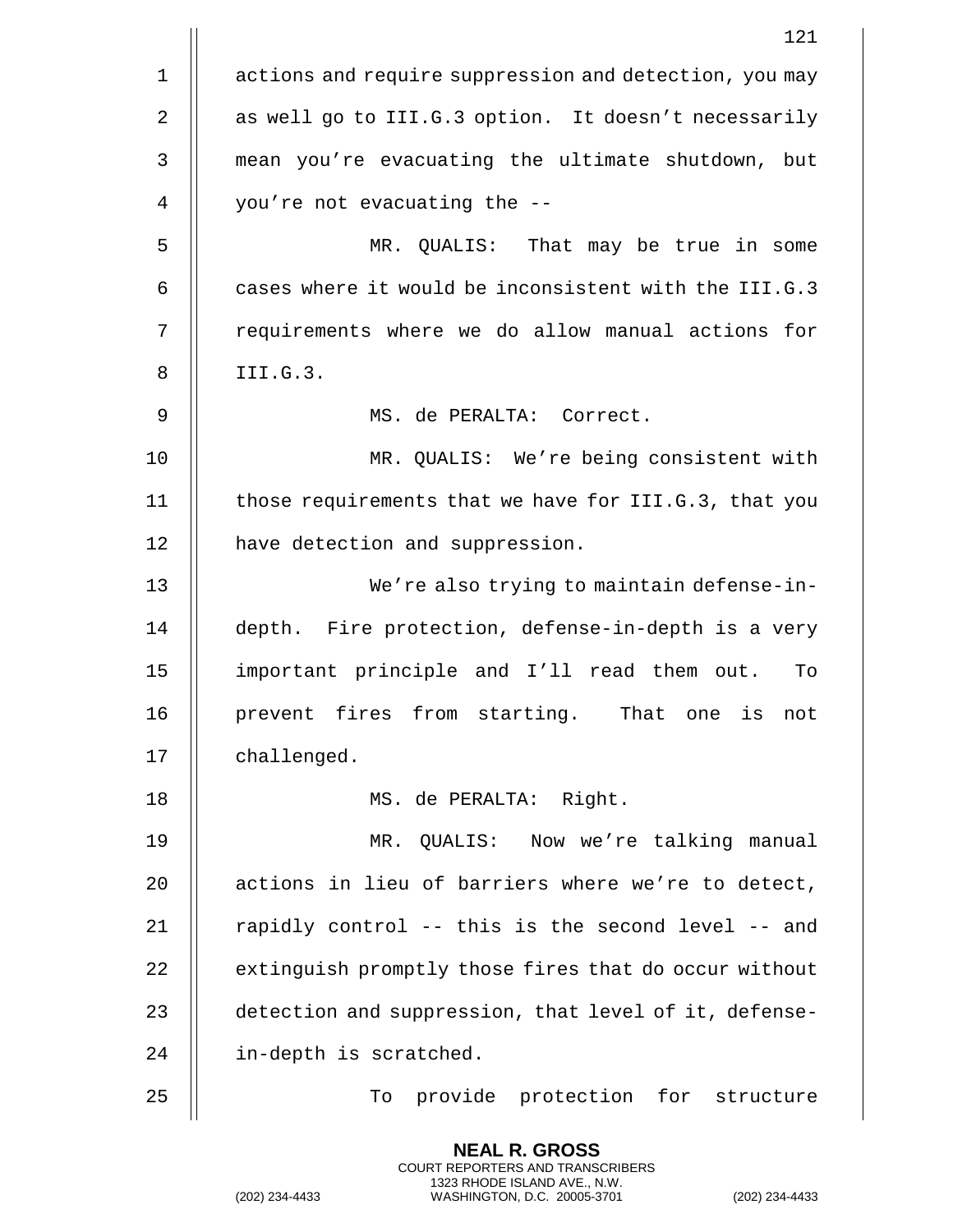|                | 122                                                    |
|----------------|--------------------------------------------------------|
| $\mathbf 1$    | systems and components important to safety so that a   |
| 2              | fire that is not promptly extinguished by the fire     |
| $\mathfrak{Z}$ | suppression system will prevent, not prevent safe      |
| $\overline{4}$ | shutdown of the plant. That's the third layer of       |
| 5              | defense-in-depth. Well, without the passive barriers   |
| 6              | that we have, by removing that, we're removing that    |
| 7              | layer of defense-in-depth. So without the barrier,     |
| 8              | okay, and without detection and suppression, now we're |
| 9              | just down to one layer of defense-in-depth, really,    |
| 10             | and then operator actions. We're down to preventing    |
| 11             | fires from starting and operator actions. We're        |
| 12             | taking on two levels of defense-in-depth.              |
| 13             | I hear what you're saying, but we'll take              |
| 14             | your comments and discuss it --                        |
| 15             | MR. PRAGMAN: Phil, if you look at 3F of                |
| 16             | the SAR, it requires detection in any area of the      |
| 17             | plant where there's a credible fire hazard to safe     |
| 18             | shutdown. Not every plant is required to meet that,    |
| 19             | but every plant is required to have detection,         |
| 20             | whatever the Appendix A review process was. So you     |
| 21             | already have detection in all the critical areas.      |
| 22             | MS. BROWN: Well, I guess my perspective                |
| 23             | in some of the areas I've looked at, there are very    |
| 24             | few that I saw that didn't have detection suppression  |
| 25             | where we would be concerned with the inadequate        |

(202) 234-4433 WASHINGTON, D.C. 20005-3701 (202) 234-4433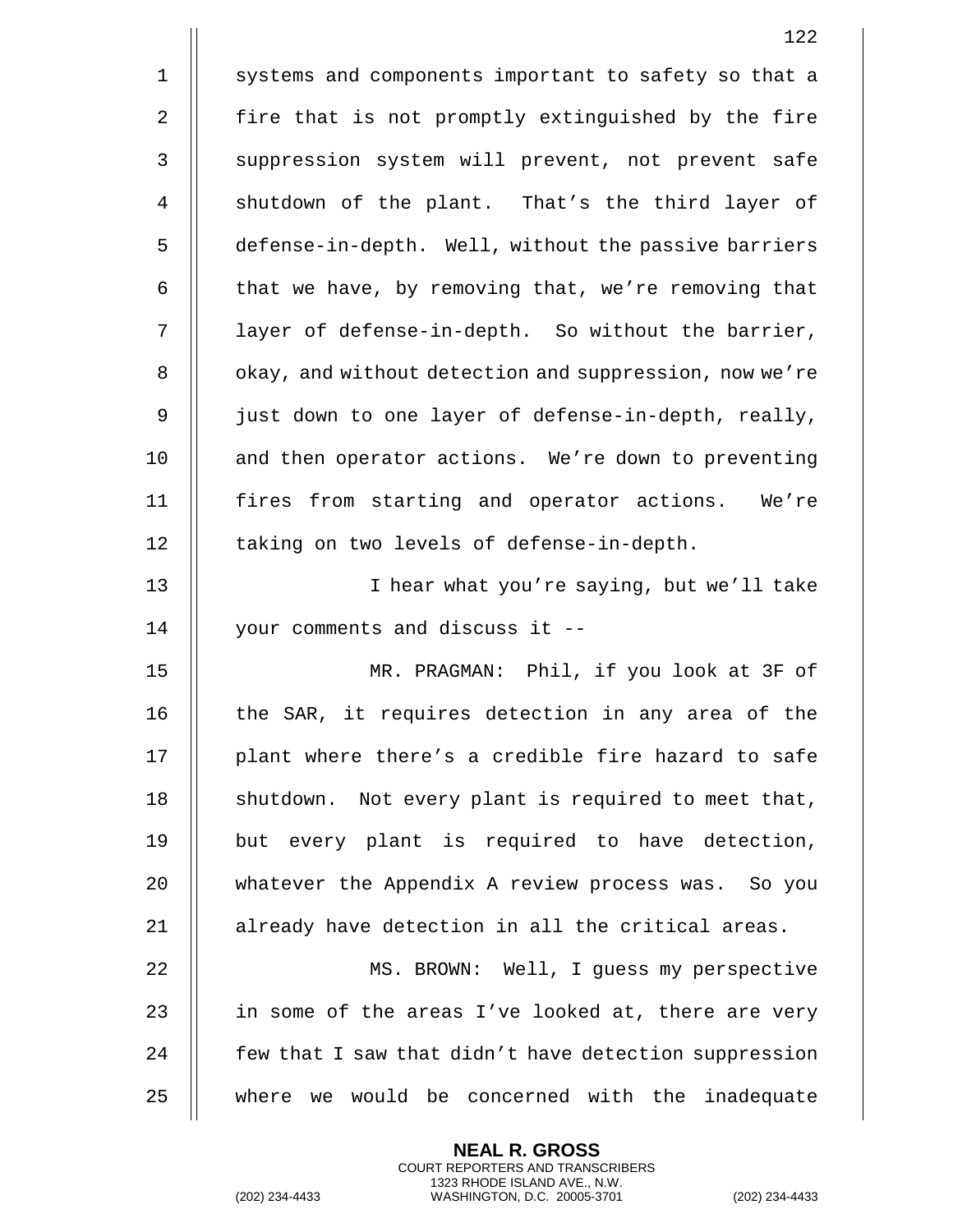|              | 123                                                    |
|--------------|--------------------------------------------------------|
| $\mathbf 1$  | barrier. I mean really, the only thing that this       |
| $\sqrt{2}$   | changes is your 3-hour barrier, so you're telling me   |
| $\mathbf{3}$ | you have a lot of degraded 3-hour barriers where you   |
| 4            | don't have detection and suppression, that you would   |
| 5            | be using manual actions for. Is that -- I mean for     |
| 6            | the most part in most of the plants, there are not a   |
| 7            | lot of 3-hour barriers that I think are degraded       |
| $\, 8$       | significantly enough that this would come into play.   |
| $\mathsf 9$  | MR. ERTMAN: This is Jeff Ertman,                       |
| 10           | Department of Energy. I think what this gets back to   |
| 11           | the question what's $-$ for the associated circuit and |
| 12           | the spurious actions or spurious actuations, the       |
| 13           | actions for that, versus this narrow III.G.2. I think  |
| 14           | that what -- presented this way, I think we will       |
| 15           | really need to have that addressed now.                |
| 16           | MS. BROWN: Spurious and?                               |
| 17           | MR. ERTMAN: What is the scope and when is              |
| 18           | something a III.G.1 action or an action for a spurious |
| 19           | actuation and we may have a manual action in place if  |
| 20           | this occurs, if it's an associated circuit and is      |
| 21           | damaged and that's a different level than what I       |
| 22           | believe we're talking about for III.G.2. So the way    |
| 23           | we collect all of these actions, at least today, don't |
| 24           | necessarily differentiate. We make sure that they're   |
| 25           | achievable.                                            |

(202) 234-4433 WASHINGTON, D.C. 20005-3701 (202) 234-4433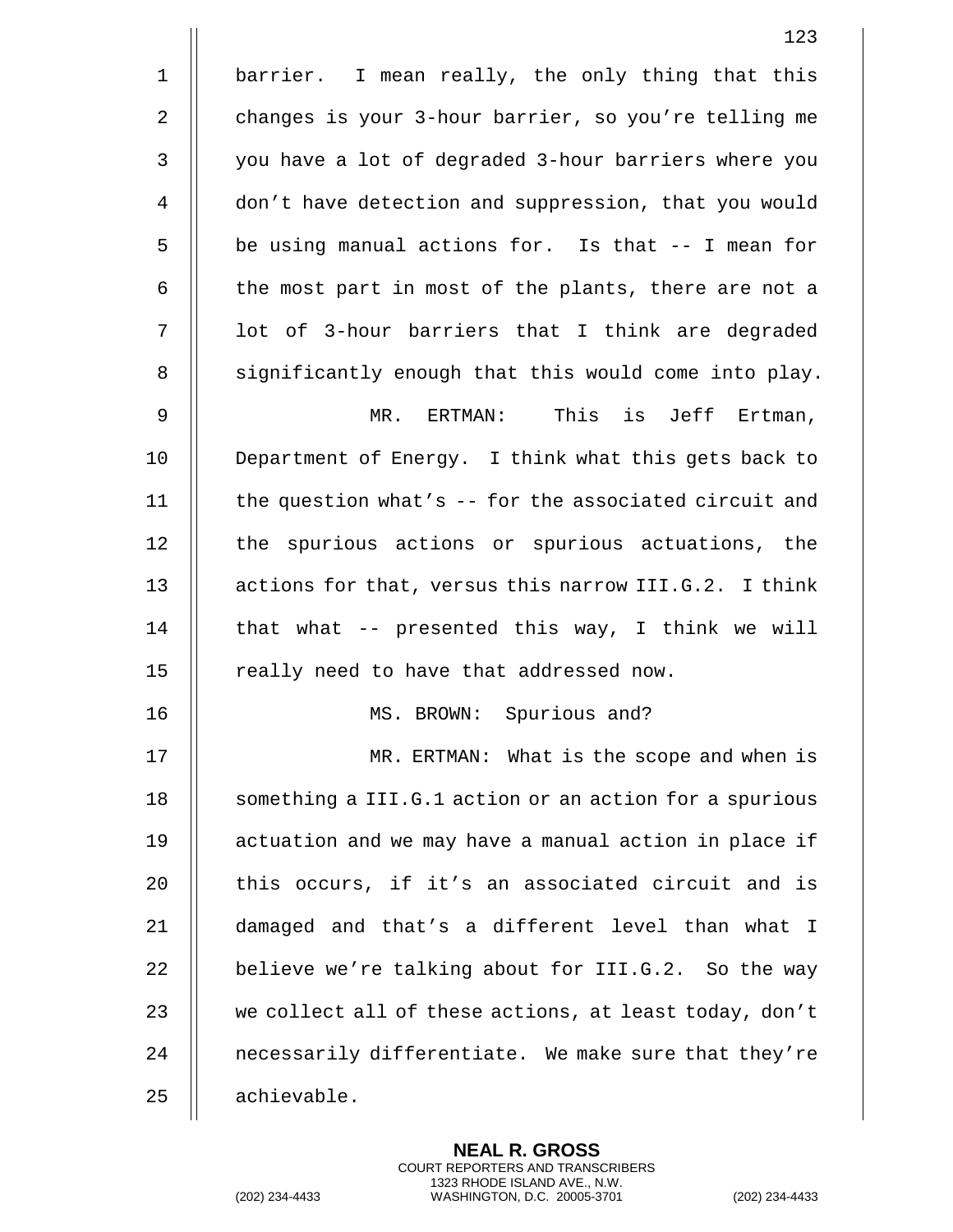|             | 124                                                    |
|-------------|--------------------------------------------------------|
| $\mathbf 1$ | So if we are looking at adding or ensuring             |
| 2           | that there's suppression and detection, then I think   |
| 3           | that's going to drive defining that better in the near |
| 4           | term. If that makes any sense.                         |
| 5           | MR. HANNON: I have a question going back               |
| 6           | to the basics again. I may have to get refreshed       |
| 7           | here, but my understanding has been for some time now  |
| 8           | in the III.G.2 area, it was an area which included     |
| 9           | redundancy safe shutdown trains. Okay? And by          |
| 10          | definition that area needed to have protection and     |
| 11          | suppression. So except for the 3-hour barrier -- so    |
| 12          | it would strike me that if you've got a III.G.2 area,  |
| 13          | namely one that has both redundant safe shutdown       |
| 14          | trains in it, it's going to have some level of         |
| 15          | detection and suppression in there.                    |
| 16          | MR. PRAGMAN: The 3-hour barrier protects               |
| 17          | that one cable at the expense of everything else in    |
| 18          | the room, whereas the suppression system protections   |
| 19          | everything in the room to some extent. Either one is   |
| 20          | equivalent in Appendix R.                              |
| 21          | MR. DUDLEY: So the real issue is                       |
| 22          | suppression. You're telling me, I think, that          |
| 23          | detection is there in almost all cases, but there may  |
| 24          | be instances where suppression is missing or           |
| 25          | incomplete or partial.                                 |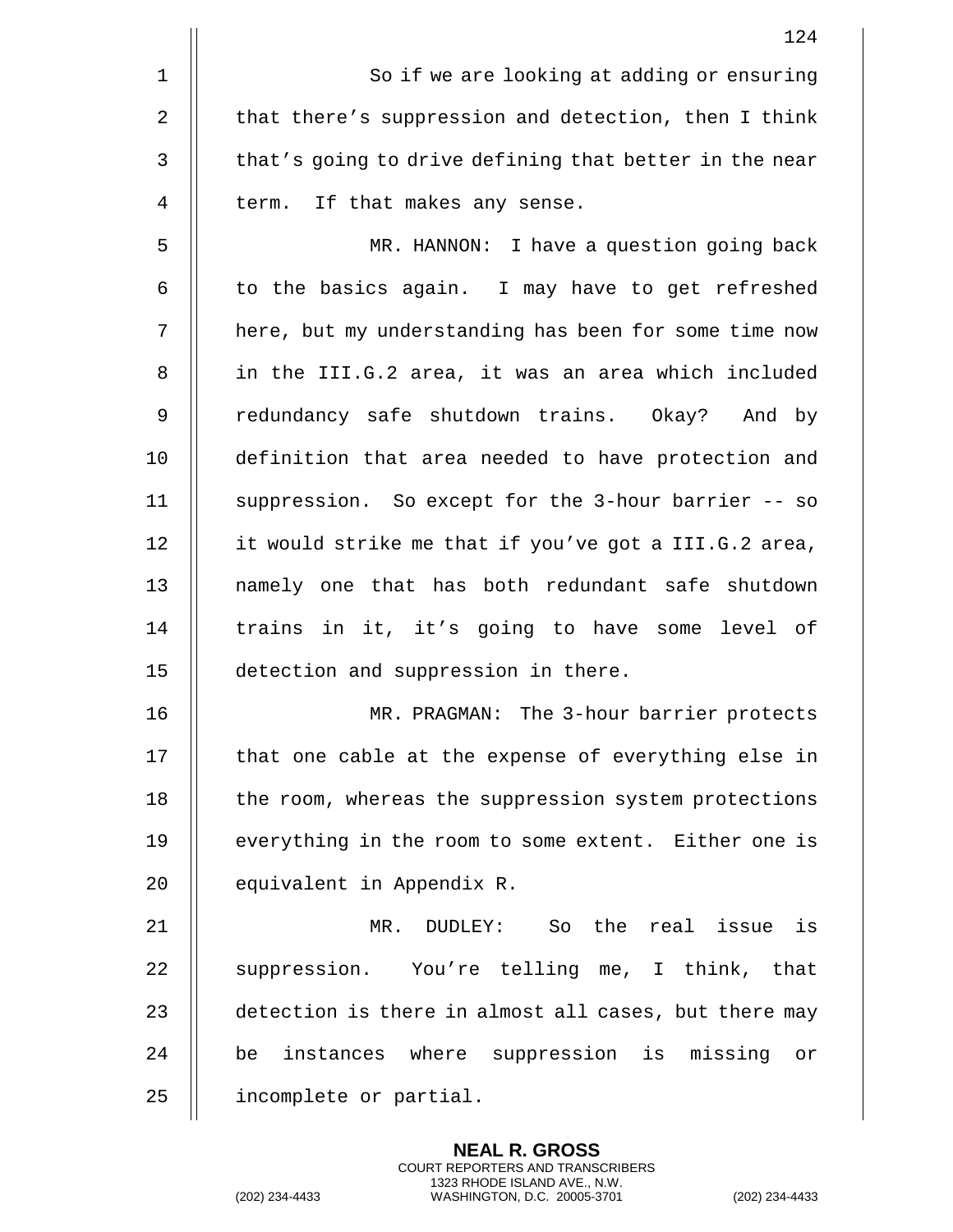|                | 125                                                       |
|----------------|-----------------------------------------------------------|
| $\mathbf 1$    | MR. PRAGMAN: Yes.                                         |
| 2              | MR. ERTMAN:<br>To use Phil's example                      |
| 3              | earlier, you have a BWR with a reactor building in        |
| $\overline{4}$ | this one area. You may have detection throughout most     |
| 5              | of that area, but you probably won't have suppression     |
| 6              | everywhere. That's dependent on the hazard and so         |
| 7              | forth.                                                    |
| 8              | MS. BROWN: But those are III.G --                         |
| 9              | MR. ERTMAN: Pre-III.G.2 to III.G.2, if                    |
| 10             | you protected certain circuits, but then you may have     |
| 11             | some actions in there, we get into associated circuits    |
| 12             | and other things. I think the line is --                  |
| 13             | MS. BROWN: Let me ask this question.<br>I'm               |
| 14             | familiar with one, you're familiar with -- but in that    |
| 15             | area they don't have any 3-hour barriers. Take for        |
| 16             | example that initial four when you come into a boiler.    |
| 17             | MR. QUALIS: Well, some boilers do.                        |
| 18             | MS. BROWN: Yes, some do, but I know                       |
| 19             | specifically where this question is going to end.<br>- So |
| 20             | a lot of those, you take 3-hour barriers where they're    |
| 21             | not actually 3-hour barriers like in your risk            |
| 22             | analysis and sometimes you -- there's some protections    |
| 23             | there that I think are strange, I guess.                  |
| 24             | MR. ERTMAN: And there are some specific                   |
| 25             | exemptions for those areas, but I was just speaking,      |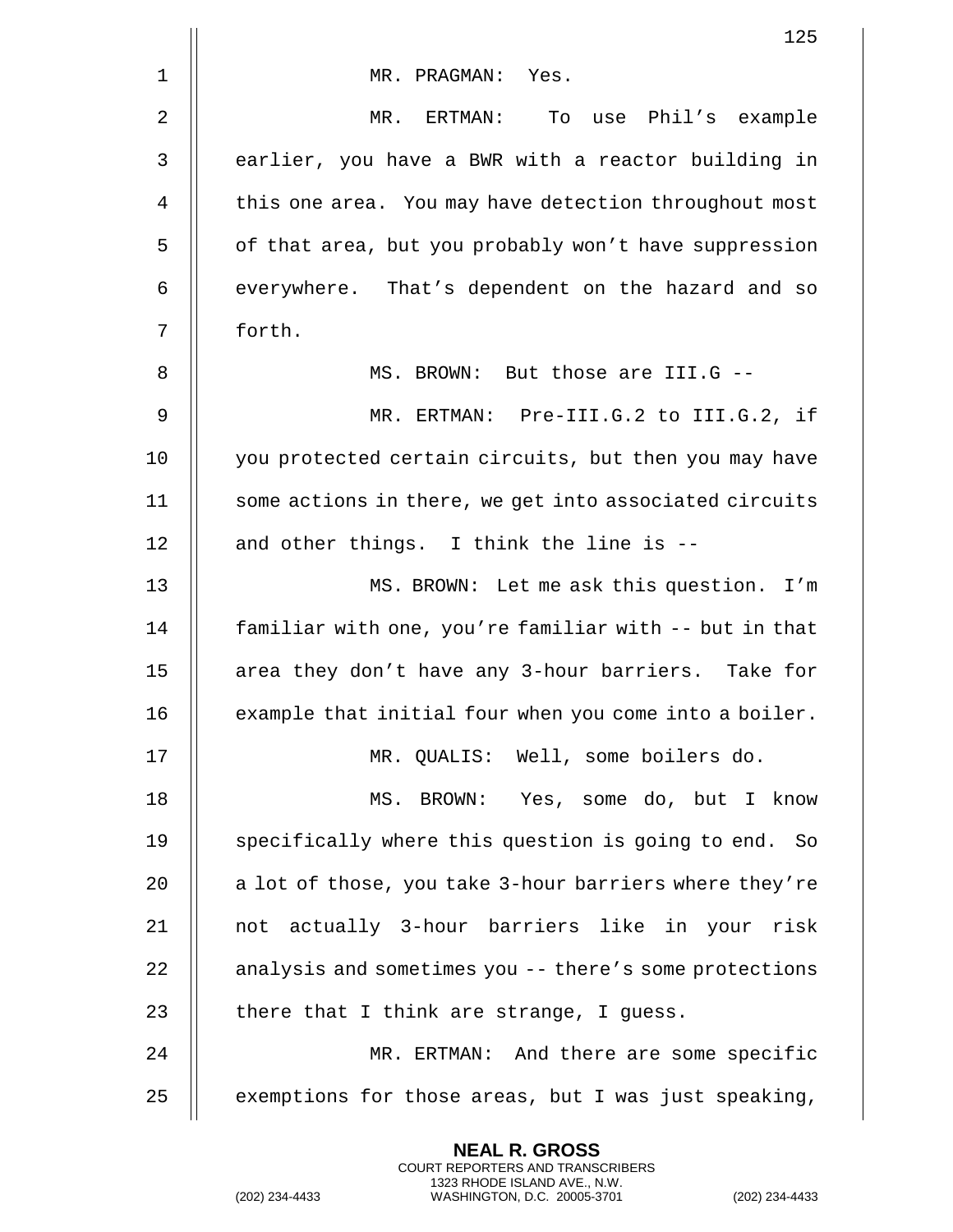1 | in general, boilers in general. Some are protected, 2 | some areas aren't and they're divided differently.  $3 \parallel$  But  $-$ 4 MR. QUALIS: I don't think it's the intent 5 | of our rule change to say that every area of the plant  $6$   $\parallel$  can shut down for every fire scenario without fire 7 | barriers, that manual actions are an acceptable way of 8 | completely operating the plant for any fire anywhere. 9 | There are some fire areas where you may need barriers 10 | and current regulation says that you'll have a 3-hour 11 barrier. You'll have a 1-hour barrier with detection 12 | and suppression or you'll have an intervening manual 13 || action with detection and suppression. By saying 14 || "with detection and suppression" for the manual 15 || action, we're saying that the manual action may 16 || compensate for a trackable 1-hour barrier or lack of 17 detection and suppression. By taking away detection 18 || and suppression, we're saying a manual action is 19 || equivalent to a 3-hour rated barrier. And that's a 20 | real stretch for me. You know, you quys can make your 21  $\parallel$  comments and we'll discuss, but I'm not sure --22 MS. BROWN: Yes, we'll take that. You 23 | give us good comments.

24 MR. MARION: We'll do our best.

**NEAL R. GROSS** COURT REPORTERS AND TRANSCRIBERS 1323 RHODE ISLAND AVE., N.W.

25 (Laughter.)

126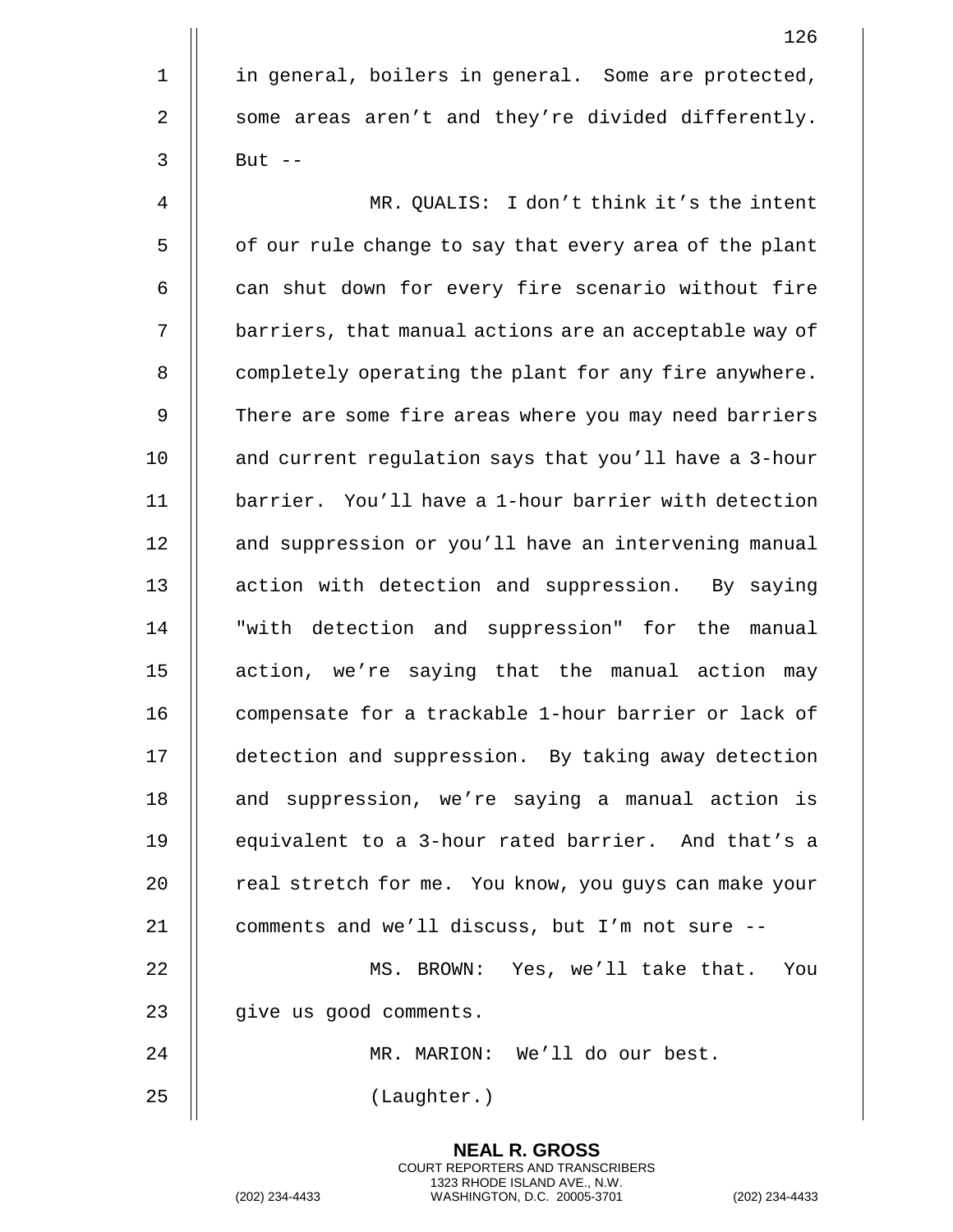|              | 127                                                    |
|--------------|--------------------------------------------------------|
| $\mathbf 1$  | Let me just offer an observation. A lot                |
| 2            | of good discussion once we got into a couple of        |
| $\mathsf{3}$ | examples, I think represented the difficulty of        |
| 4            | consistently implementing the body of fire protection  |
| 5            | regulations because of the diversity of the            |
| 6            | requirements and the various interpretations. It       |
| 7            | seems to me that if we can just focus as best as we    |
| 8            | can to demonstrate the adequacy of these manual        |
| 9            | actions for the appropriate conditions, given the fire |
| 10           | hazard and the impact of the fire, what do you do      |
| 11           | alternatively to bring the plant to a safe shutdown    |
| 12           | condition?                                             |
| 13           | If we stay with that framework, okay, I                |
| 14           | think we'll be successful in achieving our mutual      |
| 15           | objectives.                                            |
| 16           | found some of the specific examples<br>I.              |
| 17           | interesting because there are just in this room        |
| 18           | diverse interpretations and expectations. But if we    |
| 19           | all focus on demonstrating the capability of getting   |
| 20           | those safe shutdown, I think a lot of these things can |
| 21           | be resolved.                                           |
| 22           | MR. GUNTER: Paul Gunter. The question                  |
| 23           | though is the difference between adequacy and          |
| 24           | feasibility. I think there is -- those are different   |
| 25           | qualifiers and I don't think they can be equated,      |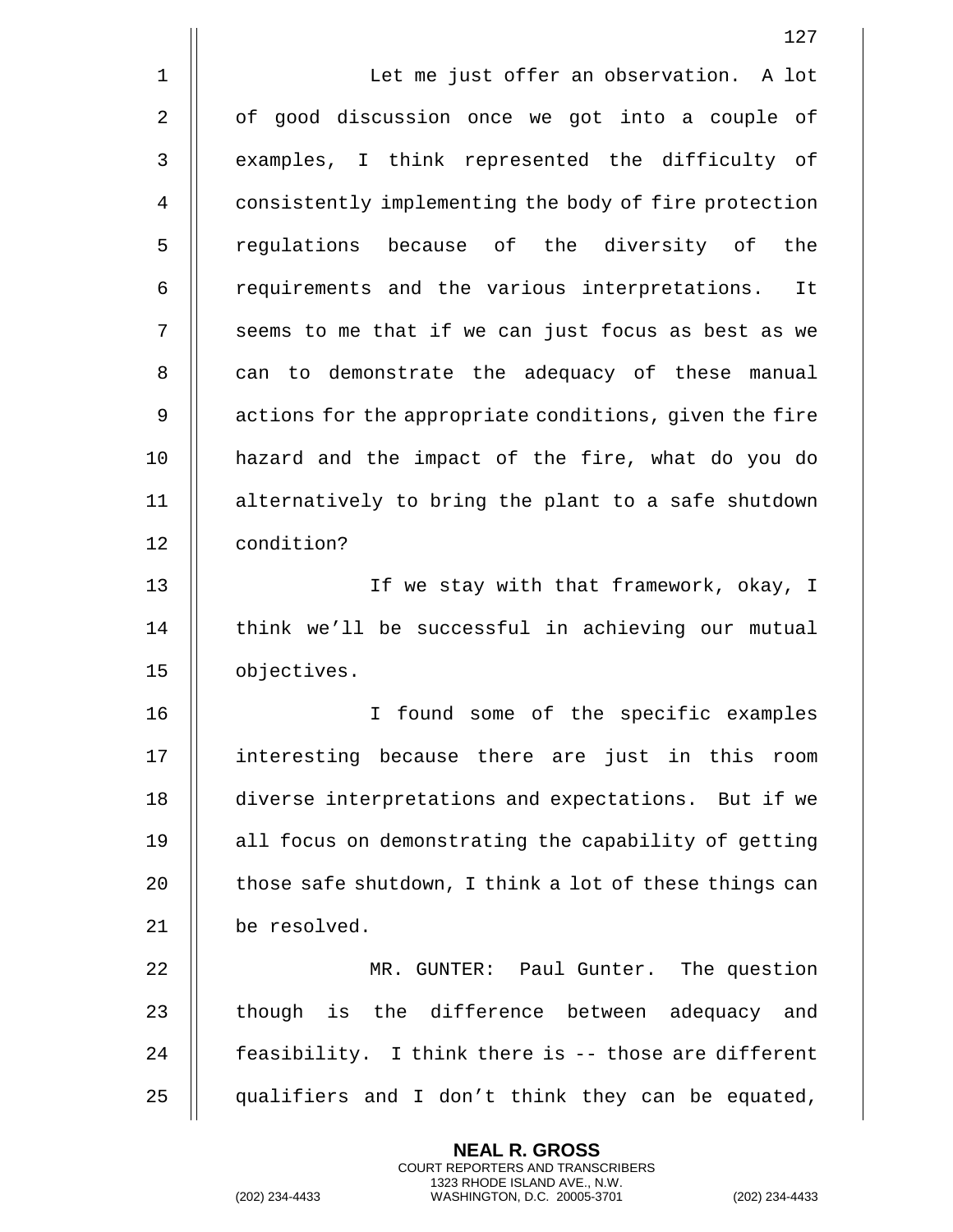128 1 | necessarily. That's a real concern. 2 MS. BROWN: Let me ask you, is there an 3 | inference that when we say feasible that that somehow 4 precludes adequacy? And let me ask -- because in my 5 | | mind, when I say feasible, it's only feasible if it's 6 || adequate to protect public health and safety and 7 maintain the plant's safe shutdown. So I'm trying to  $8$   $\parallel$  -- you get the inference that it doesn't do that? 9 MR. GUNTER: I think the word feasible 10  $\parallel$  ties the hands of enforcement behind that back. And 11 that you will be in one continuous argument with 12 whether something is feasible or whether something is 13 || adequate. I think it's a standard that enforcement is 14 || going to have to establish. Or they won't be able to 15 || establish. 16 MS. BROWN: I'm still -- I still want to 17 | understand the conflict. 18 MR. GUNTER: Like I said earlier, it's 19 feasible that I could leave here today and go and 20  $\parallel$  enroll in engineering school. That's --21 || MS. BROWN: But it's --22 MR. QUALIS: You view feasible as being 23 | not impossible. 24 MR. GUNTER: I can tell you that it's  $25$  || feasible that I can go enroll and become a nuclear

> **NEAL R. GROSS** COURT REPORTERS AND TRANSCRIBERS 1323 RHODE ISLAND AVE., N.W.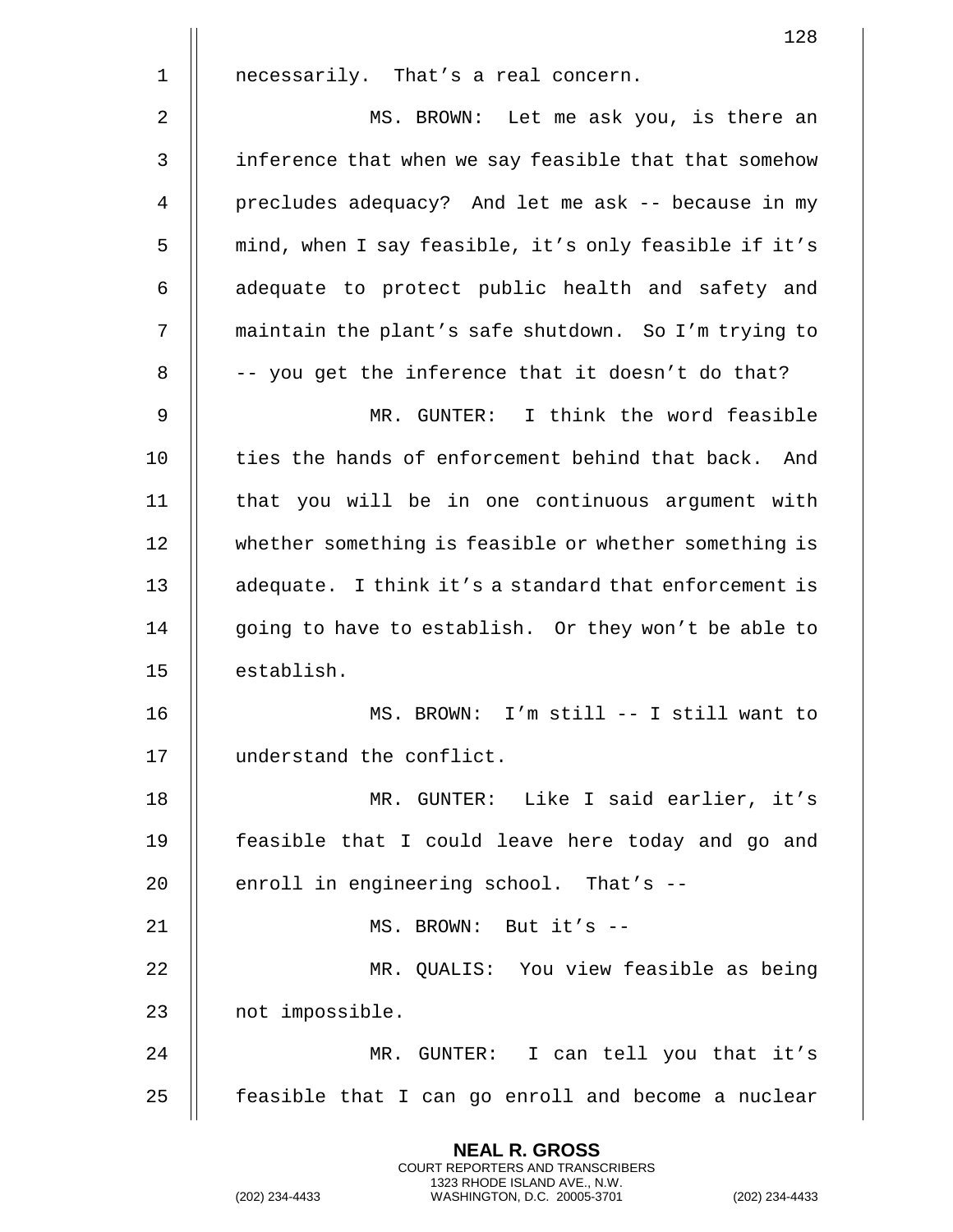|                | 129                                                   |
|----------------|-------------------------------------------------------|
| $\mathbf 1$    | engineer.                                             |
| 2              | MS. BROWN: Right, but feasible --                     |
| 3              | MR. GUNTER: And how would you prove it                |
| $\overline{4}$ | otherwise?                                            |
| 5              | MS. BROWN: Feasible is not the standard               |
| 6              | though.                                               |
| 7              | MS. PEDERSEN: Can I say something?                    |
| 8              | MR. GUNTER: Feasible is the criteria.                 |
| 9              | MS. PEDERSEN: Can I say something? I                  |
| 10             | understand your comment about the word feasible       |
| 11             | because I, myself, had some concern with the word     |
| 12             | feasible and the way that I looked at it, it's either |
| 13             | acceptable or not which is why on the handout that    |
| 14             | I've provided, not to be inconsistent with my co-     |
| 15             | workers, but I use the words interim acceptable       |
| 16             | criteria to specifically address your concern, Paul,  |
| 17             | because they're going to be evaluated and they're     |
| 18             | either going to be acceptable or not.                 |
| 19             | Statements of consideration are going to              |
| 20             | include the technical bases. The conclusion of why we |
| 21             | think this is the right thing to do, you will see     |
| 22             | words, in the Federal Register notice, "reasonable    |
| 23             | assurance of adequate protection of public in         |
| 24             | connection with this practice." You will see those    |
| 25             | type of words.                                        |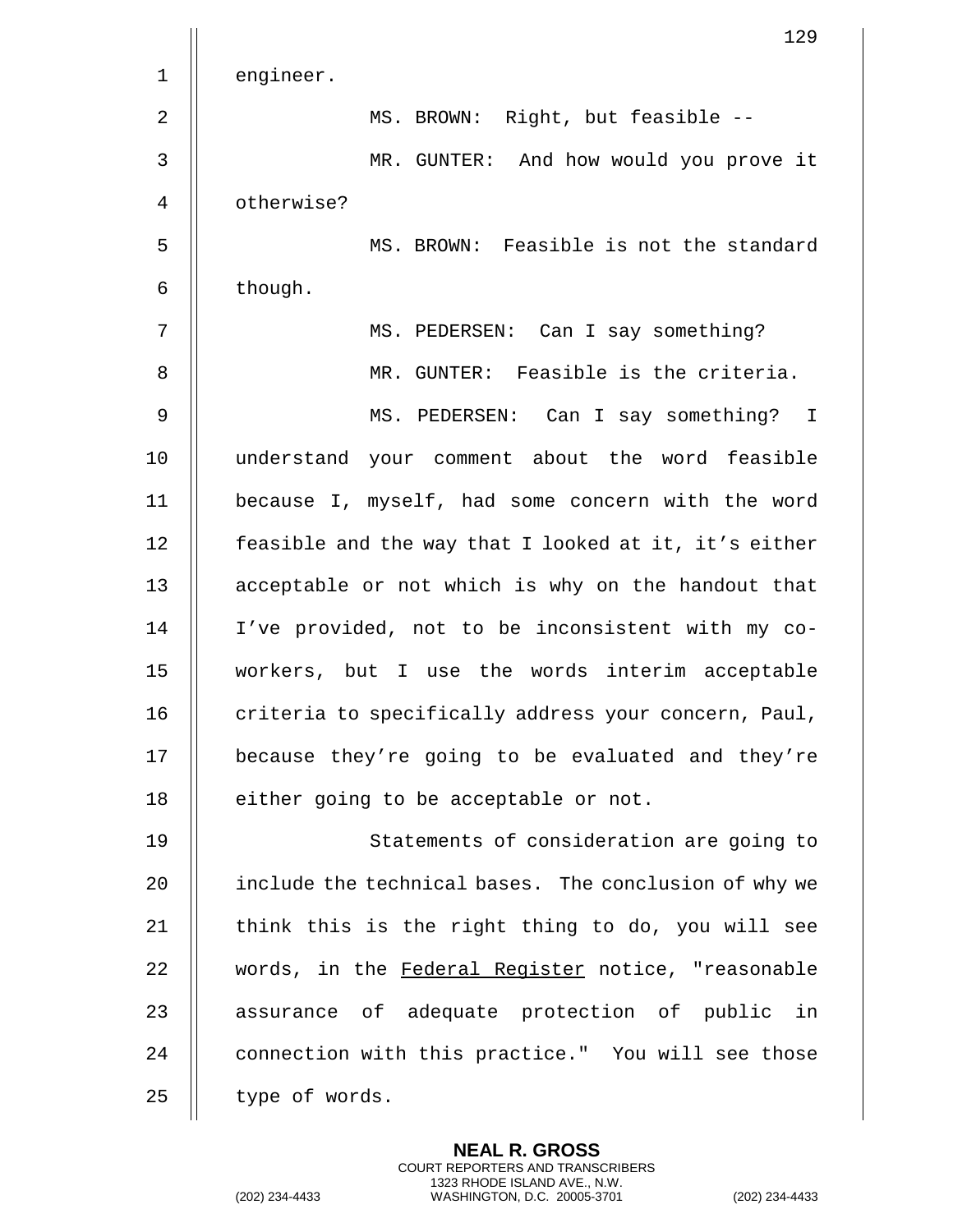|                | 130                                                    |
|----------------|--------------------------------------------------------|
| 1              | If we can't say those words, we can't go               |
| 2              | forward.                                               |
| 3              | MS. BROWN: I mean feasible, it's not                   |
| $\overline{4}$ | feasible unless it accomplishes. It is acceptable in   |
| 5              | our minds. We may be redefining what constitutes --    |
| 6              | if we use the word which I don't think we are. I       |
| 7              | think we're going to change it.                        |
| 8              | MR. DUDLEY: Well, I think for the                      |
| 9              | purposes of the rulemaking, I can go forward with the  |
| 10             | proposed rule. I don't need to use the word feasible.  |
| 11             | MS. BROWN: Right.                                      |
| 12             | MR. DUDLEY: And that will eliminate for                |
| 13             | the proposed rule this ambiguity and maybe we can do   |
| 14             | that also for the enforcement discretion. I think      |
| 15             | that would be something we should certainly try to do. |
| 16             | MS. PEDERSEN: Well, as I said on the                   |
| 17             | handout, I've just gone ahead and I've used the        |
| 18             | language "interim acceptance criteria" because again,  |
| 19             | it's either acceptable or it's not.                    |
| 20             | MR. DUDLEY: But the one thing I want to                |
| 21             | focus on is on our slide 18, for complexity and        |
| 22             | number, what I want to focus on is that our definition |
| 23             | of acceptable here is that the actions such that their |
| 24             | successful accomplishment under realistically severe   |
| 25             | conditions is assured for a given fire scenario.       |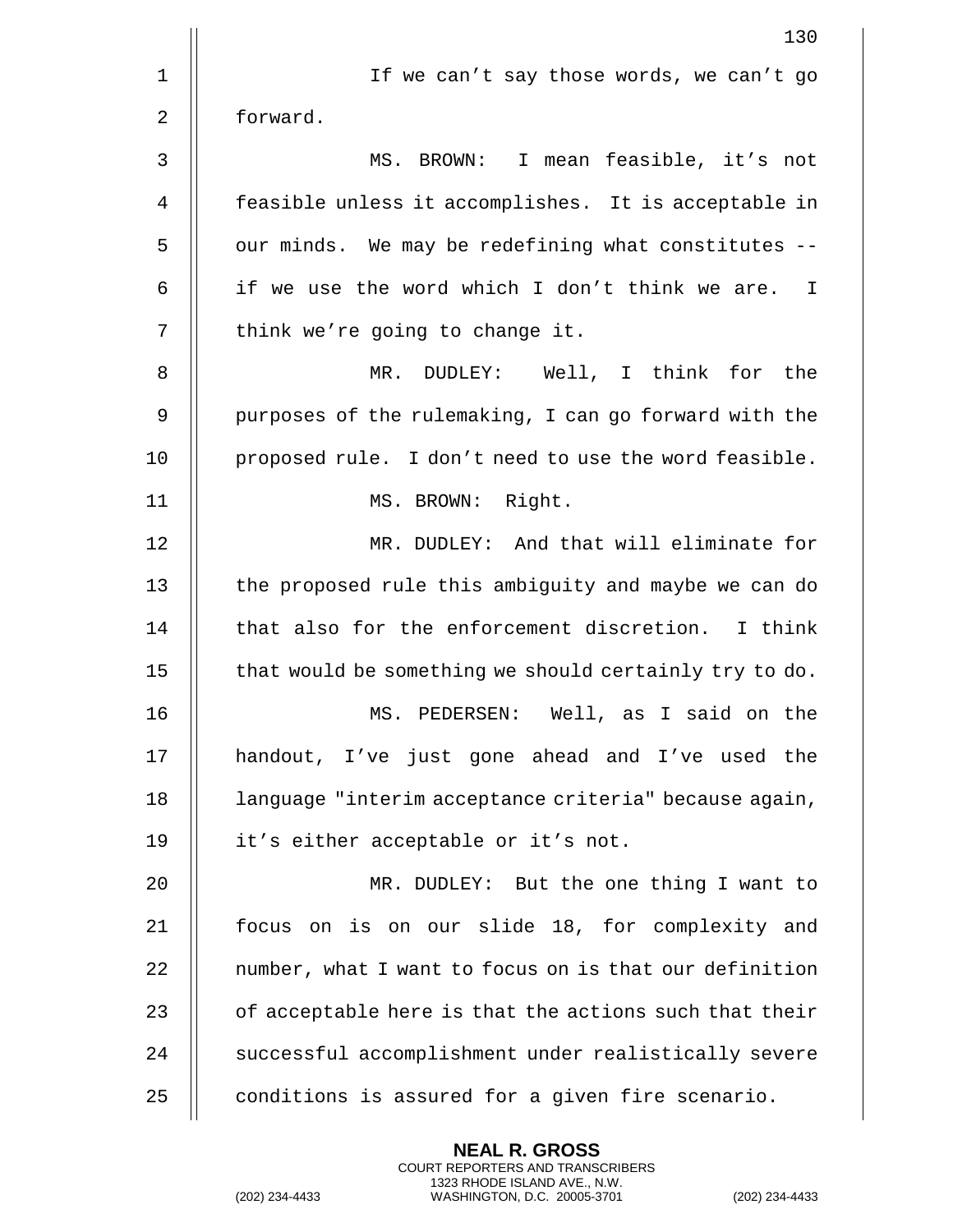|             | 131                                                    |
|-------------|--------------------------------------------------------|
| $\mathbf 1$ | Our threshold and criterion i<br>snot                  |
| 2           | feasibility. It's reasonable assurance and we've used  |
| 3           | an unfortunate choice of words that may not convey     |
| 4           | that and I think we can fix that in the future and not |
| 5           | use those words.                                       |
| 6           | MR. MARION: Please, for the record, NEI                |
| 7           | takes full responsibility for the term "feasibility".  |
| 8           | (Laughter.)                                            |
| 9           | MS. BROWN: We appreciate that, Alex. Are               |
| 10          | you going to give us a new word?                       |
| 11          | MR. MARION: Absolutely.                                |
| 12          | MR. DUDLEY: Sunil has a few summary                    |
| 13          | comments.                                              |
| 14          | MS. BROWN: Let us make sure -- I wanted                |
| 15          | to make sure that the other individuals we had, Fleur, |
| 16          | did you have any comments?                             |
| 17          | MS. de PERALTA: I'm good.                              |
| 18          | MS. BROWN: Nancy? Fred, are you still                  |
| 19          | with us?                                               |
| 20          | Sunil?                                                 |
| 21          | MR. WEERAKKODY: What I wanted to say was               |
| 22          | thank you very much. I think back at your gifted       |
| 23          | meeting, the objective of the meeting was to get your  |
| 24          | comments on the interim feasibility/interim criteria.  |
| 25          | But I'm not hung up on the word as much as what do we  |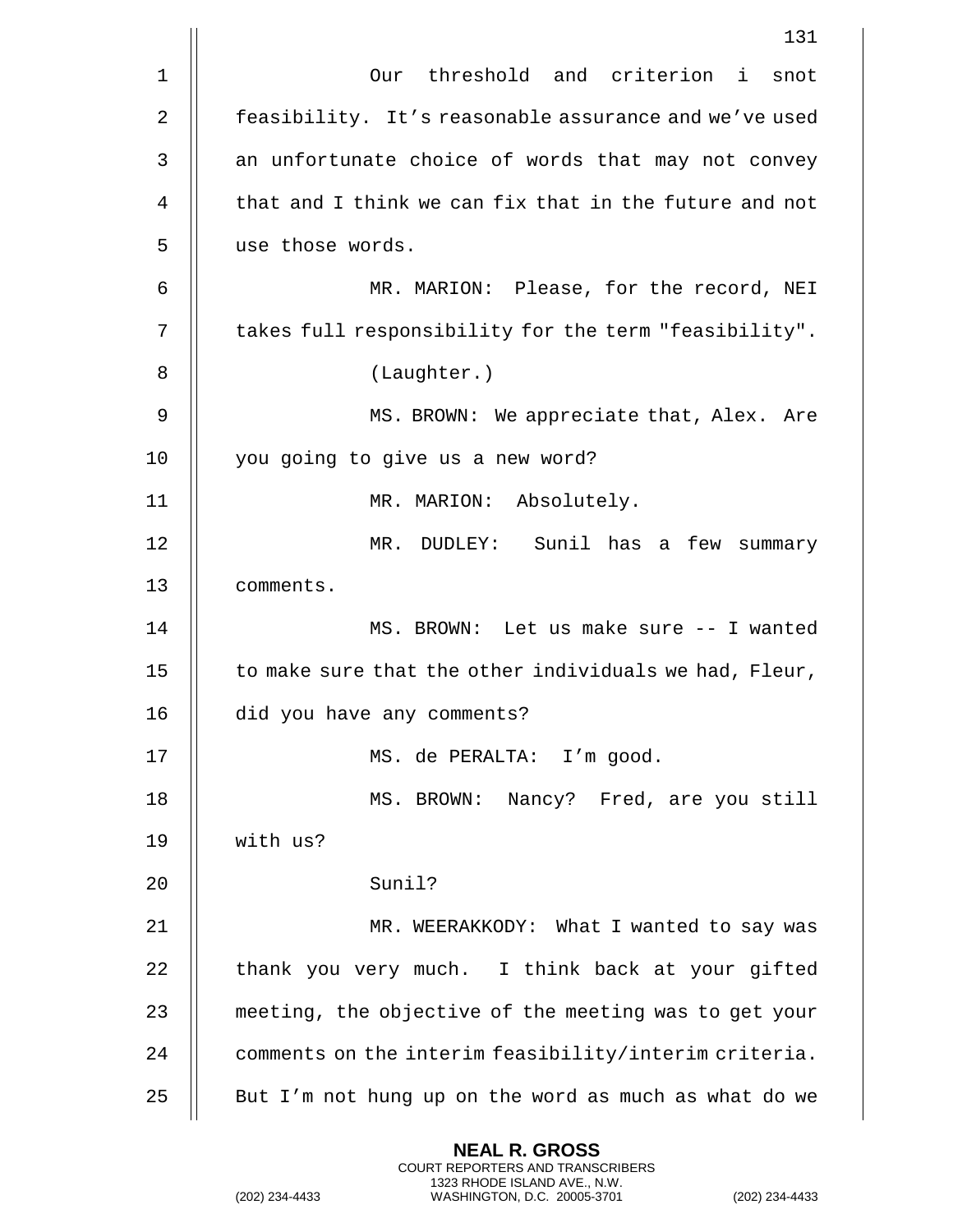|              | 132                                                    |
|--------------|--------------------------------------------------------|
| $1\,$        | do to achieve the intent.                              |
| 2            | What I really do want to emphasize that I              |
| $\mathsf{3}$ | know we have the meeting records. I know Ray was       |
| 4            | taking a lot of notes here, sitting here, but please   |
| 5            | anything that you think is very important that we need |
| 6            | to address on this question please send us your        |
| 7            | comments that contain your specific comments. That     |
| 8            | gives weight to what everybody else in the NRC -- we   |
| 9            | can address the comments. That's the only thing I      |
| 10           | would emphasize and again, thank you very much.        |
| 11           | MR. DUDLEY: Again, the address for those               |
| 12           | comments is on my handout for schedule. There's a      |
| 13           | mailing address on there and there's also an e-mail    |
| 14           | address you could use to submit those comments.        |
| 15           | MS. PEDERSEN: Just one more comment, what              |
| 16           | we'll do in the Office of Enforcement is we will put   |
| 17           | the latest information, we'll post it on our website.  |
| 18           | The Federal Register notice, once it gets published,   |
| 19           | we will have it there available to let people know.    |
| 20           | If it turns out that the comment period is extended,   |
| 21           | we'll highlight that on our enforcement web page.      |
| 22           | MR. DUDLEY: We have committed to extend                |
| 23           | it. We're not exactly sure, but the date will be       |
| 24           | roughly 30 days from today's date. I have to look at   |
| 25           | a calendar and establish --                            |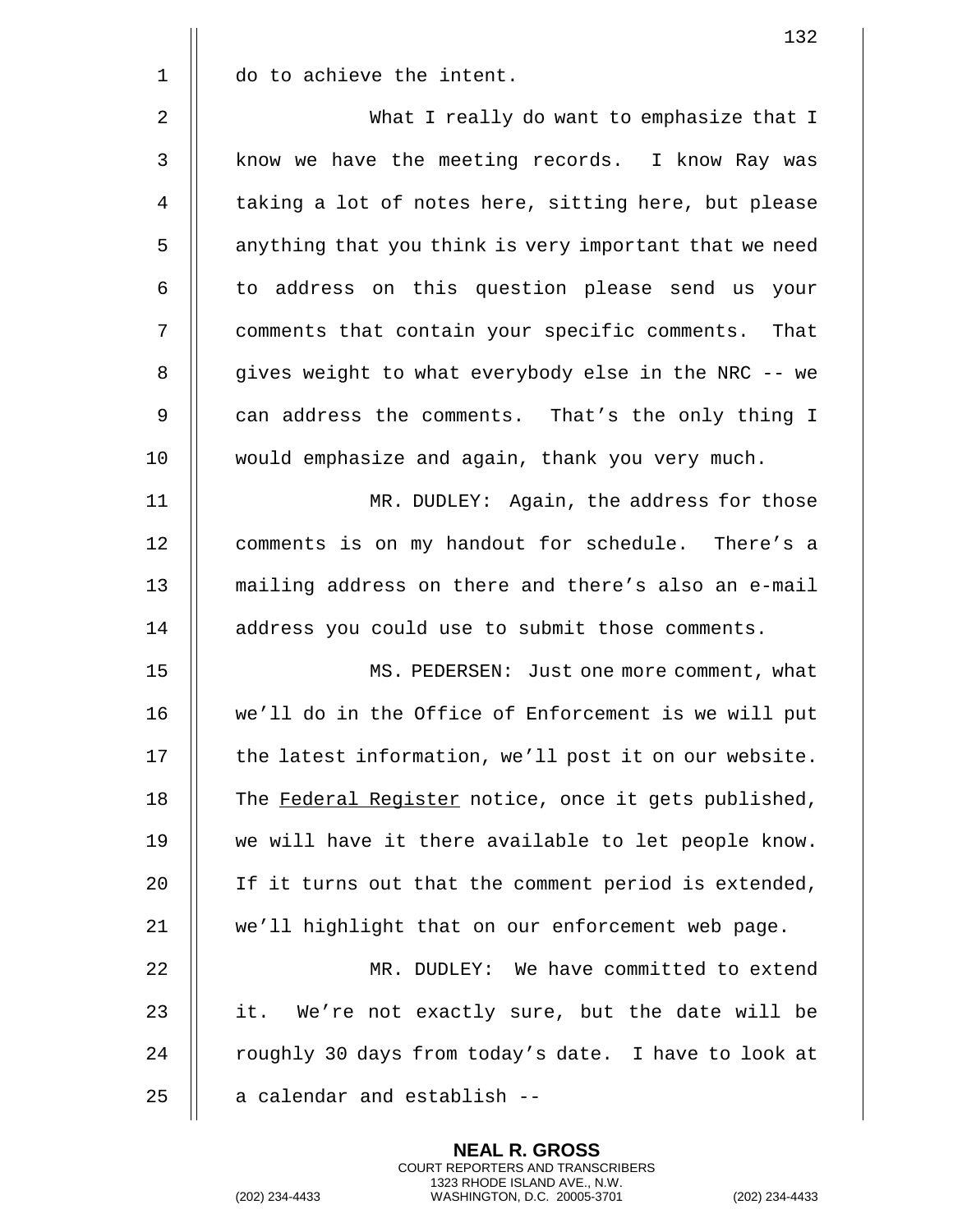|    | 133                                                   |
|----|-------------------------------------------------------|
| 1  | MR. GUNTER: But let me be clear. It's 30              |
| 2  | days from the appearance in the Federal Register      |
| 3  | notice that we're looking at.                         |
| 4  | This is a very small meeting. In fact, if             |
| 5  | you're looking for public comment, you need to market |
| 6  | from the appearance in the Federal Register because   |
| 7  | that's where the public will be noticed.              |
| 8  | MR. DUDLEY: Okay. That will delay it                  |
| 9  | another week and a half or so, but okay.              |
| 10 | MR. GUNTER: What's the rush? You've been              |
| 11 | out of noncompliance for decades.                     |
| 12 | (Laughter.)                                           |
| 13 | MS. BROWN: All the violations I've read               |
| 14 | MR. GUNTER: That alarms us. It sort of                |
| 15 | feels like a stampede is happening.                   |
| 16 | MR. DUDLEY:<br>No.                                    |
| 17 | MR. GUNTER: That's what it appears. It                |
| 18 | looks to us that the NRC is being stampeded and that  |
| 19 | does not prompt safety decisions. That prompts        |
| 20 | political and economical decisions.                   |
| 21 | MR. WEERAKKODY: I think I need to clarify             |
| 22 | that. The only reason that we were comfortable with   |
| 23 | what we proposed to you is because we had put this    |
| 24 | criteria October 17th in public comment. There is no  |
| 25 | rush. We heard you. We heard NEI. We're going to      |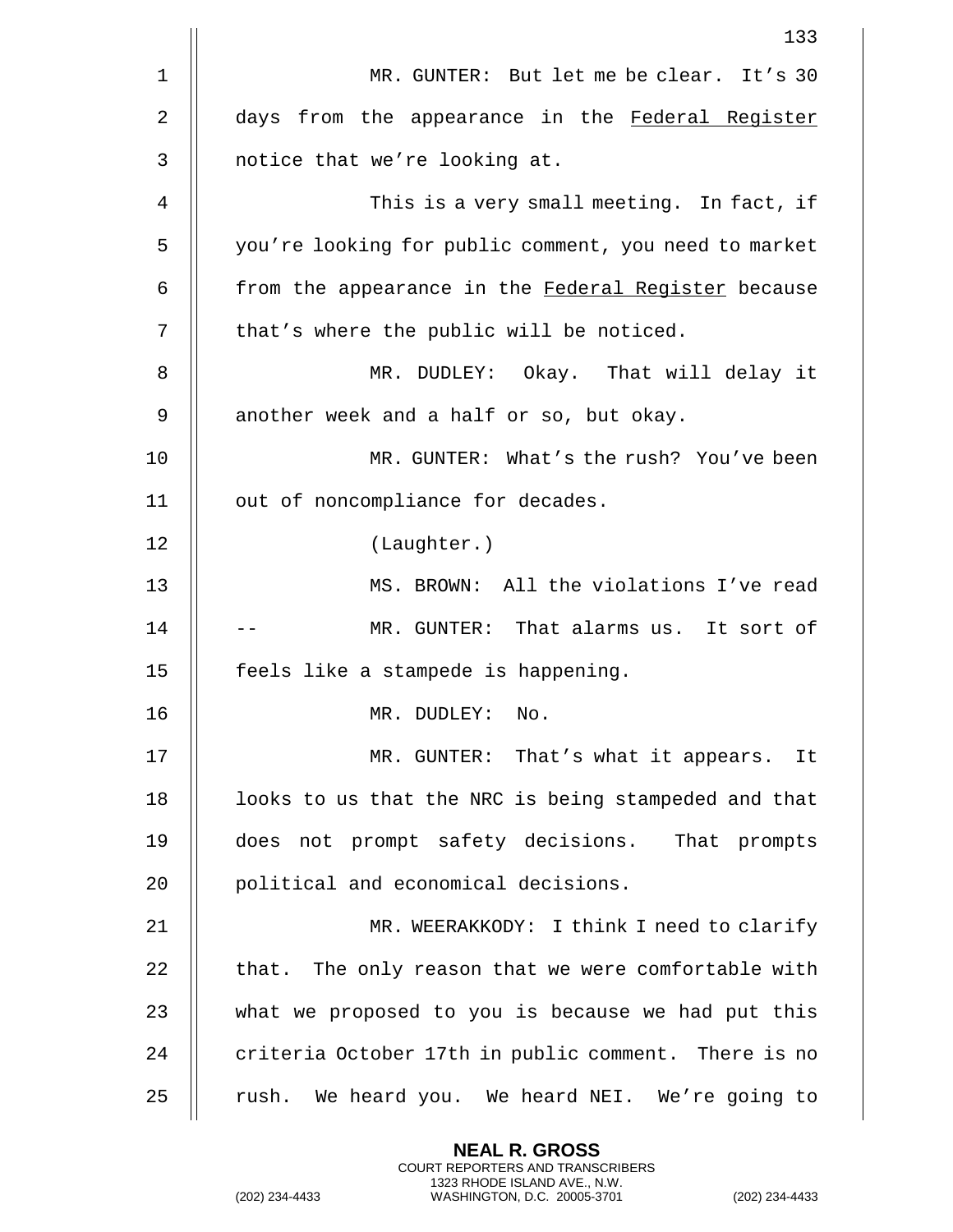|                | 134                                                  |
|----------------|------------------------------------------------------|
| $\mathbf 1$    | make adjustments. There is no rush. We will do what  |
| $\overline{2}$ | is necessary.                                        |
| $\mathbf{3}$   | And the other thing, we were looking at              |
| 4              | these interim criteria where you get second          |
| 5              | opportunities to comment.                            |
| 6              | MS. BROWN: And we've had these criteria              |
| 7              | out in the inspection procedure for -- since March.  |
| 8              | MR. DUDLEY: Peter, did we get public                 |
| 9              | comment?                                             |
| 10             | MR. GUNTER: It's internal.                           |
| 11             | MS. BROWN: No, that's -- it's available              |
| 12             | on the website.                                      |
| 13             | MS. PEDERSEN: It's not a specific                    |
| 14             | solicitation. I hear what you're saying and I just   |
| 15             | want to reinforce that we are interested in public   |
| 16             | comment. This is a new strategy. We're trying to do  |
| 17             | the right thing.                                     |
| 18             | And again, as I said before, the criteria            |
| 19             | that is going out in the Federal Register notice in  |
| 20             | that policy statement is not cast in stone.<br>This  |
| 21             | could likely be an iterative process as we gain more |
| 22             | information and experience of public comments, so    |
| 23             | please keep that in mind.                            |
| 24             | MS. BROWN: And we heard a lot of good                |
| 25             | comments today. I think it will help us do some good |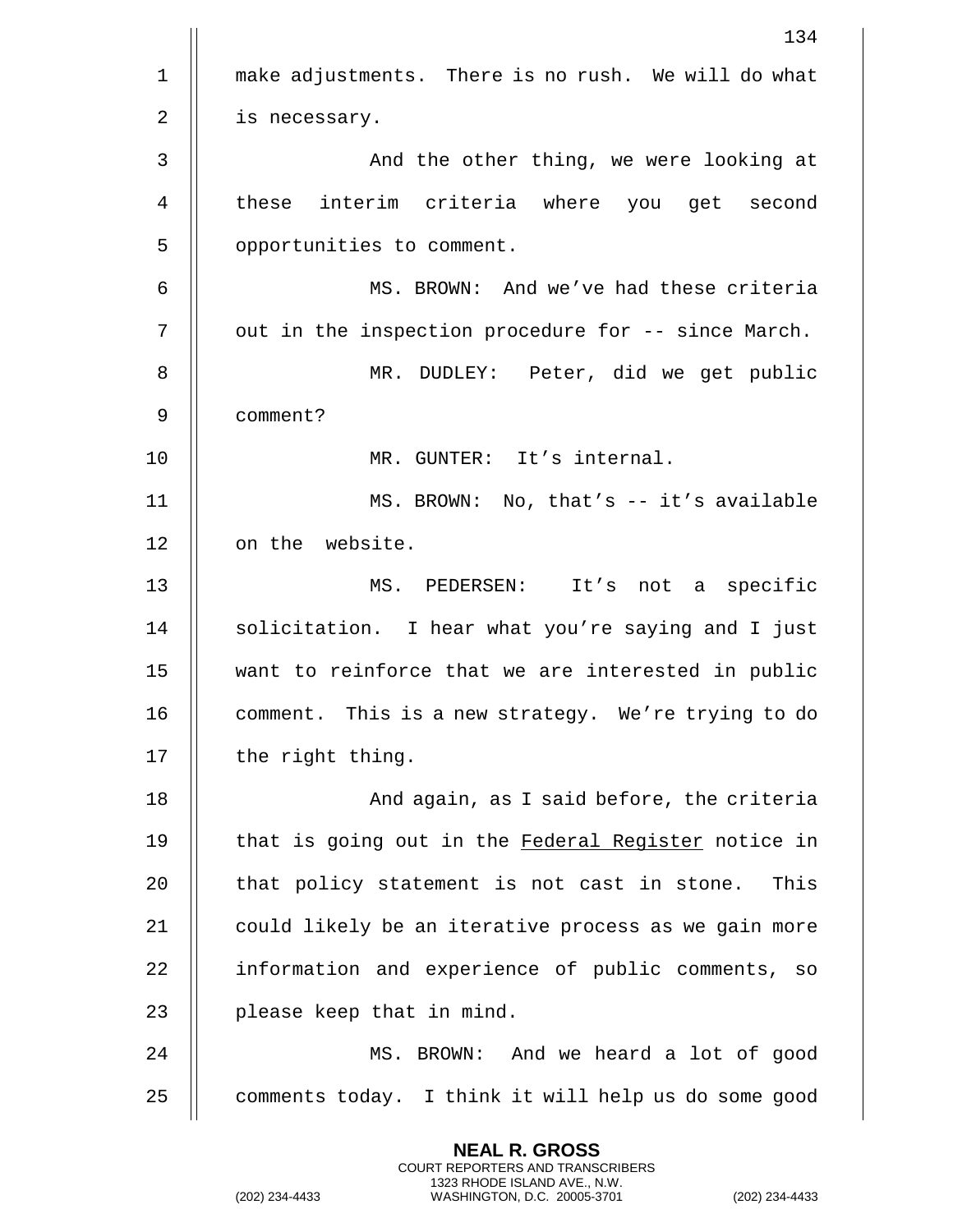1 | revisions to language as well that we hope to get in written comments, but I also want to make sure you 3 || recognize that the inspection staff is out writing violations and findings. This in no way has -- will  $\parallel$  stagger the efforts, inspection efforts of the staff.  $\parallel$  This is just how they're going to deal with findings | that they see.

8 | We are not, by any means, closing our eyes  $9$   $\parallel$  to issues that affect safety in the plant and we are 10 working vigorously to assure that the plants are 11 operated safely, through these triennial inspections. 12 || And so you sort have been characterizing it as the 13 industry has been out of compliance for all this time. 14 | There may be some individual places or manual actions 15 || that might have been inappropriate for a time, but 16 || we're definitely not turning a blind eye to those 17 || issues in the inspection arena. We're just dealing 18 || with the policy issue here.

19 || I want to make sure that you recognize it. 20 || We're still out there actively enforcing III.G.2. 21 MR. GUNTER: Well, there's a qualitative 22 difference between enforcement and identification of 23 | unresolved safety issue. 24 || MS. BROWN: Yes sir.

25 MR. GUNTER: And unresolved safety issues

**NEAL R. GROSS** COURT REPORTERS AND TRANSCRIBERS 1323 RHODE ISLAND AVE., N.W.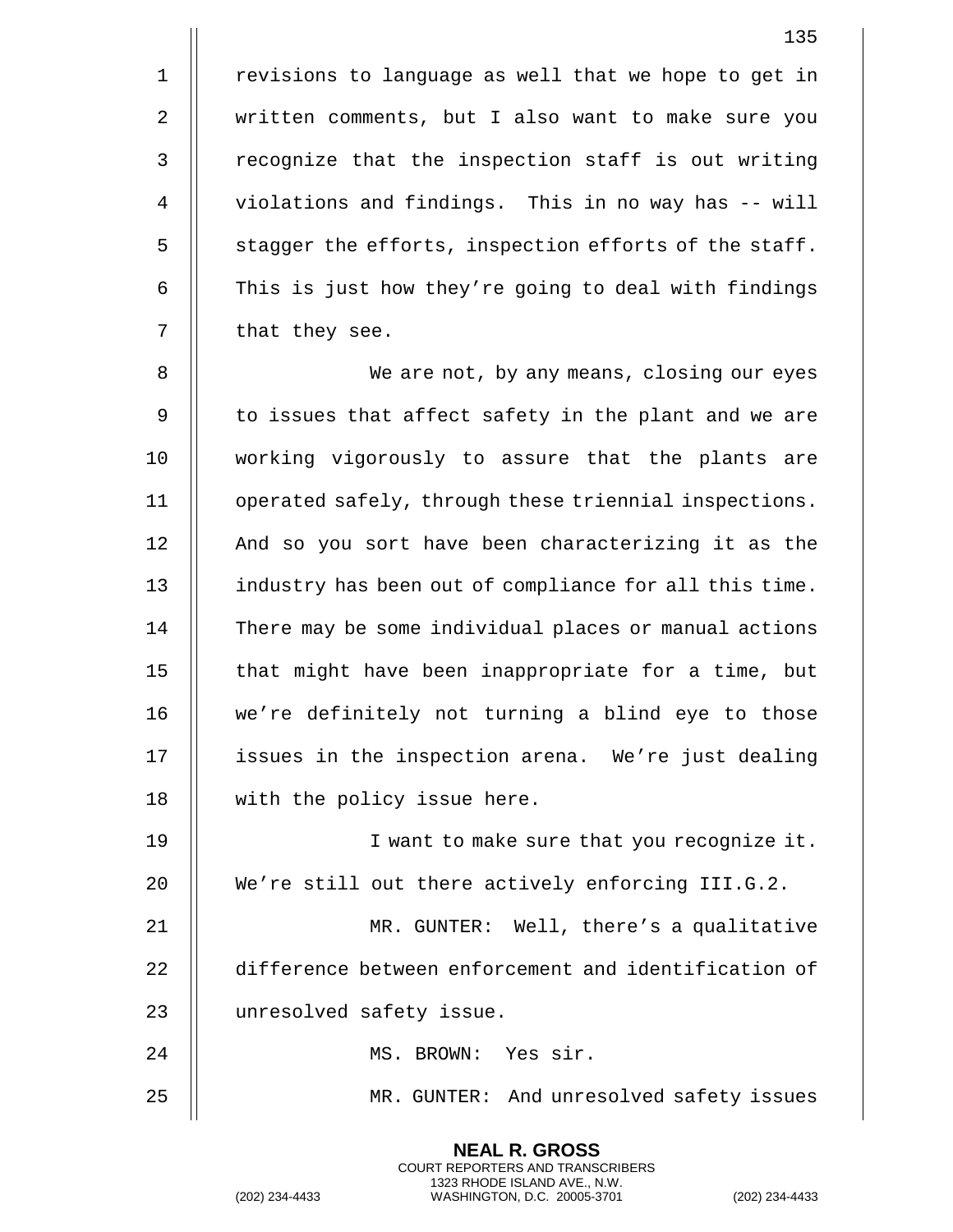|             | 136                                                    |
|-------------|--------------------------------------------------------|
| $\mathbf 1$ | linger far too long in too many examples.              |
| 2           | MS. BROWN: Yes sir.                                    |
| 3           | MR. MARION: This is Alex Marion. I just                |
| 4           | have -- from the discussion there were two takeaways   |
| 5           | or two action items I made note of. One was relative   |
| 6           | to the draft Sandia letter report or missed insights   |
| 7           | related to post-fire operated manual actions.<br>We    |
| 8           | agreed that you'll look at releasing that to the       |
| 9           | public?                                                |
| 10          | MR. WEERAKKODY: Yes.                                   |
| 11          | MS. BROWN: We can do that.                             |
| 12          | MR. MARION: And secondly was<br>the                    |
| 13          | enforcement discretion -- the item or the bullet in    |
| 14          | the handout material, bullet number 6, relative to the |
| 15          | 60-day effective date or the effective period upon     |
| 16          | publication in the Federal Register notice, whether or |
| 17          | not that was sufficient amount of time. We'll take a   |
| 18          | look at that and provide you comments on that. I just  |
| 19          | am not in a position right now to tell you if it's     |
| 20          | good or not. Okay?                                     |
| 21          | MR. DUDLEY: Okay, and the NRC made the                 |
| 22          | commitment to extend the public comment period.        |
| 23          | MR. MARION: Yes.                                       |
| 24          | MR. DUDLEY: I'll now argue for 30 days                 |
| 25          | from the date of publication in the Federal Register.  |